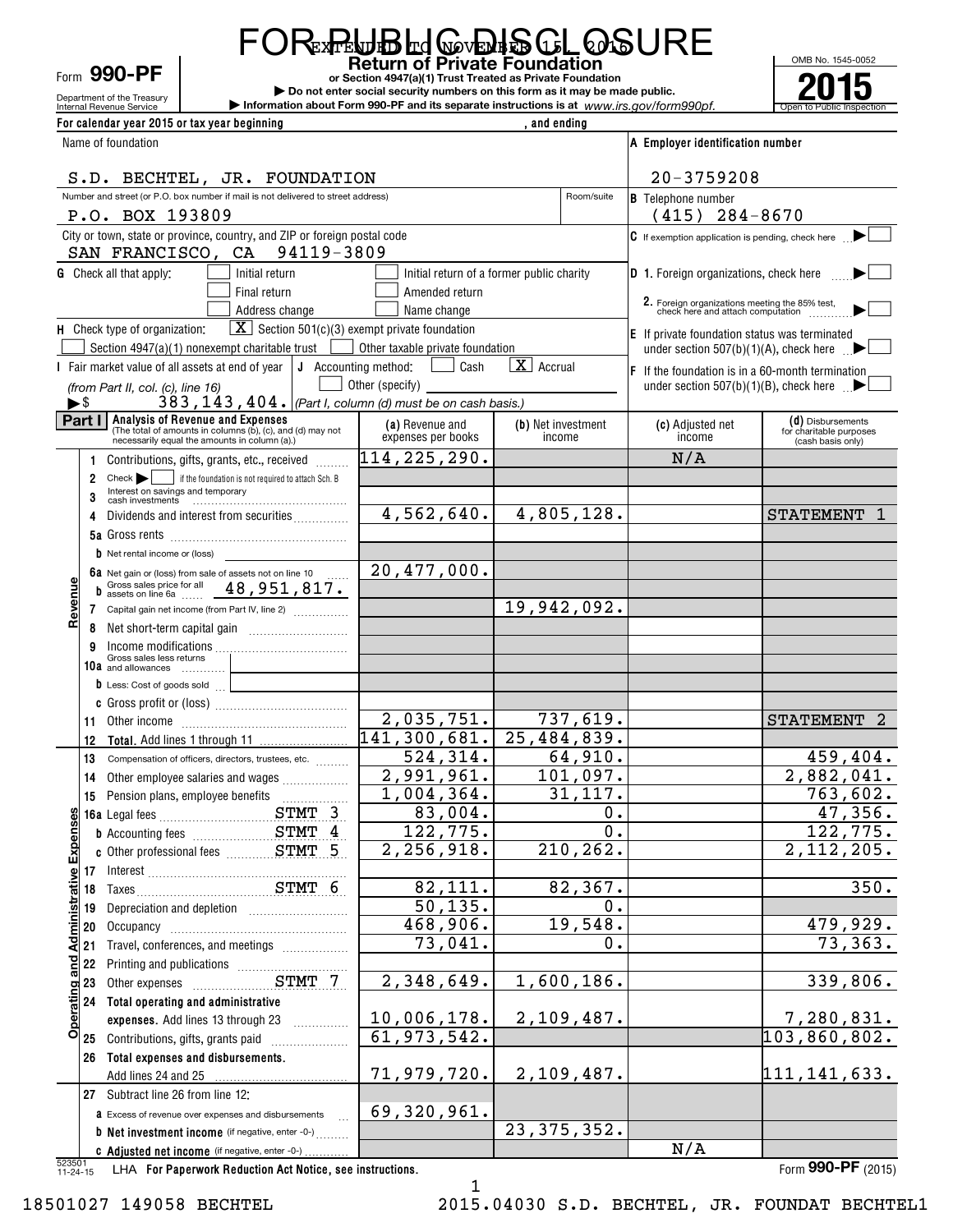#### FOR PUBLIC DISCLOSURE

 **Additional (Not Automatic) 3-Month Extension, complete only Part II** Form 8868 (Rev. 1-2014) Page ¥ If you are filing for an and check this box ~~~~~~~~~~ <sup>|</sup>

**2**  $\blacktriangleright$   $\boxed{\text{X}}$ 

| Note, Only complete Part II if you have already been granted an automatic 3-month extension on a previously filed Form 8868. |  |  |  |  |  |
|------------------------------------------------------------------------------------------------------------------------------|--|--|--|--|--|
|                                                                                                                              |  |  |  |  |  |

#### $\bullet\,$  If you are filing for an Automatic 3-Month Extension, complete only Part I (on page 1).

| Name of exempt organization or other filer, see instructions.<br>Type or<br>print                                                                                                                                                                                                                                                                                                                                                                                                                                                                                                                                                                          |                                             |                                                                |                            | Additional (Not Automatic) 3-Month Extension of Time. Only file the original (no copies needed). |                                                    |           |
|------------------------------------------------------------------------------------------------------------------------------------------------------------------------------------------------------------------------------------------------------------------------------------------------------------------------------------------------------------------------------------------------------------------------------------------------------------------------------------------------------------------------------------------------------------------------------------------------------------------------------------------------------------|---------------------------------------------|----------------------------------------------------------------|----------------------------|--------------------------------------------------------------------------------------------------|----------------------------------------------------|-----------|
|                                                                                                                                                                                                                                                                                                                                                                                                                                                                                                                                                                                                                                                            |                                             |                                                                |                            |                                                                                                  | Enter filer's identifying number, see instructions |           |
|                                                                                                                                                                                                                                                                                                                                                                                                                                                                                                                                                                                                                                                            |                                             |                                                                |                            |                                                                                                  | Employer identification number (EIN) or            |           |
| S.D. BECHTEL, JR. FOUNDATION<br>File by the                                                                                                                                                                                                                                                                                                                                                                                                                                                                                                                                                                                                                |                                             |                                                                |                            |                                                                                                  | $20 - 3759208$                                     |           |
| due date for<br>Number, street, and room or suite no. If a P.O. box, see instructions.                                                                                                                                                                                                                                                                                                                                                                                                                                                                                                                                                                     |                                             |                                                                |                            |                                                                                                  | Social security number (SSN)                       |           |
| filing your<br>P.O. BOX 193809<br>return. See                                                                                                                                                                                                                                                                                                                                                                                                                                                                                                                                                                                                              |                                             |                                                                |                            |                                                                                                  |                                                    |           |
| instructions.<br>City, town or post office, state, and ZIP code. For a foreign address, see instructions.<br>SAN FRANCISCO, CA 94119-3809                                                                                                                                                                                                                                                                                                                                                                                                                                                                                                                  |                                             |                                                                |                            |                                                                                                  |                                                    |           |
| Enter the Return code for the return that this application is for (file a separate application for each return)                                                                                                                                                                                                                                                                                                                                                                                                                                                                                                                                            |                                             |                                                                |                            |                                                                                                  |                                                    | 0 4       |
| Application                                                                                                                                                                                                                                                                                                                                                                                                                                                                                                                                                                                                                                                | Return                                      | Application                                                    |                            |                                                                                                  |                                                    | Return    |
| Is For                                                                                                                                                                                                                                                                                                                                                                                                                                                                                                                                                                                                                                                     | Code                                        | Is For                                                         |                            |                                                                                                  |                                                    | Code      |
| Form 990 or Form 990-EZ                                                                                                                                                                                                                                                                                                                                                                                                                                                                                                                                                                                                                                    | 01                                          |                                                                |                            |                                                                                                  |                                                    |           |
| Form 990-BL                                                                                                                                                                                                                                                                                                                                                                                                                                                                                                                                                                                                                                                | 02                                          | Form 1041-A                                                    |                            |                                                                                                  |                                                    | 08        |
| Form 4720 (individual)                                                                                                                                                                                                                                                                                                                                                                                                                                                                                                                                                                                                                                     | 03                                          | Form 4720 (other than individual)                              |                            |                                                                                                  |                                                    | 09        |
| Form 990-PF                                                                                                                                                                                                                                                                                                                                                                                                                                                                                                                                                                                                                                                | 04                                          | Form 5227                                                      |                            |                                                                                                  |                                                    | 10        |
| Form 990-T (sec. 401(a) or 408(a) trust)                                                                                                                                                                                                                                                                                                                                                                                                                                                                                                                                                                                                                   | 05                                          | Form 6069                                                      |                            |                                                                                                  |                                                    | 11        |
| Form 990-T (trust other than above)<br>STOP! Do not complete Part II if you were not already granted an automatic 3-month extension on a previously filed Form 8868.                                                                                                                                                                                                                                                                                                                                                                                                                                                                                       | 06                                          | Form 8870                                                      |                            |                                                                                                  |                                                    | 12        |
| . If it is for part of the group, check this box $\blacktriangleright$ and attach a list with the names and EINs of all members the extension is for.<br>$box \triangleright$<br>I request an additional 3-month extension of time until NOVEMBER 15, 2016.<br>4<br>For calendar year $2015$ , or other tax year beginning __________________________<br>5<br>If the tax year entered in line 5 is for less than 12 months, check reason:<br>6<br>Change in accounting period<br>State in detail why you need the extension<br>7<br>ADDITIONAL TIME IS REQUIRED IN ORDER TO GATHER THE INFORMATION<br>NECESSARY TO PREPARE A COMPLETE AND ACCURATE RETURN. |                                             | , and ending<br>Initial return                                 | Final return               |                                                                                                  |                                                    |           |
| 8a If this application is for Forms 990-BL, 990-PF, 990-T, 4720, or 6069, enter the tentative tax, less any<br>nonrefundable credits. See instructions.                                                                                                                                                                                                                                                                                                                                                                                                                                                                                                    |                                             |                                                                | 8a                         | \$                                                                                               |                                                    | 364, 239. |
| If this application is for Forms 990-PF, 990-T, 4720, or 6069, enter any refundable credits and estimated<br>b                                                                                                                                                                                                                                                                                                                                                                                                                                                                                                                                             |                                             |                                                                |                            |                                                                                                  |                                                    |           |
| tax payments made. Include any prior year overpayment allowed as a credit and any amount paid                                                                                                                                                                                                                                                                                                                                                                                                                                                                                                                                                              |                                             |                                                                |                            |                                                                                                  |                                                    |           |
|                                                                                                                                                                                                                                                                                                                                                                                                                                                                                                                                                                                                                                                            |                                             |                                                                | 8b                         | \$                                                                                               | 364,239.                                           |           |
| previously with Form 8868.<br>с                                                                                                                                                                                                                                                                                                                                                                                                                                                                                                                                                                                                                            |                                             |                                                                |                            | \$                                                                                               |                                                    |           |
| Balance due. Subtract line 8b from line 8a. Include your payment with this form, if required, by using                                                                                                                                                                                                                                                                                                                                                                                                                                                                                                                                                     |                                             |                                                                | 8с                         |                                                                                                  |                                                    |           |
| EFTPS (Electronic Federal Tax Payment System). See instructions.                                                                                                                                                                                                                                                                                                                                                                                                                                                                                                                                                                                           |                                             | Signature and Verification must be completed for Part II only. |                            |                                                                                                  |                                                    | 0.        |
| Under penalties of perjury, I declare that I have examined this form, including accompanying schedules and statements, and to the best of my knowledge and belief,<br>it is true, correct, and complete, and that I am authorized to prepare this form.                                                                                                                                                                                                                                                                                                                                                                                                    |                                             |                                                                |                            |                                                                                                  |                                                    |           |
| Signature $\blacktriangleright$                                                                                                                                                                                                                                                                                                                                                                                                                                                                                                                                                                                                                            | $\mathcal{H}$ tle $\blacktriangleright$ CPA |                                                                | Date $\blacktriangleright$ |                                                                                                  | 7/21/16                                            |           |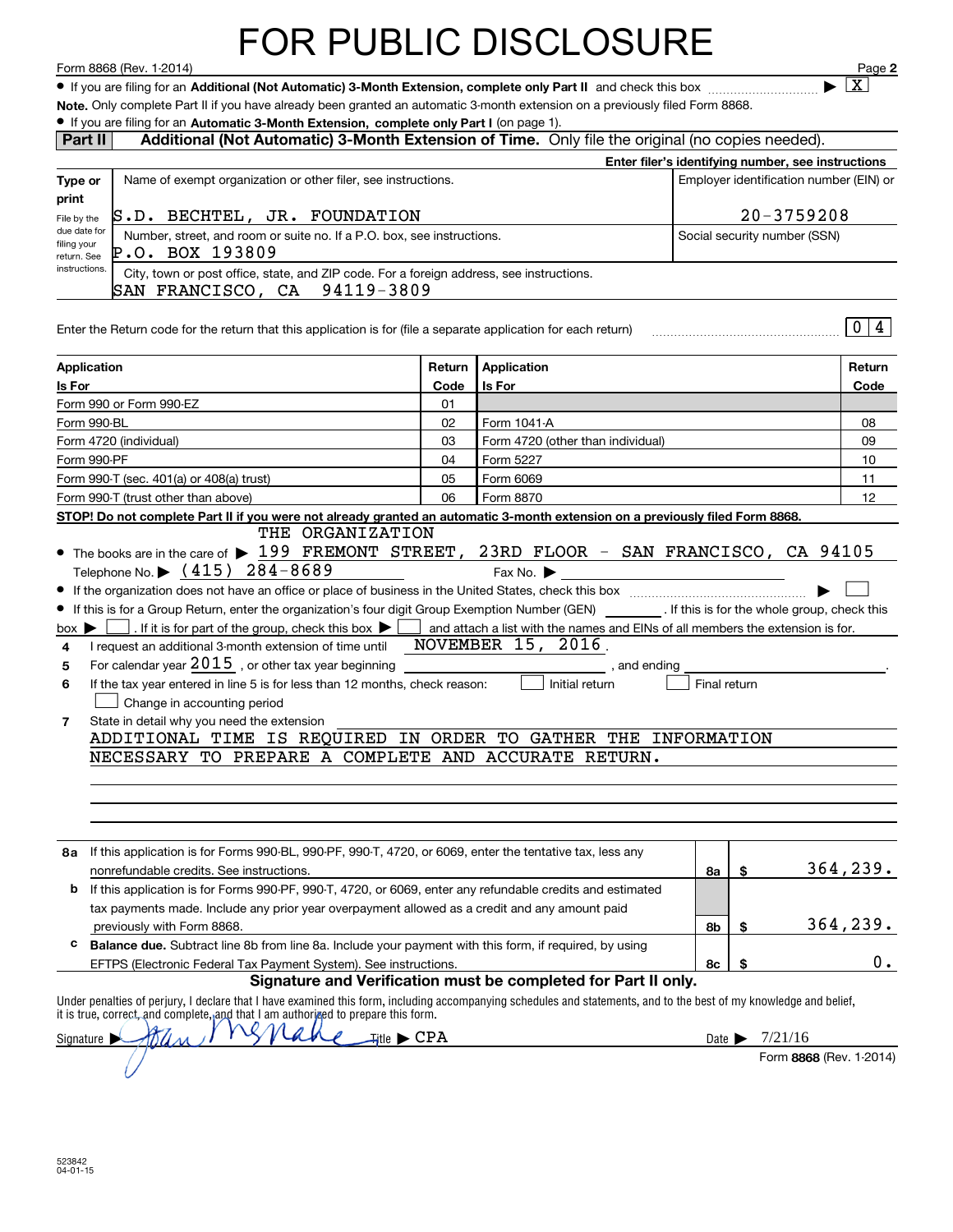Form**8868**

(Rev. January 2014)

#### **Application for Extension of Time To File an Exempt Organization Return** FOR PUBLIC DISCLOSURE

OMB No. 1545-1709

X

| Department of the Treasury |
|----------------------------|
| Internal Revenue Service   |

**| File a separate application for each return.**

▶ Information about Form 8868 and its instructions is at www.irs.gov/form8868 **.** 

**■** If you are filing for an Automatic 3-Month Extension, complete only Part I and check this box  $\ldots$  $\ldots$  $\ldots$  $\ldots$  $\ldots$  $\ldots$  $\ldots$ 

● If you are filing for an **Additional (Not Automatic) 3-Month Extension, complete only Part II** (on page 2 of this form).<br>Recent result to Real the design N9U bave closely been grapted an automatic 3 month extension on a

Do not complete Part II unless you have already been granted an automatic 3-month extension on a previously filed Form 8868.

**Electronic filing** (e-file) . You can electronically file Form 8868 if you need a 3-month automatic extension of time to file (6 months for a corporation<br>required to file Ferm 990 Tues a additional (pot automatic) 3 month required to file Form 990-T), or an additional (not automatic) 3-month extension of time. You can electronically file Form 8868 to request an extension of time to file any of the forms listed in Part I or Part II with the exception of Form 8870, Information Return for Transfers Associated With Certain Personal Benefit Contracts, which must be sent to the IRS in paper format (see instructions). For more details on the electronic filing of this form,

#### visit www.jrs.gov/efile and click on e-file for Charities & Nonprofits.

#### **Part I Automatic 3-Month Extension of Time.** Only submit original (no copies needed).

A corporation required to file Form 990-T and requesting an automatic 6-month extension - check this box and complete

| Part I only                                                                                                                           |                                  |
|---------------------------------------------------------------------------------------------------------------------------------------|----------------------------------|
| All other corporations (including 1120-C filers), partnerships, REMICs, and trusts must use Form 7004 to request an extension of time |                                  |
| to file income tax returns.                                                                                                           | Enter filer's identifying number |

| Type or                                                                    | Name of exempt organization or other filer, see instructions.                                                                  | Employer identification number (EIN) or |  |  |  |  |
|----------------------------------------------------------------------------|--------------------------------------------------------------------------------------------------------------------------------|-----------------------------------------|--|--|--|--|
| print                                                                      | S.D. BECHTEL, JR. FOUNDATION                                                                                                   | $20 - 3759208$                          |  |  |  |  |
| File by the<br>due date for<br>filing your<br>return, See<br>instructions. | Number, street, and room or suite no. If a P.O. box, see instructions.<br>P.O. BOX 193809                                      | Social security number (SSN)            |  |  |  |  |
|                                                                            | City, town or post office, state, and ZIP code. For a foreign address, see instructions.<br>94119-3809<br>SAN FRANCISCO,<br>CA |                                         |  |  |  |  |

| Enter the Return code for the return that this application is for (file a separate application for each return) |  |
|-----------------------------------------------------------------------------------------------------------------|--|
|                                                                                                                 |  |

| Application                     |                                                                                                                                                                                                                                                                                                                                              | Return | Application                                                                                                                                                                                                                                                                                                                                                                                               | Return    |
|---------------------------------|----------------------------------------------------------------------------------------------------------------------------------------------------------------------------------------------------------------------------------------------------------------------------------------------------------------------------------------------|--------|-----------------------------------------------------------------------------------------------------------------------------------------------------------------------------------------------------------------------------------------------------------------------------------------------------------------------------------------------------------------------------------------------------------|-----------|
| Is For                          |                                                                                                                                                                                                                                                                                                                                              | Code   | <b>Is For</b>                                                                                                                                                                                                                                                                                                                                                                                             | Code      |
|                                 | Form 990 or Form 990-EZ                                                                                                                                                                                                                                                                                                                      | 01     | Form 990-T (corporation)                                                                                                                                                                                                                                                                                                                                                                                  | 07        |
| Form 990-BL                     |                                                                                                                                                                                                                                                                                                                                              | 02     | Form 1041-A                                                                                                                                                                                                                                                                                                                                                                                               | 08        |
| Form 4720 (individual)          |                                                                                                                                                                                                                                                                                                                                              | 03     | Form 4720 (other than individual)                                                                                                                                                                                                                                                                                                                                                                         | 09        |
| Form 990-PF                     |                                                                                                                                                                                                                                                                                                                                              | 04     | Form 5227                                                                                                                                                                                                                                                                                                                                                                                                 | 10        |
|                                 | Form 990-T (sec. 401(a) or 408(a) trust)                                                                                                                                                                                                                                                                                                     | 05     | Form 6069                                                                                                                                                                                                                                                                                                                                                                                                 | 11        |
|                                 | Form 990-T (trust other than above)                                                                                                                                                                                                                                                                                                          | 06     | Form 8870                                                                                                                                                                                                                                                                                                                                                                                                 | 12        |
|                                 | THE ORGANIZATION<br>Telephone No. $\triangleright$ $(415)$ 284-8689                                                                                                                                                                                                                                                                          |        | • The books are in the care of $\blacktriangleright$ 199 FREMONT STREET, 23RD FLOOR - SAN FRANCISCO, CA 94105<br>Fax No. $\blacktriangleright$                                                                                                                                                                                                                                                            |           |
| $box \triangleright$<br>1.<br>▶ | I request an automatic 3-month (6 months for a corporation required to file Form 990-T) extension of time until<br>is for the organization's return for:<br>$\blacktriangleright$ $\boxed{\text{X}}$ calendar year 2015 or<br>tax year beginning tax is a set of the set of the set of the set of the set of the set of the set of the set o |        | If this is for a Group Return, enter the organization's four digit Group Exemption Number (GEN) [If this is for the whole group, check this<br>. If it is for part of the group, check this box $\bullet$ and attach a list with the names and EINs of all members the extension is for.<br>AUGUST $15$ , $2016$ , to file the exempt organization return for the organization named above. The extension |           |
| $\mathbf{2}$                    | If the tax year entered in line 1 is for less than 12 months, check reason:<br>Change in accounting period                                                                                                                                                                                                                                   |        | Final return<br>Initial return                                                                                                                                                                                                                                                                                                                                                                            |           |
| За                              | If this application is for Forms 990-BL, 990-PF, 990-T, 4720, or 6069, enter the tentative tax, less any                                                                                                                                                                                                                                     |        |                                                                                                                                                                                                                                                                                                                                                                                                           |           |
|                                 | nonrefundable credits. See instructions.                                                                                                                                                                                                                                                                                                     |        | \$<br>За                                                                                                                                                                                                                                                                                                                                                                                                  | 414, 239. |
| b                               | If this application is for Forms 990-PF, 990-T, 4720, or 6069, enter any refundable credits and                                                                                                                                                                                                                                              |        |                                                                                                                                                                                                                                                                                                                                                                                                           |           |
|                                 | estimated tax payments made. Include any prior year overpayment allowed as a credit.                                                                                                                                                                                                                                                         |        | \$<br>3 <sub>b</sub>                                                                                                                                                                                                                                                                                                                                                                                      | 264,239.  |
| c                               | Balance due. Subtract line 3b from line 3a. Include your payment with this form, if required,                                                                                                                                                                                                                                                |        |                                                                                                                                                                                                                                                                                                                                                                                                           |           |
|                                 | by using EFTPS (Electronic Federal Tax Payment System). See instructions.                                                                                                                                                                                                                                                                    |        | 3 <sub>c</sub><br>\$                                                                                                                                                                                                                                                                                                                                                                                      | 150,000.  |

**Caution.**If you are going to make an electronic funds withdrawal (direct debit) with this Form 8868, see Form 8453-EO and Form 8879-EO for payment instructions.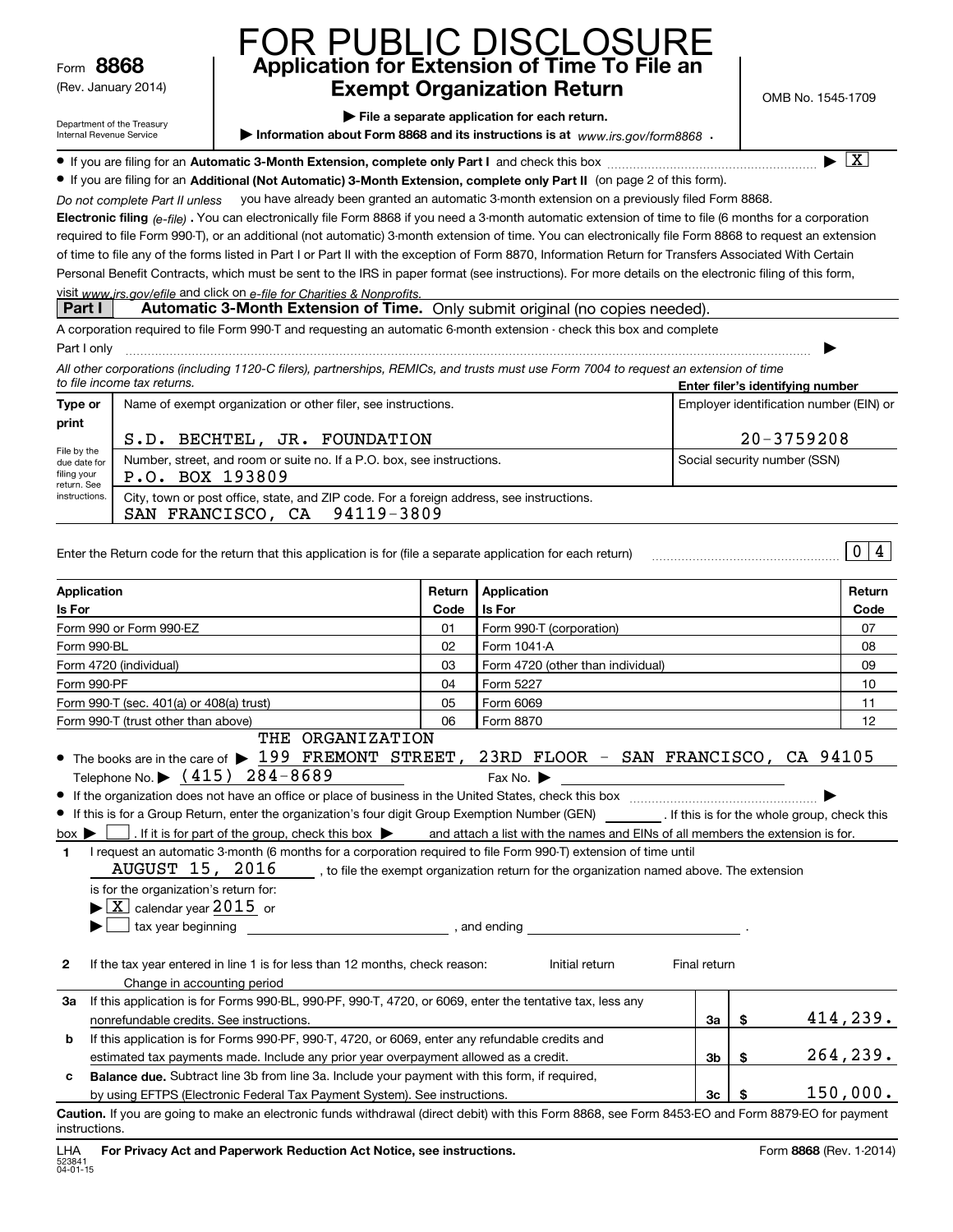|                 | R PUBLIC DISCLOSURE |                                                                                                                                                                                                                                |                                 |                         |                                                |  |  |  |
|-----------------|---------------------|--------------------------------------------------------------------------------------------------------------------------------------------------------------------------------------------------------------------------------|---------------------------------|-------------------------|------------------------------------------------|--|--|--|
|                 |                     | S.D. BECHTEL, JR. FOUNDATION<br>Form 990-PF (2015)                                                                                                                                                                             |                                 |                         | $20 - 3759208$<br>Page 2                       |  |  |  |
|                 | Part II             | <b>Balance Sheets</b> Attached schedules and amounts in the description<br>column should be for end-of-year amounts only.                                                                                                      | Beginning of year               |                         | End of year                                    |  |  |  |
|                 |                     |                                                                                                                                                                                                                                | (a) Book Value                  | (b) Book Value          | (c) Fair Market Value                          |  |  |  |
|                 |                     | 1 Cash - non-interest-bearing                                                                                                                                                                                                  |                                 |                         |                                                |  |  |  |
|                 | $\mathbf{2}$        | Savings and temporary cash investments                                                                                                                                                                                         | 24,707,693.                     |                         | $21,857,613.$ 21,857,613.                      |  |  |  |
|                 |                     | 3 Accounts receivable <b>Constitution</b> 24, 591, 027.                                                                                                                                                                        |                                 |                         |                                                |  |  |  |
|                 |                     | Less: allowance for doubtful accounts                                                                                                                                                                                          | 2,820,253.                      | 14,591,027.             | 14,591,027.                                    |  |  |  |
|                 |                     | 4 Pledges receivable                                                                                                                                                                                                           |                                 |                         |                                                |  |  |  |
|                 |                     | Less: allowance for doubtful accounts                                                                                                                                                                                          |                                 |                         |                                                |  |  |  |
|                 |                     |                                                                                                                                                                                                                                |                                 |                         |                                                |  |  |  |
|                 | 6                   | Receivables due from officers, directors, trustees, and other                                                                                                                                                                  |                                 |                         |                                                |  |  |  |
|                 |                     |                                                                                                                                                                                                                                |                                 |                         |                                                |  |  |  |
|                 |                     |                                                                                                                                                                                                                                |                                 |                         |                                                |  |  |  |
|                 |                     | Less: allowance for doubtful accounts                                                                                                                                                                                          |                                 |                         |                                                |  |  |  |
|                 |                     |                                                                                                                                                                                                                                |                                 |                         |                                                |  |  |  |
| Assets          |                     |                                                                                                                                                                                                                                | 208,962.                        | 239,466.                | 239,466.                                       |  |  |  |
|                 |                     | 10a Investments - U.S. and state government obligations                                                                                                                                                                        |                                 |                         |                                                |  |  |  |
|                 |                     |                                                                                                                                                                                                                                | 29,855,294.                     | 18, 227, 048.           | 18, 227, 048.                                  |  |  |  |
|                 |                     |                                                                                                                                                                                                                                | 552,535.                        | 720,763.                | 720, 763.                                      |  |  |  |
|                 |                     |                                                                                                                                                                                                                                |                                 |                         |                                                |  |  |  |
|                 |                     |                                                                                                                                                                                                                                |                                 |                         |                                                |  |  |  |
|                 |                     |                                                                                                                                                                                                                                |                                 |                         |                                                |  |  |  |
|                 |                     | 12 Investments - mortgage loans<br>13 Investments - other<br>2.11 Investments - other                                                                                                                                          |                                 |                         | $320, 326, 460.$ 325, 730, 701. 325, 730, 701. |  |  |  |
|                 | 14                  |                                                                                                                                                                                                                                |                                 |                         |                                                |  |  |  |
|                 |                     |                                                                                                                                                                                                                                |                                 |                         | $231,966.$ $255,016.$ $255,016.$               |  |  |  |
|                 |                     | 15 Other assets (describe $\blacktriangleright$ $\blacksquare$ STATEMENT $\boxed{12}$ )                                                                                                                                        | 1,281,460.                      | 1,521,770.              | 1,521,770.                                     |  |  |  |
|                 |                     | 16 Total assets (to be completed by all filers - see the                                                                                                                                                                       |                                 |                         |                                                |  |  |  |
|                 |                     |                                                                                                                                                                                                                                |                                 |                         | $379, 984, 623.$ 383, 143, 404. 383, 143, 404. |  |  |  |
|                 |                     |                                                                                                                                                                                                                                |                                 | $1,785,090.$ 1,439,626. |                                                |  |  |  |
|                 | 18                  |                                                                                                                                                                                                                                | 127,788,739.                    | 85,901,478.             |                                                |  |  |  |
|                 | 19                  | Deferred revenue information and contact the contract of the contract of the Deferred revenue in the Deferred R                                                                                                                |                                 |                         |                                                |  |  |  |
| Liabilities     | 20                  | Loans from officers, directors, trustees, and other disqualified persons                                                                                                                                                       |                                 |                         |                                                |  |  |  |
|                 | 21                  |                                                                                                                                                                                                                                |                                 |                         |                                                |  |  |  |
|                 |                     | 22 Other liabilities (describe $\blacktriangleright$                                                                                                                                                                           |                                 |                         |                                                |  |  |  |
|                 |                     |                                                                                                                                                                                                                                |                                 |                         |                                                |  |  |  |
|                 |                     | 23 Total liabilities (add lines 17 through 22)                                                                                                                                                                                 | 129, 573, 829.                  | 87,341,104.             |                                                |  |  |  |
|                 |                     | $\blacktriangleright$ $\boxed{X}$<br>Foundations that follow SFAS 117, check here                                                                                                                                              |                                 |                         |                                                |  |  |  |
|                 |                     | and complete lines 24 through 26 and lines 30 and 31.                                                                                                                                                                          |                                 |                         |                                                |  |  |  |
|                 | 24                  |                                                                                                                                                                                                                                | $249,623,282.$ 294, 773, 642.   |                         |                                                |  |  |  |
|                 | 25                  |                                                                                                                                                                                                                                |                                 | $787,512.$ 1,028,658.   |                                                |  |  |  |
| <b>Balances</b> |                     |                                                                                                                                                                                                                                |                                 |                         |                                                |  |  |  |
|                 |                     | Foundations that do not follow SFAS 117, check here $\Box$ $\blacktriangleright$ [                                                                                                                                             |                                 |                         |                                                |  |  |  |
| Fundl           |                     | and complete lines 27 through 31.                                                                                                                                                                                              |                                 |                         |                                                |  |  |  |
| ৯               | 27                  | Capital stock, trust principal, or current funds                                                                                                                                                                               |                                 |                         |                                                |  |  |  |
|                 | 28                  | Paid-in or capital surplus, or land, bldg., and equipment fund                                                                                                                                                                 |                                 |                         |                                                |  |  |  |
| Assets          | 29                  | Retained earnings, accumulated income, endowment, or other funds                                                                                                                                                               |                                 |                         |                                                |  |  |  |
| $\frac{1}{2}$   | 30                  |                                                                                                                                                                                                                                | 250, 410, 794.   295, 802, 300. |                         |                                                |  |  |  |
|                 |                     |                                                                                                                                                                                                                                |                                 |                         |                                                |  |  |  |
|                 |                     | 31 Total liabilities and net assets/fund balances manufactured and results of the set of the set of the set of the set of the set of the set of the set of the set of the set of the set of the set of the set of the set of t | $379,984,623.$ 383,143,404.     |                         |                                                |  |  |  |
|                 | Part III            | Analysis of Changes in Net Assets or Fund Balances                                                                                                                                                                             |                                 |                         |                                                |  |  |  |
|                 |                     | 1 Total net assets or fund balances at beginning of year - Part II, column (a), line 30                                                                                                                                        |                                 |                         |                                                |  |  |  |
|                 |                     | (must agree with end-of-year figure reported on prior year's return) (mass accommodation and agree with end-of-year figure reported on prior year's return)                                                                    |                                 | 1                       | 250,410,794.                                   |  |  |  |
|                 |                     | 2 Enter amount from Part I, line 27a [11] manufacture manufacture manufacture manufacture manufacture manufacture                                                                                                              |                                 | $\overline{2}$          | 69,320,961.                                    |  |  |  |
| 3               |                     |                                                                                                                                                                                                                                |                                 | 3                       | 241, 145.                                      |  |  |  |
| 4               |                     | Add lines 1, 2, and 3                                                                                                                                                                                                          |                                 | 4                       | 319,972,900.                                   |  |  |  |
| 5               |                     | Decreases not included in line 2 (itemize) ▶ UNREALIZED GAIN/(LOSS) ON INVESTMENTS                                                                                                                                             |                                 | 5                       | 24,170,600.                                    |  |  |  |
|                 |                     |                                                                                                                                                                                                                                |                                 | 6                       | $\overline{295}$ , 802, 300.                   |  |  |  |

#### **4**Add lines 1, 2, and 3 ~~~~~~~~~~~~~~~~~~~~~~~~~~~~~~~~~~~~~~~~~~~~~~~~ $\mathbf s$  Decreases not included in line 2 (itemize)  $\blacktriangleright$   $\textbf{UNREALIZED}$   $\textbf{GAN}/$  (  $\text{LOSS}$  )  $\textbf{ ON}$   $\textbf{ INVESTMENTS}$ **456**Total net assets or fund balances at end of year (line 4 minus line 5) - Part II, column (b), line 30 Other increases not included in line 2 (itemize) 319,972,900. 24,170,600. 295,802,300.

Form (2015) **990-PF**

523511 11-24-15

18501027 149058 BECHTEL 2015.04030 S.D. BECHTEL, JR. FOUNDAT BECHTEL1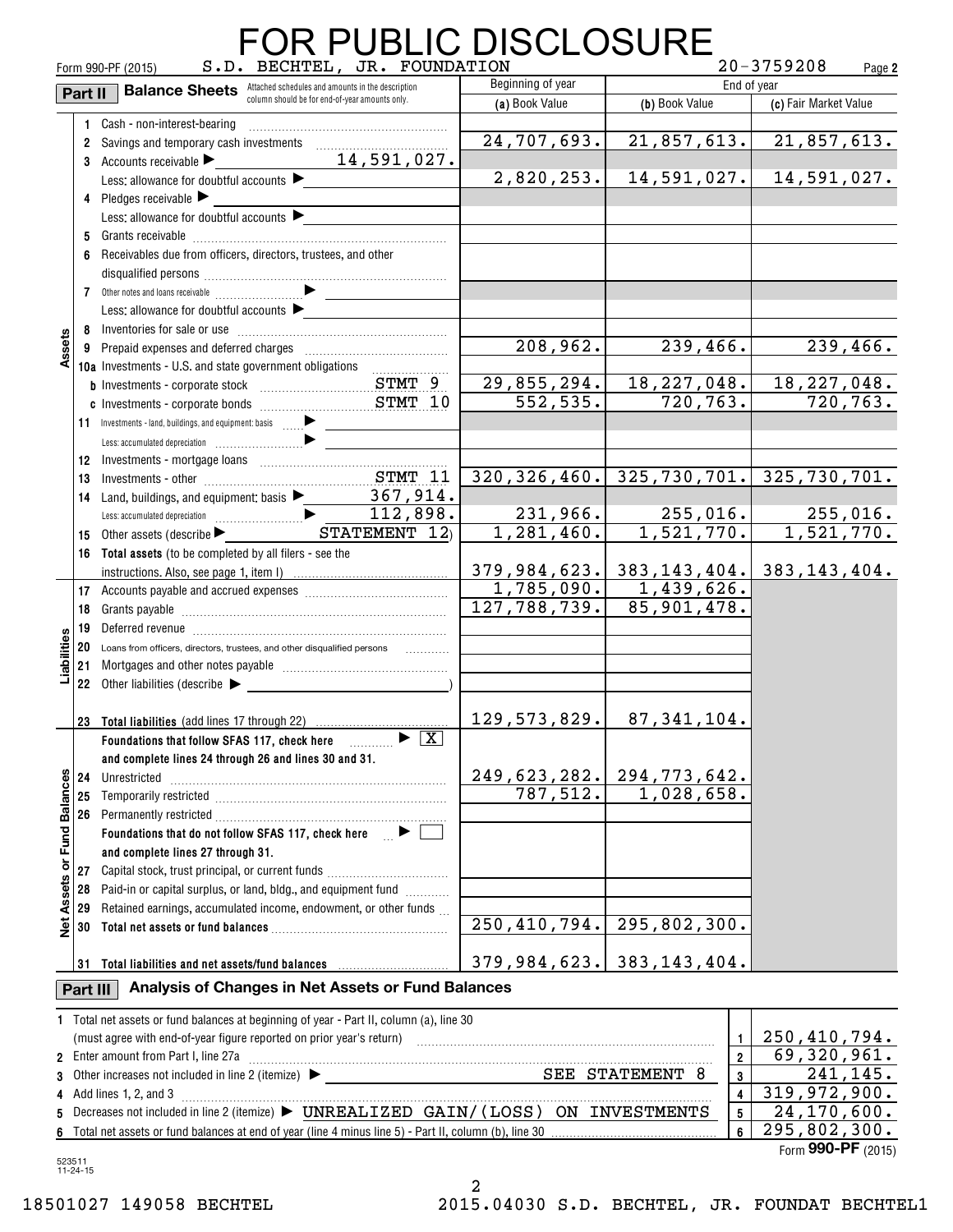|  |                                                                                                                                                                       | <b>FOR PUBLIC DISCLOSURE</b>                                                                                                 |                              |                                       |             |                                                  |                |                                                               |                             |        |
|--|-----------------------------------------------------------------------------------------------------------------------------------------------------------------------|------------------------------------------------------------------------------------------------------------------------------|------------------------------|---------------------------------------|-------------|--------------------------------------------------|----------------|---------------------------------------------------------------|-----------------------------|--------|
|  | Form 990-PF (2015)<br>Part IV                                                                                                                                         | S.D. BECHTEL, JR. FOUNDATION<br><b>Capital Gains and Losses for Tax on Investment Income</b>                                 |                              |                                       |             |                                                  |                | $20 - 3759208$                                                |                             | Page 3 |
|  |                                                                                                                                                                       | (a) List and describe the kind(s) of property sold (e.g., real estate,                                                       |                              |                                       |             |                                                  |                | (c) Date acquired                                             | (d) Date sold               |        |
|  |                                                                                                                                                                       | 2-story brick warehouse; or common stock, 200 shs. MLC Co.)                                                                  |                              |                                       |             | (b) How acquired<br>P - Purchase<br>D - Donation |                | (mo., day, yr.)                                               | (mo., day, yr.)             |        |
|  | 1a SALE OF MUTUAL FUNDS                                                                                                                                               |                                                                                                                              |                              |                                       |             | Р                                                |                |                                                               |                             |        |
|  | <b>b SALE OF SECURITIES</b>                                                                                                                                           |                                                                                                                              |                              |                                       |             | Р                                                |                |                                                               |                             |        |
|  | <b>C FROM PARTNERSHIPS</b>                                                                                                                                            |                                                                                                                              |                              |                                       |             | Ρ                                                |                |                                                               |                             |        |
|  | d CAPITAL GAIN DISTRIBUTIONS                                                                                                                                          |                                                                                                                              |                              |                                       |             | P                                                |                |                                                               |                             |        |
|  | e                                                                                                                                                                     | (f) Depreciation allowed                                                                                                     |                              | (g) Cost or other basis               |             |                                                  |                | (h) Gain or (loss)                                            |                             |        |
|  | (e) Gross sales price                                                                                                                                                 | (or allowable)                                                                                                               |                              | plus expense of sale                  |             |                                                  |                | $(e)$ plus $(f)$ minus $(g)$                                  |                             |        |
|  | 39,983,000.<br>a                                                                                                                                                      |                                                                                                                              |                              | 37, 144, 439.                         |             |                                                  |                |                                                               | 2,838,561.                  |        |
|  | 8,968,817.<br>b                                                                                                                                                       |                                                                                                                              |                              | 6,913,228.                            |             |                                                  |                |                                                               | 2,055,589.                  |        |
|  | C                                                                                                                                                                     |                                                                                                                              |                              |                                       |             |                                                  |                |                                                               | 12,433,774.                 |        |
|  | d                                                                                                                                                                     |                                                                                                                              |                              |                                       |             |                                                  |                |                                                               | 3,149,076.<br>$-534,908.$   |        |
|  | e                                                                                                                                                                     | Complete only for assets showing gain in column (h) and owned by the foundation on 12/31/69                                  |                              |                                       |             |                                                  |                | (I) Gains (Col. (h) gain minus                                |                             |        |
|  |                                                                                                                                                                       | (j) Adjusted basis                                                                                                           |                              | (k) Excess of col. (i)                |             |                                                  |                | col. $(k)$ , but not less than -0-) or                        |                             |        |
|  | (i) F.M.V. as of 12/31/69                                                                                                                                             | as of 12/31/69                                                                                                               |                              | over col. (j), if any                 |             |                                                  |                | Losses (from col. (h))                                        |                             |        |
|  | a                                                                                                                                                                     |                                                                                                                              |                              |                                       |             |                                                  |                |                                                               | 2,838,561.                  |        |
|  | b                                                                                                                                                                     |                                                                                                                              |                              |                                       |             |                                                  |                |                                                               | 2,055,589.                  |        |
|  | C                                                                                                                                                                     |                                                                                                                              |                              |                                       |             |                                                  |                |                                                               | 12,433,774.                 |        |
|  | d                                                                                                                                                                     |                                                                                                                              |                              |                                       |             |                                                  |                |                                                               | 3,149,076.<br>$-534,908.$   |        |
|  | e                                                                                                                                                                     |                                                                                                                              |                              |                                       |             |                                                  |                |                                                               |                             |        |
|  | 2 Capital gain net income or (net capital loss)                                                                                                                       | If gain, also enter in Part I, line 7<br>If (loss), enter -0- in Part I, line 7                                              |                              |                                       |             | 2                                                |                |                                                               | 19,942,092.                 |        |
|  | 3 Net short-term capital gain or (loss) as defined in sections 1222(5) and (6):<br>If gain, also enter in Part I, line 8, column (c).                                 |                                                                                                                              |                              |                                       |             |                                                  |                |                                                               |                             |        |
|  | If (loss), enter -0- in Part I, line 8                                                                                                                                |                                                                                                                              |                              |                                       |             |                                                  |                | N/A                                                           |                             |        |
|  | Part V                                                                                                                                                                | Qualification Under Section 4940(e) for Reduced Tax on Net Investment Income                                                 |                              |                                       |             |                                                  |                |                                                               |                             |        |
|  | (For optional use by domestic private foundations subject to the section 4940(a) tax on net investment income.)                                                       |                                                                                                                              |                              |                                       |             |                                                  |                |                                                               |                             |        |
|  | If section $4940(d)(2)$ applies, leave this part blank.                                                                                                               |                                                                                                                              |                              |                                       |             |                                                  |                |                                                               |                             |        |
|  | Was the foundation liable for the section 4942 tax on the distributable amount of any year in the base period?                                                        |                                                                                                                              |                              |                                       |             |                                                  |                |                                                               | Yes $\boxed{\mathbf{X}}$ No |        |
|  | If "Yes," the foundation does not qualify under section 4940(e). Do not complete this part.                                                                           |                                                                                                                              |                              |                                       |             |                                                  |                |                                                               |                             |        |
|  |                                                                                                                                                                       | Enter the appropriate amount in each column for each year; see the instructions before making any entries.                   |                              |                                       |             |                                                  |                |                                                               |                             |        |
|  | (a)<br>Base period years<br>Calendar year (or tax year beginning in)                                                                                                  | (b)<br>Adjusted qualifying distributions                                                                                     |                              | Net value of noncharitable-use assets | (c)         |                                                  |                | $(d)$<br>Distribution ratio<br>(col. (b) divided by col. (c)) |                             |        |
|  | 2014                                                                                                                                                                  |                                                                                                                              | 117,688,932.                 |                                       |             | 404,997,104.                                     |                |                                                               | .290592                     |        |
|  | 2013                                                                                                                                                                  |                                                                                                                              | 69,609,172.                  |                                       |             | 354, 127, 495.                                   |                |                                                               | .196565                     |        |
|  | 2012                                                                                                                                                                  |                                                                                                                              | 61,734,495.                  |                                       |             | $\overline{307, 456, 563}$ .                     |                |                                                               | .200791                     |        |
|  | 2011                                                                                                                                                                  |                                                                                                                              | 34,816,173.<br>34, 396, 663. |                                       |             | 277, 367, 302.<br>230,875,750.                   |                |                                                               | .125524<br>.148983          |        |
|  | 2010                                                                                                                                                                  |                                                                                                                              |                              |                                       |             |                                                  |                |                                                               |                             |        |
|  |                                                                                                                                                                       |                                                                                                                              |                              |                                       |             |                                                  | $\mathbf{2}$   |                                                               | .962455                     |        |
|  | 3 Average distribution ratio for the 5-year base period - divide the total on line 2 by 5, or by the number of years                                                  |                                                                                                                              |                              |                                       |             |                                                  |                |                                                               |                             |        |
|  |                                                                                                                                                                       | the foundation has been in existence if less than 5 years [11,111] and the foundation has been in existence if               |                              |                                       |             |                                                  | 3              |                                                               | .192491                     |        |
|  | 4 Enter the net value of noncharitable-use assets for 2015 from Part X, line 5 [11] [12] Enter the net value of noncharitable-use assets for 2015 from Part X, line 5 |                                                                                                                              |                              |                                       |             |                                                  | 4              |                                                               | 368,656,625.                |        |
|  |                                                                                                                                                                       |                                                                                                                              |                              |                                       | 70,963,082. |                                                  |                |                                                               |                             |        |
|  |                                                                                                                                                                       |                                                                                                                              | 5                            |                                       |             |                                                  |                |                                                               |                             |        |
|  |                                                                                                                                                                       |                                                                                                                              |                              |                                       |             |                                                  | 6              |                                                               | 233,754.                    |        |
|  | 7 Add lines 5 and 6                                                                                                                                                   |                                                                                                                              |                              |                                       |             |                                                  | $\overline{7}$ |                                                               | 71,196,836.                 |        |
|  |                                                                                                                                                                       |                                                                                                                              |                              |                                       |             |                                                  | 8              |                                                               | 111, 141, 633.              |        |
|  | See the Part VI instructions.                                                                                                                                         | If line 8 is equal to or greater than line 7, check the box in Part VI, line 1b, and complete that part using a 1% tax rate. |                              |                                       |             |                                                  |                |                                                               |                             |        |

523521 11-24-15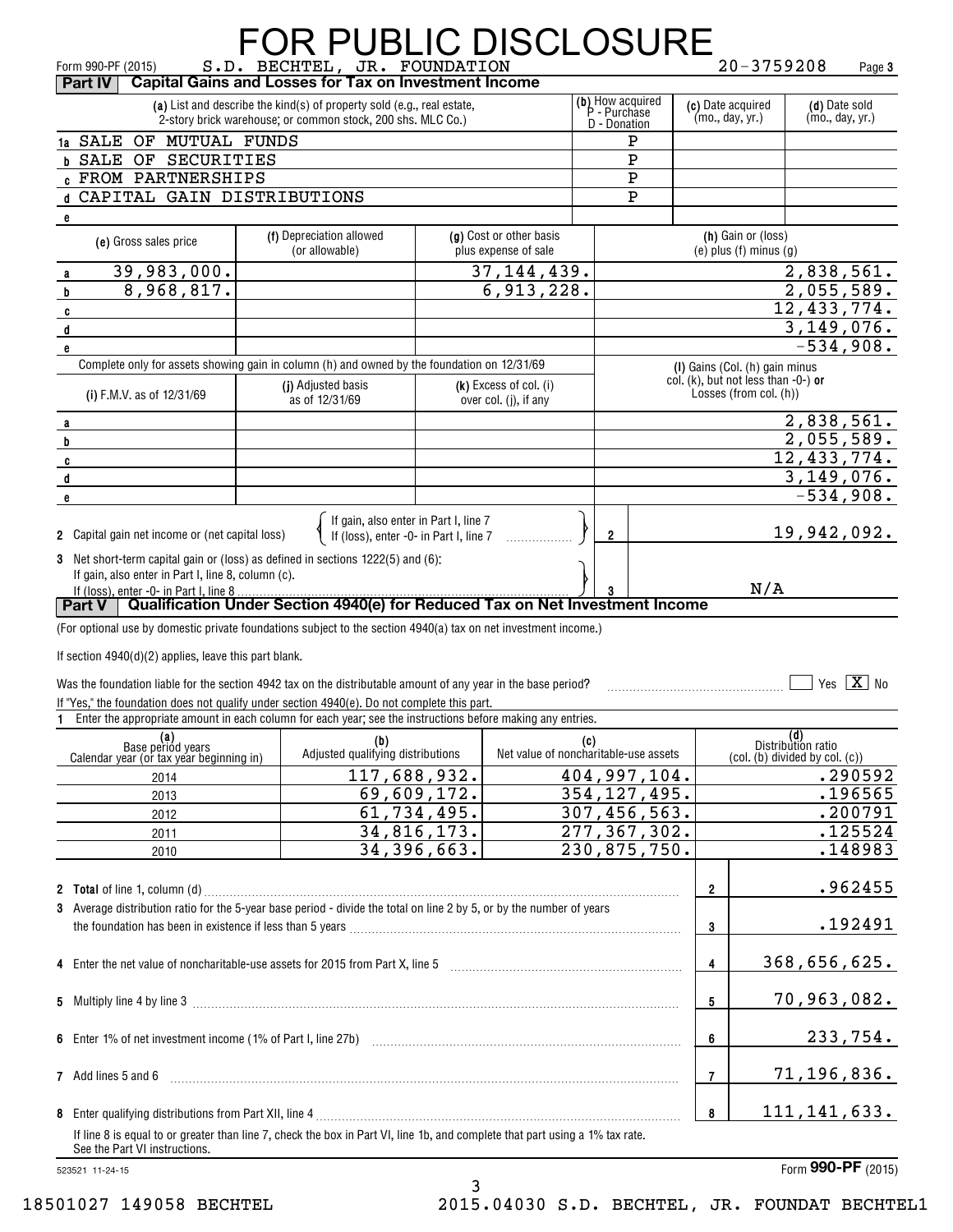#### FOR PUBLIC DISCLOSURE

|    | S.D. BECHTEL, JR. FOUNDATION<br>$20 - 3759208$<br>Form 990-PF (2015)<br>Excise Tax Based on Investment Income (Section 4940(a), 4940(b), 4940(e), or 4948 - see instructions)<br>Part VI |                |                        | Page 4                  |
|----|------------------------------------------------------------------------------------------------------------------------------------------------------------------------------------------|----------------|------------------------|-------------------------|
|    | 1a Exempt operating foundations described in section $4940(d)(2)$ , check here $\blacktriangleright \Box$ and enter "N/A" on line 1.                                                     |                |                        |                         |
|    |                                                                                                                                                                                          |                | 233,754.               |                         |
|    | <b>b</b> Domestic foundations that meet the section 4940(e) requirements in Part V, check here $\blacktriangleright \boxed{X}$ and enter 1%<br>$\mathbf{1}$                              |                |                        |                         |
|    | of Part I, line 27b $\ldots$<br>c All other domestic foundations enter 2% of line 27b. Exempt foreign organizations enter 4% of Part I, line 12, col. (b).                               |                |                        |                         |
|    | $\overline{2}$                                                                                                                                                                           |                |                        | 0.                      |
|    | 3<br>3 Add lines 1 and 2                                                                                                                                                                 |                | $2\overline{33,754}$ . |                         |
|    | $\overline{\mathbf{4}}$                                                                                                                                                                  |                |                        |                         |
| 5  | $5\overline{)}$<br>Tax based on investment income. Subtract line 4 from line 3. If zero or less, enter -0- manufactured contains and contained to a subset of the Massed on investment.  |                | $2\overline{33,754}$ . |                         |
| 6  | Credits/Payments:                                                                                                                                                                        |                |                        |                         |
|    | 264,239.<br>6a                                                                                                                                                                           |                |                        |                         |
|    | 6b                                                                                                                                                                                       |                |                        |                         |
|    | 150,000.<br>6c                                                                                                                                                                           |                |                        |                         |
|    | 6d                                                                                                                                                                                       |                |                        |                         |
|    | 7 Total credits and payments. Add lines 6a through 6d [11] [11] Total Conservation material credits and payments. Add lines 6a through 6d<br>$\overline{7}$                              |                | 414, 239.              |                         |
|    | 8 Enter any penalty for underpayment of estimated tax. Check here $\boxed{\mathbf{X}}$ if Form 2220 is attached $\boxed{\mathbf{X}}$<br>8                                                |                |                        |                         |
| 9  | 9                                                                                                                                                                                        |                |                        |                         |
|    | 10                                                                                                                                                                                       |                | 180, 485.              |                         |
|    | 11 Enter the amount of line 10 to be: Credited to 2016 estimated tax > 180, 485. Refunded<br>11                                                                                          |                |                        | 0.                      |
|    | <b>Part VII-A   Statements Regarding Activities</b>                                                                                                                                      |                |                        |                         |
|    | 1a During the tax year, did the foundation attempt to influence any national, state, or local legislation or did it participate or intervene in                                          |                | Yes No                 |                         |
|    |                                                                                                                                                                                          | 1a             |                        | X                       |
|    | <b>b</b> Did it spend more than \$100 during the year (either directly or indirectly) for political purposes (see instructions for the definition)?                                      | 1b             |                        | $\overline{\mathbf{x}}$ |
|    | If the answer is "Yes" to 1a or 1b, attach a detailed description of the activities and copies of any materials published or                                                             |                |                        |                         |
|    | distributed by the foundation in connection with the activities.                                                                                                                         |                |                        |                         |
|    |                                                                                                                                                                                          | 1c             |                        | X                       |
|    | d Enter the amount (if any) of tax on political expenditures (section 4955) imposed during the year:                                                                                     |                |                        |                         |
|    | $0$ .                                                                                                                                                                                    |                |                        |                         |
|    | e Enter the reimbursement (if any) paid by the foundation during the year for political expenditure tax imposed on foundation                                                            |                |                        |                         |
|    | $0$ .                                                                                                                                                                                    |                |                        |                         |
|    | 2 Has the foundation engaged in any activities that have not previously been reported to the IRS?                                                                                        | $\overline{2}$ |                        | X                       |
|    | If "Yes," attach a detailed description of the activities.                                                                                                                               |                |                        |                         |
|    | 3 Has the foundation made any changes, not previously reported to the IRS, in its governing instrument, articles of incorporation, or                                                    |                |                        | X                       |
|    | bylaws, or other similar instruments? If "Yes," attach a conformed copy of the changes                                                                                                   | 3              | X                      |                         |
|    | 4a Did the foundation have unrelated business gross income of \$1,000 or more during the year?<br>b If "Yes," has it filed a tax return on Form 990-T for this year?                     | 4a             | X                      |                         |
|    |                                                                                                                                                                                          | 4b<br>5        |                        | $\mathbf X$             |
|    |                                                                                                                                                                                          |                |                        |                         |
|    | If "Yes," attach the statement required by General Instruction T.<br>6 Are the requirements of section 508(e) (relating to sections 4941 through 4945) satisfied either:                 |                |                        |                         |
|    | • By language in the governing instrument, or                                                                                                                                            |                |                        |                         |
|    | • By state legislation that effectively amends the governing instrument so that no mandatory directions that conflict with the state law                                                 |                |                        |                         |
|    | remain in the governing instrument?                                                                                                                                                      | 6              | X                      |                         |
|    | 7 Did the foundation have at least \$5,000 in assets at any time during the year? If "Yes," complete Part II, col. (c), and Part XV                                                      | $\overline{7}$ | $\mathbf X$            |                         |
|    |                                                                                                                                                                                          |                |                        |                         |
|    | 8a Enter the states to which the foundation reports or with which it is registered (see instructions)                                                                                    |                |                        |                         |
|    | CA, DE                                                                                                                                                                                   |                |                        |                         |
|    | <b>b</b> If the answer is "Yes" to line 7, has the foundation furnished a copy of Form 990-PF to the Attorney General (or designate)                                                     |                |                        |                         |
|    |                                                                                                                                                                                          | 8b             | х                      |                         |
|    | 9 Is the foundation claiming status as a private operating foundation within the meaning of section $4942(j)(3)$ or $4942(j)(5)$ for calendar                                            |                |                        |                         |
|    |                                                                                                                                                                                          | 9              |                        | X                       |
| 10 | Did any persons become substantial contributors during the tax year? If "Yes," attach a schedule listing their names and addresses  STMT<br>13                                           | 10             | X<br>000 DE            |                         |

Form (2015) **990-PF**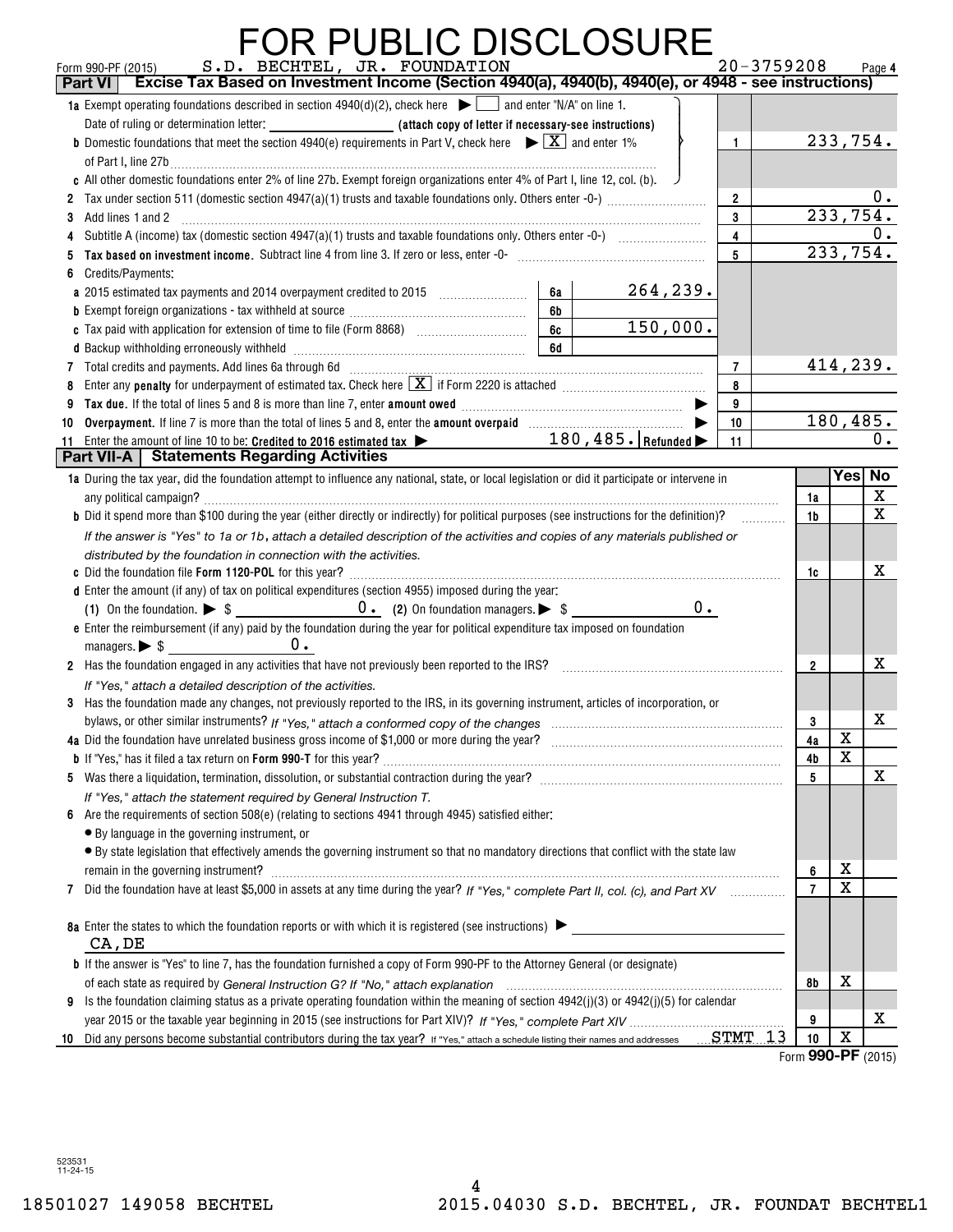|    | <b>FOR PUBLIC DISCLOSURE</b>                                                                                                                                                                                                                               |                    |                  |           |
|----|------------------------------------------------------------------------------------------------------------------------------------------------------------------------------------------------------------------------------------------------------------|--------------------|------------------|-----------|
|    | S.D. BECHTEL, JR. FOUNDATION<br>20-3759208<br>Form 990-PF (2015)<br><b>Part VII-A   Statements Regarding Activities (continued)</b>                                                                                                                        |                    |                  | Page 5    |
|    |                                                                                                                                                                                                                                                            |                    | Yes <sup> </sup> | <b>No</b> |
|    |                                                                                                                                                                                                                                                            |                    |                  |           |
|    | 11 At any time during the year, did the foundation, directly or indirectly, own a controlled entity within the meaning of                                                                                                                                  | 11                 |                  | x         |
|    | 12 Did the foundation make a distribution to a donor advised fund over which the foundation or a disqualified person had advisory privileges?                                                                                                              |                    |                  |           |
|    |                                                                                                                                                                                                                                                            | 12                 |                  | x         |
| 13 | Did the foundation comply with the public inspection requirements for its annual returns and exemption application?                                                                                                                                        | 13                 | X                |           |
|    | Website address $\triangleright$ N/A                                                                                                                                                                                                                       |                    |                  |           |
|    | Telephone no. $\triangleright$ (415) $\overline{284-8689}$<br>14 The books are in care of FIHE FOUNDATION                                                                                                                                                  |                    |                  |           |
|    | Located at > 199 FREMONT STREET, 23RD FLOOR, SAN FRANCISCO, CA ZIP+4 > 94105                                                                                                                                                                               |                    |                  |           |
|    |                                                                                                                                                                                                                                                            |                    |                  |           |
|    | and enter the amount of tax-exempt interest received or accrued during the year $\ldots$ $\ldots$ $\ldots$ $\ldots$ $\ldots$ $\ldots$ $\ldots$ $\ldots$ $\ldots$ $\ldots$ $\ldots$ $\ldots$                                                                |                    | N/A              |           |
| 16 | At any time during calendar year 2015, did the foundation have an interest in or a signature or other authority over a bank,                                                                                                                               |                    | Yes              | <b>No</b> |
|    | securities, or other financial account in a foreign country?                                                                                                                                                                                               | 16                 |                  | х         |
|    | See the instructions for exceptions and filing requirements for FinCEN Form 114. If "Yes," enter the name of the                                                                                                                                           |                    |                  |           |
|    | foreign country                                                                                                                                                                                                                                            |                    |                  |           |
|    | Part VII-B   Statements Regarding Activities for Which Form 4720 May Be Required                                                                                                                                                                           |                    |                  |           |
|    | File Form 4720 if any item is checked in the "Yes" column, unless an exception applies.                                                                                                                                                                    |                    | Yes              | No        |
|    | 1a During the year did the foundation (either directly or indirectly):                                                                                                                                                                                     |                    |                  |           |
|    | (1) Engage in the sale or exchange, or leasing of property with a disqualified person?                                                                                                                                                                     |                    |                  |           |
|    | (2) Borrow money from, lend money to, or otherwise extend credit to (or accept it from)                                                                                                                                                                    |                    |                  |           |
|    | $\blacksquare$ Yes $\lceil$ $\text{X}\rceil$ No<br>a disqualified person?                                                                                                                                                                                  |                    |                  |           |
|    | No                                                                                                                                                                                                                                                         |                    |                  |           |
|    | (4) Pay compensation to, or pay or reimburse the expenses of, a disqualified person? $\ldots$ $\ldots$ $\ldots$ $\ldots$ $\ldots$ $\ldots$ $\ldots$ $\ldots$ $\ldots$ $\ldots$ $\ldots$ $\ldots$ $\ldots$ $\ldots$ $\ldots$<br>No                          |                    |                  |           |
|    | (5) Transfer any income or assets to a disqualified person (or make any of either available                                                                                                                                                                |                    |                  |           |
|    | $\blacksquare$ Yes $\lceil$ $\text{X}\rceil$ No                                                                                                                                                                                                            |                    |                  |           |
|    | (6) Agree to pay money or property to a government official? (Exception. Check "No"                                                                                                                                                                        |                    |                  |           |
|    | if the foundation agreed to make a grant to or to employ the official for a period after                                                                                                                                                                   |                    |                  |           |
|    |                                                                                                                                                                                                                                                            |                    |                  |           |
|    | <b>b</b> If any answer is "Yes" to $1a(1)$ -(6), did any of the acts fail to qualify under the exceptions described in Regulations                                                                                                                         | 1b                 |                  | х         |
|    | Organizations relying on a current notice regarding disaster assistance check here <i>manufactions</i> contained the settlement of $\blacktriangleright$                                                                                                   |                    |                  |           |
|    | c Did the foundation engage in a prior year in any of the acts described in 1a, other than excepted acts, that were not corrected                                                                                                                          |                    |                  |           |
|    |                                                                                                                                                                                                                                                            | 1c                 |                  | х         |
|    | 2 Taxes on failure to distribute income (section 4942) (does not apply for years the foundation was a private operating foundation                                                                                                                         |                    |                  |           |
|    | defined in section $4942(i)(3)$ or $4942(i)(5)$ :                                                                                                                                                                                                          |                    |                  |           |
|    | a At the end of tax year 2015, did the foundation have any undistributed income (lines 6d and 6e, Part XIII) for tax year(s) beginning                                                                                                                     |                    |                  |           |
|    |                                                                                                                                                                                                                                                            |                    |                  |           |
|    |                                                                                                                                                                                                                                                            |                    |                  |           |
|    | <b>b</b> Are there any years listed in 2a for which the foundation is <b>not</b> applying the provisions of section $4942(a)(2)$ (relating to incorrect                                                                                                    |                    |                  |           |
|    | valuation of assets) to the year's undistributed income? (If applying section 4942(a)(2) to all years listed, answer "No" and attach                                                                                                                       |                    |                  |           |
|    | N/A                                                                                                                                                                                                                                                        | 2b                 |                  |           |
|    | c If the provisions of section $4942(a)(2)$ are being applied to any of the years listed in 2a, list the years here.                                                                                                                                       |                    |                  |           |
|    |                                                                                                                                                                                                                                                            |                    |                  |           |
|    | 3a Did the foundation hold more than a 2% direct or indirect interest in any business enterprise at any time                                                                                                                                               |                    |                  |           |
|    | Yes $\boxed{X}$ No<br>during the year? <b>contract the contract of the contract of the contract of the contract of the contract of the contract of the contract of the contract of the contract of the contract of the contract of the contract of the</b> |                    |                  |           |
|    | <b>b</b> If "Yes," did it have excess business holdings in 2015 as a result of (1) any purchase by the foundation or disqualified persons after                                                                                                            |                    |                  |           |
|    | May 26, 1969; (2) the lapse of the 5-year period (or longer period approved by the Commissioner under section $4943(c)(7)$ ) to dispose                                                                                                                    |                    |                  |           |
|    | of holdings acquired by gift or bequest; or (3) the lapse of the 10-, 15-, or 20-year first phase holding period? (Use Schedule C.                                                                                                                         |                    |                  |           |
|    |                                                                                                                                                                                                                                                            | 3b                 |                  |           |
|    |                                                                                                                                                                                                                                                            | 4a                 |                  | X         |
|    | <b>b</b> Did the foundation make any investment in a prior year (but after December 31, 1969) that could jeopardize its charitable purpose that                                                                                                            |                    |                  |           |
|    |                                                                                                                                                                                                                                                            | 4b                 |                  | х         |
|    |                                                                                                                                                                                                                                                            | Form 990-PF (2015) |                  |           |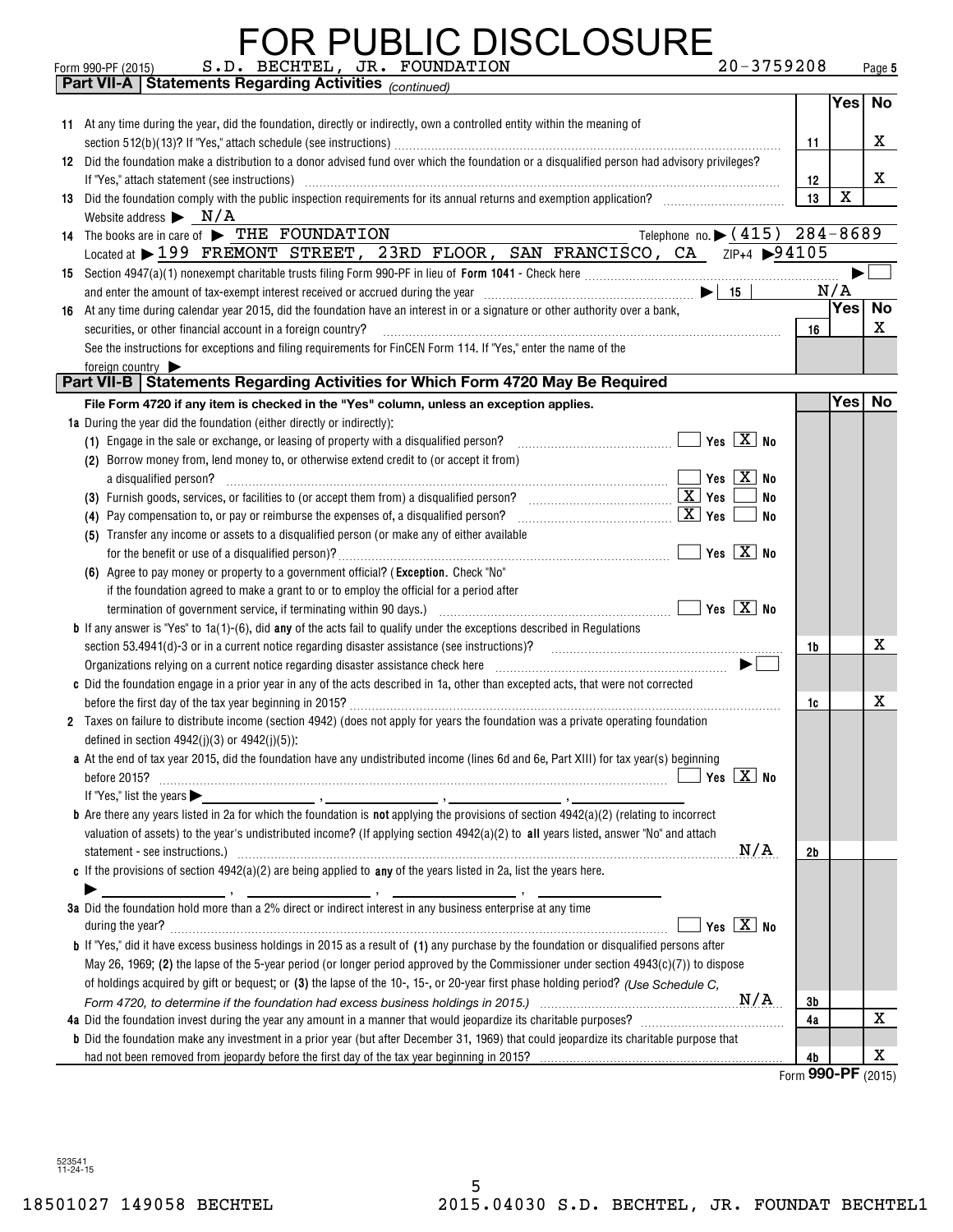| $S$ . D<br><b>DHOUNDATLO</b><br>Form 990-PF (2015)<br>Part VII-B   Statements Regarding Activities for Which Form 4720 May Be Required                |                                                                           |                                   | $20 - 3759208$                                                 | Page 6                                      |  |  |
|-------------------------------------------------------------------------------------------------------------------------------------------------------|---------------------------------------------------------------------------|-----------------------------------|----------------------------------------------------------------|---------------------------------------------|--|--|
| 5a During the year did the foundation pay or incur any amount to:                                                                                     |                                                                           | (continued)                       |                                                                |                                             |  |  |
|                                                                                                                                                       |                                                                           |                                   |                                                                |                                             |  |  |
| (2) Influence the outcome of any specific public election (see section 4955); or to carry on, directly or indirectly,                                 |                                                                           |                                   |                                                                |                                             |  |  |
|                                                                                                                                                       |                                                                           |                                   | Yes $\boxed{X}$ No                                             |                                             |  |  |
|                                                                                                                                                       |                                                                           |                                   |                                                                |                                             |  |  |
|                                                                                                                                                       |                                                                           |                                   |                                                                |                                             |  |  |
| (4) Provide a grant to an organization other than a charitable, etc., organization described in section                                               |                                                                           |                                   |                                                                |                                             |  |  |
|                                                                                                                                                       |                                                                           |                                   | No                                                             |                                             |  |  |
| (5) Provide for any purpose other than religious, charitable, scientific, literary, or educational purposes, or for                                   |                                                                           |                                   |                                                                |                                             |  |  |
|                                                                                                                                                       |                                                                           |                                   | $Yes \n \n  X \n  No$                                          |                                             |  |  |
| <b>b</b> If any answer is "Yes" to 5a(1)-(5), did any of the transactions fail to qualify under the exceptions described in Requlations               |                                                                           |                                   |                                                                |                                             |  |  |
|                                                                                                                                                       |                                                                           |                                   |                                                                | x<br>5b                                     |  |  |
| Organizations relying on a current notice regarding disaster assistance check here manufactured contains and the subsections of $\blacktriangleright$ |                                                                           |                                   |                                                                |                                             |  |  |
| c If the answer is "Yes" to question 5a(4), does the foundation claim exemption from the tax because it maintained                                    |                                                                           |                                   |                                                                |                                             |  |  |
|                                                                                                                                                       |                                                                           |                                   | No                                                             |                                             |  |  |
| If "Yes," attach the statement required by Regulations section 53.4945-5(d).                                                                          |                                                                           |                                   |                                                                |                                             |  |  |
| 6a Did the foundation, during the year, receive any funds, directly or indirectly, to pay premiums on                                                 |                                                                           |                                   |                                                                |                                             |  |  |
| a personal benefit contract? $\ldots$ No                                                                                                              |                                                                           |                                   |                                                                |                                             |  |  |
| <b>b</b> Did the foundation, during the year, pay premiums, directly or indirectly, on a personal benefit contract?                                   |                                                                           |                                   |                                                                | x<br>6b                                     |  |  |
| If "Yes" to 6b, file Form 8870.                                                                                                                       |                                                                           |                                   |                                                                |                                             |  |  |
| 7a At any time during the tax year, was the foundation a party to a prohibited tax shelter transaction? $\ldots$ $\ldots$ $\ldots$                    |                                                                           |                                   |                                                                |                                             |  |  |
|                                                                                                                                                       |                                                                           |                                   |                                                                | 7b                                          |  |  |
| Part VIII<br>Information About Officers, Directors, Trustees, Foundation Managers, Highly<br><b>Paid Employees, and Contractors</b>                   |                                                                           |                                   |                                                                |                                             |  |  |
| List all officers, directors, trustees, foundation managers and their compensation.                                                                   |                                                                           |                                   |                                                                |                                             |  |  |
|                                                                                                                                                       | (b) Title, and average<br>hours per week devoted                          | (c) Compensation<br>(If not paid, | (d) Contributions to<br>employee benefit plans<br>and deferred | (e) Expense<br>account, other               |  |  |
| (a) Name and address                                                                                                                                  | to position                                                               | `enter <sup>'</sup> -0-)          | compensation                                                   | allowances                                  |  |  |
|                                                                                                                                                       |                                                                           |                                   |                                                                |                                             |  |  |
|                                                                                                                                                       |                                                                           |                                   |                                                                |                                             |  |  |
| STATEMENT<br>-14<br>SEE                                                                                                                               |                                                                           | $506, 854.$   17,461.             |                                                                | 0.                                          |  |  |
|                                                                                                                                                       |                                                                           |                                   |                                                                |                                             |  |  |
|                                                                                                                                                       |                                                                           |                                   |                                                                |                                             |  |  |
|                                                                                                                                                       |                                                                           |                                   |                                                                |                                             |  |  |
|                                                                                                                                                       |                                                                           |                                   |                                                                |                                             |  |  |
|                                                                                                                                                       |                                                                           |                                   |                                                                |                                             |  |  |
|                                                                                                                                                       |                                                                           |                                   |                                                                |                                             |  |  |
|                                                                                                                                                       |                                                                           |                                   |                                                                |                                             |  |  |
|                                                                                                                                                       |                                                                           |                                   |                                                                |                                             |  |  |
|                                                                                                                                                       |                                                                           |                                   |                                                                |                                             |  |  |
| 2 Compensation of five highest-paid employees (other than those included on line 1). If none, enter "NONE."                                           |                                                                           |                                   |                                                                |                                             |  |  |
|                                                                                                                                                       | (b) Title, and average                                                    |                                   | (d) Contributions to<br>employee benefit plans                 |                                             |  |  |
| (a) Name and address of each employee paid more than \$50,000                                                                                         | hours per week<br>devoted to position                                     | (c) Compensation                  | and deferred                                                   | (e) Expense<br>account, other<br>allowances |  |  |
| BARBARA KIBBE - 199 FREMONT STREET,                                                                                                                   | DIR ORG EFFECTIVENESS                                                     |                                   | compensation                                                   |                                             |  |  |
| SAN FRANCISCO,<br>CA 94105                                                                                                                            | 30.00                                                                     | 214,500.                          | 34,409.                                                        | 0.                                          |  |  |
| 199 FREMONT<br>SUSAN M. HARVEY                                                                                                                        | PROGRAM DIRECTOR                                                          |                                   |                                                                |                                             |  |  |
|                                                                                                                                                       | 27.00                                                                     |                                   |                                                                |                                             |  |  |
| SAN FRANCISCO,<br>CA 94105<br><b>STREET</b>                                                                                                           |                                                                           | 185,394.                          | 12,679.                                                        | 0.                                          |  |  |
|                                                                                                                                                       | 199 FREMONT<br>PROGRAM DIRECTOR<br><b>ALLISON</b><br><b>HARVEY TURNER</b> |                                   |                                                                |                                             |  |  |
| 94105<br>SAN FRANCISCO,<br>CA<br>STREET,                                                                                                              | 28.80                                                                     | 156,725.                          | 17,730.                                                        | 0.                                          |  |  |
| 199 FREMONT<br><b>BARBARA</b><br>CARTIER<br>$\qquad \qquad -$                                                                                         | CONTROLLER                                                                |                                   |                                                                |                                             |  |  |
| SAN FRANCISCO,<br>CA 94105<br>STREET,                                                                                                                 | 33.00                                                                     | 150,658.                          | 19,976.                                                        | 0.                                          |  |  |
| 199<br><b>FREMONT</b><br>ARRON JIRON<br>STREET,<br>$\overline{\phantom{a}}$                                                                           | PROGRAM OFFICER                                                           |                                   |                                                                |                                             |  |  |
| 94105<br>SAN FRANCISCO,<br>CA                                                                                                                         | 30.00                                                                     | 136,500.                          | 15,782.                                                        | 0.                                          |  |  |
| <b>Total</b> number of other employees paid over \$50,000                                                                                             |                                                                           |                                   |                                                                | $\overline{25}$                             |  |  |
|                                                                                                                                                       |                                                                           |                                   |                                                                | $E_{\text{arm}}$ QQO_DF (2015)              |  |  |

Form (2015) **990-PF**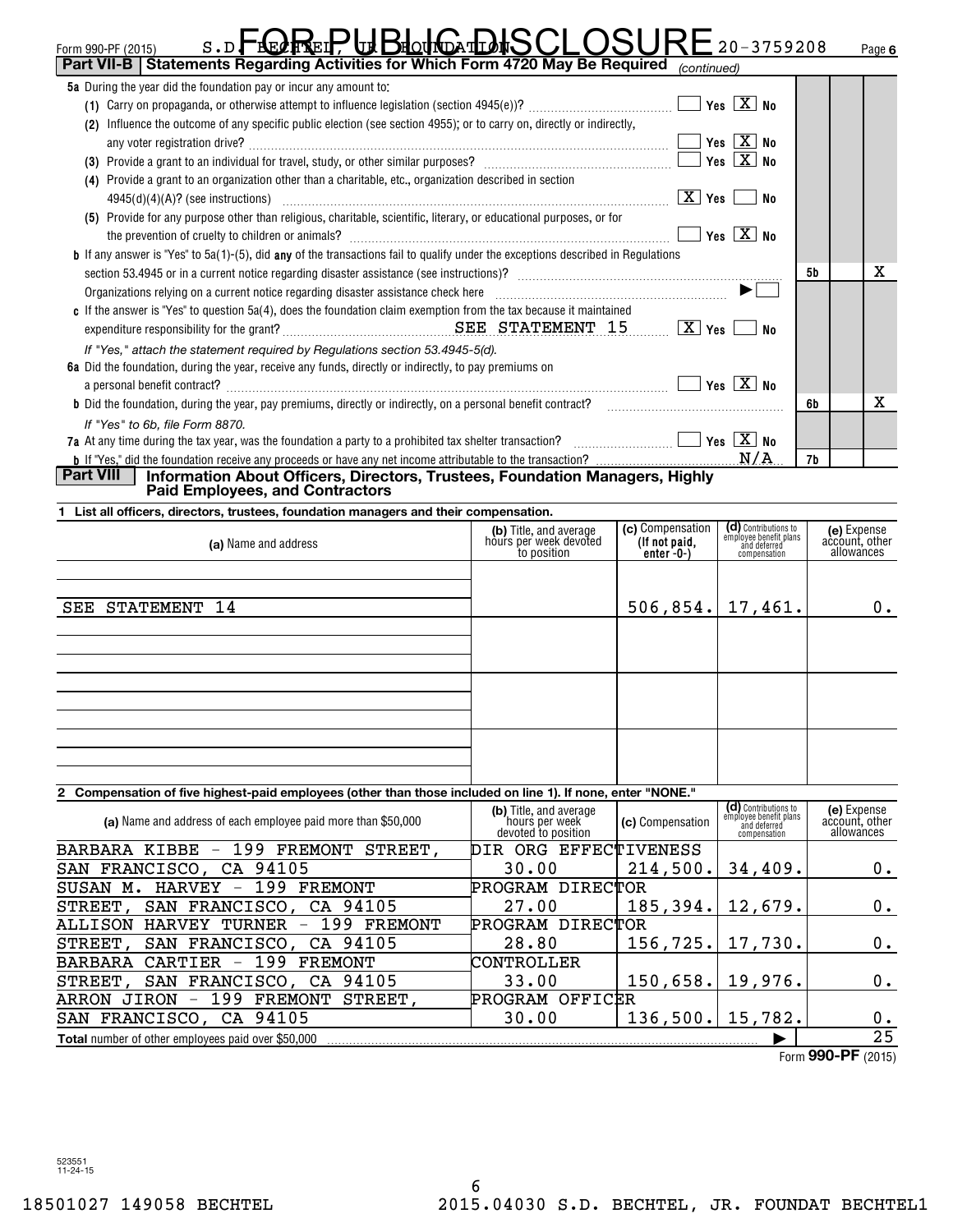| <b>FOR PUBLIC DISCLOSURE</b>                                                                                                                                                                                                                              |                           | $20 - 3759208$     |
|-----------------------------------------------------------------------------------------------------------------------------------------------------------------------------------------------------------------------------------------------------------|---------------------------|--------------------|
| S.D. BECHTEL, JR. FOUNDATION<br>Form 990-PF (2015)<br>Information About Officers, Directors, Trustees, Foundation Managers, Highly<br><b>Part VIII</b><br>Paid Employees, and Contractors (continued)                                                     |                           | Page 7             |
| 3 Five highest-paid independent contractors for professional services. If none, enter "NONE."                                                                                                                                                             |                           |                    |
| (a) Name and address of each person paid more than \$50,000                                                                                                                                                                                               | (b) Type of service       | (c) Compensation   |
| LA PIANA CONSULTING - 5858 HORTON STREET,                                                                                                                                                                                                                 |                           |                    |
| SUITE 272, EMERYVILLE, CA 94608                                                                                                                                                                                                                           | CONSULTING SERVICES       | 886,581.           |
| DELOITTE CONSULTING LLP                                                                                                                                                                                                                                   |                           |                    |
| P.O. BOX 844717, DALLAS, TX 75284                                                                                                                                                                                                                         | CONSULTING SERVICES       | 132,514.           |
| OSTERWEIS CAPITAL MANAGEMENT - ONE MARITIME                                                                                                                                                                                                               |                           |                    |
| PLAZA, SUITE 800, SAN FRANCISCO, CA 94111                                                                                                                                                                                                                 | <b>INVESTMENT MANAGER</b> | 125,652.           |
| PAUL TOUGH                                                                                                                                                                                                                                                |                           |                    |
| 160 GREENWICH STREET, MONTAUK, NY 11954                                                                                                                                                                                                                   | CONSULTING SERVICES       | 100,000.           |
| MICRO-DOCUMENTARIES LLC - 548 MARKET STREET,                                                                                                                                                                                                              | WEB CONSULTING            |                    |
| SUITE 68415, SAN FRANCISCO, CA 94104                                                                                                                                                                                                                      | SERVICES                  | 81,468.            |
| Total number of others receiving over \$50,000 for professional services                                                                                                                                                                                  |                           | 9                  |
| <b>Part IX-A   Summary of Direct Charitable Activities</b>                                                                                                                                                                                                |                           |                    |
| List the foundation's four largest direct charitable activities during the tax year. Include relevant statistical information such as the<br>number of organizations and other beneficiaries served, conferences convened, research papers produced, etc. |                           | Expenses           |
| N/A<br>1.                                                                                                                                                                                                                                                 |                           |                    |
|                                                                                                                                                                                                                                                           |                           |                    |
|                                                                                                                                                                                                                                                           |                           |                    |
| $\mathbf{2}$                                                                                                                                                                                                                                              |                           |                    |
|                                                                                                                                                                                                                                                           |                           |                    |
|                                                                                                                                                                                                                                                           |                           |                    |
| 3                                                                                                                                                                                                                                                         |                           |                    |
|                                                                                                                                                                                                                                                           |                           |                    |
|                                                                                                                                                                                                                                                           |                           |                    |
| 4                                                                                                                                                                                                                                                         |                           |                    |
|                                                                                                                                                                                                                                                           |                           |                    |
|                                                                                                                                                                                                                                                           |                           |                    |
| Part IX-B   Summary of Program-Related Investments                                                                                                                                                                                                        |                           |                    |
| Describe the two largest program-related investments made by the foundation during the tax year on lines 1 and 2.                                                                                                                                         |                           | Amount             |
| N/A                                                                                                                                                                                                                                                       |                           |                    |
|                                                                                                                                                                                                                                                           |                           |                    |
|                                                                                                                                                                                                                                                           |                           |                    |
|                                                                                                                                                                                                                                                           |                           |                    |
| 2                                                                                                                                                                                                                                                         |                           |                    |
|                                                                                                                                                                                                                                                           |                           |                    |
| All other program-related investments. See instructions.                                                                                                                                                                                                  |                           |                    |
| 3                                                                                                                                                                                                                                                         |                           |                    |
|                                                                                                                                                                                                                                                           |                           |                    |
|                                                                                                                                                                                                                                                           |                           |                    |
| Total. Add lines 1 through 3                                                                                                                                                                                                                              | ▶                         | $0$ .              |
|                                                                                                                                                                                                                                                           |                           | Form 990-PF (2015) |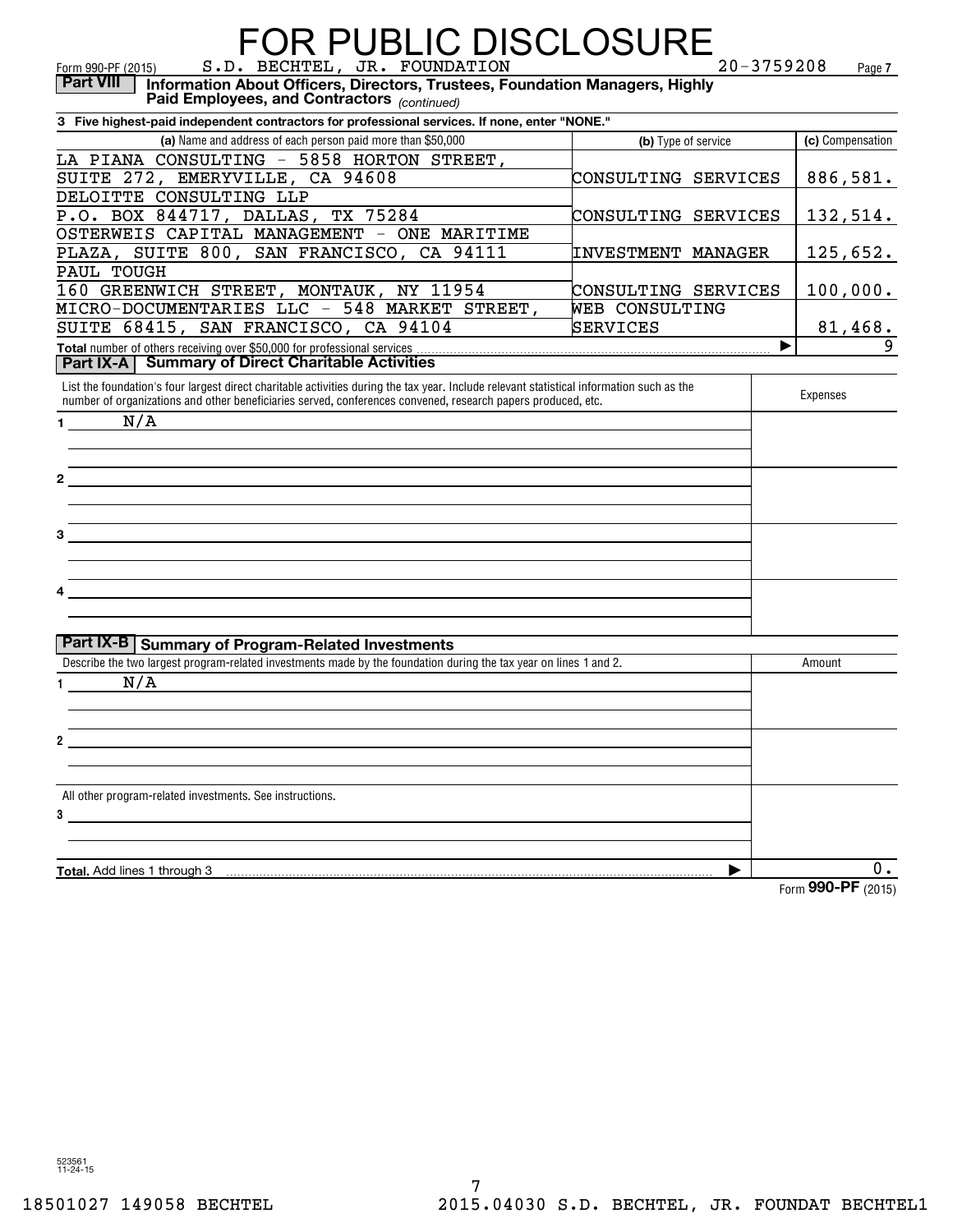|                | <b>FOR PUBLIC DISCLOSURE</b>                                                                                                                                                                                                         |    |                |                         |                           |           |
|----------------|--------------------------------------------------------------------------------------------------------------------------------------------------------------------------------------------------------------------------------------|----|----------------|-------------------------|---------------------------|-----------|
|                | S.D. BECHTEL, JR. FOUNDATION<br>Form 990-PF (2015)<br>Part X                                                                                                                                                                         |    |                |                         | $20 - 3759208$            | Page 8    |
|                | Minimum Investment Return (All domestic foundations must complete this part. Foreign foundations, see instructions.)                                                                                                                 |    |                |                         |                           |           |
| 1.             | Fair market value of assets not used (or held for use) directly in carrying out charitable, etc., purposes:                                                                                                                          |    |                |                         |                           |           |
|                |                                                                                                                                                                                                                                      |    |                | 1a                      | 331,813,847.              |           |
| b              | Average of monthly cash balances                                                                                                                                                                                                     |    |                | 1b                      | 41,966,838.               |           |
|                |                                                                                                                                                                                                                                      |    |                | 1c                      |                           | 490,000.  |
|                | d Total (add lines 1a, b, and c) <b>manufacture and contact and contact and contact and contact and contact and contact and contact and contact and contact and contact and contact and contact and contact and contact and cont</b> |    |                | 1d                      | 374, 270, 685.            |           |
|                | e Reduction claimed for blockage or other factors reported on lines 1a and                                                                                                                                                           |    |                |                         |                           |           |
|                |                                                                                                                                                                                                                                      |    | 0.             |                         |                           |           |
| $\overline{2}$ | Acquisition indebtedness applicable to line 1 assets [11] matter content in the state of the state of the state of the state of the state of the state of the state of the state of the state of the state of the state of the       |    |                | $\overline{\mathbf{2}}$ |                           | 0.        |
| 3              |                                                                                                                                                                                                                                      |    |                | 3                       | 374, 270, 685.            |           |
| 4              |                                                                                                                                                                                                                                      |    |                | $\overline{\mathbf{4}}$ | 5,614,060.                |           |
| 5              |                                                                                                                                                                                                                                      |    |                | $5\phantom{.0}$         | 368,656,625.              |           |
| 6              | Minimum investment return. Enter 5% of line 5                                                                                                                                                                                        |    |                | 6                       | $\overline{18,432,831}$ . |           |
|                | Part XI<br><b>Distributable Amount</b> (see instructions) (Section 4942(j)(3) and (j)(5) private operating foundations and certain<br>foreign organizations check here $\blacktriangleright$ [<br>and do not complete this part.)    |    |                |                         |                           |           |
| 1              | Minimum investment return from Part X, line 6 [11] manufactures manufactures in the state in the state of the M                                                                                                                      |    |                | $\mathbf{1}$            | 18,432,831.               |           |
|                | 2a Tax on investment income for 2015 from Part VI, line 5 [100] [100] [100] [100] [100] [100] [100] [100] [100] [100] [100] [100] [100] [100] [100] [100] [100] [100] [100] [100] [100] [100] [100] [100] [100] [100] [100] [1       |    | $2a$ 233, 754. |                         |                           |           |
| b              |                                                                                                                                                                                                                                      | 2b | 16.467.        |                         |                           |           |
| C              |                                                                                                                                                                                                                                      |    |                | 2c                      |                           | 250, 221. |
| 3              |                                                                                                                                                                                                                                      |    |                | $\mathbf{3}$            | 18, 182, 610.             |           |
| 4              |                                                                                                                                                                                                                                      |    |                | 4                       |                           | 0.        |
| 5              |                                                                                                                                                                                                                                      |    |                | 5                       | 18, 182, 610.             |           |
| 6              |                                                                                                                                                                                                                                      |    |                | 6                       |                           | 0.        |
| 7              |                                                                                                                                                                                                                                      |    |                | $\overline{7}$          | 18, 182, 610.             |           |
|                | Part XII<br><b>Qualifying Distributions</b> (see instructions)                                                                                                                                                                       |    |                |                         |                           |           |
| 1              | Amounts paid (including administrative expenses) to accomplish charitable, etc., purposes:                                                                                                                                           |    |                |                         |                           |           |
| a              |                                                                                                                                                                                                                                      |    |                | 1a                      | 111, 141, 633.            |           |
|                |                                                                                                                                                                                                                                      |    |                | 1 <sub>b</sub>          |                           | 0.        |
| $\overline{2}$ |                                                                                                                                                                                                                                      |    |                | $\overline{2}$          |                           |           |
| 3              | Amounts set aside for specific charitable projects that satisfy the:                                                                                                                                                                 |    |                |                         |                           |           |
|                |                                                                                                                                                                                                                                      |    |                | 3a                      |                           |           |
|                |                                                                                                                                                                                                                                      |    |                | 3b                      |                           |           |
| 4              |                                                                                                                                                                                                                                      |    |                | $\overline{4}$          | 111, 141, 633.            |           |
| 5              | Foundations that qualify under section $4940(e)$ for the reduced rate of tax on net investment                                                                                                                                       |    |                |                         |                           |           |
|                |                                                                                                                                                                                                                                      |    | 5              |                         | 233,754.                  |           |
| 6              |                                                                                                                                                                                                                                      |    |                | 6                       | 110, 907, 879.            |           |
|                | Note. The amount on line 6 will be used in Part V, column (b), in subsequent years when calculating whether the foundation qualifies for the section                                                                                 |    |                |                         |                           |           |
|                | 4940(e) reduction of tax in those years.                                                                                                                                                                                             |    |                |                         |                           |           |

Form (2015) **990-PF**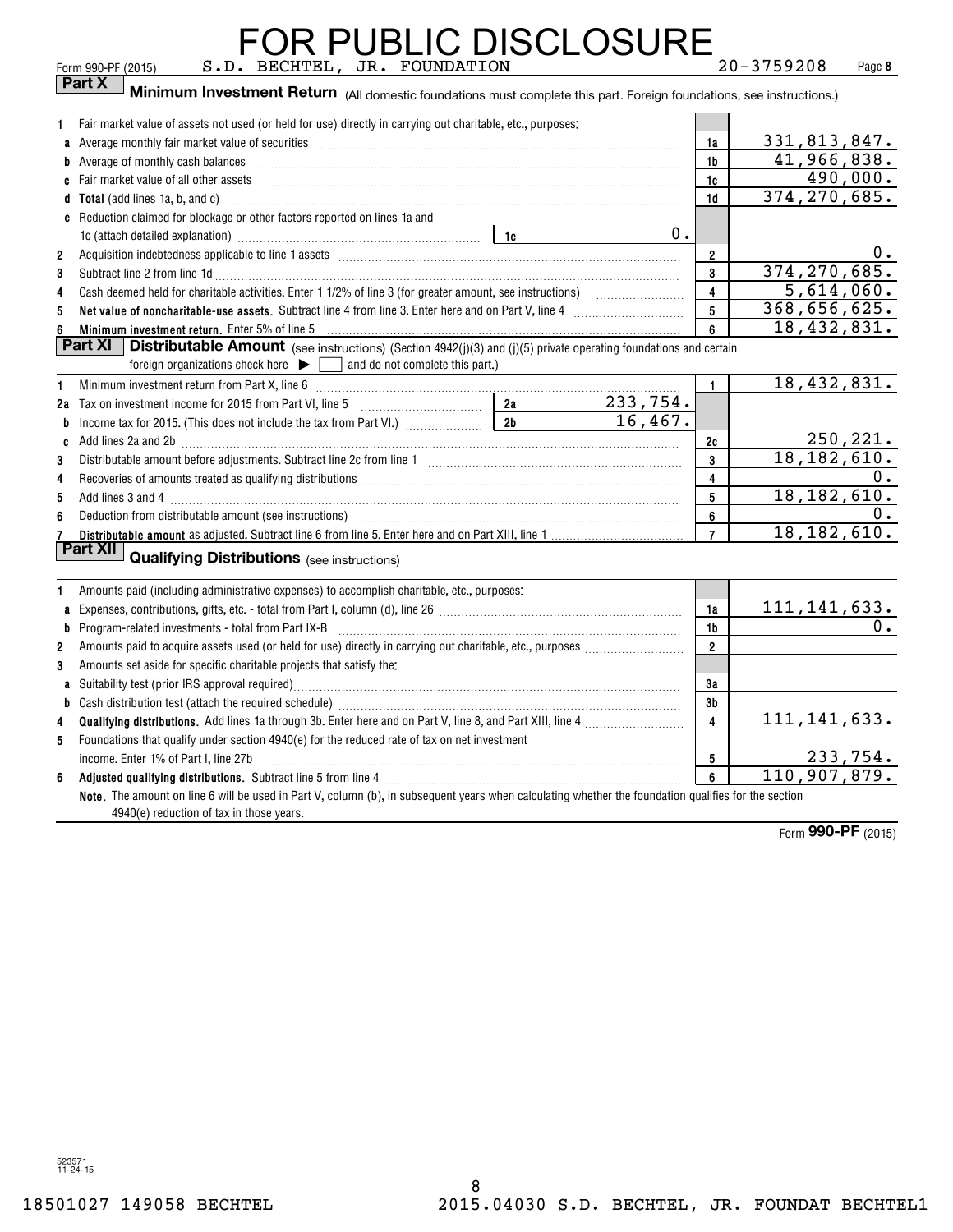FOR PUBLIC DISCLOSURE<br>Form 990-PF (2015) S.D. BECHTEL, JR. FOUNDATION 20-3759208 Page

**9**

**Part XIII Undistributed Income** (see instructions)

|                                                                                                          | (a)<br>Corpus  | (b)<br>Years prior to 2014 | (c)<br>2014 | (d)<br>2015        |
|----------------------------------------------------------------------------------------------------------|----------------|----------------------------|-------------|--------------------|
| 1 Distributable amount for 2015 from Part XI,                                                            |                |                            |             |                    |
|                                                                                                          |                |                            |             | 18, 182, 610.      |
| 2 Undistributed income, if any, as of the end of 2015:                                                   |                |                            |             |                    |
| a Enter amount for 2014 only                                                                             |                |                            | 0.          |                    |
| <b>b</b> Total for prior years:                                                                          |                |                            |             |                    |
| 3 Excess distributions carryover, if any, to 2015:                                                       |                | 0.                         |             |                    |
| a From 2010                                                                                              |                |                            |             |                    |
| $\frac{23,134,228}{21,110,206}$ $\frac{46,652,573}{5,242,201}$<br><b>b</b> From 2011                     |                |                            |             |                    |
| c From 2012                                                                                              |                |                            |             |                    |
| 52, 242, 091.<br>d From 2013                                                                             |                |                            |             |                    |
| 42,599,051.<br>e From 2014                                                                               |                |                            |             |                    |
|                                                                                                          | 185,738,149.   |                            |             |                    |
| 4 Qualifying distributions for 2015 from                                                                 |                |                            |             |                    |
| Part XII, line 4: ▶ \$111, 141, 633.                                                                     |                |                            |             |                    |
| a Applied to 2014, but not more than line 2a                                                             |                |                            | 0.          |                    |
| <b>b</b> Applied to undistributed income of prior                                                        |                |                            |             |                    |
| years (Election required - see instructions)                                                             |                | 0.                         |             |                    |
| c Treated as distributions out of corpus                                                                 |                |                            |             |                    |
| $\star \star$<br>(Election required - see instructions)                                                  | 92,959,023.    |                            |             |                    |
| d Applied to 2015 distributable amount                                                                   |                |                            |             | 18, 182, 610.      |
| e Remaining amount distributed out of corpus                                                             | 0.             |                            |             |                    |
| 5 Excess distributions carryover applied to 2015<br>(If an amount appears in column (d), the same amount | О.             |                            |             | О.                 |
| must be shown in column (a).)                                                                            |                |                            |             |                    |
| 6 Enter the net total of each column as<br>indicated below;                                              |                |                            |             |                    |
| <b>a</b> Corpus. Add lines 3f, 4c, and 4e. Subtract line 5                                               | 278,697,172.   |                            |             |                    |
| <b>b</b> Prior years' undistributed income. Subtract                                                     |                |                            |             |                    |
| line 4b from line 2b                                                                                     |                | 0.                         |             |                    |
| c Enter the amount of prior years'                                                                       |                |                            |             |                    |
| undistributed income for which a notice of<br>deficiency has been issued, or on which                    |                |                            |             |                    |
| the section 4942(a) tax has been previously                                                              |                |                            |             |                    |
| assessed                                                                                                 |                | 0.                         |             |                    |
| d Subtract line 6c from line 6b. Taxable                                                                 |                | 0.                         |             |                    |
| amount - see instructions<br>e Undistributed income for 2014. Subtract line                              |                |                            |             |                    |
| 4a from line 2a. Taxable amount - see instr.                                                             |                |                            | 0.          |                    |
| f Undistributed income for 2015. Subtract                                                                |                |                            |             |                    |
| lines 4d and 5 from line 1. This amount must                                                             |                |                            |             |                    |
|                                                                                                          |                |                            |             | 0.                 |
| 7 Amounts treated as distributions out of                                                                |                |                            |             |                    |
| corpus to satisfy requirements imposed by                                                                |                |                            |             |                    |
| section 170(b)(1)(F) or 4942(g)(3) (Election                                                             |                |                            |             |                    |
| may be required - see instructions)                                                                      | 114, 225, 290. |                            |             |                    |
| 8 Excess distributions carryover from 2010                                                               |                |                            |             |                    |
| not applied on line 5 or line 7                                                                          | 1,867,961.     |                            |             |                    |
| 9 Excess distributions carryover to 2016.                                                                |                |                            |             |                    |
| Subtract lines 7 and 8 from line 6a<br>10 Analysis of line 9:                                            | 162,603,921.   |                            |             |                    |
|                                                                                                          |                |                            |             |                    |
| <b>a</b> Excess from 2011 $21, 110, 206$ .<br><b>b</b> Excess from 2012 $46, 652, 573$ .                 |                |                            |             |                    |
| c Excess from 2013 $52, 242, 091$ .                                                                      |                |                            |             |                    |
| 42, 599, 051.<br><b>d</b> Excess from 2014 $\ldots$                                                      |                |                            |             |                    |
| e Excess from 2015                                                                                       |                |                            |             |                    |
| 523581 11-24-15                                                                                          | $\star\star$   | SEE STATEMENT 16           |             | Form 990-PF (2015) |
|                                                                                                          |                | 9                          |             |                    |

18501027 149058 BECHTEL 2015.04030 S.D. BECHTEL, JR. FOUNDAT BECHTEL1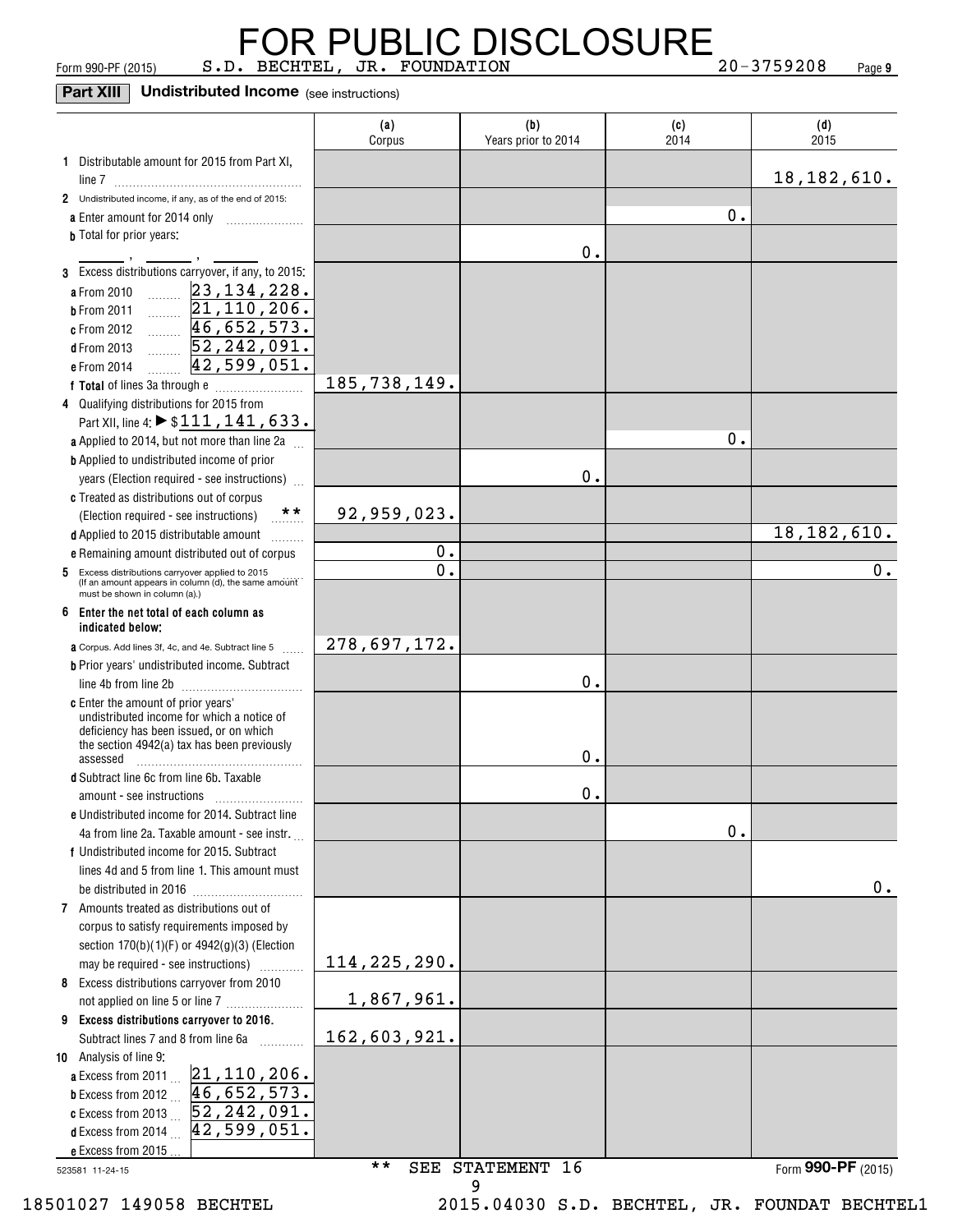| Form 990-PF (2015)<br><b>Part XIV   Private Operating Foundations</b> (see instructions and Part VII-A, question 9)                                             |            | <b>FOR PUBLIC DISCLOSURE</b><br>S.D. BECHTEL, JR. FOUNDATION |               | $20 - 3759208$<br>N/A | Page 10    |
|-----------------------------------------------------------------------------------------------------------------------------------------------------------------|------------|--------------------------------------------------------------|---------------|-----------------------|------------|
| 1 a If the foundation has received a ruling or determination letter that it is a private operating                                                              |            |                                                              |               |                       |            |
| foundation, and the ruling is effective for 2015, enter the date of the ruling                                                                                  |            |                                                              | ▶             |                       |            |
| <b>b</b> Check box to indicate whether the foundation is a private operating foundation described in section                                                    |            |                                                              | .             | 4942(j)(3) or         | 4942(j)(5) |
| 2 a Enter the lesser of the adiusted net                                                                                                                        | Tax year   |                                                              | Prior 3 years |                       |            |
| income from Part I or the minimum                                                                                                                               | $(a)$ 2015 | (b) 2014                                                     | $(c)$ 2013    | $(d)$ 2012            | (e) Total  |
| investment return from Part X for                                                                                                                               |            |                                                              |               |                       |            |
|                                                                                                                                                                 |            |                                                              |               |                       |            |
|                                                                                                                                                                 |            |                                                              |               |                       |            |
| c Qualifying distributions from Part XII,                                                                                                                       |            |                                                              |               |                       |            |
| line 4 for each year listed                                                                                                                                     |            |                                                              |               |                       |            |
| <b>d</b> Amounts included in line 2c not                                                                                                                        |            |                                                              |               |                       |            |
| used directly for active conduct of                                                                                                                             |            |                                                              |               |                       |            |
|                                                                                                                                                                 |            |                                                              |               |                       |            |
| e Qualifying distributions made directly                                                                                                                        |            |                                                              |               |                       |            |
| for active conduct of exempt activities.                                                                                                                        |            |                                                              |               |                       |            |
| Subtract line 2d from line 2c                                                                                                                                   |            |                                                              |               |                       |            |
| Complete 3a, b, or c for the<br>3<br>alternative test relied upon:                                                                                              |            |                                                              |               |                       |            |
| a "Assets" alternative test - enter:                                                                                                                            |            |                                                              |               |                       |            |
| (1) Value of all assets                                                                                                                                         |            |                                                              |               |                       |            |
| (2) Value of assets qualifying<br>under section $4942(j)(3)(B)(i)$                                                                                              |            |                                                              |               |                       |            |
| <b>b</b> "Endowment" alternative test - enter                                                                                                                   |            |                                                              |               |                       |            |
| 2/3 of minimum investment return                                                                                                                                |            |                                                              |               |                       |            |
| shown in Part X, line 6 for each year                                                                                                                           |            |                                                              |               |                       |            |
| <b>c</b> "Support" alternative test - enter:                                                                                                                    |            |                                                              |               |                       |            |
| (1) Total support other than gross                                                                                                                              |            |                                                              |               |                       |            |
| investment income (interest,                                                                                                                                    |            |                                                              |               |                       |            |
| dividends, rents, payments on<br>securities loans (section                                                                                                      |            |                                                              |               |                       |            |
| $512(a)(5)$ , or royalties)                                                                                                                                     |            |                                                              |               |                       |            |
| Support from general public<br>(2)                                                                                                                              |            |                                                              |               |                       |            |
| and 5 or more exempt                                                                                                                                            |            |                                                              |               |                       |            |
| organizations as provided in<br>section $4942(j)(3)(B)(iii)$<br>.                                                                                               |            |                                                              |               |                       |            |
| (3) Largest amount of support from                                                                                                                              |            |                                                              |               |                       |            |
| an exempt organization                                                                                                                                          |            |                                                              |               |                       |            |
| (4) Gross investment income                                                                                                                                     |            |                                                              |               |                       |            |
| Supplementary Information (Complete this part only if the foundation had \$5,000 or more in assets<br>Part XV<br>at any time during the year-see instructions.) |            |                                                              |               |                       |            |

#### **1Information Regarding Foundation Managers:**

**a**List any managers of the foundation who have contributed more than 2% of the total contributions received by the foundation before the close of any tax year (but only if they have contributed more than \$5,000). (See section 507(d)(2).)

#### SEE STATEMENT 17

**b**List any managers of the foundation who own 10% or more of the stock of a corporation (or an equally large portion of the ownership of a partnership or other entity) of which the foundation has a 10% or greater interest.

#### NONE

#### **2Information Regarding Contribution, Grant, Gift, Loan, Scholarship, etc., Programs:**

Check here  $\blacktriangleright \boxed{\text{X}}$  if the foundation only makes contributions to preselected charitable organizations and does not accept unsolicited requests for funds. If<br>the foundation makes gifts, grants, etc. (see instruction the foundation makes gifts, grants, etc. (see instructions) to individuals or organizations under other conditions, complete items 2a, b, c, and d.

10

**a**The name, address, and telephone number or e-mail address of the person to whom applications should be addressed:

**b**The form in which applications should be submitted and information and materials they should include:

**c**Any submission deadlines:

**d** Any restrictions or limitations on awards, such as by geographical areas, charitable fields, kinds of institutions, or other factors:

523601 11-24-15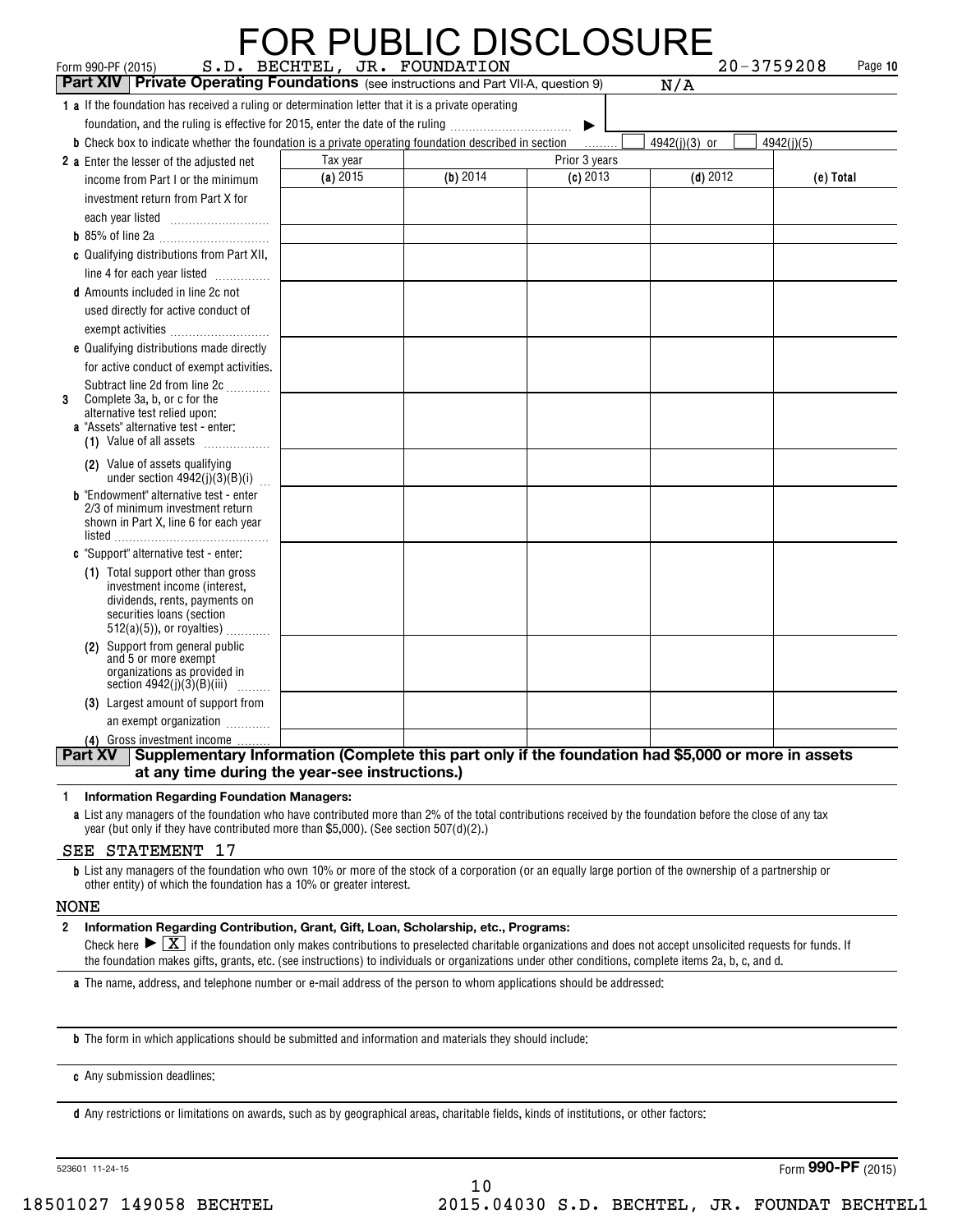| Part XV<br><b>Supplementary Information (continued)</b><br>Grants and Contributions Paid During the Year or Approved for Future Payment<br>3 |                                                    |                         |                                                                                                                    |               |
|----------------------------------------------------------------------------------------------------------------------------------------------|----------------------------------------------------|-------------------------|--------------------------------------------------------------------------------------------------------------------|---------------|
| Recipient                                                                                                                                    | If recipient is an individual,                     |                         |                                                                                                                    |               |
|                                                                                                                                              | show any relationship to<br>any foundation manager | Foundation<br>status of | Purpose of grant or<br>contribution                                                                                | Amount        |
| Name and address (home or business)                                                                                                          | or substantial contributor                         | recipient               | $\star\star$                                                                                                       |               |
| a Paid during the year                                                                                                                       |                                                    |                         |                                                                                                                    |               |
| 826 VALENCIA<br>826 VALENCIA STREET<br>SAN FRANCISCO, CA 94110                                                                               | NONE                                               | ÞС                      | FUNDS FOR UNRESTRICTED<br>GENERAL SUPPORT.                                                                         | 200.          |
| 826 VALENCIA<br>826 VALENCIA STREET<br>SAN FRANCISCO, CA 94110                                                                               | NONE                                               | ÞС                      | FUNDS FOR GENERAL<br>OPERATING SUPPORT.                                                                            | 7,220.        |
| <b>ACHIEVE INC</b><br>1400 16TH STREET SUITE 510<br>WASHINGTON, DC 20036                                                                     | NONE                                               | ÞС                      | FUNDS FOR NEXT<br>GENERATION SCIENCE<br>STANDARDS (NGSS)<br><b>IMPLEMENTATION AND</b><br>INSTRUCTIONAL             | 225,000.      |
| ACHIEVE INC<br>1400 16TH STREET SUITE 510<br>WASHINGTON, DC 20036                                                                            | NONE                                               | ÞС                      | FUNDS TO PROVIDE<br>EXPERT ASSISTANCE TO<br>THE K-12 ALLIANCE<br>EARLY IMPLEMENTER<br>DISTRICTS.                   | 225,000.      |
| AG INNOVATIONS<br>101 MORRIS STREET SUITE 212<br>SEBASTOPOL, CA 95472-3838                                                                   | NONE                                               | ÞС                      | FUNDS FOR<br><b>IMPLEMENTATION OF</b><br>CAPACITY BUILDING<br><b>ACTIVITIES TARGETING</b><br>GOVERNANCE, FINANCIAL | 213,000.      |
| Total                                                                                                                                        | SEE CONTINUATION SHEET(S)                          |                         | $\blacktriangleright$ 3a                                                                                           | 103,860,803.  |
| <b>b</b> Approved for future payment<br>BOY SCOUTS OF AMERICA<br>10 HIGHLAND WAY                                                             | NONE                                               | PС                      | FUNDS FOR CORE<br>OPERATING SUPPORT.                                                                               |               |
| PIEDMONT, CA 94611                                                                                                                           |                                                    |                         |                                                                                                                    | 500,000.      |
| CALIFORNIA COUNCIL ON SCIENCE AND<br>TECHNOLOGY<br>5005 LA MART DRIVE, SUITE 200<br>RIVERSIDE, CA 92507                                      | NONE                                               | ÞС                      | FUNDS TO SUPPORT A<br>PROGRAM THAT<br>INTEGRATES SCIENTISTS<br>INTO THE LEGISLATIVE<br>POLICYMAKING PROCESS        | 100,000.      |
| CALIFORNIA STATE PARKS FOUNDATION<br>50 FRANCISCO STREET, SUITE 110<br>SAN FRANCISCO, CA 94133                                               | NONE                                               | ÞС                      | FUNDS TO SUPPORT PHASE<br>2 OF THE YOSEMITE<br>SLOUGH RESTORATION AND<br>DEVELOPMENT PROJECT<br>INCLUDING AN       | 500,000.      |
| Total                                                                                                                                        | SEE CONTINUATION SHEET(S)                          |                         | $\blacktriangleright$ 3b                                                                                           | 28, 379, 676. |

11 18501027 149058 BECHTEL 2015.04030 S.D. BECHTEL, JR. FOUNDAT BECHTEL1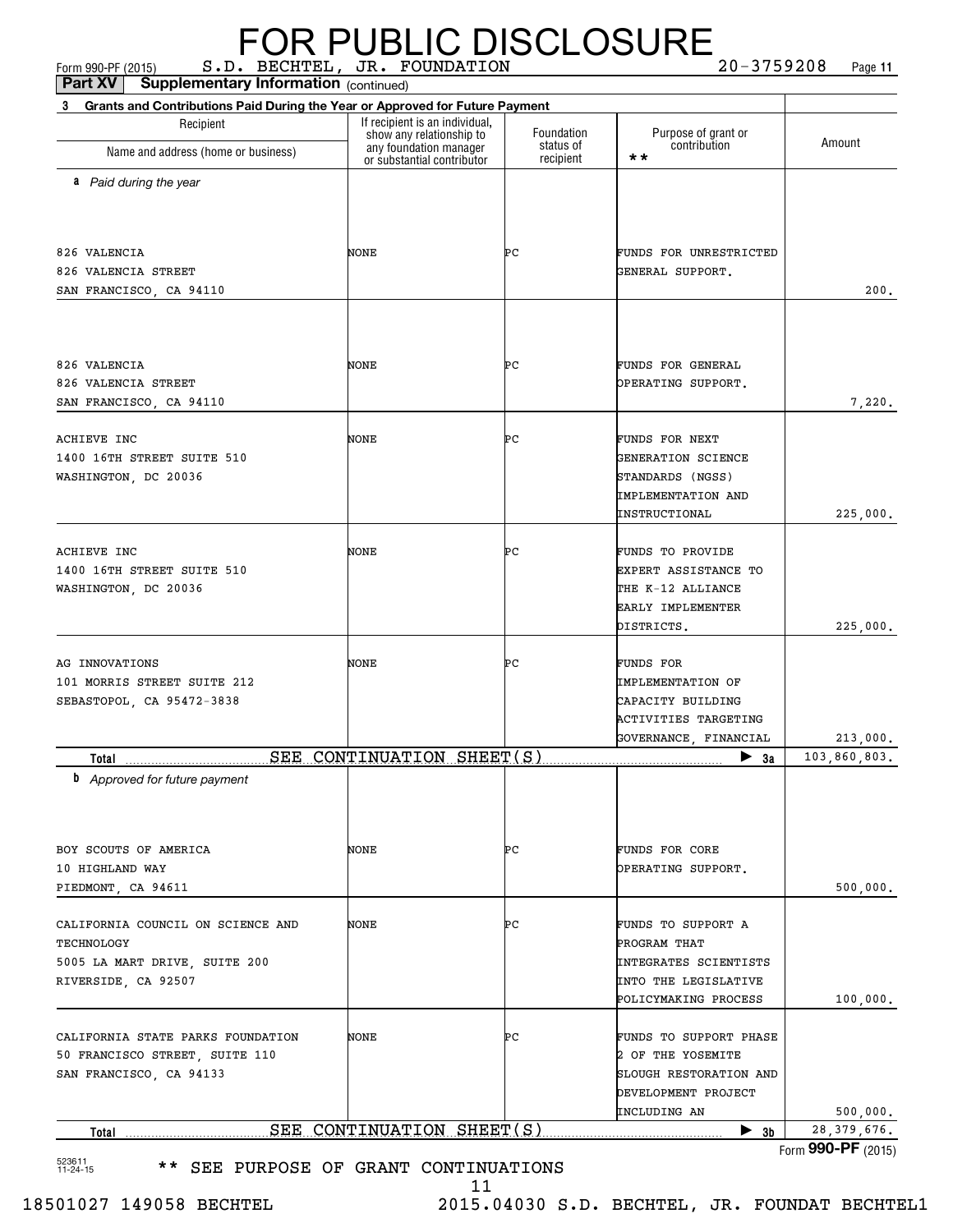### FOR PUBLIC DISCLOSURE<br>Form 990-PF (2015) S.D. BECHTEL, JR. FOUNDATION 20-3759208 Page

**12**

| , 0, 1, 1, 000, 1, 1, 10, 10, 1 |  |  | -- - - - - |  |
|---------------------------------|--|--|------------|--|
|                                 |  |  |            |  |
|                                 |  |  |            |  |
|                                 |  |  |            |  |

#### **Part XVI-A Analysis of Income-Producing Activities**

|                                                                                                                                                                                                                                |                         | Unrelated business income |                                      | Excluded by section 512, 513, or 514 |                                             |
|--------------------------------------------------------------------------------------------------------------------------------------------------------------------------------------------------------------------------------|-------------------------|---------------------------|--------------------------------------|--------------------------------------|---------------------------------------------|
| Enter gross amounts unless otherwise indicated.<br>1 Program service revenue:                                                                                                                                                  | (a)<br>Business<br>code | (b)<br>Amount             | <b>(C)</b><br>Exclu-<br>sion<br>code | (d)<br>Amount                        | (e)<br>Related or exempt<br>function income |
| a<br><u> 1989 - Johann Barbara, martin a</u>                                                                                                                                                                                   |                         |                           |                                      |                                      |                                             |
| b<br><u> 1989 - Andrea Station, amerikansk politik (d. 1989)</u>                                                                                                                                                               |                         |                           |                                      |                                      |                                             |
| C<br><u> 1989 - Andrea Andrew Maria (h. 1989).</u>                                                                                                                                                                             |                         |                           |                                      |                                      |                                             |
| d<br><u> 1980 - Andrea Andrew Maria (h. 1980).</u>                                                                                                                                                                             |                         |                           |                                      |                                      |                                             |
| е<br><u> 1989 - Johann Barn, amerikansk politiker (d. 1989)</u>                                                                                                                                                                |                         |                           |                                      |                                      |                                             |
|                                                                                                                                                                                                                                |                         |                           |                                      |                                      |                                             |
| Fees and contracts from government agencies<br>g                                                                                                                                                                               |                         |                           |                                      |                                      |                                             |
|                                                                                                                                                                                                                                |                         |                           |                                      |                                      |                                             |
| 3 Interest on savings and temporary cash                                                                                                                                                                                       |                         |                           |                                      |                                      |                                             |
|                                                                                                                                                                                                                                |                         |                           | 14                                   |                                      |                                             |
|                                                                                                                                                                                                                                |                         |                           |                                      | 4,562,640.                           |                                             |
| 5 Net rental income or (loss) from real estate:                                                                                                                                                                                |                         |                           |                                      |                                      |                                             |
|                                                                                                                                                                                                                                |                         |                           |                                      |                                      |                                             |
| 6 Net rental income or (loss) from personal                                                                                                                                                                                    |                         |                           |                                      |                                      |                                             |
|                                                                                                                                                                                                                                |                         |                           |                                      |                                      |                                             |
|                                                                                                                                                                                                                                |                         |                           | 14                                   | 1,833,955.                           |                                             |
| 8 Gain or (loss) from sales of assets other                                                                                                                                                                                    |                         |                           |                                      |                                      |                                             |
|                                                                                                                                                                                                                                |                         |                           | 18                                   | 20,477,000.                          |                                             |
|                                                                                                                                                                                                                                |                         |                           |                                      |                                      |                                             |
| 10 Gross profit or (loss) from sales of inventory <i></i>                                                                                                                                                                      |                         |                           |                                      |                                      |                                             |
| 11 Other revenue:<br>a FEDERAL EXCISE TAX                                                                                                                                                                                      |                         |                           |                                      |                                      |                                             |
| b REFUND                                                                                                                                                                                                                       |                         |                           | 14                                   | 201,796.                             |                                             |
| $\circ$ $\qquad \qquad$                                                                                                                                                                                                        |                         |                           |                                      |                                      |                                             |
| d<br><u> 1980 - Jan Samuel Barbara, poeta esperanto-poeta esperanto-poeta esperanto-poeta esperanto-poeta esperanto-po</u>                                                                                                     |                         |                           |                                      |                                      |                                             |
| е                                                                                                                                                                                                                              |                         |                           |                                      |                                      |                                             |
|                                                                                                                                                                                                                                |                         | $\overline{0}$ .          |                                      | 27,075,391.                          | 0.                                          |
| 13 Total. Add line 12, columns (b), (d), and (e) with an accordingle contained and according to the contract of the contract of the contract of the contract of the contract of the contract of the contract of the contract o |                         |                           |                                      |                                      | 27,075,391.                                 |
| (See worksheet in line 13 instructions to verify calculations.)                                                                                                                                                                |                         |                           |                                      |                                      |                                             |
| <b>Part XVI-B</b><br>Relationship of Activities to the Accomplishment of Exempt Purposes                                                                                                                                       |                         |                           |                                      |                                      |                                             |
| Explain below how each activity for which income is reported in column (e) of Part XVI-A contributed importantly to the accomplishment of<br>Line No.                                                                          |                         |                           |                                      |                                      |                                             |
| the foundation's exempt purposes (other than by providing funds for such purposes).<br>▼                                                                                                                                       |                         |                           |                                      |                                      |                                             |
|                                                                                                                                                                                                                                |                         |                           |                                      |                                      |                                             |
|                                                                                                                                                                                                                                |                         |                           |                                      |                                      |                                             |
|                                                                                                                                                                                                                                |                         |                           |                                      |                                      |                                             |
|                                                                                                                                                                                                                                |                         |                           |                                      |                                      |                                             |
|                                                                                                                                                                                                                                |                         |                           |                                      |                                      |                                             |
|                                                                                                                                                                                                                                |                         |                           |                                      |                                      |                                             |
|                                                                                                                                                                                                                                |                         |                           |                                      |                                      |                                             |
|                                                                                                                                                                                                                                |                         |                           |                                      |                                      |                                             |
|                                                                                                                                                                                                                                |                         |                           |                                      |                                      |                                             |
|                                                                                                                                                                                                                                |                         |                           |                                      |                                      |                                             |
|                                                                                                                                                                                                                                |                         |                           |                                      |                                      |                                             |
|                                                                                                                                                                                                                                |                         |                           |                                      |                                      |                                             |
|                                                                                                                                                                                                                                |                         |                           |                                      |                                      |                                             |

12

523621 11-24-15

Form (2015) **990-PF**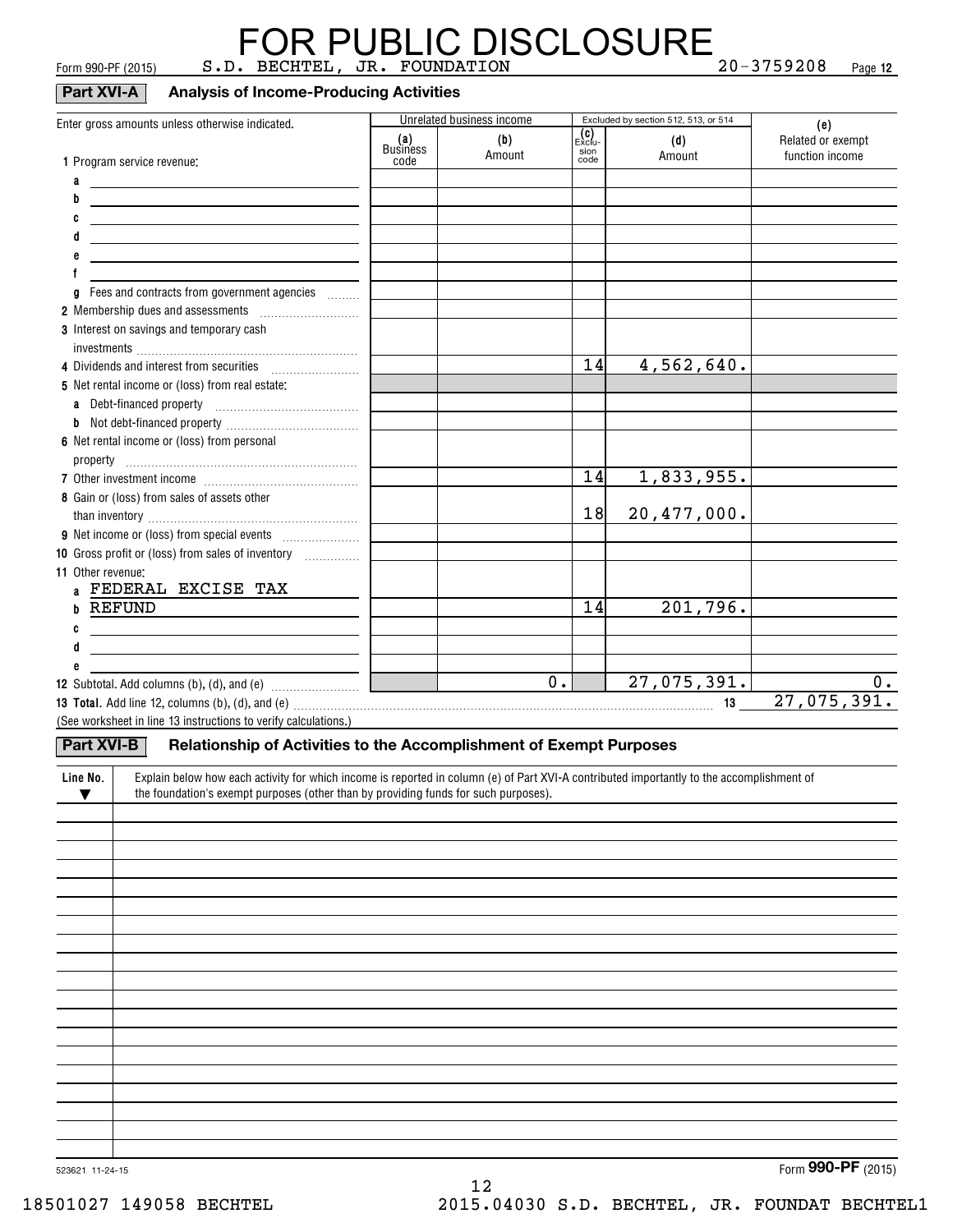#### FOR PUBLIC DISCLOSURE  $\sup_{\text{Form 990-PF (2015)}}$  s.d. bechtel, jr. foundation

**13**

| Part XVII               |  | <b>Exempt Organizations</b>                                                        |  |                      | Information Regarding Transfers To and Transactions and Relationships With Noncharitable                                                                                                                                       |           |                                                                      |                                                                                   |          |                         |
|-------------------------|--|------------------------------------------------------------------------------------|--|----------------------|--------------------------------------------------------------------------------------------------------------------------------------------------------------------------------------------------------------------------------|-----------|----------------------------------------------------------------------|-----------------------------------------------------------------------------------|----------|-------------------------|
| 1.                      |  |                                                                                    |  |                      | Did the organization directly or indirectly engage in any of the following with any other organization described in section 501(c) of                                                                                          |           |                                                                      |                                                                                   | Yes   No |                         |
|                         |  |                                                                                    |  |                      | the Code (other than section $501(c)(3)$ organizations) or in section 527, relating to political organizations?                                                                                                                |           |                                                                      |                                                                                   |          |                         |
| a                       |  | Transfers from the reporting foundation to a noncharitable exempt organization of: |  |                      |                                                                                                                                                                                                                                |           |                                                                      |                                                                                   |          |                         |
|                         |  |                                                                                    |  |                      |                                                                                                                                                                                                                                |           |                                                                      | 1a(1)                                                                             |          | $\overline{\mathbf{x}}$ |
|                         |  |                                                                                    |  |                      |                                                                                                                                                                                                                                |           |                                                                      | 1a(2)                                                                             |          | $\overline{\text{x}}$   |
| b                       |  | Other transactions:                                                                |  |                      |                                                                                                                                                                                                                                |           |                                                                      |                                                                                   |          |                         |
|                         |  |                                                                                    |  |                      | (1) Sales of assets to a noncharitable exempt organization manufactured contains and a set of assets to a noncharitable exempt organization                                                                                    |           |                                                                      | 1b(1)                                                                             |          | $\overline{\mathbf{x}}$ |
|                         |  |                                                                                    |  |                      |                                                                                                                                                                                                                                |           |                                                                      | 1b(2)                                                                             |          | $\overline{\mathtt{x}}$ |
|                         |  |                                                                                    |  |                      | (3) Rental of facilities, equipment, or other assets [1] processes [1] processes [2] also response to the assets [1] also response to the assets [1] also response to the assets [2] also response to the assets $\sim$        |           |                                                                      | 1b(3)                                                                             |          | $\overline{\textbf{X}}$ |
|                         |  |                                                                                    |  |                      |                                                                                                                                                                                                                                |           |                                                                      | 1b(4)                                                                             |          | $\overline{\textbf{X}}$ |
|                         |  |                                                                                    |  |                      | (5) Loans or loan guarantees <i>machines</i> and construction of the series of the series of loans or loan guarantees                                                                                                          |           |                                                                      | 1b(5)                                                                             |          | $\overline{\mathbf{x}}$ |
|                         |  |                                                                                    |  |                      | (6) Performance of services or membership or fundraising solicitations [11] matter content to the services or membership or fundraising solicitations [11] matter content to the services of the services of the services of t |           |                                                                      | 1b(6)                                                                             |          | $\overline{\mathbf{x}}$ |
| C                       |  |                                                                                    |  |                      |                                                                                                                                                                                                                                |           |                                                                      | 1c                                                                                |          | $\overline{\textbf{x}}$ |
| d                       |  |                                                                                    |  |                      | If the answer to any of the above is "Yes," complete the following schedule. Column (b) should always show the fair market value of the goods, other assets,                                                                   |           |                                                                      |                                                                                   |          |                         |
|                         |  |                                                                                    |  |                      | or services given by the reporting foundation. If the foundation received less than fair market value in any transaction or sharing arrangement, show in                                                                       |           |                                                                      |                                                                                   |          |                         |
|                         |  | column (d) the value of the goods, other assets, or services received.             |  |                      |                                                                                                                                                                                                                                |           |                                                                      |                                                                                   |          |                         |
| $(a)$ Line no.          |  | (b) Amount involved                                                                |  |                      | (c) Name of noncharitable exempt organization                                                                                                                                                                                  |           | (d) Description of transfers, transactions, and sharing arrangements |                                                                                   |          |                         |
|                         |  |                                                                                    |  | N/A                  |                                                                                                                                                                                                                                |           |                                                                      |                                                                                   |          |                         |
|                         |  |                                                                                    |  |                      |                                                                                                                                                                                                                                |           |                                                                      |                                                                                   |          |                         |
|                         |  |                                                                                    |  |                      |                                                                                                                                                                                                                                |           |                                                                      |                                                                                   |          |                         |
|                         |  |                                                                                    |  |                      |                                                                                                                                                                                                                                |           |                                                                      |                                                                                   |          |                         |
|                         |  |                                                                                    |  |                      |                                                                                                                                                                                                                                |           |                                                                      |                                                                                   |          |                         |
|                         |  |                                                                                    |  |                      |                                                                                                                                                                                                                                |           |                                                                      |                                                                                   |          |                         |
|                         |  |                                                                                    |  |                      |                                                                                                                                                                                                                                |           |                                                                      |                                                                                   |          |                         |
|                         |  |                                                                                    |  |                      |                                                                                                                                                                                                                                |           |                                                                      |                                                                                   |          |                         |
|                         |  |                                                                                    |  |                      |                                                                                                                                                                                                                                |           |                                                                      |                                                                                   |          |                         |
|                         |  |                                                                                    |  |                      |                                                                                                                                                                                                                                |           |                                                                      |                                                                                   |          |                         |
|                         |  |                                                                                    |  |                      |                                                                                                                                                                                                                                |           |                                                                      |                                                                                   |          |                         |
|                         |  |                                                                                    |  |                      |                                                                                                                                                                                                                                |           |                                                                      |                                                                                   |          |                         |
|                         |  |                                                                                    |  |                      |                                                                                                                                                                                                                                |           |                                                                      |                                                                                   |          |                         |
|                         |  |                                                                                    |  |                      |                                                                                                                                                                                                                                |           |                                                                      |                                                                                   |          |                         |
|                         |  |                                                                                    |  |                      |                                                                                                                                                                                                                                |           |                                                                      |                                                                                   |          |                         |
|                         |  |                                                                                    |  |                      | 2a Is the foundation directly or indirectly affiliated with, or related to, one or more tax-exempt organizations described                                                                                                     |           |                                                                      |                                                                                   |          |                         |
|                         |  |                                                                                    |  |                      |                                                                                                                                                                                                                                |           |                                                                      | Yes                                                                               |          | $ X $ No                |
|                         |  | <b>b</b> If "Yes," complete the following schedule.                                |  |                      |                                                                                                                                                                                                                                |           |                                                                      |                                                                                   |          |                         |
|                         |  | (a) Name of organization                                                           |  |                      | (b) Type of organization                                                                                                                                                                                                       |           | (c) Description of relationship                                      |                                                                                   |          |                         |
|                         |  | N/A                                                                                |  |                      |                                                                                                                                                                                                                                |           |                                                                      |                                                                                   |          |                         |
|                         |  |                                                                                    |  |                      |                                                                                                                                                                                                                                |           |                                                                      |                                                                                   |          |                         |
|                         |  |                                                                                    |  |                      |                                                                                                                                                                                                                                |           |                                                                      |                                                                                   |          |                         |
|                         |  |                                                                                    |  |                      |                                                                                                                                                                                                                                |           |                                                                      |                                                                                   |          |                         |
|                         |  |                                                                                    |  |                      |                                                                                                                                                                                                                                |           |                                                                      |                                                                                   |          |                         |
|                         |  |                                                                                    |  |                      | Under penalties of perjury, I declare that I have examined this return, including accompanying schedules and statements, and to the best of my knowledge                                                                       |           |                                                                      |                                                                                   |          |                         |
| Sign                    |  |                                                                                    |  |                      | and belief, it is true, correct, and complete. Declaration of preparer (other than taxpayer) is based on all information of which preparer has any knowledge.                                                                  |           |                                                                      | May the IRS discuss this<br>return with the preparer<br>shown below (see instr.)? |          |                         |
| <b>Here</b>             |  |                                                                                    |  |                      |                                                                                                                                                                                                                                | PRESIDENT |                                                                      | $\overline{X}$ Yes                                                                |          | No l                    |
|                         |  | Signature of officer or trustee                                                    |  |                      | Date                                                                                                                                                                                                                           | Title     |                                                                      |                                                                                   |          |                         |
|                         |  | Print/Type preparer's name                                                         |  | Preparer's signature |                                                                                                                                                                                                                                | Date      | Check<br>if<br><b>PTIN</b>                                           |                                                                                   |          |                         |
|                         |  |                                                                                    |  |                      |                                                                                                                                                                                                                                | 10/28/16  | self-employed                                                        |                                                                                   |          |                         |
| Paid                    |  | JOAN S. MCMAHON                                                                    |  |                      | Menahe                                                                                                                                                                                                                         |           |                                                                      | P00966494                                                                         |          |                         |
| Preparer                |  | Firm's name $\blacktriangleright$ DELOITTE TAX $\cancel{11}$ LP                    |  |                      |                                                                                                                                                                                                                                |           | Firm's EIN ▶ 86-1065772                                              |                                                                                   |          |                         |
| <b>Use Only</b>         |  |                                                                                    |  |                      |                                                                                                                                                                                                                                |           |                                                                      |                                                                                   |          |                         |
|                         |  | Firm's address > 555 MISSION STREET                                                |  |                      |                                                                                                                                                                                                                                |           |                                                                      |                                                                                   |          |                         |
| SAN FRANCISCO, CA 94105 |  |                                                                                    |  |                      | Phone no. 415-783-4000                                                                                                                                                                                                         |           |                                                                      |                                                                                   |          |                         |

Form (2015) **990-PF**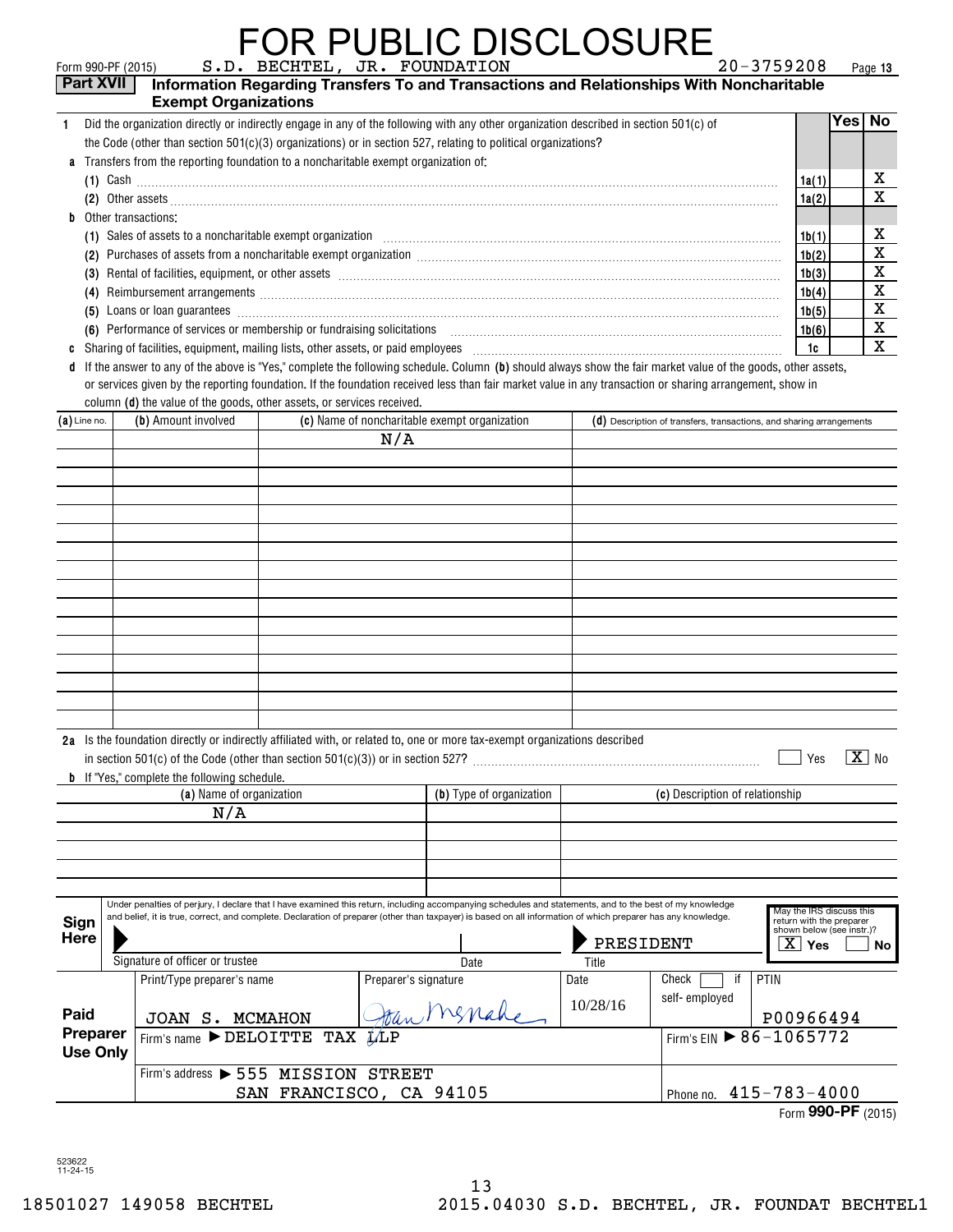\*\* SEE PURPOSE OF GRANT CÔATINUATIONS

| 3a Grants and Contributions Paid During the Year        |                                                                                      |                        |                                                     |              |
|---------------------------------------------------------|--------------------------------------------------------------------------------------|------------------------|-----------------------------------------------------|--------------|
| Recipient                                               | If recipient is an individual,<br>show any relationship to<br>any foundation manager | Foundation             | Purpose of grant or<br>$\star\star$<br>contribution | Amount       |
| Name and address (home or business)                     | or substantial contributor                                                           | status of<br>recipient |                                                     |              |
|                                                         |                                                                                      |                        |                                                     |              |
| ALAMEDA COUNTY HEALTH CARE SERVICES AGENCY              | <b>NONE</b>                                                                          | ÞС                     | FUNDS TO SUPPORT PEDIATRIC TRAUMA SERVICES.         |              |
| 1000 SAN LEANDRO BOULEVARD SUITE 300                    |                                                                                      |                        |                                                     |              |
| SAN LEANDRO, CA 94577                                   |                                                                                      |                        |                                                     | 2,500,000.   |
|                                                         |                                                                                      |                        |                                                     |              |
| ALAMEDA COUNTY HEALTH CARE SERVICES AGENCY              | <b>NONE</b>                                                                          | ÞС                     | FUNDS TO SUPPORT PEDIATRIC TRAUMA SERVICES.         |              |
| 1000 SAN LEANDRO BOULEVARD SUITE 300                    |                                                                                      |                        |                                                     |              |
| SAN LEANDRO, CA 94577                                   |                                                                                      |                        |                                                     | 2,500,000.   |
|                                                         |                                                                                      |                        |                                                     |              |
| AMERICAN ACADEMY OF ARTS AND SCIENCES                   | NONE                                                                                 | ÞС                     | FUNDS TO SUPPORT A SECURITY SYSTEM UPGRADE AND TO   |              |
| NORTON'S WOODS 136 IRVING STREET                        |                                                                                      |                        | REPLACE AN OLD BACKUP GENERATOR AT THE HOUSE OF THE |              |
| CAMBRIDGE, MA 02138-1996                                |                                                                                      |                        | ACADEMY.                                            | 120,000.     |
|                                                         |                                                                                      |                        |                                                     |              |
| AMERICAN CANCER SOCIETY INC<br>P.O. BOX 22718           | NONE                                                                                 | ÞС                     | FUNDS FOR UNRESTRICTED GENERAL SUPPORT.             |              |
| OKLAHOMA CITY, OK 73123                                 |                                                                                      |                        |                                                     | 200.         |
|                                                         |                                                                                      |                        |                                                     |              |
| AMERICAN SOCIETY OF CIVIL ENGINEERS                     | NONE                                                                                 | SO II                  | FUNDS TO DEVELOP AND PRODUCE "DREAM BIG!", AN IMAX  |              |
| FOUNDATION INC                                          |                                                                                      |                        | FILM AND COMPLEMENTARY EDUCATIONAL MATERIALS THAT   |              |
| 1801 ALEXANDER BELL DRIVE SUITE 100<br>RESTON, VA 20191 |                                                                                      |                        | WILL HIGHLIGHT ENGINEERING WONDERS OF THE WORLD.    | 3,000,000.   |
|                                                         |                                                                                      |                        |                                                     |              |
| AMYOTROPHIC LATERAL SCLEROSIS ASSN                      | <b>NONE</b>                                                                          | ÞС                     | FUNDS FOR UNRESTRICTED GENERAL SUPPORT.             |              |
| 1275 K STREET NW SUITE 250                              |                                                                                      |                        |                                                     |              |
| WASHINGTON, DC 20005                                    |                                                                                      |                        |                                                     | 200.         |
|                                                         |                                                                                      |                        |                                                     |              |
| AMYOTROPHIC LATERAL SCLEROSIS ASSN                      | <b>NONE</b>                                                                          | ÞС                     | FUNDS FOR UNRESTRICTED GENERAL SUPPORT.             |              |
| 1275 K STREET NW SUITE 250                              |                                                                                      |                        |                                                     |              |
| WASHINGTON, DC 20005                                    |                                                                                      |                        |                                                     | 100.         |
|                                                         |                                                                                      |                        |                                                     |              |
| <b>Total from continuation sheets</b>                   |                                                                                      |                        |                                                     | 103,190,383. |

 $F_{\text{GCD}}$   $\text{F}_{\text{BEC}}$   $\text{F}_{\text{BEC}}$   $\text{F}_{\text{BEC}}$   $\text{F}_{\text{CUE}}$   $\text{G}_{\text{AFL}}$   $\text{G}_{\text{A}}$   $\text{G}_{\text{B}}$   $\text{G}_{\text{B}}$   $\text{G}_{\text{B}}$   $\text{G}_{\text{B}}$   $\text{G}_{\text{B}}$   $\text{G}_{\text{B}}$   $\text{G}_{\text{B}}$   $\text{G}_{\text{B}}$   $\text{G}_{\text{B}}$   $\text{G}_{\text{B$ 

**11**

(continued)**Part XV Supplementary Information**

523641 04-01-15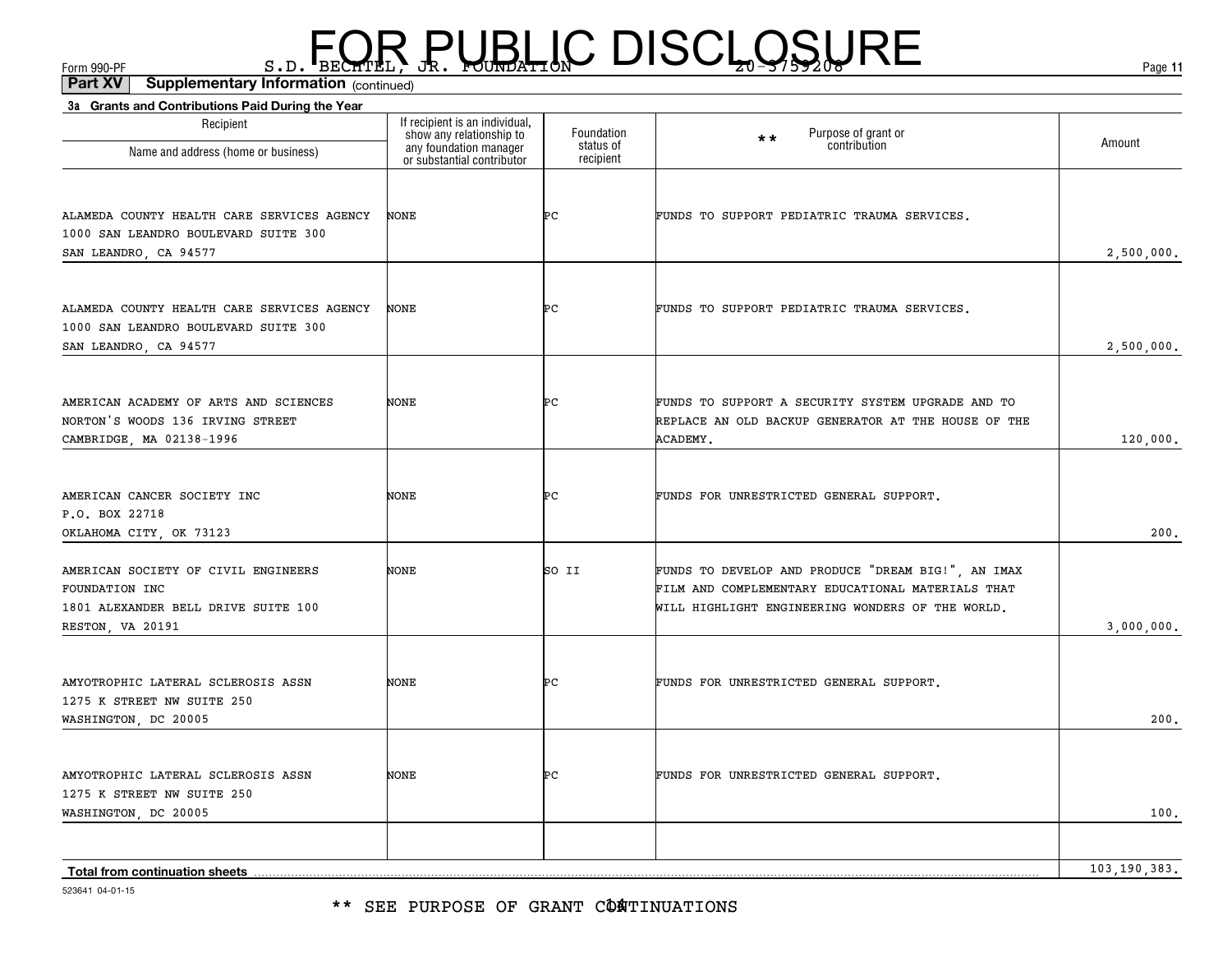\*\* SEE PURPOSE OF GRANT CÔÑTINUATIONS

| Recipient                                                                                   | If recipient is an individual,<br>show any relationship to<br>any foundation manager<br>or substantial contributor | Foundation<br>status of | Purpose of grant or<br>contribution<br>$\star \star$                                                                       | Amount  |
|---------------------------------------------------------------------------------------------|--------------------------------------------------------------------------------------------------------------------|-------------------------|----------------------------------------------------------------------------------------------------------------------------|---------|
| Name and address (home or business)                                                         |                                                                                                                    | recipient               |                                                                                                                            |         |
| <b>AUTISM SPEAKS INC</b><br>1 EAST 33RD STREET 4TH FLOOR<br>NEW YORK, NY 10016              | NONE                                                                                                               | ÞС                      | FUNDS GIVEN IN MEMORY.                                                                                                     | 5,000.  |
|                                                                                             |                                                                                                                    |                         |                                                                                                                            |         |
| BAY AREA WOMEN'S AND CHILDREN'S CENTER<br>318 LEAVENWORTH STREET<br>SAN FRANCISCO, CA 94102 | NONE                                                                                                               | ÞС                      | FUNDS FOR STRUCTURED ACTIVITY TIME - A FITNESS AND<br>CHARACTER DEVELOPMENT PROGRAM AT THE TENDERLOIN<br>COMMUNITY SCHOOL. | 50,000. |
|                                                                                             |                                                                                                                    |                         |                                                                                                                            |         |
| BAY AREA WOMEN'S AND CHILDREN'S CENTER<br>318 LEAVENWORTH STREET                            | NONE                                                                                                               | Þс                      | FUNDS FOR GENERAL OPERATING SUPPORT.                                                                                       |         |
| SAN FRANCISCO, CA 94102                                                                     |                                                                                                                    |                         |                                                                                                                            | 3,000.  |
| BERKELEY COMMUNITY FUND<br>2111 MARTIN LUTHER KING JR. WAY<br>BERKELEY, CA 94704            | <b>NONE</b>                                                                                                        | ÞС                      | FUNDS FOR UNRESTRICTED GENERAL SUPPORT.                                                                                    | 10,000. |
|                                                                                             |                                                                                                                    |                         |                                                                                                                            |         |
| BEST FRIENDS ANIMAL SOCIETY<br>5001 ANGEL CANYON ROAD<br>KANAB, UT 84741                    | NONE                                                                                                               | ÞС                      | FUNDS FOR UNRESTRICTED GENERAL SUPPORT.                                                                                    | 500.    |
|                                                                                             |                                                                                                                    |                         |                                                                                                                            |         |
| BEYOND EMANCIPATION<br>675 HEGENBERGER ROAD SUITE 100<br>OAKLAND, CA 94621                  | NONE                                                                                                               | Þс                      | FUNDS FOR UNRESTRICTED GENERAL SUPPORT.                                                                                    | 500.    |
|                                                                                             |                                                                                                                    |                         |                                                                                                                            |         |
| BEYOND EMANCIPATION<br>675 HEGENBERGER ROAD SUITE 100                                       | NONE                                                                                                               | ÞС                      | FUNDS FOR UNRESTRICTED GENERAL SUPPORT.                                                                                    |         |
| OAKLAND, CA 94621                                                                           |                                                                                                                    |                         |                                                                                                                            | 1,000.  |
|                                                                                             |                                                                                                                    |                         |                                                                                                                            |         |
| Total from continuation sheets                                                              |                                                                                                                    |                         |                                                                                                                            |         |

**3a Grants and Contributions Paid During the Year**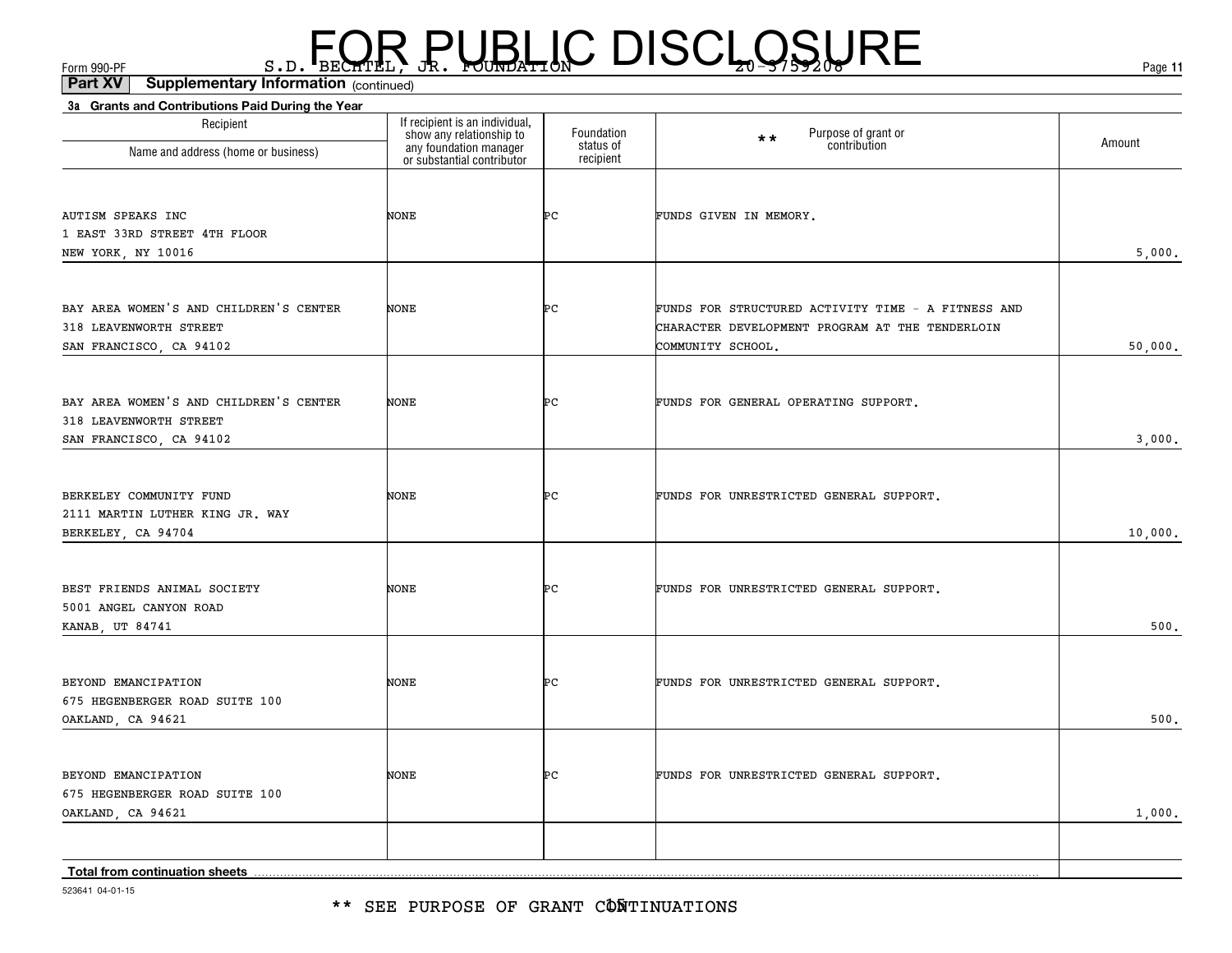\*\* SEE PURPOSE OF GRANT CONTINUATIONS

| 523641 04-01-15 |
|-----------------|

| Recipient<br>Name and address (home or business)                                                          | If recipient is an individual,<br>show any relationship to<br>any foundation manager<br>or substantial contributor | Foundation<br>status of | Purpose of grant or<br>$**$<br>contribution                                                             | Amount     |
|-----------------------------------------------------------------------------------------------------------|--------------------------------------------------------------------------------------------------------------------|-------------------------|---------------------------------------------------------------------------------------------------------|------------|
|                                                                                                           |                                                                                                                    | recipient               |                                                                                                         |            |
| BIG LIFE FOUNDATION USA<br>3327 BLUE ASH LANE<br>INDIANAPOLIS, IN 46239                                   | NONE                                                                                                               | ÞС                      | FUNDS DESIGNATED FOR ELEPHANT PROTECTION.                                                               | 2,000.     |
| BOY SCOUTS OF AMERICA<br>10 HIGHLAND WAY<br>PIEDMONT, CA 94611                                            | NONE                                                                                                               | ÞС                      | FUNDS FOR CORE OPERATING SUPPORT.                                                                       | 500,000.   |
| BOY SCOUTS OF AMERICA<br>1001 DAVIS STREET<br>SAN LEANDRO, CA 94577                                       | NONE                                                                                                               | ÞС                      | FUNDS FOR LEARNING FOR LIFE PROGRAM IN 4 OAKLAND<br>SCHOOLS.                                            | 41,000.    |
| BOY SCOUTS OF AMERICA<br>1325 WEST WALNUT HILL LANE P.O. BOX 152079<br>IRVING, TX 75038                   | NONE                                                                                                               | ÞС                      | FUNDS FOR THE DEVELOPMENT OF THE NATIONAL BOY SCOUT<br>CENTER IN WEST VIRGINIA.                         | 5,000,000. |
| BOYS & GIRLS CLUBS OF AMERICA<br>NATIONAL HEADQUARTERS 1275 PEACHTREE<br>STREET NE ATLANTA, GA 30309-3506 | <b>NONE</b>                                                                                                        | ÞС                      | FUNDS FOR ENHANCING BGCA'S EVALUATION SYSTEM AND<br>STAFF TRAINING PROGRAMS.                            | 739,413.   |
| BOYS & GIRLS CLUBS OF SAN FRANCISCO<br>55 HAWTHORNE STREET SUITE 600<br>SAN FRANCISCO, CA 94105           | NONE                                                                                                               | ÞС                      | FUNDS FOR CHARACTER DEVELOPMENT PROGRAMS AT THE<br>SUNNYDALE CLUB (THE "CHARACTER CLUB"), THE VISITACIO | 100,000.   |
| BROOKINGS INSTITUTION<br>1775 MASSACHUSETTS AVENUE NW<br>WASHINGTON, DC 20036                             | <b>NONE</b>                                                                                                        | ÞС                      | FUNDS GIVEN AS PART OF THE DIRECTOR'S GRANT PROGRAM<br>TO SUPPORT THE FOREIGN POLICY PROGRAM.           | 100,000.   |
|                                                                                                           |                                                                                                                    |                         |                                                                                                         |            |

(continued)**Part XV Supplementary Information**

**3a Grants and Contributions Paid During the Year**

## $F_{\text{GCD}}$   $\text{F}_{\text{BEC}}$   $\text{F}_{\text{BEC}}$   $\text{F}_{\text{BEC}}$   $\text{F}_{\text{CUE}}$   $\text{G}_{\text{AFL}}$   $\text{G}_{\text{A}}$   $\text{G}_{\text{B}}$   $\text{G}_{\text{B}}$   $\text{G}_{\text{B}}$   $\text{G}_{\text{B}}$   $\text{G}_{\text{B}}$   $\text{G}_{\text{B}}$   $\text{G}_{\text{B}}$   $\text{G}_{\text{B}}$   $\text{G}_{\text{B}}$   $\text{G}_{\text{B$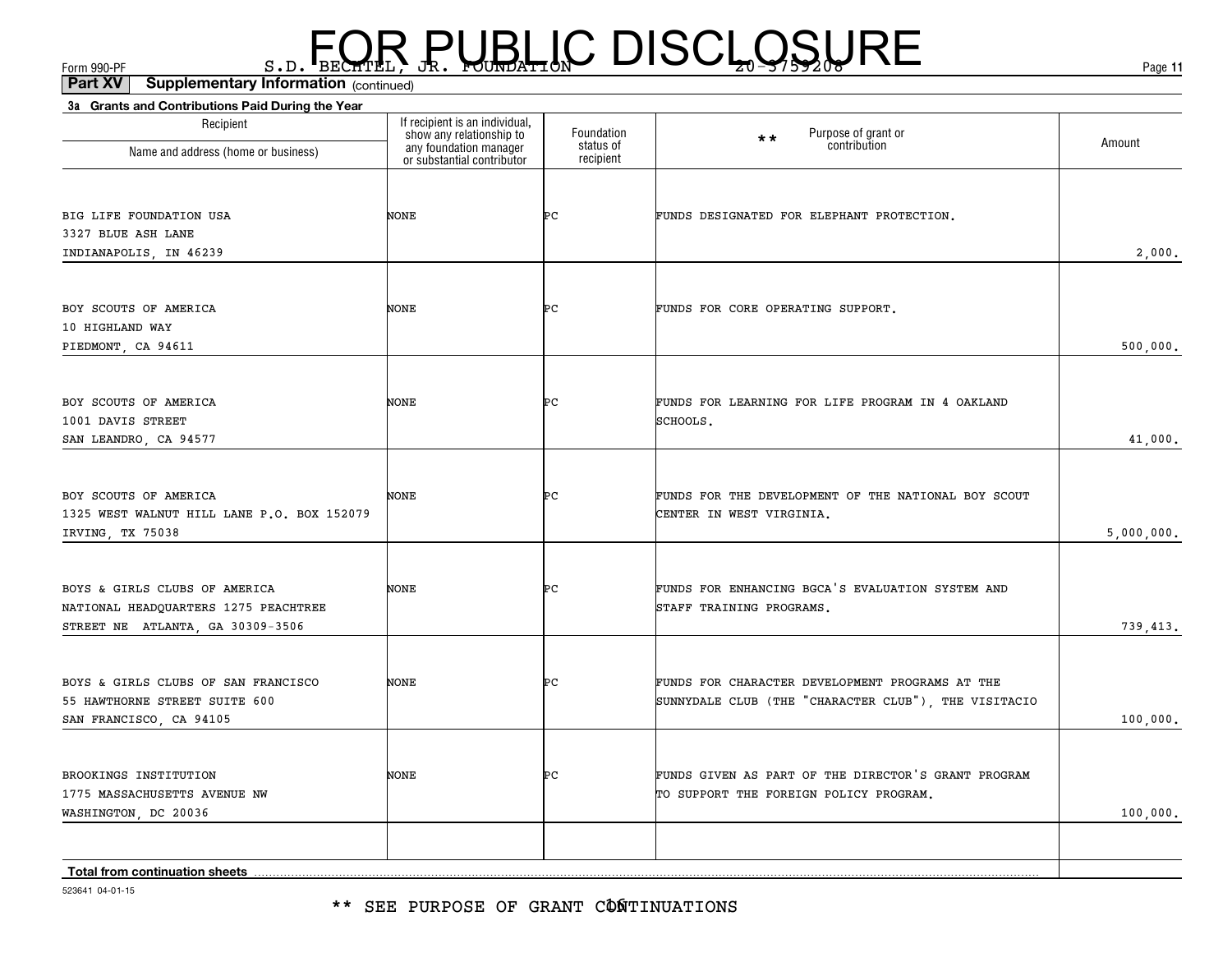(continued)**Part XV Supplementary Information**

| 3a Grants and Contributions Paid During the Year<br>Recipient                                                            | If recipient is an individual,                                                   | Foundation             | Purpose of grant or                                                                                                                                                                                                       |            |
|--------------------------------------------------------------------------------------------------------------------------|----------------------------------------------------------------------------------|------------------------|---------------------------------------------------------------------------------------------------------------------------------------------------------------------------------------------------------------------------|------------|
| Name and address (home or business)                                                                                      | show any relationship to<br>any foundation manager<br>or substantial contributor | status of<br>recipient | $**$<br>contribution                                                                                                                                                                                                      | Amount     |
| BROOKLYN ACADEMY OF MUSIC INC<br><b>30 LAFAYETTE AVENUE</b>                                                              | NONE                                                                             | ÞС                     | FUNDS FOR UNRESTRICTED GENERAL SUPPORT.                                                                                                                                                                                   |            |
| BROOKLYN, NY 11217                                                                                                       |                                                                                  |                        |                                                                                                                                                                                                                           | 150.       |
| CAL STATE EAST BAY EDUCATIONAL FOUNDATION<br>25800 CARLOS BEE BOULEVARD<br>HAYWARD, CA 94542                             | NONE                                                                             | ÞС                     | FUNDS FOR UNRESTRICTED GENERAL SUPPORT.                                                                                                                                                                                   | 231,989.   |
| CALIFORNIA COUNCIL ON SCIENCE AND<br>TECHNOLOGY<br>5005 LA MART DRIVE SUITE 200<br>RIVERSIDE, CA 92507                   | NONE                                                                             | ÞС                     | FUNDS TO SUPPORT A PROGRAM THAT INTEGRATES SCIENTISTS<br>INTO THE LEGISLATIVE POLICYMAKING PROCESS BY PLACING<br>TEN PH.D. SCIENTISTS AS STAFF IN THE CALIFORNIA<br>LEGISLATURE.                                          | 100,000.   |
| CALIFORNIA COUNTY SUPERINTENDENTS<br>EDUCATIONAL SERVICES ASSOCIATION<br>1121 L STREET SUITE 510<br>SACRAMENTO, CA 95814 | NONE                                                                             | ÞС                     | FUNDS TO DEVELOP A LONG-TERM PLAN TO BUILD THE<br>CAPACITY OF THE MATH AND SCIENCE PROFESSIONAL<br>DEVELOPMENT PROVIDERS AT EACH OF THE STATE'S 58<br>COUNTY OFFICES OF EDUCATION.                                        | 198,000.   |
| CALIFORNIA INSTITUTE OF TECHNOLOGY<br>1200 EAST CALIFORNIA BOULEVARD MAIL CODE<br>202-31 PASADENA, CA 91125              | <b>NONE</b>                                                                      | ÞС                     | FUNDS TO ESTABLISH THE S. D. BECHTEL JR. FOUNDATION<br>FUND I (\$23M) TO SUPPORT STUDENT LIFE; AND THE S. D.<br>BECHTEL JR. FOUNDATION FUND II (\$2M) TO SUPPORT<br>OUTREACH EFFORTS TO CALIFORNIA STUDENTS AND TEACHERS. | 5,000,000. |
| CALIFORNIA LEAGUE OF CONSERVATION VOTERS<br>EDUCATION FUND<br>350 FRANK H. OGAWA PLAZA SUITE 1100<br>OAKLAND, CA 94612   | NONE                                                                             | ÞС                     | FUNDS FOR GREEN CALIFORNIA, A NETWORK OF MORE THAN 90<br>ENVIRONMENTAL ORGANIZATIONS THAT PLAN, STRATEGIZE,<br>AND WORK COLLABORATIVELY TO SPEAK TO DECISION-MAKERS<br>WITH A UNIFIED VOICE ON ENVIRONMENTAL ISSUES.      | 20,000.    |
| CALIFORNIA PACIFIC MEDICAL CENTER<br>FOUNDATION<br>P.O. BOX 7999<br>SAN FRANCISCO, CA 94120-7999                         | <b>NONE</b>                                                                      | ÞС                     | FUNDS FOR THE SENIOR SCHOLAR POSITION AT DR.<br>ANDERECK'S PROGRAM IN MEDICINE AND HUMAN VALUES.                                                                                                                          | 150,000.   |
| Total from continuation sheets                                                                                           |                                                                                  |                        |                                                                                                                                                                                                                           |            |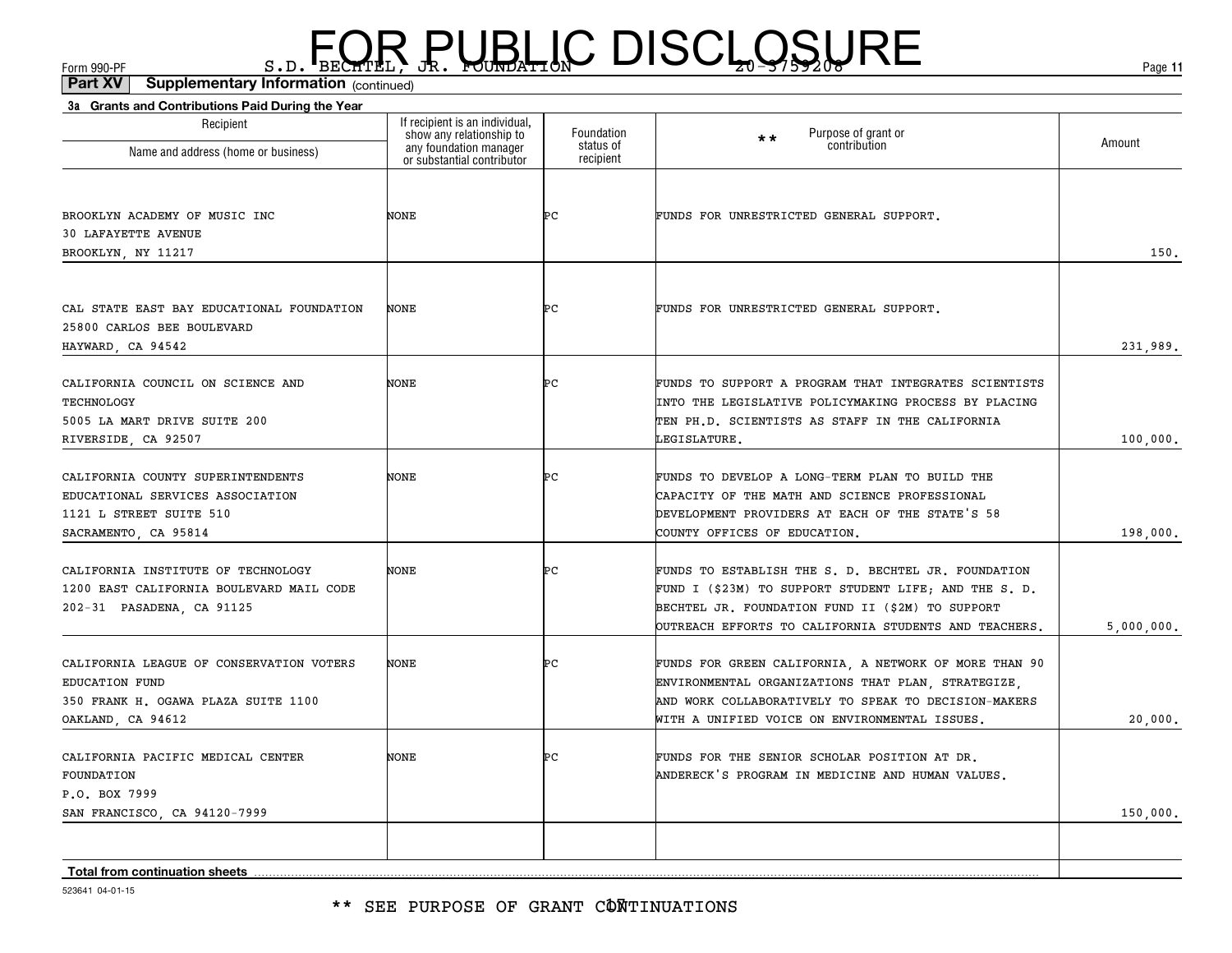(continued)**Part XV Supplementary Information**

| Recipient                                                                       | If recipient is an individual,<br>show any relationship to | Foundation             | Purpose of grant or<br>$\star\star$                                                                        |            |
|---------------------------------------------------------------------------------|------------------------------------------------------------|------------------------|------------------------------------------------------------------------------------------------------------|------------|
| Name and address (home or business)                                             | any foundation manager<br>or substantial contributor       | status of<br>recipient | contribution                                                                                               | Amount     |
| CALIFORNIA PACIFIC MEDICAL CENTER                                               | NONE                                                       | ÞС                     | FUNDS FOR THE BRAIN HEALTH CENTER INTEGRATED CARE                                                          |            |
| FOUNDATION                                                                      |                                                            |                        | INITIATIVE THAT COMBINES MULTI-DISCIPLINARY TEAMWORK.                                                      |            |
| P.O. BOX 7999                                                                   |                                                            |                        | INFORMATION MANAGEMENT SYSTEMS AND TARGETED                                                                |            |
| SAN FRANCISCO, CA 94120-7999                                                    |                                                            |                        | EDUCATION.                                                                                                 | 125,000.   |
| CALIFORNIA PACIFIC MEDICAL CENTER                                               | <b>NONE</b>                                                | ÞС                     | FUNDS FOR THE BRAIN HEALTH CENTER INTEGRATED CARE                                                          |            |
| FOUNDATION                                                                      |                                                            |                        | INITIATIVE THAT COMBINES MULTI-DISCIPLINARY TEAMWORK,                                                      |            |
| P.O. BOX 7999                                                                   |                                                            |                        | INFORMATION MANAGEMENT SYSTEMS AND TARGETED                                                                |            |
| SAN FRANCISCO, CA 94120-7999                                                    |                                                            |                        | EDUCATION.                                                                                                 | 125,000.   |
|                                                                                 |                                                            |                        |                                                                                                            |            |
| CALIFORNIA SCHOOL BASED HEALTH ALLIANCE                                         | <b>NONE</b>                                                | ÞС                     | FUNDS TO BUILD THE CAPACITY AND SUSTAINABILITY OF THE                                                      |            |
| 1203 PRESERVATION PARK WAY SUITE 302                                            |                                                            |                        | ORGANIZATION CHARGED WITH EXPANDING HEALTH SERVICES                                                        |            |
| OAKLAND, CA 94612                                                               |                                                            |                        | TO CHILDREN ON SCHOOL CAMPUSES THROUGHOUT CALIFORNIA.                                                      | 241,000.   |
| CALIFORNIA STATE PARKS FOUNDATION                                               | <b>NONE</b>                                                | ÞС                     | FUNDS TO SUPPORT PHASE 2 OF THE YOSEMITE SLOUGH                                                            |            |
| 50 FRANCISCO STREET SUITE 110                                                   |                                                            |                        | RESTORATION AND DEVELOPMENT PROJECT INCLUDING AN                                                           |            |
| SAN FRANCISCO, CA 94133                                                         |                                                            |                        | ENVIRONMENTAL EDUCATION PAVILION AND SITE AMENITIES                                                        |            |
|                                                                                 |                                                            |                        | TO IMPROVE THE VISITOR EXPERIENCE.                                                                         | 500,000.   |
|                                                                                 |                                                            |                        |                                                                                                            |            |
| CALIFORNIA STATE UNIVERSITY FOUNDATION                                          | <b>NONE</b>                                                | ÞС                     | FUNDS FOR THE CSU CHANCELLOR'S OFFICE TO IMPROVE                                                           |            |
| CSU CENTER FOR TEACHER QUALITY CALIFORNIA<br>STATE UNIVERSITY SACRAMENTO 6000 J |                                                            |                        | TEACHER PREPARATION ACROSS THE CSU SYSTEM BY ALIGNING<br>COURSEWORK TO THE NEW STANDARDS AND STRENGTHENING |            |
| SACRAMENTO, CA 95819-6018                                                       |                                                            |                        | PARTNERSHIPS WITH K 12 DISTRICTS.                                                                          |            |
| CALIFORNIA STATE UNIVERSITY FOUNDATION                                          | NONE                                                       | ÞС                     | FUNDS FOR PROFESSIONAL DEVELOPMENT OF CTO DIRECTOR                                                         | 2,000,000. |
| CSU CENTER FOR TEACHER QUALITY CALIFORNIA                                       |                                                            |                        | PAUL TUSS THROUGH THE HARVARD STRATEGIC DATA PROJECT                                                       |            |
| STATE UNIVERSITY SACRAMENTO 6000 J                                              |                                                            |                        | AND FUNDS TO SUPPORT THE MEETINGS OF CTO AND CSU                                                           |            |
| SACRAMENTO, CA 95819-6018                                                       |                                                            |                        | EDUCATION DEANS TO DETERMINE COMMON MEASURES OF                                                            |            |
|                                                                                 |                                                            |                        | TEACHER CANDIDATE EFFECTIVENESS                                                                            | 81,840.    |
|                                                                                 | NONE                                                       | ÞС                     | FUNDS FOR THE EXPANSION OF THE INNOVATIVE TEACHER                                                          |            |
| CALIFORNIA STATE UNIVERSITY LONG BEACH<br>RESEARCH FOUNDATION                   |                                                            |                        | INDUCTION PROGRAM IN LONG BEACH.                                                                           |            |
| 6300 STATE UNIVERSITY DRIVE SUITE 332                                           |                                                            |                        |                                                                                                            |            |
| LONG BEACH, CA 90815                                                            |                                                            |                        |                                                                                                            | 42,529.    |
|                                                                                 |                                                            |                        |                                                                                                            |            |
|                                                                                 |                                                            |                        |                                                                                                            |            |
| <b>Total from continuation sheets</b>                                           |                                                            |                        |                                                                                                            |            |

523641 04-01-15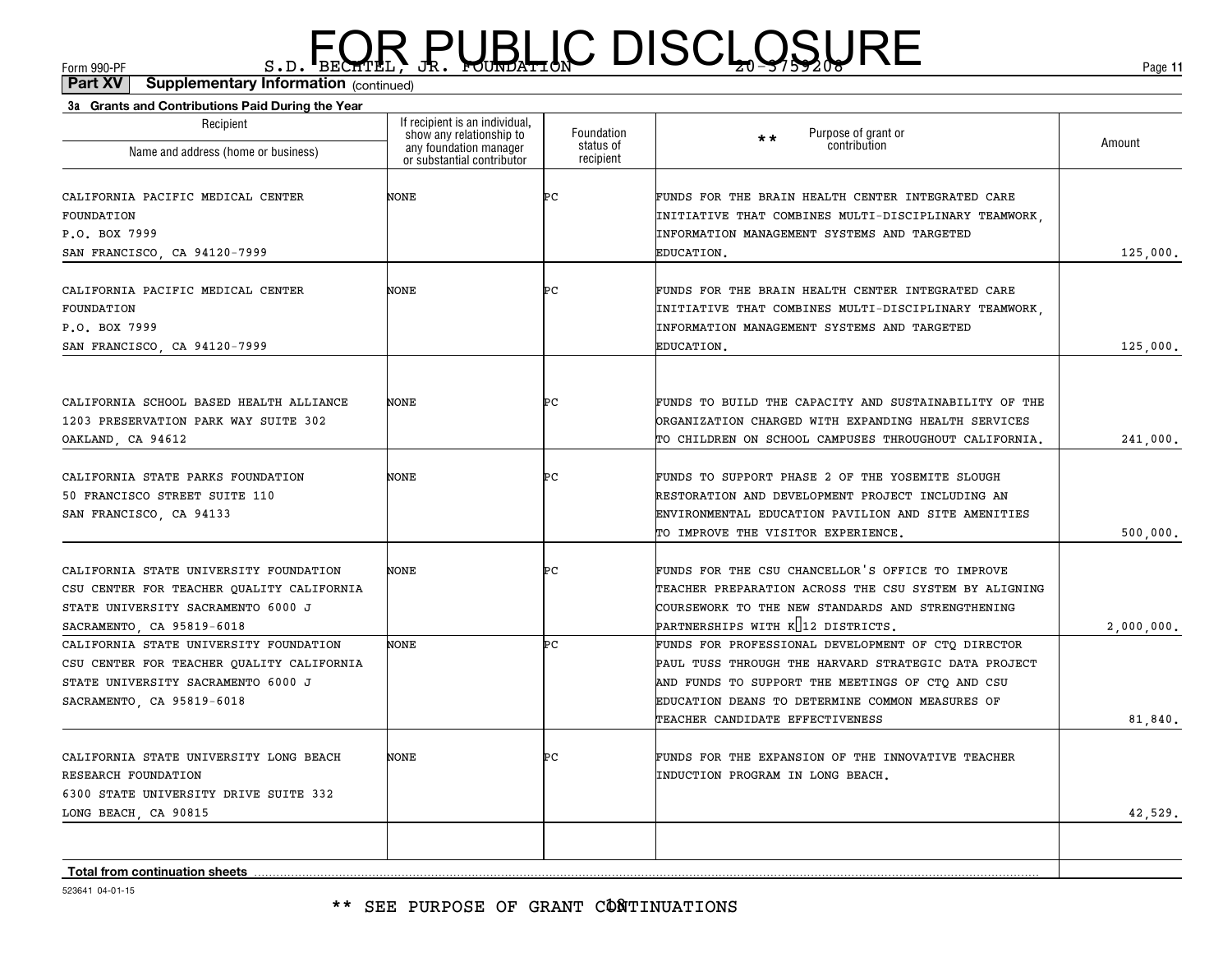(continued)**Part XV Supplementary Information**

| Recipient                                                              |                                                                                                                    | Foundation             | Purpose of grant or<br>contribution<br>$\star\star$                                                       |          |
|------------------------------------------------------------------------|--------------------------------------------------------------------------------------------------------------------|------------------------|-----------------------------------------------------------------------------------------------------------|----------|
| Name and address (home or business)                                    | If recipient is an individual,<br>show any relationship to<br>any foundation manager<br>or substantial contributor | status of<br>recipient |                                                                                                           | Amount   |
|                                                                        |                                                                                                                    |                        |                                                                                                           |          |
| CALIFORNIA STEM LEARNING NETWORK<br>1901 HARRISON STREET SUITE 1100    | NONE                                                                                                               | ÞС                     | FUNDS FOR NETWORK OPERATIONS.                                                                             |          |
| OAKLAND, CA 94612                                                      |                                                                                                                    |                        |                                                                                                           | 230,000. |
| CALIFORNIA STEM LEARNING NETWORK                                       | NONE                                                                                                               | ÞС                     | FUNDS FOR IMMEDIATE BRIDGE FUNDING TO MEET PAYROLL.                                                       |          |
| 1901 HARRISON STREET SUITE 1100                                        |                                                                                                                    |                        |                                                                                                           |          |
| OAKLAND, CA 94612                                                      |                                                                                                                    |                        |                                                                                                           | 15,000.  |
| CALIFORNIA STEM LEARNING NETWORK                                       | NONE                                                                                                               | ÞС                     | FUNDS FOR ADDITIONAL EMERGENCY BRIDGE SUPPORT.                                                            |          |
| 1901 HARRISON STREET SUITE 1100                                        |                                                                                                                    |                        |                                                                                                           |          |
| OAKLAND, CA 94612                                                      |                                                                                                                    |                        |                                                                                                           | 50,000.  |
| CALIFORNIA STEM LEARNING NETWORK                                       | NONE                                                                                                               | ÞС                     | FUNDS TO RESOLVE A \$100,000 LINE OF CREDIT OWED BY                                                       |          |
| 1901 HARRISON STREET SUITE 1100                                        |                                                                                                                    |                        | CSLNET.                                                                                                   |          |
| OAKLAND, CA 94612                                                      |                                                                                                                    |                        |                                                                                                           | 100,000. |
| CALIFORNIA WATERFOWL ASSOCIATION<br>1346 BLUE OAKS BOULEVARD           | NONE                                                                                                               | ÞС                     | FUNDS TO SUPPORT CWA'S 70TH ANNIVERSARY DINNER ON<br>SEPTEMBER 29, 2015                                   |          |
| ROSEVILLE, CA 95678                                                    |                                                                                                                    |                        |                                                                                                           | 5,000.   |
| CALIFORNIA WATERFOWL ASSOCIATION<br>1346 BLUE OAKS BOULEVARD           | <b>NONE</b>                                                                                                        | ÞС                     | FUNDS TO BUILD CAPACITY, REDUCE DEPENDENCE ON<br>FOUNDATION FUNDS, AND ENABLE CWA'S CONSERVATION          |          |
| ROSEVILLE, CA 95678                                                    |                                                                                                                    |                        | PROGRAMS INCLUDING WATERFOWL, WETLAND, HUNTING                                                            |          |
|                                                                        |                                                                                                                    |                        | HERITAGE, AND EDUCATION.                                                                                  | 300,000. |
| CALIFORNIA WILDLIFE OFFICERS FOUNDATION                                | NONE                                                                                                               | ÞС                     | FUNDS FOR GENERAL OPERATING SUPPORT. THE MISSION OF                                                       |          |
| C/O BLUM & TRIPP CPAS 480 LYTTON AVENUE<br>SUITE 4 PALO ALTO, CA 94301 |                                                                                                                    |                        | THE FOUNDATION IS TO PROVIDE FINANCIAL BENEFITS AND<br>CITIZEN SUPPORT TO THE CALIFORNIA GAME WARDENS AND |          |
|                                                                        |                                                                                                                    |                        | THEIR FAMILIES.                                                                                           | 50,000.  |
|                                                                        |                                                                                                                    |                        |                                                                                                           |          |
| Total from continuation sheets                                         |                                                                                                                    |                        |                                                                                                           |          |

523641 04-01-15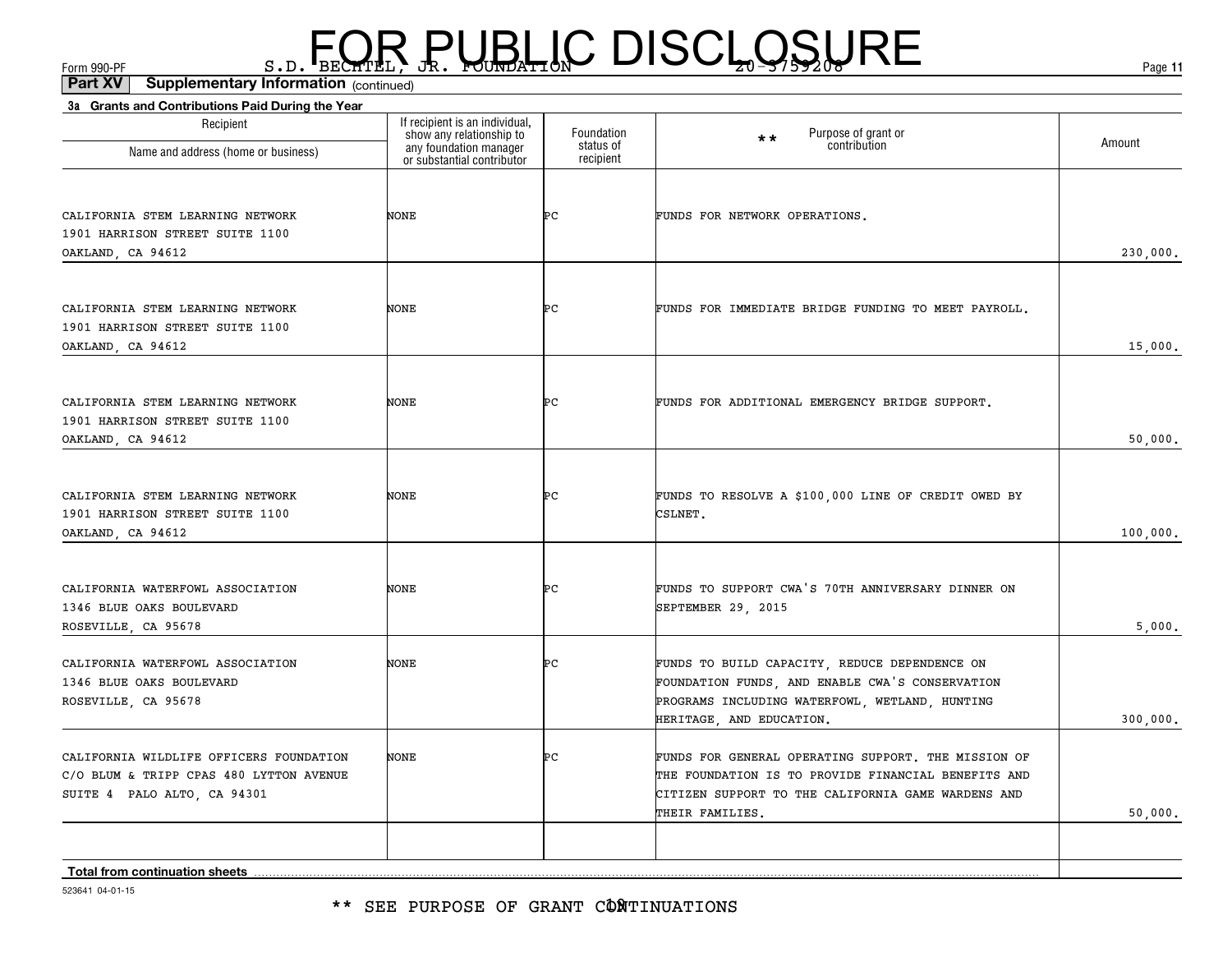\*\* SEE PURPOSE OF GRANT CØNTINUATIONS

| Recipient<br>Name and address (home or business)                                                | If recipient is an individual,<br>show any relationship to<br>any foundation manager<br>or substantial contributor | Foundation<br>status of<br>recipient | Purpose of grant or<br>contribution<br>$\star\star$                                                                                                                                             | Amount   |
|-------------------------------------------------------------------------------------------------|--------------------------------------------------------------------------------------------------------------------|--------------------------------------|-------------------------------------------------------------------------------------------------------------------------------------------------------------------------------------------------|----------|
| CALIFORNIANS DEDICATED TO EDUCATION<br>FOUNDATION<br>425 BROADWAY<br>REDWOOD CITY, CA 94063     | NONE                                                                                                               | ÞС                                   | FUNDS FOR CALIFORNIA'S FIRST SYSTEMATIC ATTEMPT TO<br>BROADEN LABOR-MANAGEMENT ACTIVITIES IN EDUCATION.                                                                                         | 250,000. |
| CAMP FIRE NATIONAL HEADQUARTERS<br>1100 WALNUT STREET SUITE 1900<br>KANSAS CITY, MO 64106-2197  | NONE                                                                                                               | Þс                                   | FUNDS FOR CAMP FIRE TO DEVELOP A FIVE-YEAR STRATEGY<br>AND BUSINESS PLAN AS WELL AS BUILD OUT ITS ONLINE<br>TRAINING SYSTEM FOR STAFF, VOLUNTEERS, AND BOARD<br>MEMBERS.                        | 597,153. |
| CENTER FOR LAND-BASED LEARNING<br>5265 PUTAH CREEK ROAD<br>WINTERS, CA 95694                    | NONE                                                                                                               | ÞС                                   | FUNDS TO BUILD CLBT INFRASTRUCTURE AND CULTIVATE NEW<br>SOURCES OF LONG-TERM FUNDING.                                                                                                           | 53,000.  |
| CENTER FOR THE COLLABORATIVE CLASSROOM<br>1250 53RD STREET SUITE 3<br>EMERYVILLE, CA 94608-2965 | NONE                                                                                                               | ÞС                                   | FUNDS TO EXPAND AND STRENGTHEN THE CARING SCHOOL<br>COMMUNITY PROGRAM SO THAT IT CAN BE ADOPTED IN SCHOOL<br>DISTRICTS ON A WIDER SCALE ACROSS THE COUNTRY.                                     | 250,000. |
| CENTRAL CITY HOSPITALITY HOUSE<br>290 TURK STREET<br>SAN FRANCISCO, CA 94102                    | NONE                                                                                                               | ÞС                                   | FUNDS FOR UNRESTRICTED GENERAL SUPPORT.                                                                                                                                                         | 200.     |
| CERES INC.<br>99 CHAUNCY STREET 6TH FLOOR<br>BOSTON, MA 02111-1703                              | NONE                                                                                                               | ÞС                                   | FUNDS TO SUPPORT CERES'S WATER PROGRAM TO BUILD<br>CAPACITY TO ADVOCATE FOR WATER STEWARDSHIP AND<br>IMPROVE WATER MANAGEMENT PRACTICES BY MOBILIZING<br>INVESTOR AND WATER UTILITY LEADERSHIP. | 200,000. |
| CERRITOS COLLEGE FOUNDATION<br>11110 ALONDRA BOULEVARD<br>NORWALK, CA 90650                     | NONE                                                                                                               | ÞС                                   | FUNDS DESIGNATED FOR THE CALIFORNIA TEACHER PATHWAY.                                                                                                                                            | 200.     |
| Total from continuation sheets                                                                  |                                                                                                                    |                                      |                                                                                                                                                                                                 |          |

#### (continued)**Part XV Supplementary Information**

**3a Grants and Contributions Paid During the Year**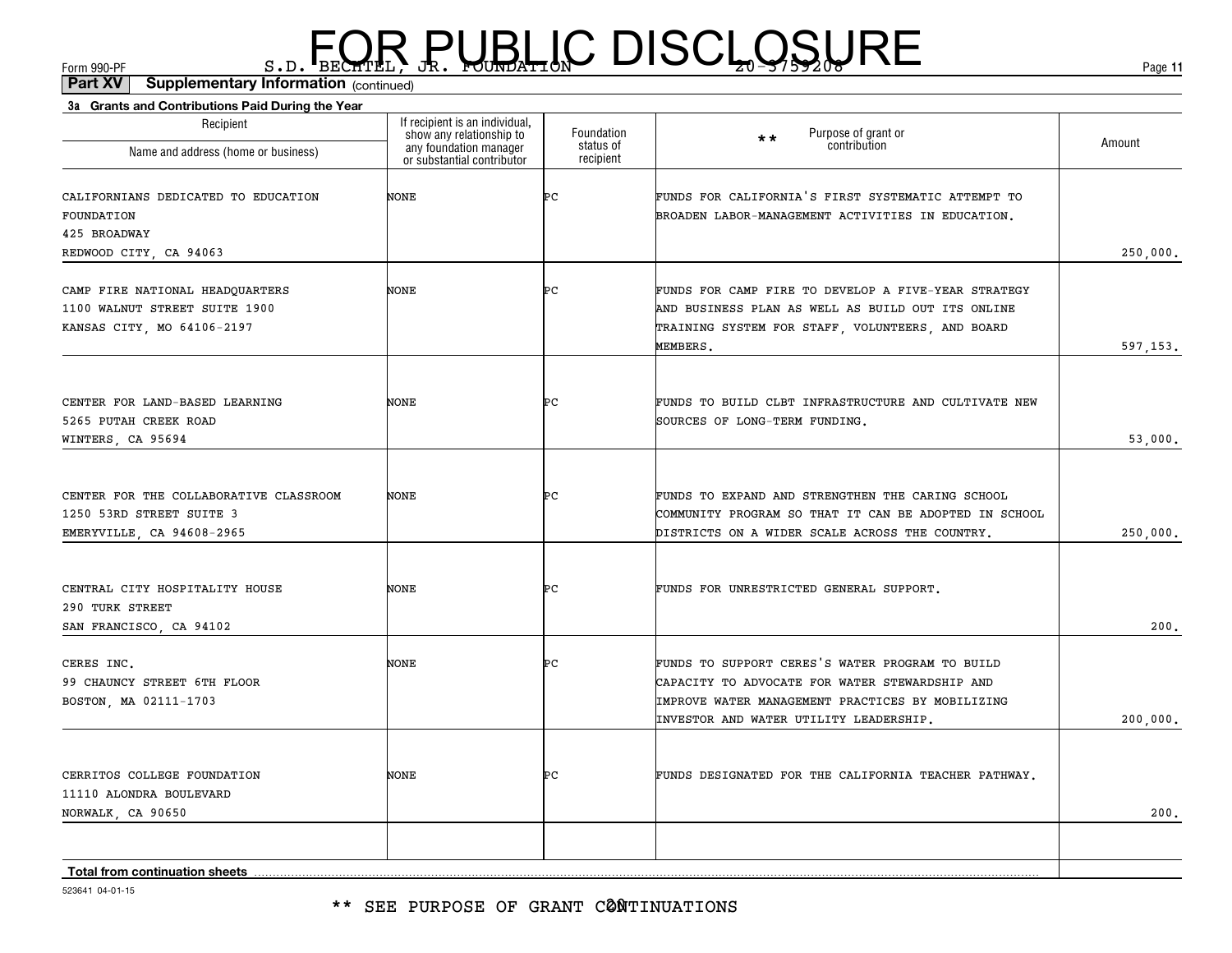\*\* SEE PURPOSE OF GRANT CØNTINUATIONS

| Recipient<br>Name and address (home or business) | If recipient is an individual,<br>show any relationship to<br>any foundation manager<br>or substantial contributor | Foundation<br>status of<br>recipient | Purpose of grant or<br>$\star\star$<br>contribution   | Amount   |
|--------------------------------------------------|--------------------------------------------------------------------------------------------------------------------|--------------------------------------|-------------------------------------------------------|----------|
|                                                  |                                                                                                                    |                                      |                                                       |          |
| CHABOT SPACE & SCIENCE CENTER FOUNDATION         | <b>NONE</b>                                                                                                        | Þс                                   | FUNDS FOR GENERAL SUPPORT OF SCIENCE EDUCATION        |          |
| 10000 SKYLINE BLVD.                              |                                                                                                                    |                                      | PIPELINE COVERING SUCH THINGS AS STRATEGIC PLANNING   |          |
| OAKLAND, CA 94619                                |                                                                                                                    |                                      | PROCESS TO MAINTAIN AND STRENGTHEN PROGRAMS SERVING   |          |
|                                                  |                                                                                                                    |                                      | PRE-K TO 12TH GRADE STUDENTS.                         | 100,000. |
|                                                  |                                                                                                                    |                                      |                                                       |          |
| CHEWONKI FOUNDATION INC                          | <b>NONE</b>                                                                                                        | ÞС                                   | FUNDS FOR UNRESTRICTED GENERAL SUPPORT.               |          |
| 485 CHEWONKI NECK ROAD                           |                                                                                                                    |                                      |                                                       |          |
| WISCNAET, ME 04578                               |                                                                                                                    |                                      |                                                       | 100.     |
| CHILDREN NOW                                     | <b>NONE</b>                                                                                                        | ÞС                                   | FUNDS TO EXECUTE A POLICY DEVELOPMENT AND ADVOCACY    |          |
| 1404 FRANKLIN STREET SUITE 700                   |                                                                                                                    |                                      | STRATEGY IN CALIFORNIA THAT SUPPORTS NEW ACADEMIC     |          |
| OAKLAND, CA 94612                                |                                                                                                                    |                                      | STANDARDS AND IMPROVES THE QUALITY OF STUDENT         |          |
|                                                  |                                                                                                                    |                                      | LEARNING.                                             | 250,000. |
|                                                  |                                                                                                                    |                                      |                                                       |          |
| CHRONICLE SEASON OF SHARING FUND                 | <b>NONE</b>                                                                                                        | ÞС                                   | FUNDS TO PROVIDE EMERGENCY ASSISTANCE TO BAY AREA     |          |
| P. O. BOX 44740                                  |                                                                                                                    |                                      | FAMILIES FACING SERIOUS FINANCIAL HARDSHIPS.          |          |
| SAN FRANCISCO, CA 94144                          |                                                                                                                    |                                      |                                                       | 10,000.  |
|                                                  |                                                                                                                    |                                      |                                                       |          |
| CITY OF HOPE                                     | <b>NONE</b>                                                                                                        | ÞС                                   | FUNDS FOR THE NCFIC FUND-A-NEED.                      |          |
| 1500 E DUARTE ROAD                               |                                                                                                                    |                                      |                                                       |          |
| DUARTE, CA 91010                                 |                                                                                                                    |                                      |                                                       | 100.     |
|                                                  |                                                                                                                    |                                      |                                                       |          |
| CIVIC VENTURES                                   | NONE                                                                                                               | ÞС                                   | FUNDS FOR THE SCALING AND SUSTAINABILITY OF THE       |          |
| P. O. BOX 29542                                  |                                                                                                                    |                                      | ENCORE MOVEMENT THROUGH BUILDING THE CAPACITY OF      |          |
| SAN FRANCISCO, CA 94129-0542                     |                                                                                                                    |                                      | REGIONAL LEADERSHIP.                                  | 350,000. |
|                                                  |                                                                                                                    |                                      |                                                       |          |
| COMMONWEALTH CLUB OF CALIFORNIA                  | <b>NONE</b>                                                                                                        | ÞС                                   | FUNDS FOR A SERIES OF WATER EVENTS AS PART OF CLIMATE |          |
| 555 POST STREET                                  |                                                                                                                    |                                      | ONE PROGRAM                                           |          |
| SAN FRANCISCO, CA 94102                          |                                                                                                                    |                                      |                                                       | 110,000. |
|                                                  |                                                                                                                    |                                      |                                                       |          |
| Total from continuation sheets                   |                                                                                                                    |                                      |                                                       |          |
|                                                  |                                                                                                                    |                                      |                                                       |          |

 $F_{\text{GCD}}$   $\text{F}_{\text{BEC}}$   $\text{F}_{\text{BEC}}$   $\text{F}_{\text{BEC}}$   $\text{F}_{\text{CUE}}$   $\text{G}_{\text{AFL}}$   $\text{G}_{\text{A}}$   $\text{G}_{\text{B}}$   $\text{G}_{\text{B}}$   $\text{G}_{\text{B}}$   $\text{G}_{\text{B}}$   $\text{G}_{\text{B}}$   $\text{G}_{\text{B}}$   $\text{G}_{\text{B}}$   $\text{G}_{\text{B}}$   $\text{G}_{\text{B}}$   $\text{G}_{\text{B$ (continued)**Part XV Supplementary Information**

**3a Grants and Contributions Paid During the Year**

523641 04-01-15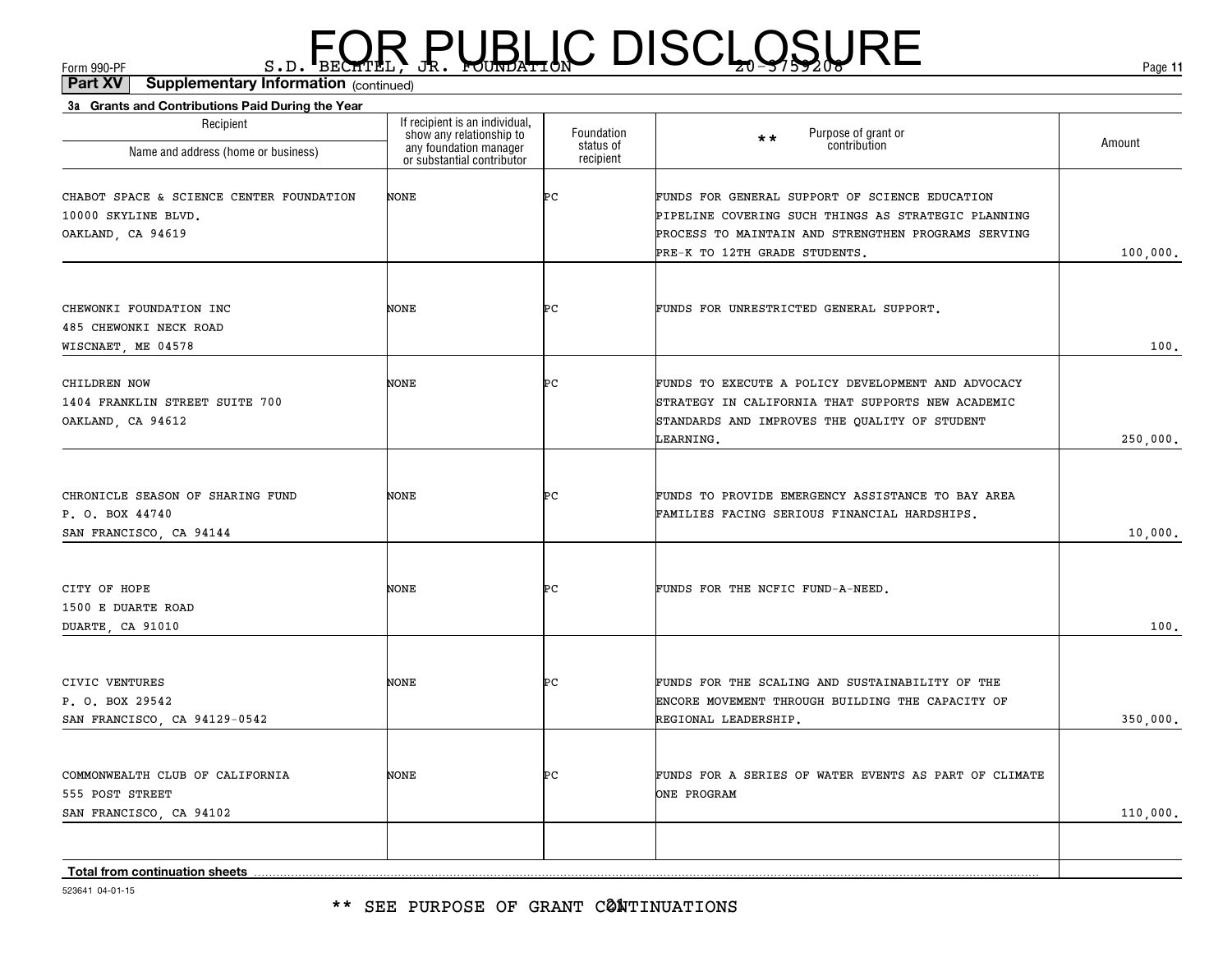(continued)**Part XV Supplementary Information**

| Recipient                                | If recipient is an individual,                                                   | Foundation             | $\star\star$                                                |            |
|------------------------------------------|----------------------------------------------------------------------------------|------------------------|-------------------------------------------------------------|------------|
| Name and address (home or business)      | show any relationship to<br>any foundation manager<br>or substantial contributor | status of<br>recipient | Purpose of grant or<br>contribution                         | Amount     |
|                                          |                                                                                  |                        |                                                             |            |
| COMMUNITY HOSPITAL FOUNDATION            | NONE                                                                             | ÞС                     | FUNDS TO SUPPORT RECRUITMENT OF PRIMARY CARE                |            |
| P. O. BOX HH                             |                                                                                  |                        | PHYSICIANS FOR COMMUNITY CLINICS ON THE MONTEREY            |            |
| MONTEREY, CA 93942                       |                                                                                  |                        | PENINSULA.                                                  | 1,500,000. |
| COMMUNITY INITIATIVES                    | NONE                                                                             | ÞС                     | FUNDS TO SUPPORT SFTR TO DEVELOP A NEW TEACHER              |            |
| 750 25TH AVENUE                          |                                                                                  |                        | RESIDENCY PROGRAM WITH SAN FRANCISCO STATE UNIVERSITY       |            |
| SAN FRANCISCO, CA 94121                  |                                                                                  |                        | AND EXPAND AND IMPROVE THE CURRENT PROGRAM.                 | 175,000.   |
| COMMUNITY INITIATIVES                    | NONE                                                                             | ÞС                     | FUNDS TO SUPPORT HANDS-ON AND INQUIRY-BASED YOUTH           |            |
| C/O MISSION HIGH SCHOOL 3750 18TH STREET |                                                                                  |                        | PROGRAMMING AT TWO MISSION SCIENCE WORKSHOP SITES IN        |            |
| SAN FRANCISCO, CA 94114                  |                                                                                  |                        | SAN FRANCISCO.                                              | 75,000.    |
| COMMUNITY SCIENCE WORKSHOP NETWORK       | NONE                                                                             | Þс                     | FUNDS FOR GENERAL OPERATING SUPPORT ALLOWING THE CSW        |            |
| 120 SECOND STREET                        |                                                                                  |                        | NETWORK TO BUILD INFRASTRUCTURE, EVALUATE LOCAL             |            |
| WATSONVILLE, CA 95076                    |                                                                                  |                        | PROGRAMS, AND PROVIDE TECHNICAL ASSISTANCE AND              |            |
|                                          |                                                                                  |                        | PROFESSIONAL DEVELOPMENT TO ITS MEMBERS.                    | 150,000.   |
| COMPASS FAMILY SERVICES                  | NONE                                                                             | ÞС                     | FUNDS FOR UNRESTRICTED GENERAL SUPPORT.                     |            |
| 49 POWELL STREET 3RD FLOOR               |                                                                                  |                        |                                                             |            |
| SAN FRANCISCO, CA 94102                  |                                                                                  |                        |                                                             | 200.       |
| COMPASS FAMILY SERVICES                  | <b>NONE</b>                                                                      | ÞС                     | FUNDS FOR UNRESTRICTED GENERAL SUPPORT.                     |            |
| 49 POWELL STREET 3RD FLOOR               |                                                                                  |                        |                                                             |            |
| SAN FRANCISCO, CA 94102                  |                                                                                  |                        |                                                             | 800.       |
| CONNECTED THE CALIFORNIA CENTER FOR      | <b>NONE</b>                                                                      | ÞС                     | FUNDS FOR IMPROVED PROFESSIONAL DEVELOPMENT AND             |            |
| COLLEGE AND CAREER                       |                                                                                  |                        | <b>INSTRUCTIONAL TOOLS IN CIVIC LEARNING FOR LINKED LEA</b> |            |
| 2150 SHATTUCK AVENUE SUITE 1200          |                                                                                  |                        |                                                             |            |
| OAKLAND, CA 94704                        |                                                                                  |                        |                                                             | 221,356.   |
| <b>Total from continuation sheets</b>    |                                                                                  |                        |                                                             |            |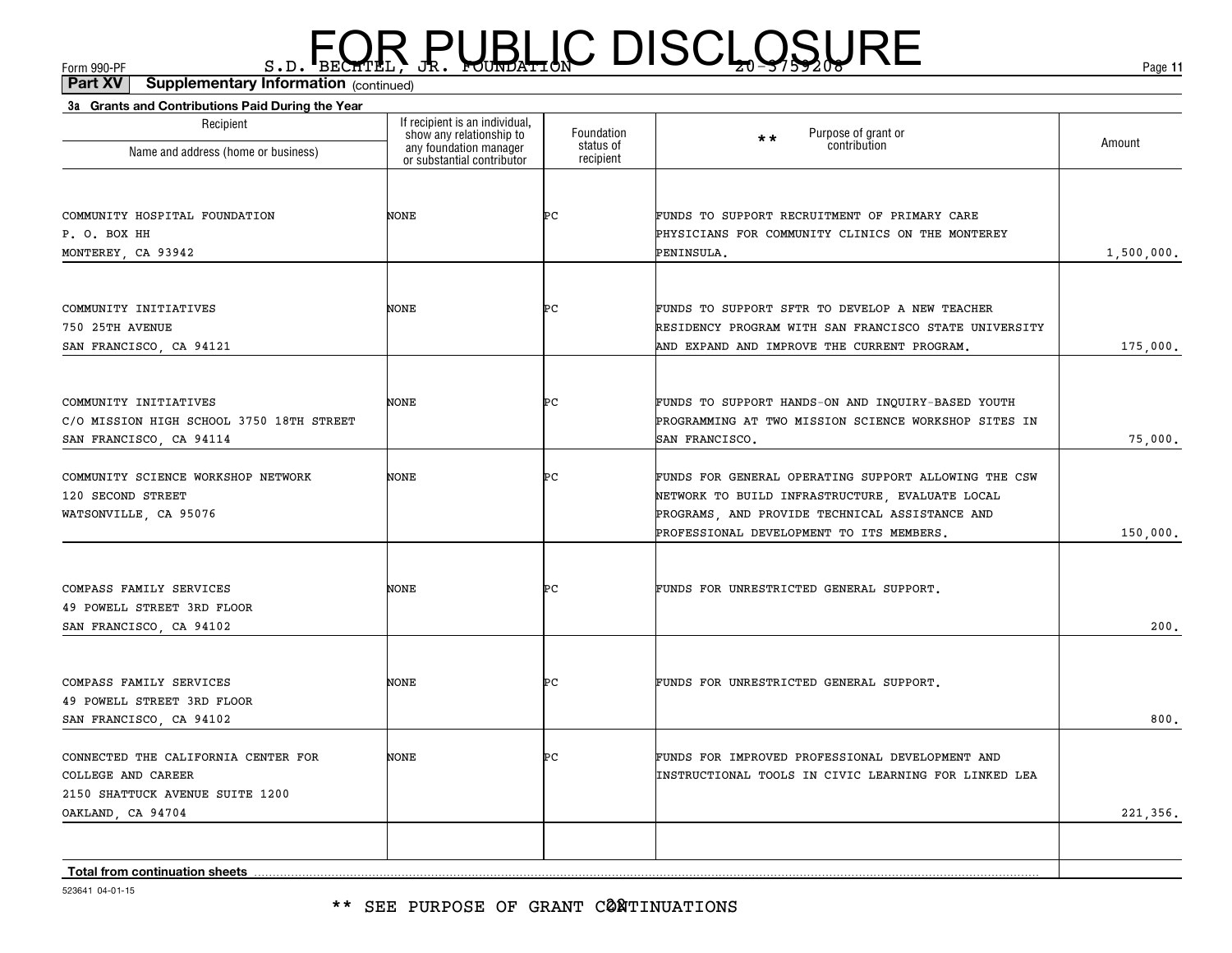\*\* SEE PURPOSE OF GRANT CØNTINUATIONS

523641 04-01-15

| Recipient<br>Name and address (home or business)                                                                  | If recipient is an individual,<br>show any relationship to<br>any foundation manager<br>or substantial contributor | Foundation<br>status of<br>recipient | Purpose of grant or<br>$\star \star$<br>contribution               | Amount  |
|-------------------------------------------------------------------------------------------------------------------|--------------------------------------------------------------------------------------------------------------------|--------------------------------------|--------------------------------------------------------------------|---------|
| CONNECTED THE CALIFORNIA CENTER FOR<br>COLLEGE AND CAREER<br>2150 SHATTUCK AVENUE SUITE 1200<br>OAKLAND, CA 94704 | NONE                                                                                                               | ÞС                                   | FUNDS FOR ENHANCED EVALUATION OF THE CIVIC LEARNING<br>INITIATIVE. | 75,000. |
| CONTRA COSTA BALLET FOUNDATION<br>2040 NORTH BROADWAY<br>WALNUT CREEK, CA 94596                                   | NONE                                                                                                               | ÞС                                   | FUNDS FOR UNRESTRICTED GENERAL SUPPORT.                            | 200.    |
| CORA COMMUNITY OVERCOMING RELATIONSHIP<br>ABUSE<br>2211 PALM AVENUE<br>SAN MATEO, CA 94403                        | NONE                                                                                                               | ÞС                                   | FUNDS FOR UNRESTRICTED GENERAL SUPPORT.                            | 100.    |
| CORA COMMUNITY OVERCOMING RELATIONSHIP<br>ABUSE<br>2211 PALM AVENUE<br>SAN MATEO, CA 94403                        | NONE                                                                                                               | ÞС                                   | FUNDS FOR UNRESTRICTED GENERAL SUPPORT.                            | 500.    |
| CORA COMMUNITY OVERCOMING RELATIONSHIP<br>ABUSE<br>2211 PALM AVENUE<br>SAN MATEO, CA 94403                        | NONE                                                                                                               | ÞС                                   | FUNDS FOR UNRESTRICTED GENERAL SUPPORT.                            | 500.    |
| CORA COMMUNITY OVERCOMING RELATIONSHIP<br>ABUSE<br>2211 PALM AVENUE<br>SAN MATEO, CA 94403                        | NONE                                                                                                               | ÞС                                   | FUNDS FOR UNRESTRICTED GENERAL SUPPORT.                            | 100.    |
| CORA COMMUNITY OVERCOMING RELATIONSHIP<br>ABUSE<br>2211 PALM AVENUE<br>SAN MATEO, CA 94403                        | NONE                                                                                                               | ÞС                                   | FUNDS FOR UNRESTRICTED GENERAL SUPPORT.                            | 234.    |
| Total from continuation sheets                                                                                    |                                                                                                                    |                                      |                                                                    |         |

### $F_{\text{GCD}}$   $\text{F}_{\text{BEC}}$   $\text{F}_{\text{BEC}}$   $\text{F}_{\text{BEC}}$   $\text{F}_{\text{CUE}}$   $\text{G}_{\text{AFL}}$   $\text{G}_{\text{A}}$   $\text{G}_{\text{B}}$   $\text{G}_{\text{B}}$   $\text{G}_{\text{B}}$   $\text{G}_{\text{B}}$   $\text{G}_{\text{B}}$   $\text{G}_{\text{B}}$   $\text{G}_{\text{B}}$   $\text{G}_{\text{B}}$   $\text{G}_{\text{B}}$   $\text{G}_{\text{B$

**3a Grants and Contributions Paid During the Year** (continued)**Part XV Supplementary Information**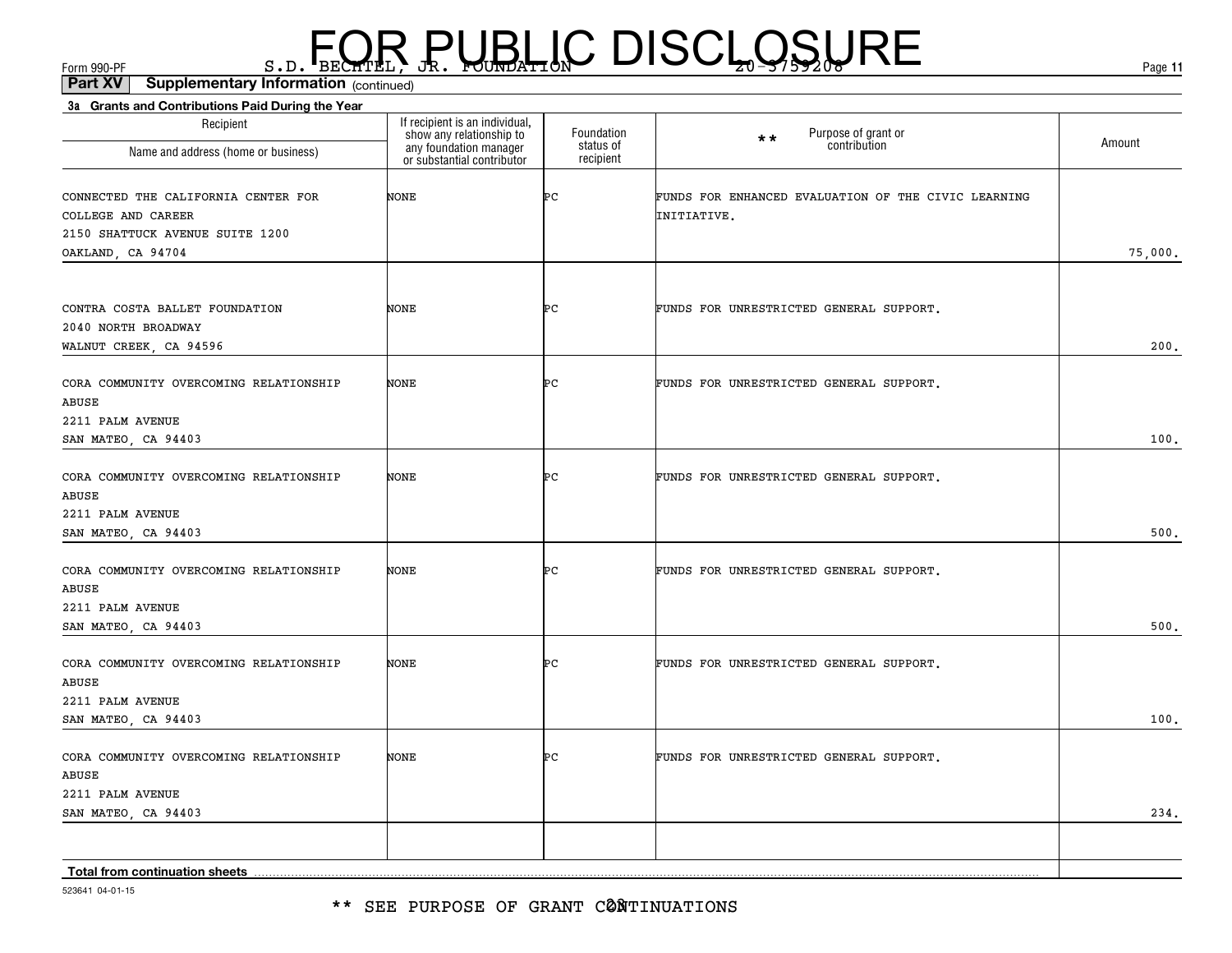\*\* SEE PURPOSE OF GRANT CØ**A**TINUATIONS

523641 04-01-15

| Recipient                                                                                                        | If recipient is an individual,<br>show any relationship to | Foundation<br>status of | Purpose of grant or<br>**<br>contribution                                                                                                                     | Amount    |
|------------------------------------------------------------------------------------------------------------------|------------------------------------------------------------|-------------------------|---------------------------------------------------------------------------------------------------------------------------------------------------------------|-----------|
| Name and address (home or business)                                                                              | any foundation manager<br>or substantial contributor       | recipient               |                                                                                                                                                               |           |
| CORE DISTRICTS<br>1107 9TH STREET SUITE 500<br>SACRAMENTO, CA 95814                                              | NONE                                                       | ÞС                      | FUNDS FOR THE DEVELOPMENT OF MEASURES AND PROGRAMS TO<br>ADVANCE SOCIAL-EMOTIONAL LEARNING (SEL) IN CA OFFICE<br>OF EDUCATION REFORM (CORE) WAIVER DISTRICTS. | 500,000.  |
|                                                                                                                  |                                                            |                         |                                                                                                                                                               |           |
| CORNELL UNIVERSITY<br>130 E SENECA STREET SUITE 400<br>ITHACA, NY 14850                                          | NONE                                                       | Þс                      | FUNDS DESIGNATED FOR THE ARTS AND SCIENCES COLLEGE.                                                                                                           | 5,000.    |
| CORPORATION OF THE FINE ARTS MUSEUMS<br>GOLDEN GATE PARK 50 HAGIWARA TEA GARDEN<br>DRIVE SAN FRANCISCO, CA 94118 | <b>NONE</b>                                                | ÞС                      | FUNDS TO SUPPORT THE CHIEF CURATOR'S GOLD CIRCLE<br>ANNUAL MEMBERSHIP RENEWAL. ALL BENEFITS WAIVED.                                                           | 20,000.   |
| CORPORATION OF THE FINE ARTS MUSEUMS<br>GOLDEN GATE PARK 50 HAGIWARA TEA GARDEN<br>DRIVE SAN FRANCISCO, CA 94118 | NONE                                                       | ÞС                      | FUNDS TO SUPPORT THE ANNUAL BOUQUETS TO ART OPENING<br>NIGHT GALA ON APRIL 13, 2015. ALL BENEFITS WAIVED.                                                     | 5,000.    |
| COUNCIL OF CHIEF STATE SCHOOL OFFICERS<br>ONE MASSACHUSETTS AVENUE NW SUITE 700<br>WASHINGTON, DC 20001          | NONE                                                       | ÞС                      | FUNDS TO SUPPORT CALIFORNIA'S PARTICIPATION IN<br>CCSSO'S TEACHER PREPARATION POLICY NETWORK.                                                                 | 141, 125. |
| COUNCIL ON FOUNDATIONS INC<br>2121 CRYSTAL DRIVE SUITE 700<br>ARLINGTON, VA 22202                                | NONE                                                       | ÞС                      | FUNDS FOR ANNUAL MEMBERSHIP RENEWAL.                                                                                                                          | 20,860.   |
| COUNCIL ON FOUNDATIONS INC<br>2121 CRYSTAL DRIVE SUITE 700<br>ARLINGTON, VA 22202                                | NONE                                                       | ÞС                      | FUNDS FOR THE NATURAL RESOURCES AND ENERGY PROGRAM<br>SESSIONS AT THE 2015 COF ANNUAL CONFERENCE.                                                             | 20,000.   |
|                                                                                                                  |                                                            |                         |                                                                                                                                                               |           |
| Total from continuation sheets                                                                                   |                                                            |                         |                                                                                                                                                               |           |

**3a Grants and Contributions Paid During the Year**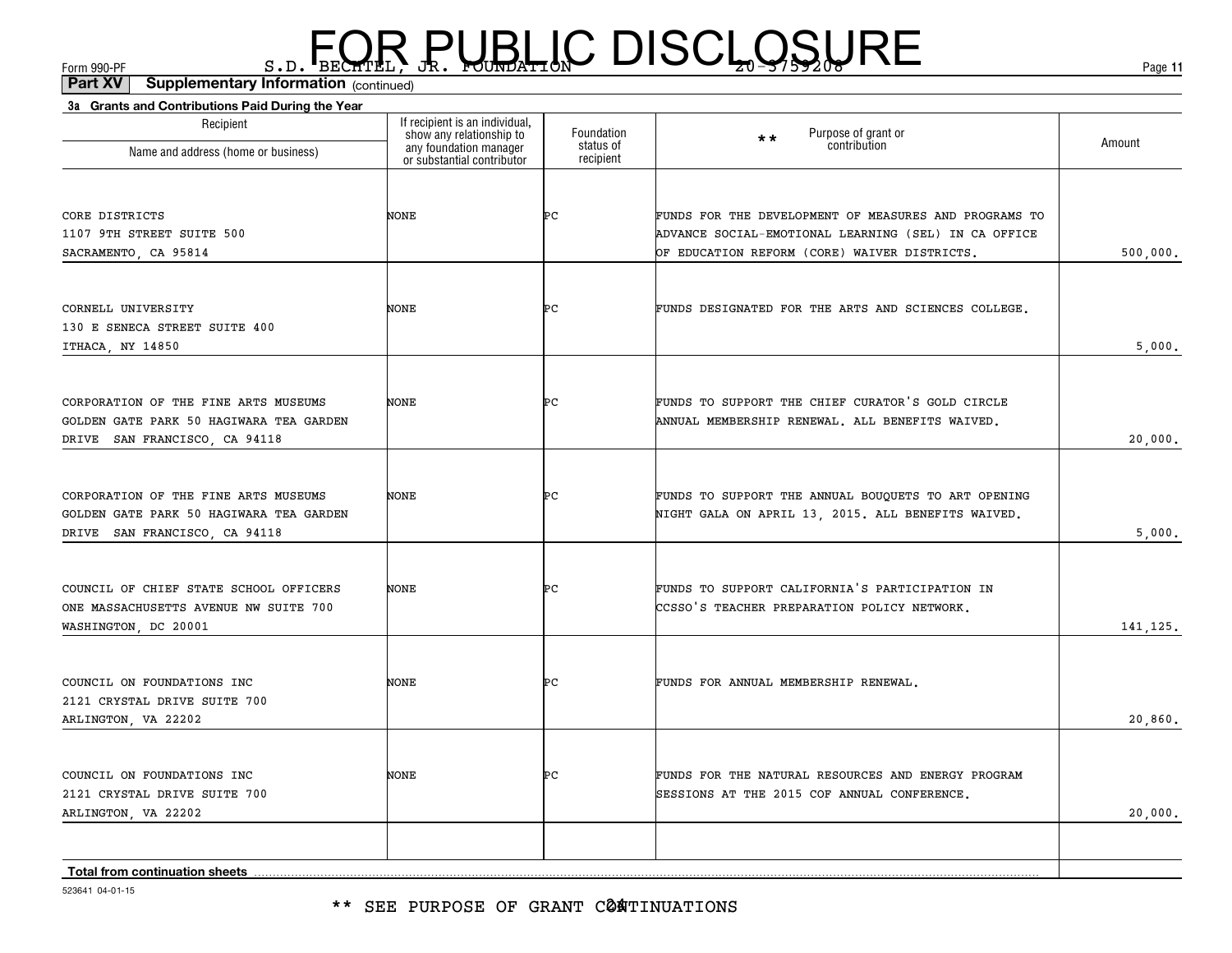\*\* SEE PURPOSE OF GRANT CØÑTINUATIONS

523641 04-01-15

| DELTA WATERFOWL FOUNDATION<br>1312 BASIN AVENUE<br>BISMARCK, ND 22202            | <b>NONE</b> | ÞС | FUNDS FOR GENERAL OPERATING SUPPORT TO DELTA<br>WATERFOWL AS IT ADVANCES ACTIVE MANAGEMENT OF NESTING<br>HABITAT AND INCREASES ITS PRESENCE IN CALIFORNIA.                          | 200, 140. |
|----------------------------------------------------------------------------------|-------------|----|-------------------------------------------------------------------------------------------------------------------------------------------------------------------------------------|-----------|
| DINUBA UNIFIED SCHOOL DISTRICT<br>1327 E. EL MONTE WAY<br>DINUBA, CA 93618       | NONE        | ÞС | FUNDS FOR THE IMPLEMENTATION OF THE CCSS-M IN GRADES<br>K-8, PARTICIPATION IN A CROSS-DISTRICT COMMUNITY OF<br>PRACTICE, AND ENGAGEMENT IN STATEWIDE LEADERSHIP<br>AROUND CCSS-M.   | 487,135.  |
| DOCTORS WITHOUT BORDERS USA INC<br>333 7TH AVENUE, FLOOR 2<br>NEW YORK, NY 10001 | NONE        | ÞС | FUNDS FOR UNRESTRICTED GENERAL SUPPORT.                                                                                                                                             | 200,      |
| DOCTORS WITHOUT BORDERS USA INC<br>333 7TH AVENUE, FLOOR 2<br>NEW YORK, NY 10001 | NONE        | ÞС | FUNDS FOR UNRESTRICTED GENERAL SUPPORT.                                                                                                                                             | 200.      |
| <b>DUKE UNIVERSITY</b><br>DUKE UNIVERSITY BOX 90335<br>DURHAM, NC 27705          | NONE        | ÞС | FUNDS TO SUPPORT THE NICHOLAS INSTITUTE WITHIN DUKE<br>UNIVERSITY TO CREATE A BLUEPRINT FOR IMPROVEMENTS TO<br>THE WATER RIGHT AND MANAGEMENT SYSTEMS USED IN THE<br>AMERICAN WEST. | 50,000,   |
| ECSV<br>4000 MOORPARK AVENUE, SUITE #200<br>SAN JOSE, CA 95117                   | <b>NONE</b> | ÞС | FUNDS FOR ECSV TO COMPLETE ITS CAPITAL CAMPAIGN TO<br>BUILD A NEW FACILITY TO HOUSE A MODEL EARLY CHILDHOOD<br>EDUCATION AND FAMILY SUPPORT PROGRAM.                                | 800,000.  |
| EAST BAY SANCTUARY COVENANT<br>PO BOX 4670<br>BERKELEY, CA 94704                 | <b>NONE</b> | ÞС | FUNDS FOR UNRESTRICTED GENERAL SUPPORT.                                                                                                                                             | 1,000,    |
| Total from continuation sheets<br>E00041 04.01.1E                                |             |    |                                                                                                                                                                                     |           |

### $F_{\text{GCD}}$   $\text{F}_{\text{BEC}}$   $\text{F}_{\text{BEC}}$   $\text{F}_{\text{BEC}}$   $\text{F}_{\text{CUE}}$   $\text{G}_{\text{AFL}}$   $\text{G}_{\text{A}}$   $\text{G}_{\text{B}}$   $\text{G}_{\text{B}}$   $\text{G}_{\text{B}}$   $\text{G}_{\text{B}}$   $\text{G}_{\text{B}}$   $\text{G}_{\text{B}}$   $\text{G}_{\text{B}}$   $\text{G}_{\text{B}}$   $\text{G}_{\text{B}}$   $\text{G}_{\text{B$

Foundation status of recipient

Purpose of grant or **contribution** 

\*\*

If recipient is an individual, show any relationship to any foundation manager or substantial contributor

(continued)**Part XV Supplementary Information**

**3a Grants and Contributions Paid During the Year**

Recipient

Name and address (home or business)

**11**

200,140.

487,135.

50,000.

800,000.

Amount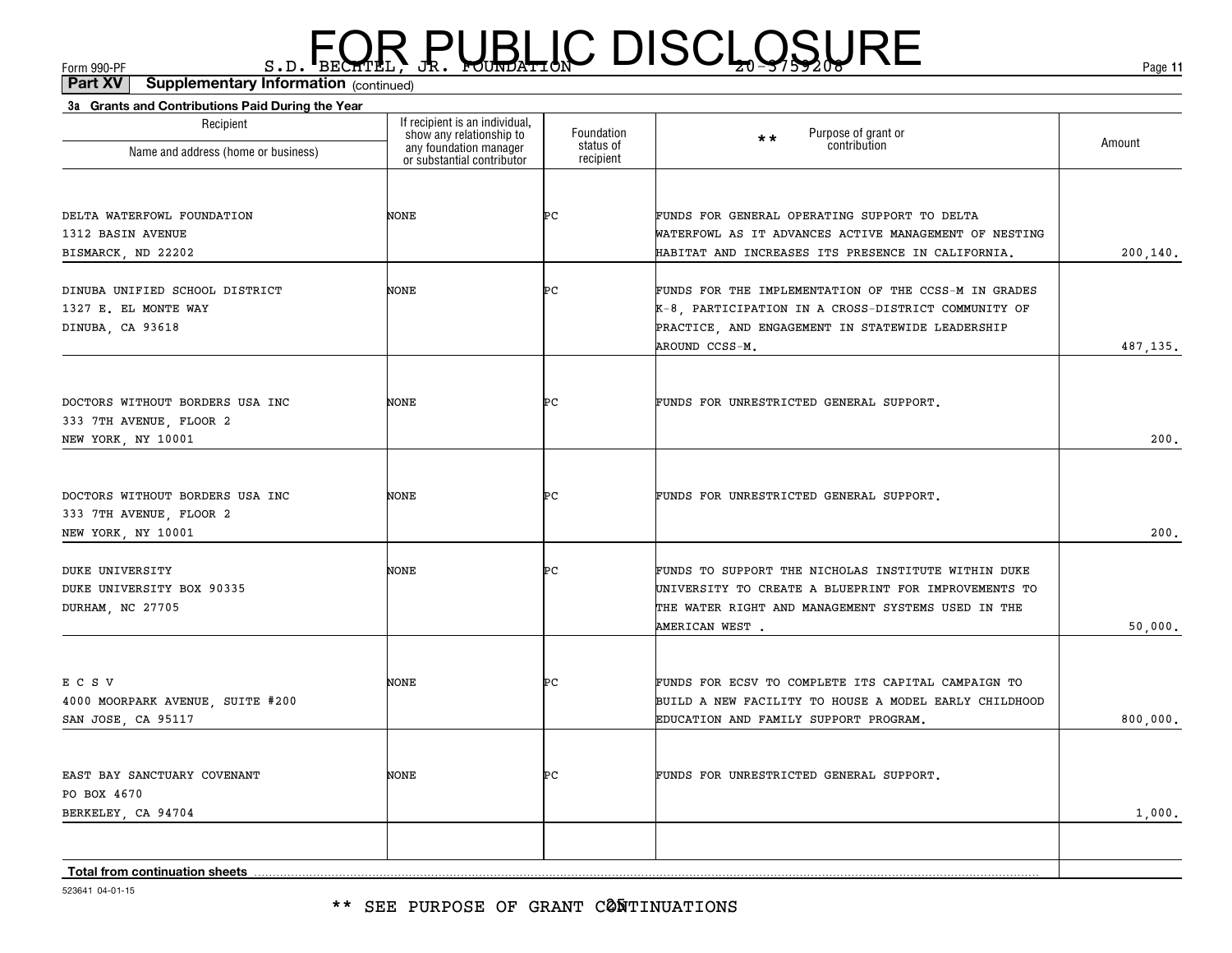(continued)**Part XV Supplementary Information**

| Recipient                                                             | If recipient is an individual,                                                   | Foundation             | Purpose of grant or<br>contribution<br>$\star\star$                                                       |          |
|-----------------------------------------------------------------------|----------------------------------------------------------------------------------|------------------------|-----------------------------------------------------------------------------------------------------------|----------|
| Name and address (home or business)                                   | show any relationship to<br>any foundation manager<br>or substantial contributor | status of<br>recipient |                                                                                                           | Amount   |
|                                                                       |                                                                                  |                        |                                                                                                           |          |
| EAST BAY ZOOLOGICAL SOCIETY<br>P.O. BOX 5238                          | NONE                                                                             | ÞС                     | FUNDS FOR UNRESTRICTED GENERAL SUPPORT.                                                                   |          |
| OAKLAND, CA 94605                                                     |                                                                                  |                        |                                                                                                           | 5,000.   |
|                                                                       |                                                                                  |                        |                                                                                                           |          |
| EAST BAY ZOOLOGICAL SOCIETY                                           | NONE                                                                             | ÞС                     | FUNDS FOR GENERAL OPERATING SUPPORT.                                                                      |          |
| P.O. BOX 5238                                                         |                                                                                  |                        |                                                                                                           |          |
| OAKLAND, CA 94605                                                     |                                                                                  |                        |                                                                                                           | 2,000.   |
|                                                                       |                                                                                  |                        |                                                                                                           |          |
| EAST OAKLAND YOUTH DEVELOPMENT CENTER<br>8200 INTERNATIONAL BOULEVARD | NONE                                                                             | ÞС                     | FUNDS FOR GENERAL OPERATING SUPPORT.                                                                      |          |
| OAKLAND, CA 94621                                                     |                                                                                  |                        |                                                                                                           | 50,000.  |
|                                                                       |                                                                                  |                        |                                                                                                           |          |
| EDUCATION OUTSIDE                                                     | NONE                                                                             | ÞС                     | FUNDS FOR A RIGOROUS EXTERNAL EVALUATION OF THE                                                           |          |
| 135 VAN NESS AVENUE SUITE 408                                         |                                                                                  |                        | IMPLEMENTATION OF THE EDUCATION OUTSIDE CORPS                                                             |          |
| SAN FRANCISCO, CA 94102                                               |                                                                                  |                        | PROGRAM.                                                                                                  | 80,000.  |
|                                                                       |                                                                                  |                        |                                                                                                           |          |
| EDUCATION OUTSIDE<br>135 VAN NESS AVENUE SUITE 408                    | NONE                                                                             | ÞС                     | FUNDS TO STRENGTHEN EDUCATION OUTSIDE'S CAPACITY TO<br>PROMOTE ENVIRONMENTAL LITERACY, STEM LEARNING, AND |          |
| SAN FRANCISCO, CA 94102                                               |                                                                                  |                        | HEALTH FOR SAN FRANCISCO SCHOOL COMMUNITIES.                                                              | 200,000. |
|                                                                       |                                                                                  |                        |                                                                                                           |          |
| EDUCATION TRUST INC                                                   | NONE                                                                             | ÞС                     | FUNDS FOR A COORDINATED STEM ADVOCACY CAMPAIGN IN                                                         |          |
| 1814 FRANKLIN STREET SUITE 220                                        |                                                                                  |                        | CALIFORNIA IN COLLABORATION WITH CHILDREN NOW AND                                                         |          |
| OAKLAND, CA 94612                                                     |                                                                                  |                        | CSLNET.                                                                                                   | 150,000. |
| EDUCATION TRUST INC                                                   | NONE                                                                             | ÞС                     | FUNDS TO SUPPORT ADVOCACY EFFORTS ON PROMOTING STEM                                                       |          |
| 1814 FRANKLIN STREET SUITE 220                                        |                                                                                  |                        | MEASURES IN THE NEW ACCOUNTABILITY SYSTEM AND THE                                                         |          |
| OAKLAND, CA 94612                                                     |                                                                                  |                        | PUBLICATION OF A REPORT ON THE INTEGRATION OF SCIENCE                                                     |          |
|                                                                       |                                                                                  |                        | AND ENGLISH LANGUAGE DEVELOPMENT.                                                                         | 250,000. |
|                                                                       |                                                                                  |                        |                                                                                                           |          |
| <b>Total from continuation sheets</b>                                 |                                                                                  |                        |                                                                                                           |          |

523641 04-01-15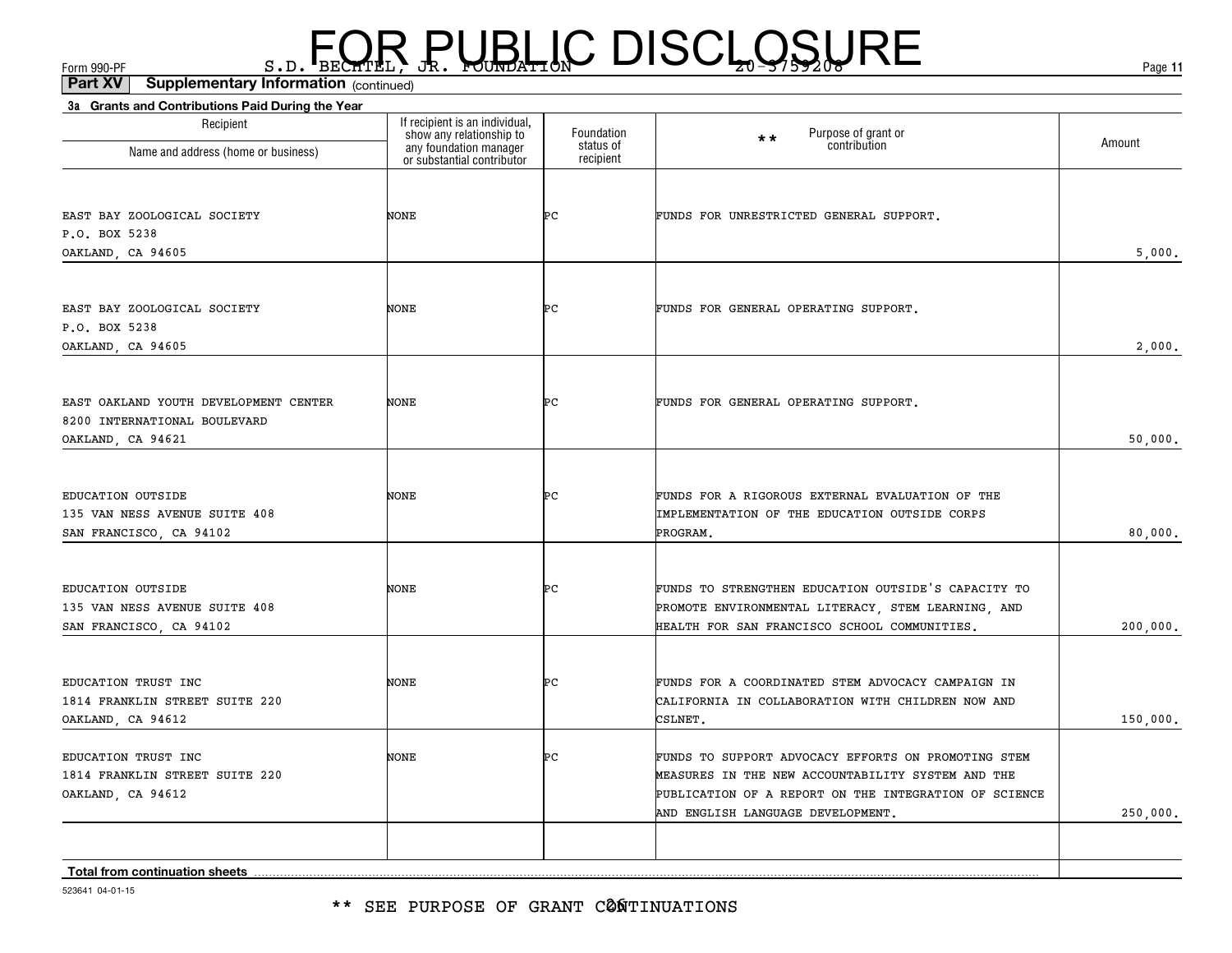\*\* SEE PURPOSE OF GRANT CØNTINUATIONS

| Recipient<br>Name and address (home or business)                                              | If recipient is an individual,<br>show any relationship to<br>any foundation manager<br>or substantial contributor | Foundation<br>status of<br>recipient | Purpose of grant or<br>contribution<br>$**$                                                                                                                                                                   | Amount       |
|-----------------------------------------------------------------------------------------------|--------------------------------------------------------------------------------------------------------------------|--------------------------------------|---------------------------------------------------------------------------------------------------------------------------------------------------------------------------------------------------------------|--------------|
| ELK GROVE UNIFIED SCHOOL DISTRICT<br>9510 ELK GROVE-FLORIN ROAD<br>ELK GROVE, CA 95624        | NONE                                                                                                               | Þс                                   | FUNDS FOR THE IMPLEMENTATION OF THE CCSS-M IN GRADES<br>K-8, PARTICIPATION IN A CROSS-DISTRICT COMMUNITY OF<br>PRACTICE, AND ENGAGEMENT IN STATEWIDE LEADERSHIP<br>AROUND CCSS-M.                             | 1, 315, 233. |
| ENVIRONMENTAL DEFENSE FUND INCORPORATED<br>123 MISSION STREET<br>SAN FRANCISCO, CA 94105      | NONE                                                                                                               | Þс                                   | FUNDS FOR ONGOING DEVELOPMENT OF THE CENTRAL VALLEY<br>HABITAT EXCHANGE, WHICH WILL USE EXISTING MITIGATION<br>FUNDS TO INCENTIVES RANCHERS AND FARMERS TO RESTORE,<br>PROTECT, AND STEWARD WILDLIFE HABITAT. | 1,298,000.   |
| ENVIRONMENTAL GRANTMAKERS ASSOCIATION<br>475 RIVERSIDE DRIVE, SUITE 960<br>NEW YORK, NY 10115 | NONE                                                                                                               | Þс                                   | FUNDS FOR THE BLUE SKY FUNDERS FORUM, A PARTNERSHIP<br>OF FUNDERS STRIVING TO STRENGTHEN THE FIELD OF<br>ENVIRONMENTAL EDUCATION.                                                                             | 25,000.      |
| FAITH NETWORK OF THE EAST BAY INC.<br>2633 TELEGRAPH AVENUE SUITE 412<br>OAKLAND, CA 94612    | NONE                                                                                                               | Þс                                   | FUNDS FOR SUCCEEDING BY READING, SCIENCE HORIZONS,<br>HEALTH4KIDS AND CAREERBRIDGE.                                                                                                                           | 75,000.      |
| FILOLI CENTER<br>86 CANADA ROAD<br>WOODSIDE, CA 94062-2143                                    | NONE                                                                                                               | ÞС                                   | FUNDS FOR SUCCEEDING BY READING, SCIENCE HORIZONS,<br>HEALTH4KIDS AND CAREERBRIDGE.                                                                                                                           | 4,500.       |
| FOOD BANK CONTRA COSTA AND SOLANO<br>P.O. BOX 6324<br>CONCORD, CA 94524                       | NONE                                                                                                               | ÞС                                   | FUNDS FOR SUCCEEDING BY READING, SCIENCE HORIZONS,<br>HEALTH4KIDS AND CAREERBRIDGE.                                                                                                                           | 200.         |
| <b>FOUNDATION CENTER</b><br>79 FIFTH AVENUE<br>NEW YORK, NY 10003-3076                        | NONE                                                                                                               | ÞС                                   | FUNDS FOR ANNUAL MEMBERSHIP RENEWAL. ALL BENEFITS<br>WAIVED.                                                                                                                                                  | 15,000.      |
| <b>Total from continuation sheets</b>                                                         |                                                                                                                    |                                      |                                                                                                                                                                                                               |              |

#### (continued)**Part XV Supplementary Information**

**3a Grants and Contributions Paid During the Year**

 $F_{\text{GCD}}$   $\text{F}_{\text{BEC}}$   $\text{F}_{\text{BEC}}$   $\text{F}_{\text{BEC}}$   $\text{F}_{\text{CUE}}$   $\text{G}_{\text{AFL}}$   $\text{G}_{\text{A}}$   $\text{G}_{\text{B}}$   $\text{G}_{\text{B}}$   $\text{G}_{\text{B}}$   $\text{G}_{\text{B}}$   $\text{G}_{\text{B}}$   $\text{G}_{\text{B}}$   $\text{G}_{\text{B}}$   $\text{G}_{\text{B}}$   $\text{G}_{\text{B}}$   $\text{G}_{\text{B$ 

523641 04-01-15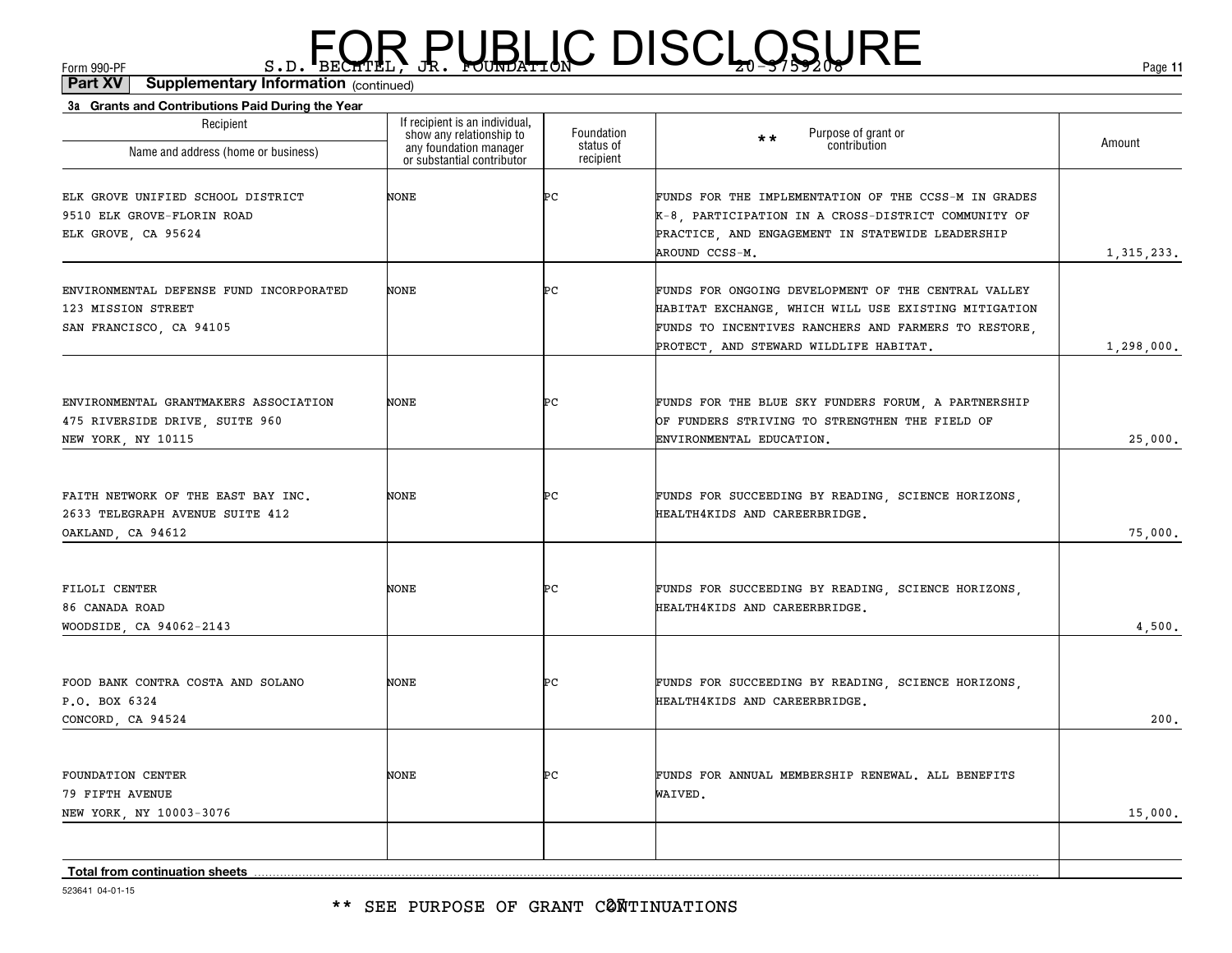(continued)**Part XV Supplementary Information**

| 3a Grants and Contributions Paid During the Year<br>Recipient                              | If recipient is an individual,                                                   | Foundation             | Purpose of grant or<br>contribution<br>$\star\star$                                                                                                                               | Amount     |
|--------------------------------------------------------------------------------------------|----------------------------------------------------------------------------------|------------------------|-----------------------------------------------------------------------------------------------------------------------------------------------------------------------------------|------------|
| Name and address (home or business)                                                        | show any relationship to<br>any foundation manager<br>or substantial contributor | status of<br>recipient |                                                                                                                                                                                   |            |
| FOUNDATION FOR OSTEOPOROSIS RESEARCH &<br><b>EDUCATION</b>                                 | NONE                                                                             | ÞС                     | FUNDS FOR UNRESTRICTED GENERAL SUPPORT.                                                                                                                                           |            |
| 1814 FRANKLIN STREET SUITE 620<br>OAKLAND, CA 94612                                        |                                                                                  |                        |                                                                                                                                                                                   | 50,000.    |
| FRESNO UNIFIED SCHOOL DISTRICT<br>GRANTS OFFICE 1833 E STREET<br>FRESNO, CA 93706          | <b>NONE</b>                                                                      | ÞС                     | FUNDS TO BUILD FOUNDATION CENTER'S ORGANIZATIONAL<br>CAPACITY AND EXPAND THE PUBLIC'S UNDERSTANDING OF<br>PHILANTHROPY.                                                           | 75,000.    |
| FUTURES WITHOUT VIOLENCE<br>THE PRESIDIO, 100 MONTGOMERY STREET<br>SAN FRANCISCO, CA 94129 | <b>NONE</b>                                                                      | ÞС                     | FUNDS FOR CORE OPERATING SUPPORT.                                                                                                                                                 | 400.       |
| GARDEN GROVE UNIFIED SCHOOL DISTRICT<br>10331 STANFORD AVENUE<br>GARDEN GROVE, CA 92840    | <b>NONE</b>                                                                      | ÞС                     | MATCHING FUNDS FOR THE FIRST YEAR OF EVALUATION OF<br>THE FEDERAL FRESNO TEACHER QUALITY PARTNERSHIP GRANT.                                                                       | 1,069,840. |
| GIRL SCOUTS OF NORTHERN CALIFORNIA<br>1650 HARBOR BAY PARKWAY<br>ALAMEDA, CA 94502         | <b>NONE</b>                                                                      | ÞС                     | FUNDS FOR UNRESTRICTED GENERAL SUPPORT.                                                                                                                                           | 250,000.   |
| GIRLS INCORPORATED OF WEST CONTRA COSTA<br>COUNTY<br>260 BROADWAY<br>RICHMOND, CA 94804    | <b>NONE</b>                                                                      | ÞС                     | FUNDS FOR SUPPORT OF STEM AND ENVIRONMENTAL EDUCATION<br>DIRECT SERVICE PROGRAMMING IN UNDER-SERVED<br>COMMUNITIES.                                                               | 25,000.    |
| GIRLS INCORPORATED<br>120 WALL STREET, 18TH FLOOR<br>NEW YORK, NY 10005                    | <b>NONE</b>                                                                      | ÞС                     | FUNDS FOR THE IMPLEMENTATION OF THE CCSS-M IN GRADES<br>K-8, PARTICIPATION IN A CROSS-DISTRICT COMMUNITY OF<br>PRACTICE, AND ENGAGEMENT IN STATEWIDE LEADERSHIP<br>AROUND CCSS-M. | 518, 574.  |
| <b>Total from continuation sheets</b>                                                      |                                                                                  |                        |                                                                                                                                                                                   |            |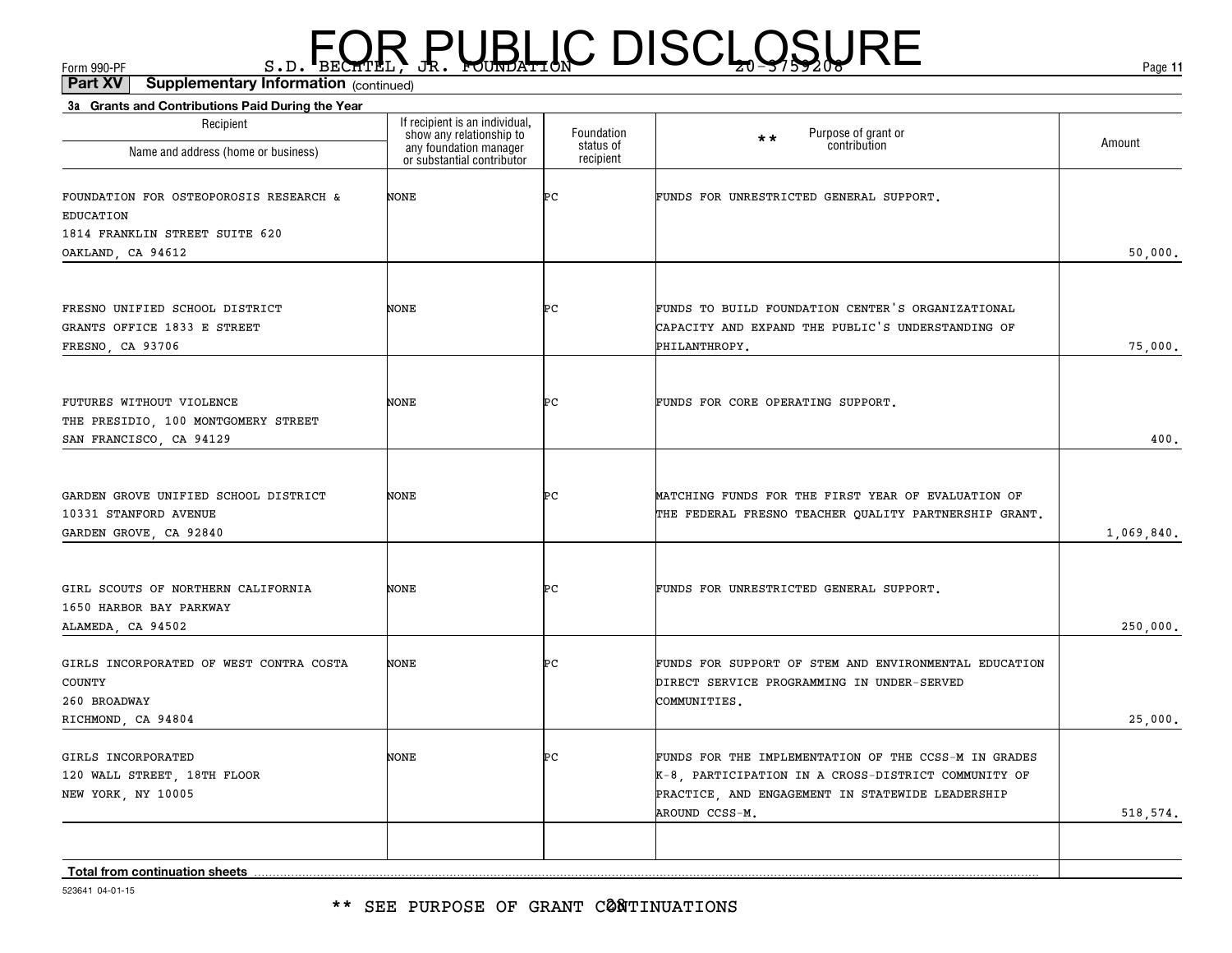(continued)**Part XV Supplementary Information**

| 3a Grants and Contributions Paid During the Year                                              |                                                                                                                    |                                      |                                                                                                                                                                                                                     |            |
|-----------------------------------------------------------------------------------------------|--------------------------------------------------------------------------------------------------------------------|--------------------------------------|---------------------------------------------------------------------------------------------------------------------------------------------------------------------------------------------------------------------|------------|
| Recipient<br>Name and address (home or business)                                              | If recipient is an individual,<br>show any relationship to<br>any foundation manager<br>or substantial contributor | Foundation<br>status of<br>recipient | Purpose of grant or<br>$\star\star$<br>contribution                                                                                                                                                                 | Amount     |
|                                                                                               |                                                                                                                    |                                      |                                                                                                                                                                                                                     |            |
| GLOBALGIVING FOUNDATION INC<br>1110 VERMONT AVENUE NW SUITE 550<br>WASHINGTON, DC 20005       | NONE                                                                                                               | ÞС                                   | FUNDS FOR GIRLS INC. TO SUPPORT ITS AFFILIATES IN<br>COLLECTING DATA, MEASURING IMPACT, AND USING DATA TO<br>INFORM PROGRAMMING.                                                                                    | 210.       |
|                                                                                               |                                                                                                                    |                                      |                                                                                                                                                                                                                     |            |
| GOLDEN GATE NATIONAL PARKS CONSERVANCY<br>BUILDING 201 FORT MASON<br>SAN FRANCISCO, CA 94123  | <b>NONE</b>                                                                                                        | ÞС                                   | FUNDS TO SUPPORT CHARACTER PROGRAMS AND TECHNICAL<br>ASSISTANCE FOR THE ORGANIZATION.                                                                                                                               | 59,300.    |
|                                                                                               |                                                                                                                    |                                      |                                                                                                                                                                                                                     |            |
| GOLDEN GATE NATIONAL PARKS CONSERVANCY<br>BUILDING 201 FORT MASON                             | NONE                                                                                                               | ÞС                                   | FUNDS FOR EMPLOYEE MATCHING GIFTS.                                                                                                                                                                                  |            |
| SAN FRANCISCO, CA 94123                                                                       |                                                                                                                    |                                      |                                                                                                                                                                                                                     | 2,500,000. |
| GOLDEN GATE NATIONAL PARKS CONSERVANCY<br>BUILDING 201 FORT MASON<br>SAN FRANCISCO, CA 94123  | NONE                                                                                                               | Þс                                   | FUNDS FOR GOLDEN GATE NATIONAL PARK CONSERVANCY,<br>GOLDEN GATE NATIONAL PARKS, MARIN WATER DISTRICT,<br>STATE PARKS, AND MARIN COUNTY PARKS TO COORDINATE<br>LAND STEWARDSHIP ACTIVATES IN THE TAMALPAIS REGION OF |            |
|                                                                                               |                                                                                                                    |                                      | MARIN COUNTY.                                                                                                                                                                                                       | 167,400.   |
| GOLDEN GATE NATIONAL PARKS CONSERVANCY<br>BUILDING 201, FORT MASON<br>SAN FRANCISCO, CA 94123 | <b>NONE</b>                                                                                                        | ÞС                                   | FUNDS FOR THE LAST AND MOST DRAMATIC PARK BUILDING<br>PROJECTS IN THE PRESIDIO: A STUNNING NEW LANDSCAPE ON<br>THE PRESIDIO PARKWAY TUNNEL TOP AND AN EXPANDED YOUTH                                                |            |
|                                                                                               |                                                                                                                    |                                      | PROGRAMS CAMPUS AT CRISSY FIELD.                                                                                                                                                                                    | 300,000.   |
| GRADUATE THEOLOGICAL UNION<br>2400 RIDGE ROAD<br>BERKELEY, CA 94709                           | <b>NONE</b>                                                                                                        | ÞС                                   | FUNDS FOR THE TAM LANDS COLLABORATIVE, A CROSS-SECTOR<br>EFFORT TO COORDINATE LAND STEWARDSHIP ACTIVITIES IN<br>THE TAMALPAIS REGION OF MARIN COUNTY.                                                               | 50,000.    |
| GRANTMAKERS FOR EDUCATION                                                                     | <b>NONE</b>                                                                                                        | ÞС                                   | FUNDS FOR THE INFRASTRUCTURE AND PLANNING FOR THE                                                                                                                                                                   |            |
| 720 SW WASHINGTON STREET SUITE 605                                                            |                                                                                                                    |                                      | PARKS YOUTH COLLABORATIVE, A PARTNERSHIP FOR                                                                                                                                                                        |            |
| PORTLAND, OR 97205                                                                            |                                                                                                                    |                                      | COORDINATING AND IMPROVING YOUTH-SERVING PROGRAMS OF                                                                                                                                                                |            |
|                                                                                               |                                                                                                                    |                                      | GGNPC, THE NATIONAL PARK SERVICE, AND THE PRESIDIO<br>TRUST.                                                                                                                                                        | 50,000.    |
|                                                                                               |                                                                                                                    |                                      |                                                                                                                                                                                                                     |            |
| <b>Total from continuation sheets</b>                                                         |                                                                                                                    |                                      |                                                                                                                                                                                                                     |            |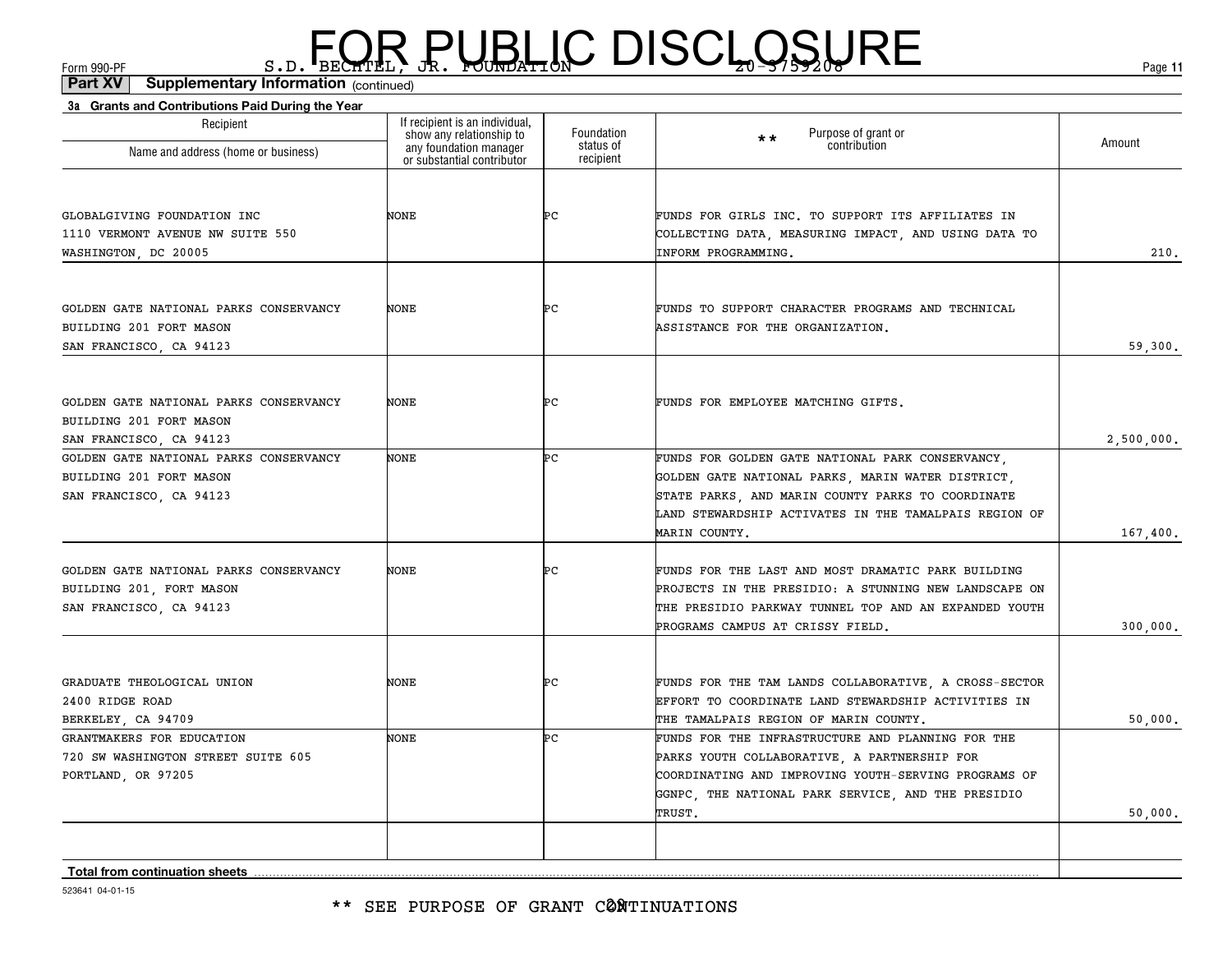(continued)**Part XV Supplementary Information**

| Recipient                                                                   | If recipient is an individual,                                                   | Foundation             | $\star\star$                                         |          |
|-----------------------------------------------------------------------------|----------------------------------------------------------------------------------|------------------------|------------------------------------------------------|----------|
| Name and address (home or business)                                         | show any relationship to<br>any foundation manager<br>or substantial contributor | status of<br>recipient | Purpose of grant or<br>contribution                  | Amount   |
|                                                                             |                                                                                  |                        |                                                      |          |
| GRANTMAKERS FOR EDUCATION                                                   | NONE                                                                             | ÞС                     | FUNDS GIVEN AS PART OF THE DIRECTORS GRANT PROGRAM   |          |
| 720 SW WASHINGTON STREET SUITE 605<br>PORTLAND, OR 97205                    |                                                                                  |                        | DESIGNATED FOR THE CENTER FOR ISLAMIC STUDIES.       | 19,500.  |
|                                                                             |                                                                                  |                        |                                                      |          |
| GRANTMAKERS FOR EFFECTIVE ORGANIZATIONS                                     | NONE                                                                             | ÞС                     | FUNDS TO SUPPORT GRANTMAKERS FOR EDUCATION'S 19TH    |          |
| 1725 DESALES STREET NW SUITE 404                                            |                                                                                  |                        | ANNUAL CONFERENCE.                                   |          |
| WASHINGTON, DC 20036                                                        |                                                                                  |                        |                                                      | 5,600.   |
|                                                                             |                                                                                  |                        |                                                      |          |
| GRANTMAKERS FOR EFFECTIVE ORGANIZATIONS<br>1725 DESALES STREET NW SUITE 404 | NONE                                                                             | ÞС                     | FUNDS FOR ANNUAL MEMBERSHIP RENEWAL.                 |          |
| WASHINGTON, DC 20036                                                        |                                                                                  |                        |                                                      | 50,000.  |
|                                                                             |                                                                                  |                        |                                                      |          |
| GRANTMAKERS FOR EFFECTIVE ORGANIZATIONS                                     | NONE                                                                             | ÞС                     | FUNDS FOR ANNUAL MEMBERSHIP RENEWAL.                 |          |
| 1725 DESALES STREET NW SUITE 404                                            |                                                                                  |                        |                                                      |          |
| WASHINGTON, DC 20036                                                        |                                                                                  |                        |                                                      | 50,000.  |
|                                                                             |                                                                                  |                        | FUNDS TO ENGAGE FOUNDATIONS LEADERS AND FRONT-LINE   |          |
| GRANTMAKERS FOR EFFECTIVE ORGANIZATIONS<br>1725 DESALES STREET NW SUITE 404 | NONE                                                                             | ÞС                     | STAFF TO ADOPT AND/OR ADVOCATE FOR SMARTER AND MORE  |          |
| WASHINGTON, DC 20036                                                        |                                                                                  |                        | EFFECTIVE GRANTMAKING POLICIES AND PRACTICES.        | 25,000.  |
|                                                                             |                                                                                  |                        |                                                      |          |
| GRANTS MANAGERS NETWORK INC.                                                | NONE                                                                             | ÞС                     | FUNDS TO ENGAGE FOUNDATIONS LEADERS AND FRONT-LINE   |          |
| 1666 K STREET, NW, SUITE 440                                                |                                                                                  |                        | STAFF TO ADOPT AND/OR ADVOCATE FOR SMARTER AND MORE  |          |
| WASHINGTON, DC 20006                                                        |                                                                                  |                        | EFFECTIVE GRANTMAKING POLICIES AND PRACTICES.        | 5,340.   |
| GREATER WASHINGTON EDUCATIONAL                                              | NONE                                                                             | ÞС                     | FUNDS FOR UNRESTRICTED SUPPORT AS GEO MATURES FROM A |          |
| TELECOMMUNICATIONS ASSOCIATION                                              |                                                                                  |                        | RESEARCH-FOCUSED ORGANIZATION TO AN ACTIVE PLAYER IN |          |
| 3939 CAMPBELL AVENUE                                                        |                                                                                  |                        | BUILDING OUT THE PHILANTHROPIC ECOSYSTEM.            |          |
| ARLINGTON, VA 22206                                                         |                                                                                  |                        |                                                      | 350,000. |
| <b>Total from continuation sheets</b>                                       |                                                                                  |                        |                                                      |          |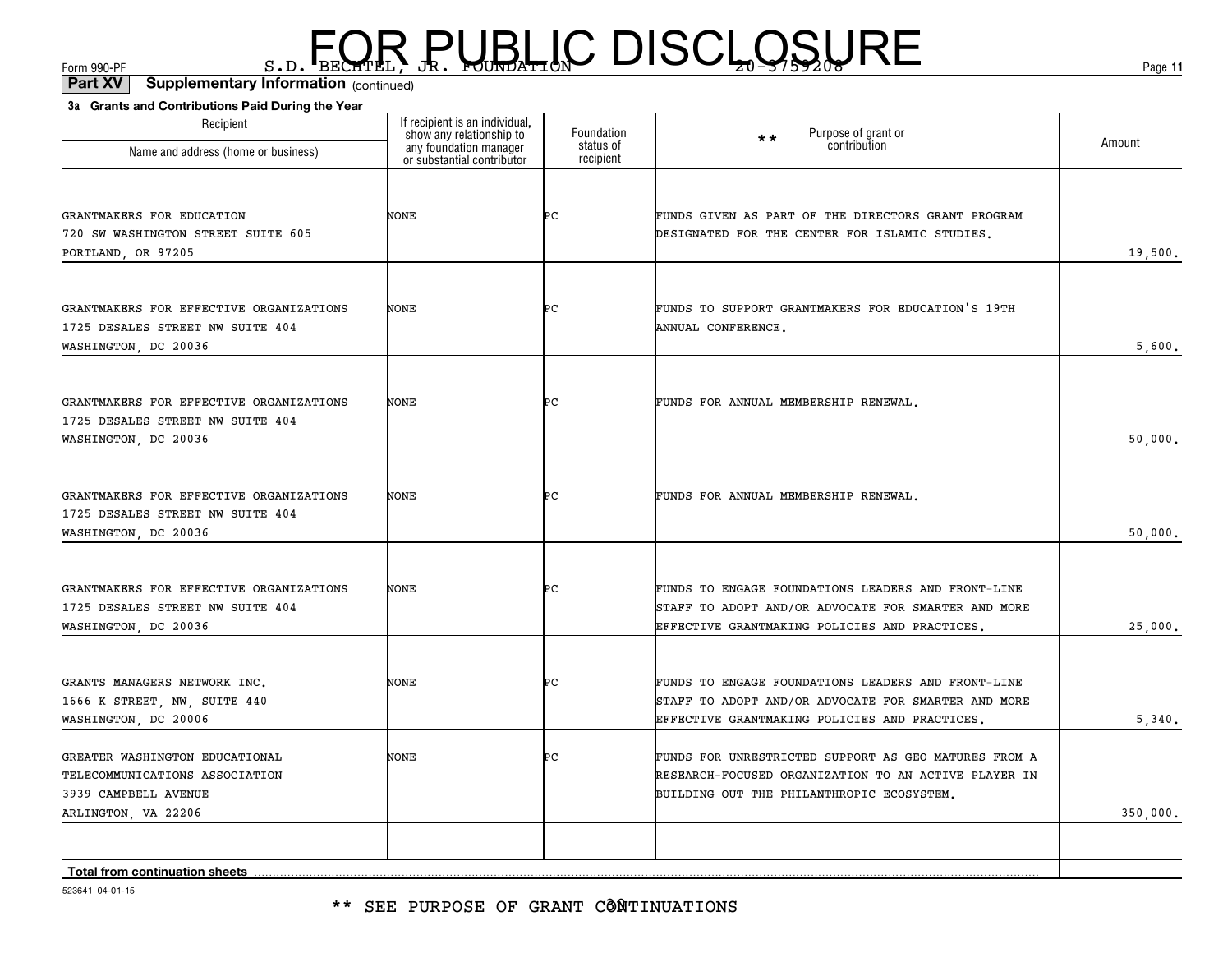\*\* SEE PURPOSE OF GRANT CÔNTINUATIONS

523641 04-01-15

| Recipient                                                                                  | If recipient is an individual,<br>show any relationship to<br>any foundation manager<br>or substantial contributor | Foundation<br>status of | Purpose of grant or<br>contribution<br>$\star \star$         | Amount   |
|--------------------------------------------------------------------------------------------|--------------------------------------------------------------------------------------------------------------------|-------------------------|--------------------------------------------------------------|----------|
| Name and address (home or business)                                                        |                                                                                                                    | recipient               |                                                              |          |
| GUIDESTAR USA, INC.<br>4801 COURTHOUSE STREET, SUITE 220<br>WILLIAMSBURG, VA 23188-2678    | <b>NONE</b>                                                                                                        | ÞС                      | FUNDS FOR ANNUAL MEMBERSHIP RENEWAL.                         | 10,000.  |
| HANNA BOYS CENTER<br>P.O. BOX 100<br>SONOMA, CA 95476-0100                                 | NONE                                                                                                               | ÞС                      | FUNDS TO SUPPORT THE NEWSHOUR'S STEM JOURNALISM.             | 800.     |
| HANNA BOYS CENTER<br>P.O. BOX 100<br>SONOMA, CA 95476-0100                                 | NONE                                                                                                               | Þс                      | FUNDS FOR ANNUAL MEMBERSHIP RENEWAL AS A CATALYST<br>MEMBER. | 500.     |
| HEAD-ROYCE SCHOOL<br>4315 LINCOLN AVENUE<br>OAKLAND, CA 94602                              | NONE                                                                                                               | ÞС                      | FUNDS FOR UNRESTRICTED GENERAL SUPPORT.                      | 15,000.  |
| HEARTLAND ALLIANCE INTERNATIONAL LLC<br>208 S. LASALLE ST. SUITE 1300<br>CHICAGO, IL 60604 | NONE                                                                                                               | ÞС                      | FUNDS FOR UNRESTRICTED GENERAL SUPPORT.                      | 2,000.   |
| HEYDAY<br>P.O. BOX 9145<br>BERKELEY, CA 94709                                              | NONE                                                                                                               | ÞС                      | FUNDS FOR ANNUAL FUND.                                       | 50,000.  |
| ICIVICS INC<br>1035 CAMBRIDGE STREET, SUITE 21B<br>CAMBRIDGE, MA 02141                     | NONE                                                                                                               | ÞС                      | FUNDS FOR GENERAL SUPPORT OF THE MARJORIE KOVLER<br>CENTER.  | 200,000. |
| Total from continuation sheets                                                             |                                                                                                                    |                         |                                                              |          |

### $F_{\text{GCD}}$   $\text{F}_{\text{BEC}}$   $\text{F}_{\text{BEC}}$   $\text{F}_{\text{BEC}}$   $\text{F}_{\text{CUE}}$   $\text{G}_{\text{AFL}}$   $\text{G}_{\text{A}}$   $\text{G}_{\text{B}}$   $\text{G}_{\text{B}}$   $\text{G}_{\text{B}}$   $\text{G}_{\text{B}}$   $\text{G}_{\text{B}}$   $\text{G}_{\text{B}}$   $\text{G}_{\text{B}}$   $\text{G}_{\text{B}}$   $\text{G}_{\text{B}}$   $\text{G}_{\text{B$

**3a Grants and Contributions Paid During the Year**

(continued)**Part XV Supplementary Information**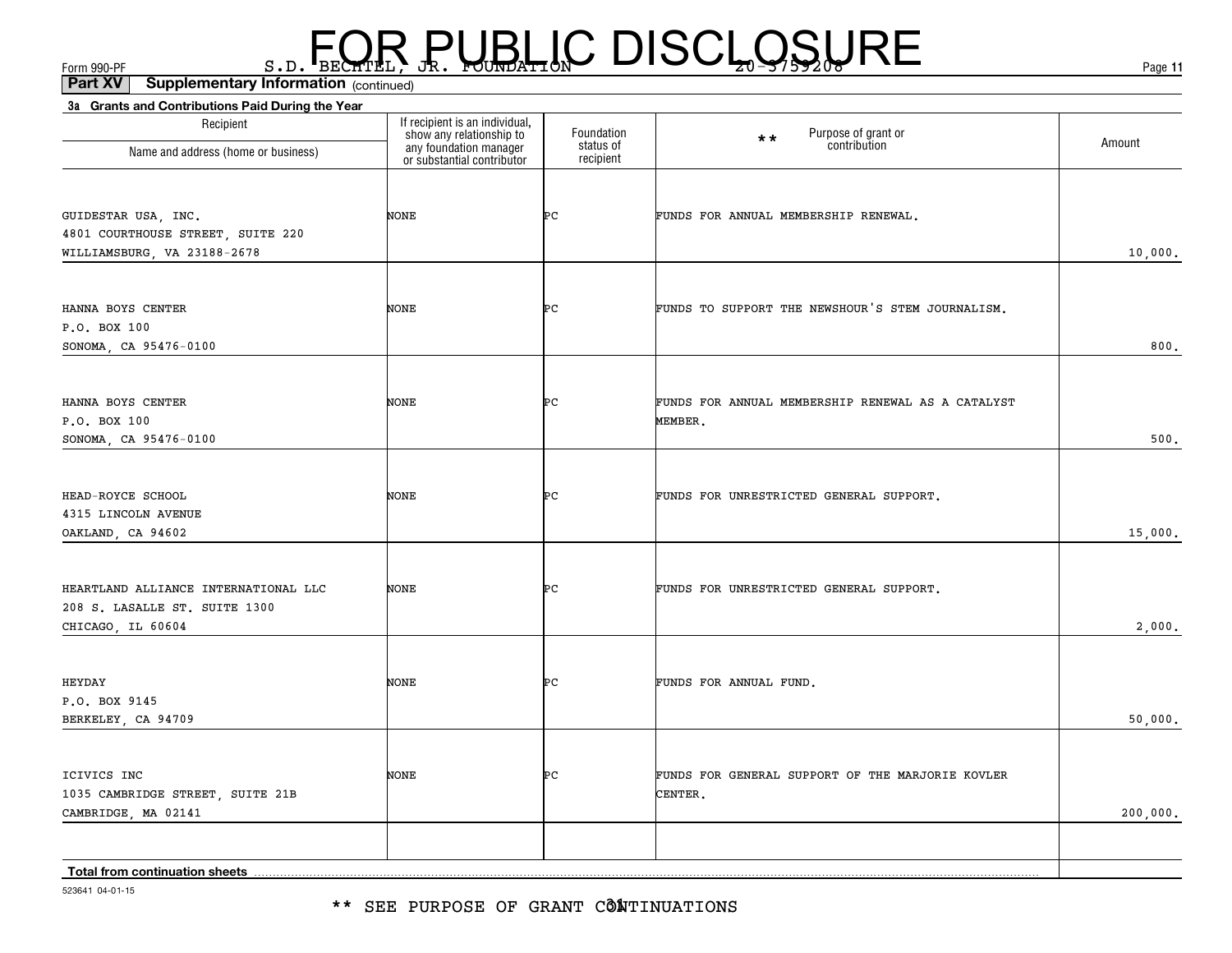\*\* SEE PURPOSE OF GRANT CÔÑTINUATIONS

523641 04-01-15

| Recipient<br>Name and address (home or business)     | If recipient is an individual,<br>show any relationship to<br>any foundation manager<br>or substantial contributor | Foundation<br>status of | Purpose of grant or<br>contribution<br>$\star \star$                                              | Amount       |
|------------------------------------------------------|--------------------------------------------------------------------------------------------------------------------|-------------------------|---------------------------------------------------------------------------------------------------|--------------|
|                                                      |                                                                                                                    | recipient               |                                                                                                   |              |
| INDEPENDENT SECTOR                                   | NONE                                                                                                               | ÞС                      | FUNDS FOR 1:1 MATCHING GRANT (\$150,000) AND                                                      |              |
| 1602 L STREET NW, SUITE 900                          |                                                                                                                    |                         | <b>OPERATIONS (\$100,000).</b>                                                                    |              |
| WASHINGTON, DC 20036                                 |                                                                                                                    |                         |                                                                                                   | 17,150.      |
|                                                      |                                                                                                                    |                         |                                                                                                   |              |
| INNOCENCE PROJECT INC.<br>40 WORTH STREET, SUITE 701 | NONE                                                                                                               | ÞС                      | FUNDS FOR INCREASED DEVELOPMENT CAPACITY, FINANCIAL<br>SUSTAINABILITY, AND CONTINUED RESEARCH AND |              |
| NEW YORK, NY 10013                                   |                                                                                                                    |                         | DEVELOPMENT.                                                                                      | 300.         |
|                                                      |                                                                                                                    |                         |                                                                                                   |              |
| J DAVID GLADSTONE INSTITUTES                         | NONE                                                                                                               | Þс                      | FUNDS FOR ANNUAL MEMBERSHIP RENEWAL.                                                              |              |
| 1650 OWENS STREET<br>SAN FRANCISCO, CA 94158-2261    |                                                                                                                    |                         |                                                                                                   | 1, 200, 000. |
|                                                      |                                                                                                                    |                         |                                                                                                   |              |
| KIPP BAY AREA SCHOOLS                                | NONE                                                                                                               | ÞС                      | FUNDS FOR UNRESTRICTED GENERAL SUPPORT.                                                           |              |
| 1404 FRANKLIN STREET SUITE 500                       |                                                                                                                    |                         |                                                                                                   |              |
| OAKLAND, CA 94612                                    |                                                                                                                    |                         |                                                                                                   | 240.         |
| KIPP FOUNDATION                                      | NONE                                                                                                               | ÞС                      | FUNDS TO DEVELOP THE CENTER FOR COMPREHENSIVE                                                     |              |
| 135 MAIN STREET, SUITE 1700                          |                                                                                                                    |                         | ALZHEIMER'S DISEASE RESEARCH TO ACCELERATE PROGRESS                                               |              |
| SAN FRANCISCO, CA 94105                              |                                                                                                                    |                         | TOWARD PROMISING ALZHEIMER'S DISEASE TREATMENTS.                                                  | 500.         |
|                                                      |                                                                                                                    |                         |                                                                                                   |              |
| KQED INC                                             | NONE                                                                                                               | ÞС                      | FUNDS FOR UNRESTRICTED GENERAL SUPPORT.                                                           |              |
| 2601 MARIPOSA STREET                                 |                                                                                                                    |                         |                                                                                                   |              |
| SAN FRANCISCO, CA 94110                              |                                                                                                                    |                         |                                                                                                   | 300.         |
| KQED INC                                             | NONE                                                                                                               | ÞС                      | FUNDS FOR UNRESTRICTED GENERAL SUPPORT.                                                           |              |
| 2601 MARIPOSA STREET                                 |                                                                                                                    |                         |                                                                                                   |              |
| SAN FRANCISCO, CA 94110                              |                                                                                                                    |                         |                                                                                                   | 200.         |
|                                                      |                                                                                                                    |                         |                                                                                                   |              |
| Total from continuation sheets                       |                                                                                                                    |                         |                                                                                                   |              |

# $F_{\text{GCD}}$   $\text{F}_{\text{BEC}}$   $\text{F}_{\text{BEC}}$   $\text{F}_{\text{BEC}}$   $\text{F}_{\text{CUE}}$   $\text{G}_{\text{AFL}}$   $\text{G}_{\text{A}}$   $\text{G}_{\text{B}}$   $\text{G}_{\text{B}}$   $\text{G}_{\text{B}}$   $\text{G}_{\text{B}}$   $\text{G}_{\text{B}}$   $\text{G}_{\text{B}}$   $\text{G}_{\text{B}}$   $\text{G}_{\text{B}}$   $\text{G}_{\text{B}}$   $\text{G}_{\text{B$

#### (continued)**Part XV Supplementary Information**

**3a Grants and Contributions Paid During the Year**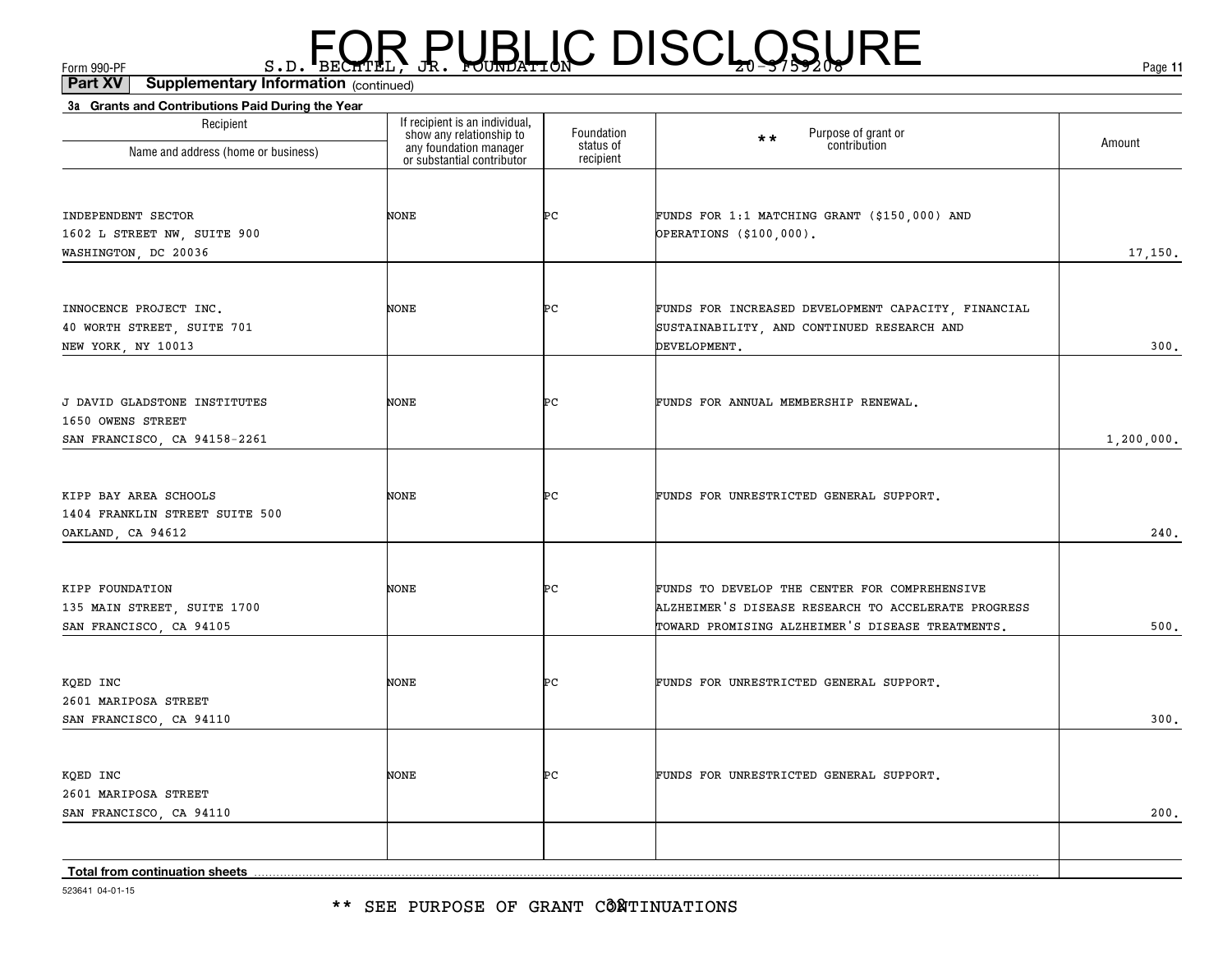\*\* SEE PURPOSE OF GRANT CÔÑTINUATIONS

523641 04-01-15

| Recipient                                                                                    | If recipient is an individual,<br>show any relationship to<br>any foundation manager<br>or substantial contributor | Foundation<br>status of | Purpose of grant or<br>$**$<br>contribution                                                                                        | Amount   |
|----------------------------------------------------------------------------------------------|--------------------------------------------------------------------------------------------------------------------|-------------------------|------------------------------------------------------------------------------------------------------------------------------------|----------|
| Name and address (home or business)                                                          |                                                                                                                    | recipient               |                                                                                                                                    |          |
| KQED INC<br>2601 MARIPOSA STREET<br>SAN FRANCISCO, CA 94110                                  | NONE                                                                                                               | ÞС                      | FUNDS FOR UNRESTRICTED GENERAL SUPPORT.                                                                                            | 1,000.   |
| LA CLINICA DE LA RAZA INC.<br>1450 FRUITVALE AVENUE<br>OAKLAND, CA 94601                     | NONE                                                                                                               | ÞС                      | FUNDS FOR UNRESTRICTED GENERAL SUPPORT.                                                                                            | 75,000.  |
| LAFAYETTE PARTNERS IN EDUCATION<br>P. O. BOX 923<br>LAFAYETTE, CA 94549                      | NONE                                                                                                               | ÞС                      | FUNDS FOR UNRESTRICTED GENERAL SUPPORT.                                                                                            | 1,600.   |
| LAKE SCHOOL CORPORATION<br>304 LESTER AVENUE<br>OAKLAND, CA 94606                            | NONE                                                                                                               | ÞС                      | FUNDS FOR UNRESTRICTED GENERAL SUPPORT.                                                                                            | 1,000.   |
| LAND TRUST ALLIANCE INCORPORATED<br>1660 L STREET NW SUITE 1100<br>WASHINGTON, DC 20036-5635 | NONE                                                                                                               | ÞС                      | FUNDS TO BUILD THE CAPACITY OF THE LAND TRUST<br>ALLIANCE'S WESTERN REGIONAL PROGRAM.                                              | 446,600. |
| LARKIN STREET YOUTH SERVICES<br>134 GOLDEN GATE AVENUE<br>SAN FRANCISCO, CA 94102            | NONE                                                                                                               | ÞС                      | FUNDS FOR UNRESTRICTED GENERAL SUPPORT.                                                                                            | 200.     |
| LARKIN STREET YOUTH SERVICES<br>134 GOLDEN GATE AVENUE<br>SAN FRANCISCO, CA 94102            | NONE                                                                                                               | ÞС                      | FUNDS TO SUPPORT THE WORK OF RESEARCH & EVALUATION<br>DEPARTMENT, WHICH CONTRIBUTES TO THE OVERALL SUCCESS<br>OF THE ORGANIZATION. | 75,000.  |
| Total from continuation sheets                                                               |                                                                                                                    |                         |                                                                                                                                    |          |

(continued)**Part XV Supplementary Information**

**3a Grants and Contributions Paid During the Year**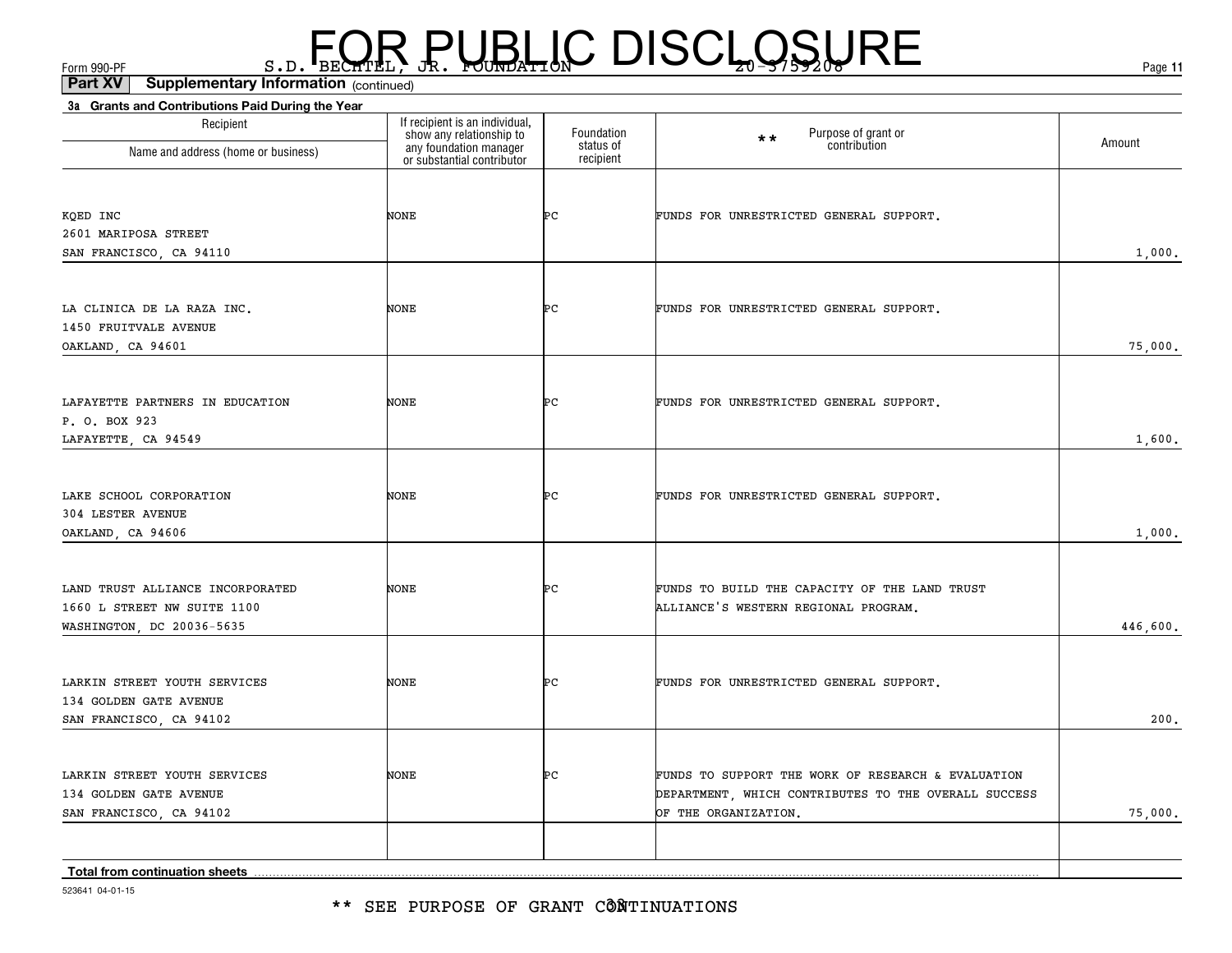\*\* SEE PURPOSE OF GRANT CÔATINUATIONS

| Recipient<br>Name and address (home or business)                                                 | If recipient is an individual,<br>show any relationship to<br>any foundation manager<br>or substantial contributor | Foundation<br>status of<br>recipient | Purpose of grant or<br>$**$<br>contribution                                                                                                                                                                                                            | Amount     |
|--------------------------------------------------------------------------------------------------|--------------------------------------------------------------------------------------------------------------------|--------------------------------------|--------------------------------------------------------------------------------------------------------------------------------------------------------------------------------------------------------------------------------------------------------|------------|
| LONG BEACH UNIFIED SCHOOL DISTRICT<br>1515 HUGHES WAY<br>LONG BEACH, CA 90810                    | NONE                                                                                                               | ÞС                                   | FUNDS FOR THE IMPLEMENTATION OF THE CCSS-M IN GRADES<br>K-8, PARTICIPATION IN A CROSS-DISTRICT COMMUNITY OF<br>PRACTICE, AND ENGAGEMENT IN STATEWIDE LEADERSHIP<br>AROUND CCSS-M.                                                                      | 1,597,698. |
| LOS ANGELES COUNTY EDUCATION FOUNDATION<br>PO BOX 59087<br>LOS ANGELES, CA 90059-0087            | NONE                                                                                                               | ÞС                                   | FUNDS FOR THE DESIGN, IMPLEMENTATION, ASSESSMENT AND<br>INSTITUTIONALIZATION OF HIGH SCHOOL SOCIAL STUDIES<br>TEACHER PROFESSIONAL DEVELOPMENT PROGRAMS BASED ON<br>PROVEN PRACTICES AND COMMUNITY MODELS.                                             | 364,250.   |
| LOYOLA MARYMOUNT UNIVERSITY<br>1 LMU DRIVE, UNIVERSITY HALL, SUITE 2800<br>LOS ANGELES, CA 90045 | NONE                                                                                                               | Þс                                   | FUNDS TO EXPAND AND EVALUATE COMPREHENSIVE STEM -<br>LITERACY TRAINING FOR ELEMENTARY TEACHER CANDIDATES<br>AT SPECIFICALLY SELECTED PROFESSIONAL DEVELOPMENT<br>SCHOOL SITES.                                                                         | 63,000.    |
| MASS DESIGN GROUP<br>334 BOYLSTON STREET SUITE 400<br>BOSTON, MA 02116                           | NONE                                                                                                               | Þс                                   | FUNDS FOR 5 DOMESTIC CAPITAL GRANT CASE STUDIES.<br>INCLUDING FINANCIAL ANALYSIS, AND THE DEVELOPMENT OF<br>A PROSPECTIVE ASSESSMENT TOOL TO HELP<br>DONORS/INVESTORS ASSESS THE POTENTIAL IMPACT (AND<br>RISKS) OF CAPITAL PROJECTS ON THE FRONT END. | 72,805.    |
| <b>MASS DESIGN GROUP</b><br>334 BOYLSTON STREET SUITE 400<br>BOSTON, MA 02116                    | NONE                                                                                                               | ÞС                                   | FUNDS FOR 5 DOMESTIC CAPITAL GRANT CASE STUDIES.<br>INCLUDING FINANCIAL ANALYSIS, AND THE DEVELOPMENT OF<br>A PROSPECTIVE ASSESSMENT TOOL TO HELP<br>DONORS/INVESTORS ASSESS THE POTENTIAL IMPACT (AND<br>RISKS) OF CAPITAL PROJECTS ON THE FRONT END. | 147,275.   |
| MAX MCGRAW WILDLIFE FOUNDATION<br>P.O. BOX 9<br>DUNDEE, IL 60118                                 | NONE                                                                                                               | ÞС                                   | FUNDS TO SUPPORT THE IMPROVED EFFICIENCY AND<br>PLACEMENT OF FEDERAL FUNDING FOR WILDLIFE<br>CONSERVATION.                                                                                                                                             | 25,000.    |
| MEDAL OF HONOR MUSEUM FOUNDATION<br>528 JOHNNIE DODDS BLVD<br>MOUNT PLEASANT, SC 29464           | NONE                                                                                                               | ÞС                                   | FUNDS TO SUPPORT THE CONSTRUCTION OF THE NEW MEDAL OF<br>HONOR MUSEUM IN SOUTH CAROLINA, COMMEMORATING MEDAL<br>OF HONOR RECIPIENTS.                                                                                                                   | 662,756.   |
| Total from continuation sheets                                                                   |                                                                                                                    |                                      |                                                                                                                                                                                                                                                        |            |

### $F_{\text{GCD}}$   $\text{F}_{\text{BEC}}$   $\text{F}_{\text{BEC}}$   $\text{F}_{\text{BEC}}$   $\text{F}_{\text{CUE}}$   $\text{G}_{\text{AFL}}$   $\text{G}_{\text{A}}$   $\text{G}_{\text{B}}$   $\text{G}_{\text{B}}$   $\text{G}_{\text{B}}$   $\text{G}_{\text{B}}$   $\text{G}_{\text{B}}$   $\text{G}_{\text{B}}$   $\text{G}_{\text{B}}$   $\text{G}_{\text{B}}$   $\text{G}_{\text{B}}$   $\text{G}_{\text{B$

**3a Grants and Contributions Paid During the Year** (continued)**Part XV Supplementary Information**

523641 04-01-15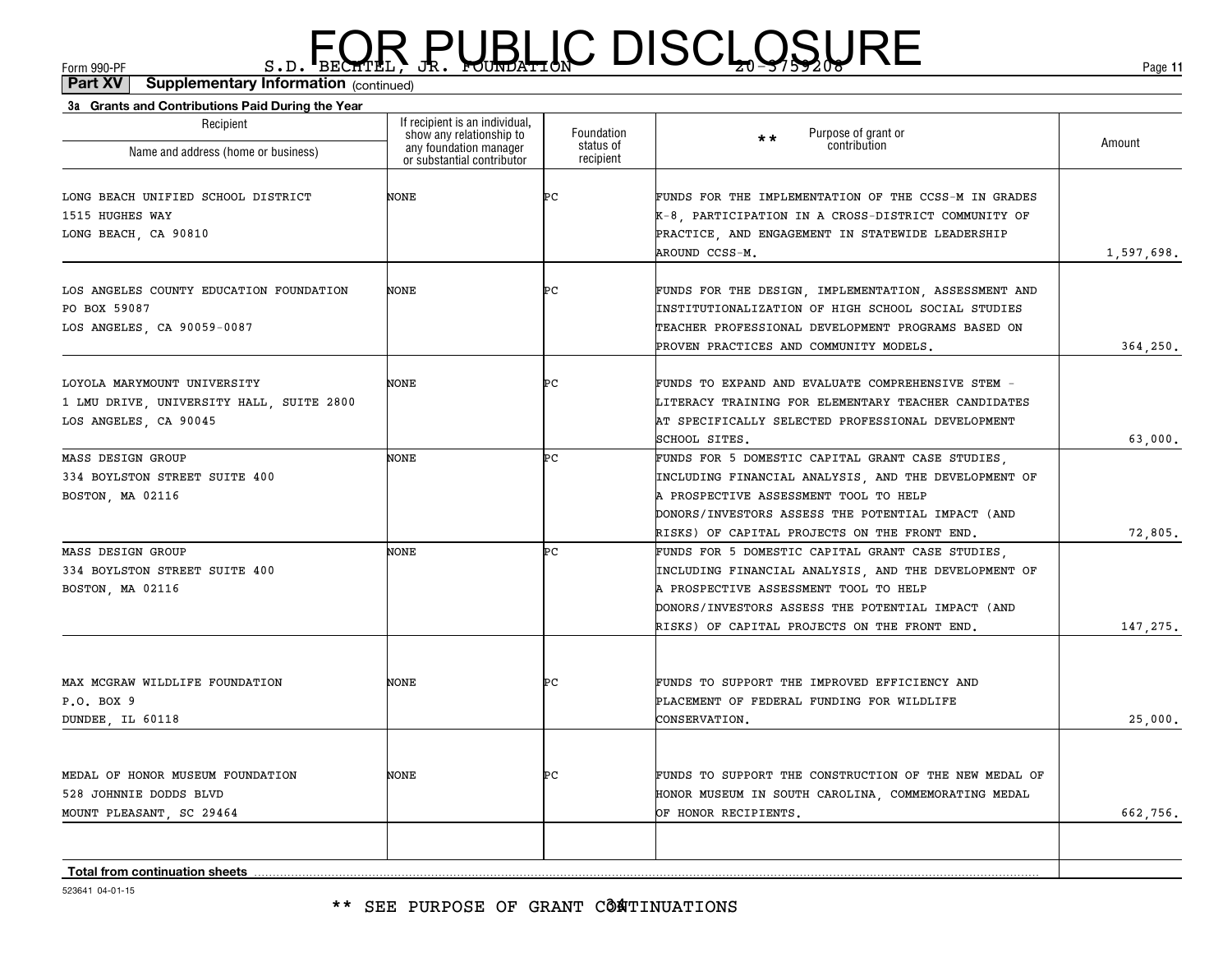\*\* SEE PURPOSE OF GRANT CÔÑTINUATIONS

523641 04-01-15

| Name and address (home or business)                                                             | show any relationship to<br>any foundation manager<br>or substantial contributor | Foundation<br>status of<br>recipient | Purpose of grant or<br>contribution<br>* *                                                                                                                                                                                                | Amount     |
|-------------------------------------------------------------------------------------------------|----------------------------------------------------------------------------------|--------------------------------------|-------------------------------------------------------------------------------------------------------------------------------------------------------------------------------------------------------------------------------------------|------------|
| MEDAL OF HONOR MUSEUM FOUNDATION<br>528 JOHNNIE DODDS BLVD<br>MOUNT PLEASANT, SC 29464          | NONE                                                                             | ÞС                                   | FUNDS TO SUPPORT THE CONSTRUCTION OF THE NEW MEDAL OF<br>HONOR MUSEUM IN SOUTH CAROLINA, COMMEMORATING MEDAL<br>OF HONOR RECIPIENTS.                                                                                                      | 1,744,482. |
| MEROLA OPERA PROGRAM<br>WAR MEMORIAL OPERA HOUSE 301 VAN NESS<br>AVENUE SAN FRANCISCO, CA 94102 | NONE                                                                             | ÞС                                   | FUNDS FOR UNRESTRICTED GENERAL SUPPORT.                                                                                                                                                                                                   | 850.       |
| MONTEREY BAY AQUARIUM FOUNDATION<br>886 CANNERY ROW<br>MONTEREY, CA 93940-1085                  | NONE                                                                             | ÞС                                   | FUNDS TO ENABLE CALIFORNIA SCHOOLCHILDREN TO VISIT<br>THE AQUARIUM AT NO CHARGE; THESE VISITS ARE DESIGNED<br>TO SPARK CHILDREN'S INTEREST IN SCIENCE AND THE<br>NATURAL WORLD.                                                           | 1,000,000. |
| MONTEREY BAY AQUARIUM FOUNDATION<br>886 CANNERY ROW<br>MONTEREY, CA 93940-1085                  | NONE                                                                             | Þс                                   | FUNDS TO SUPPORT THE EXPANSION OF THE AQUARIUM'S<br>EDUCATION FACILITIES AND PROGRAMMING BY PURCHASING<br>AND RENOVATING A NEARBY BUILDING ON CANNERY ROW TO BE<br>NAMED THE BECHTEL FAMILY CENTER FOR OCEAN EDUCATION<br>AND LEADERSHIP. | 2,500,000. |
| MONTGOMERY COLLEGE FOUNDATION INC<br>40 WEST GUDE DRIVE, SUITE 200<br>ROCKVILLE, MD 20850       | NONE                                                                             | ÞС                                   | FUNDS FOR UNRESTRICTED GENERAL SUPPORT.                                                                                                                                                                                                   | 400.       |
| MORE CHOICES INC<br>11425 GOLF LINKS ROAD<br>OAKLAND, CA 94605                                  | NONE                                                                             | ÞС                                   | FUNDS FOR UNRESTRICTED GENERAL SUPPORT.                                                                                                                                                                                                   | 5,000.     |
| MUSEUM OF SCIENCE<br>1 SCIENCE PARK<br>BOSTON, MA 02114-1099                                    | NONE                                                                             | ÞС                                   | FUNDS FOR A CONVENING AT THE MUSEUM OF SCIENCE IN<br>BOSTON TO GATHER THE K-12 ENGINEERING DESIGN<br>COMMUNITY TO BEGIN NETWORKING EFFORTS TO SUPPORT THE<br>NGSS ENGINEERING PRACTICES.                                                  | 5,000.     |
| Total from continuation sheets                                                                  |                                                                                  |                                      |                                                                                                                                                                                                                                           |            |

#### Form 990-PF  $S.D.$  BECHTEL, JR. FOUNDATION  $S$   $S/5/200$   $S/5/200$ 8.D. FOR PUBLIC DISCLOSURE

Foundation

If recipient is an individual, show any relationship to

(continued)**Part XV Supplementary Information**

**3a Grants and Contributions Paid During the Year**

Recipient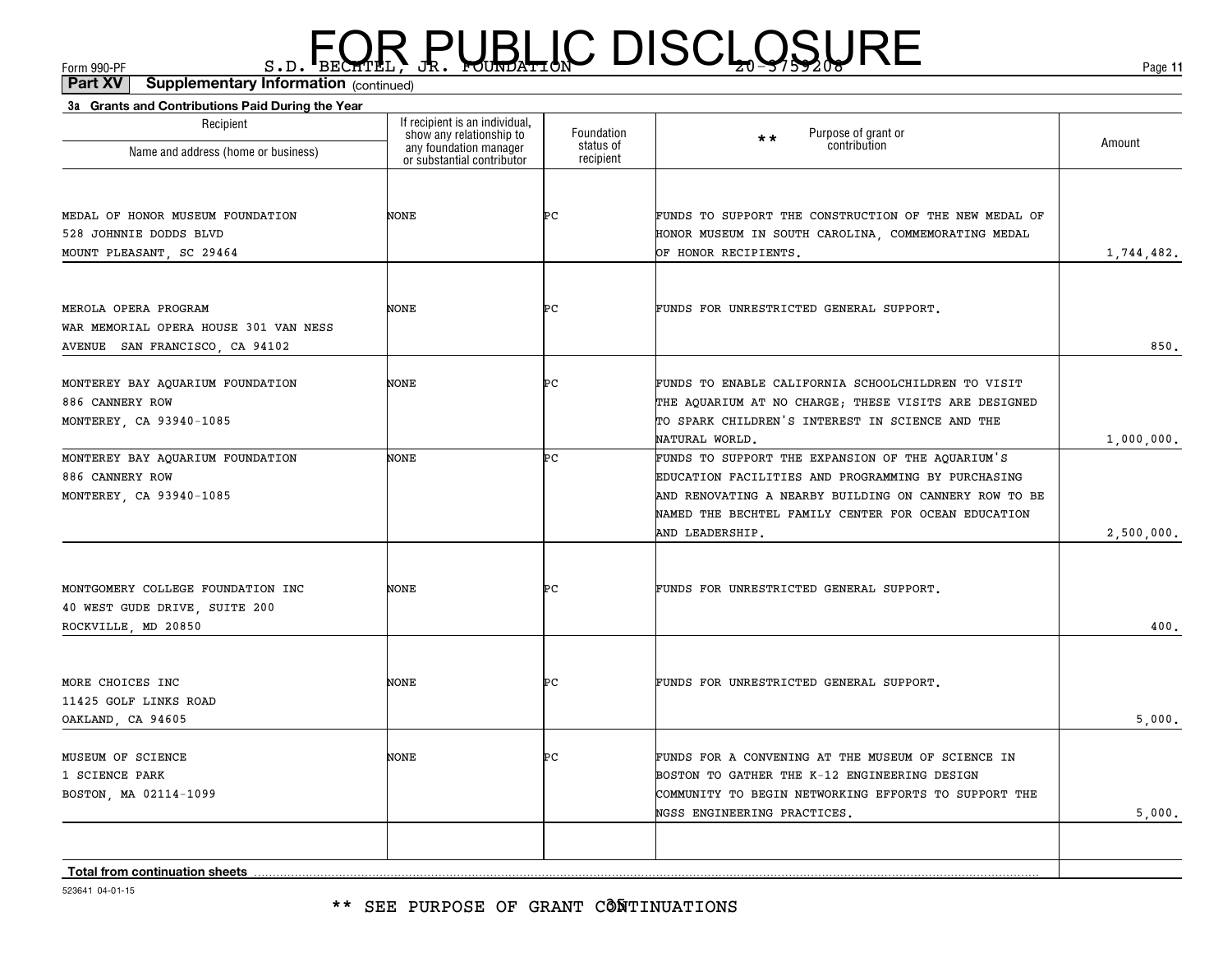| 3a Grants and Contributions Paid During the Year |                                                                                                                    |                                      |                                                       |          |
|--------------------------------------------------|--------------------------------------------------------------------------------------------------------------------|--------------------------------------|-------------------------------------------------------|----------|
| Recipient<br>Name and address (home or business) | If recipient is an individual,<br>show any relationship to<br>any foundation manager<br>or substantial contributor | Foundation<br>status of<br>recipient | Purpose of grant or<br>$\star\star$<br>contribution   | Amount   |
|                                                  |                                                                                                                    |                                      |                                                       |          |
|                                                  |                                                                                                                    |                                      |                                                       |          |
| NARAL PRO-CHOICE CALIFORNIA FOUNDATION           | NONE                                                                                                               | ÞС                                   | FUNDS FOR NARAL CALIFORNIA'S COMMUNITY-FOCUSED        |          |
| 335 SOUTH VAN NESS AVENUE                        |                                                                                                                    |                                      | EDUCATIONAL PROGRAMS WITH THE GOAL OF INFORMING,      |          |
| SAN FRANCISCO, CA 94103                          |                                                                                                                    |                                      | TRAINING, AND ENGAGING PRO-CHOICE ACTIVISM.           | 35,000.  |
|                                                  |                                                                                                                    |                                      |                                                       |          |
| NATIONAL ACADEMY OF SCIENCES                     | NONE                                                                                                               | Þс                                   | FUNDS GIVEN IN MEMORY.                                |          |
| 500 5TH STREET NW, ROOM NAS 218                  |                                                                                                                    |                                      |                                                       |          |
| WASHINGTON, DC 20001                             |                                                                                                                    |                                      |                                                       | 10,000.  |
|                                                  |                                                                                                                    |                                      |                                                       |          |
| NATIONAL AUDUBON SOCIETY INC                     | NONE                                                                                                               | ÞС                                   | FUNDS FOR UNRESTRICTED GENERAL SUPPORT.               |          |
| 220 MONTGOMERY STREET SUITE 1000                 |                                                                                                                    |                                      |                                                       |          |
| SAN FRANCISCO, CA 94104                          |                                                                                                                    |                                      |                                                       | 500.     |
|                                                  |                                                                                                                    |                                      |                                                       |          |
| NATIONAL AUDUBON SOCIETY INC                     | NONE                                                                                                               | Þс                                   | FUNDS TO DEVELOP AND LAUNCH AUDUBON'S YOUTH LEADERS   |          |
| 220 MONTGOMERY STREET SUITE 1000                 |                                                                                                                    |                                      | PROGRAM AND IMPROVE CULTURAL RELEVANCE OF PROGRAMMING |          |
| SAN FRANCISCO, CA 94104                          |                                                                                                                    |                                      | AT RICHARDSON BAY.                                    | 75,000.  |
| NATIONAL AUDUBON SOCIETY INC                     | <b>NONE</b>                                                                                                        | ÞС                                   | FUNDS FOR THE MIGRATORY BIRD CONSERVATION PARTNERSHIP |          |
| 220 MONTGOMERY STREET SUITE 1000                 |                                                                                                                    |                                      | (AUDUBON CALIFORNIA, THE NATURE CONSERVANCY, AND      |          |
| SAN FRANCISCO, CA 94104                          |                                                                                                                    |                                      | POINT BLUE) TO PROTECT, RESTORE AND ENHANCE           |          |
|                                                  |                                                                                                                    |                                      | CALIFORNIA'S PRIORITY CONSERVATION AREAS FOR          |          |
|                                                  |                                                                                                                    |                                      | MIGRATORY BIRDS.                                      | 640,079. |
| NATIONAL AUDUBON SOCIETY INC                     | NONE                                                                                                               | Þс                                   | FUNDS FOR THE IMPLEMENTATION OF AUDUBON CALIFORNIA'S  |          |
| 220 MONTGOMERY STREET SUITE 1000                 |                                                                                                                    |                                      | NEW BUSINESS PLAN AND TO GROW FUNDRAISING CAPACITY TO |          |
| SAN FRANCISCO, CA 94104                          |                                                                                                                    |                                      | PUT THE ORGANIZATION ON A SUSTAINABLE LONG-TERM       |          |
|                                                  |                                                                                                                    |                                      | TRAJECTORY.                                           | 647,455. |
|                                                  |                                                                                                                    |                                      |                                                       |          |
| NATIONAL AUDUBON SOCIETY INC                     | <b>NONE</b>                                                                                                        | ÞС                                   | FUNDS FOR UNRESTRICTED GENERAL SUPPORT.               |          |
| 220 MONTGOMERY STREET SUITE 1000                 |                                                                                                                    |                                      |                                                       |          |
| SAN FRANCISCO, CA 94104                          |                                                                                                                    |                                      |                                                       | 1,000.   |
|                                                  |                                                                                                                    |                                      |                                                       |          |
| <b>Total from continuation sheets</b>            |                                                                                                                    |                                      |                                                       |          |
|                                                  |                                                                                                                    |                                      |                                                       |          |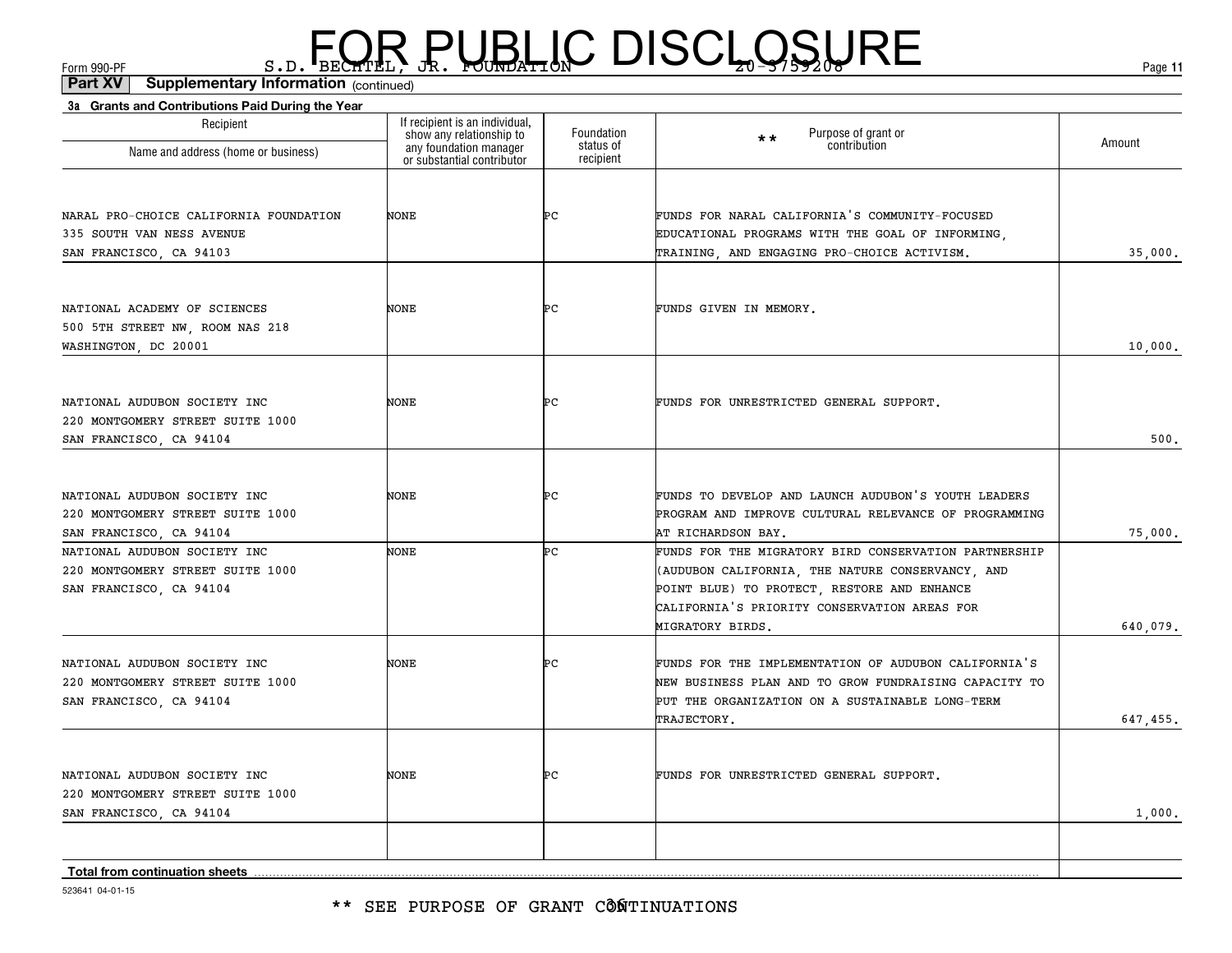\*\* SEE PURPOSE OF GRANT CÔÑTINUATIONS

523641 04-01-15

| Recipient<br>Name and address (home or business)                                                          | If recipient is an individual,<br>show any relationship to<br>any foundation manager<br>or substantial contributor | Foundation<br>status of | Purpose of grant or<br>**<br>contribution                                                                                                                                                                                          | Amount   |
|-----------------------------------------------------------------------------------------------------------|--------------------------------------------------------------------------------------------------------------------|-------------------------|------------------------------------------------------------------------------------------------------------------------------------------------------------------------------------------------------------------------------------|----------|
|                                                                                                           |                                                                                                                    | recipient               |                                                                                                                                                                                                                                    |          |
| NATIONAL AUDUBON SOCIETY INC<br>225 VARICK STREET 7TH FLOOR                                               | <b>NONE</b>                                                                                                        | ÞС                      | FUNDS TO SUPPORT AUDUBON'S COLORADO RIVER EFFORTS<br>WITHIN THE NEW WESTERN WATER INITIATIVE.                                                                                                                                      |          |
| NEW YORK, NY 10014                                                                                        |                                                                                                                    |                         |                                                                                                                                                                                                                                    | 150,000. |
| NATIONAL AUDUBON SOCIETY INC<br>225 VARICK STREET 7TH FLOOR<br>NEW YORK, NY 10014                         | NONE                                                                                                               | ÞС                      | FUNDS FOR UNRESTRICTED GENERAL SUPPORT.                                                                                                                                                                                            | 6,000.   |
| NATIONAL CATHOLIC REPORTER PUBLISHING<br>COMPANY<br>115 E. ARMOUR BOULEVARD<br>KANSAS CITY, MO 64111-1203 | <b>NONE</b>                                                                                                        | ÞС                      | FUNDS GIVEN AS PART OF THE DIRECTORS GRANT PROGRAM TO<br>BE USED FOR GENERAL OPERATING SUPPORT.                                                                                                                                    | 50,000.  |
| NATIONAL CENTER FOR CIVIC INNOVATION INC<br>121 AVENUE OF THE AMERICAS 6TH FLOOR<br>NEW YORK, NY 10013    | NONE                                                                                                               | ÞС                      | FUNDS TO BUILD THE CAPACITY OF 100KIN10 OPERATIONS TO<br>BRING ON NEW PARTNERS, SUPPORT EXISTING PARTNERS,<br>DEVELOP STRONG FUNDER RELATIONSHIPS, BUILD THE<br>LEARNING ARCHITECTURE, AND EVALUATE THE SUCCESS OF<br>THE NETWORK. | 500,000. |
| NATIONAL CENTER FOR FAMILY PHILANTHROPY<br>1101 CONNECTICUT AVENUE NW SUITE 220<br>WASHINGTON, DC 20003   | <b>NONE</b>                                                                                                        | ÞС                      | FUNDS FOR ANNUAL MEMBERSHIP AT THE LEADERSHIP CIRCLE.                                                                                                                                                                              | 9,500.   |
| NATIONAL CENTER ON TIME & LEARNING INC.<br>24 SCHOOL STREET, 3RD FLOOR<br>BOSTON, MA 02108                | <b>NONE</b>                                                                                                        | ÞС                      | FUNDS FOR THE CREATION OF "PLAYBOOK" OR "HOW-TO<br>MANUAL" BASED ON CORE'S EXPERIENCE INCLUDING SEL<br>COMPETENCIES IN THEIR ACCOUNTABILITY SYSTEM.                                                                                | 71,300.  |
| NATIONAL CHILDRENS CANCER SOCIETY INC<br>500 NORTH BROADWAY, SUITE 1850<br>ST. LOUIS, MO 63102            | <b>NONE</b>                                                                                                        | ÞС                      | FUNDS FOR UNRESTRICTED GENERAL SUPPORT.                                                                                                                                                                                            | 200.     |
|                                                                                                           |                                                                                                                    |                         |                                                                                                                                                                                                                                    |          |
| Total from continuation sheets                                                                            |                                                                                                                    |                         |                                                                                                                                                                                                                                    |          |

### $F_{\text{GCD}}$   $\text{F}_{\text{BEC}}$   $\text{F}_{\text{BEC}}$   $\text{F}_{\text{BEC}}$   $\text{F}_{\text{CUE}}$   $\text{G}_{\text{AFL}}$   $\text{G}_{\text{A}}$   $\text{G}_{\text{B}}$   $\text{G}_{\text{B}}$   $\text{G}_{\text{B}}$   $\text{G}_{\text{B}}$   $\text{G}_{\text{B}}$   $\text{G}_{\text{B}}$   $\text{G}_{\text{B}}$   $\text{G}_{\text{B}}$   $\text{G}_{\text{B}}$   $\text{G}_{\text{B$

**3a Grants and Contributions Paid During the Year**

(continued)**Part XV Supplementary Information**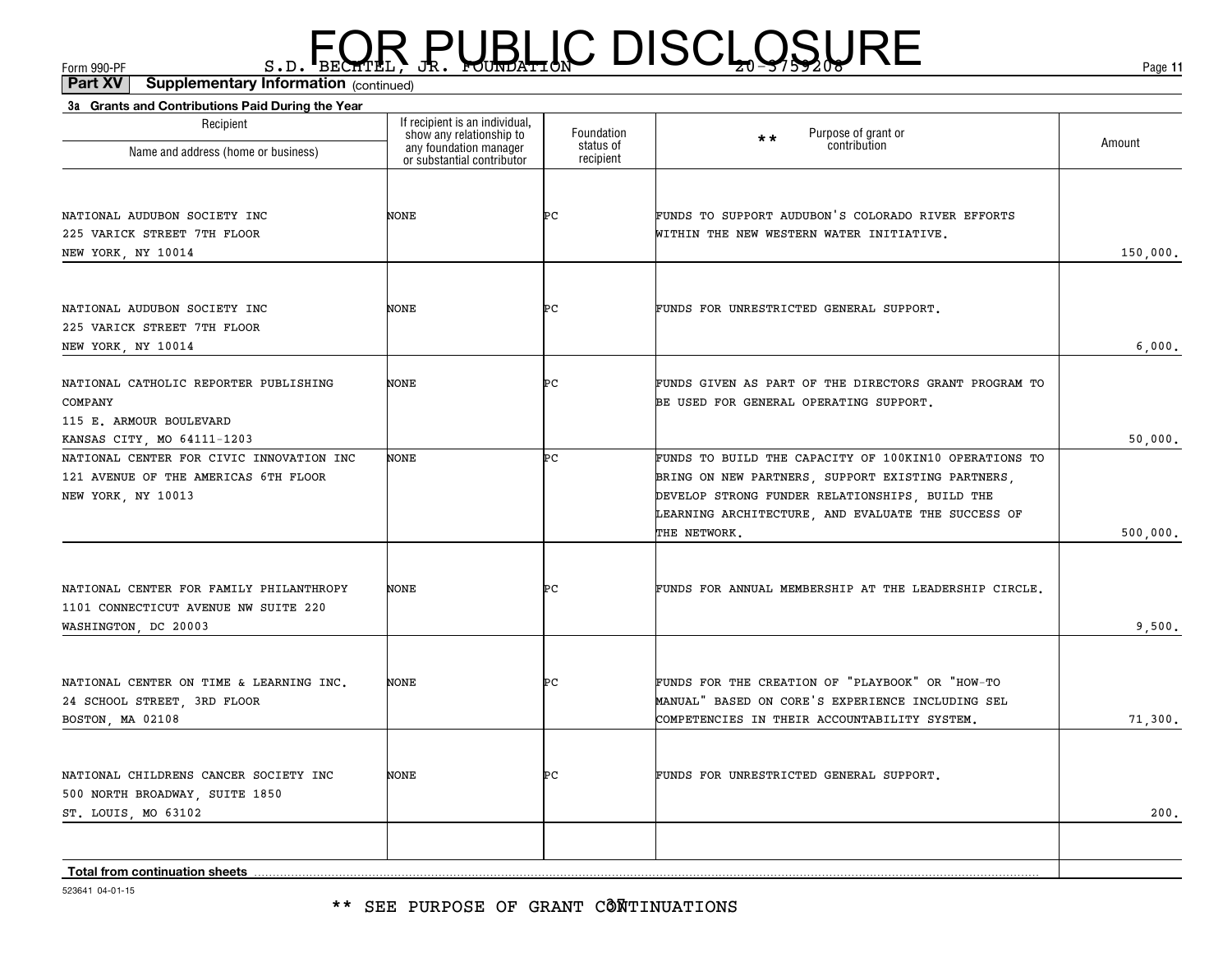\*\* SEE PURPOSE OF GRANT CÔÑTINUATIONS

| 523641 04-01-15 |  |
|-----------------|--|

| If recipient is an individual,                                                   |                         |                                                                                                                                                                                                                                             |          |
|----------------------------------------------------------------------------------|-------------------------|---------------------------------------------------------------------------------------------------------------------------------------------------------------------------------------------------------------------------------------------|----------|
| show any relationship to<br>any foundation manager<br>or substantial contributor | Foundation<br>status of | Purpose of grant or<br>contribution<br>$\star\star$                                                                                                                                                                                         | Amount   |
| NONE                                                                             | Þс                      | FUNDS TO SUPPORT AND COMPLETE THE CAMPAIGN TO BUILD<br>THE NATIONAL TRAINING CENTER.                                                                                                                                                        | 673,435. |
| NONE                                                                             | ÞС                      | FUNDS TO SUPPORT AND COMPLETE THE CAMPAIGN TO BUILD<br>THE NATIONAL TRAINING CENTER.                                                                                                                                                        | 576,565. |
| NONE                                                                             | Þс                      | FUNDS FOR STRENGTHENING KEY CAPACITIES INCLUDING<br>SUCCESSION PLANNING, STRATEGY DEVELOPMENT,<br>FUNDRAISING, COMMUNICATIONS, AND WEBSITE<br>IMPROVEMENTS.                                                                                 | 375,000. |
| NONE                                                                             | Þс                      | FUNDS FOR THE JUDICIAL EDUCATION PROGRAM FOR JUDGES<br>OVERSEEING COMPLEX WATER LITIGATION AND TO SUPPORT<br>DTW'S EFFORTS TO DIVERSIFY REVENUE SOURCES.                                                                                    | 55,000.  |
| NONE                                                                             | ÞС                      | FUNDS TO ENABLE THE NATIONAL PARK FOUNDATION TO<br>COLLABORATE WITH NATIONAL PARK EDUCATION, SERVICE,<br>PHILANTHROPY, AND CONSERVATION PARTNERS TO DESIGN A<br>NEW LEADERSHIP AND SUPPORT FRAMEWORK FOR PARK<br>PARTNERS AND PARTNERSHIPS. | 250,000. |
| NONE                                                                             | ÞС                      | FUNDS TO SUPPORT THE EDUCATION FUNDER STRATEGY GROUP<br>MEMBERSHIP.                                                                                                                                                                         | 50,000.  |
| NONE                                                                             | ÞС                      | FUNDS FOR COORDINATING THE BIRDRETURNS PROGRAM WITH<br>EXPANSION OF WATERBIRD HABITAT ENHANCEMENT PROGRAMS<br>ON CENTRAL VALLEY AGRICULTURAL LANDS.                                                                                         | 450,000. |
|                                                                                  |                         | recipient                                                                                                                                                                                                                                   |          |

#### $F_{\text{GCD}}$   $\text{F}_{\text{BEC}}$   $\text{F}_{\text{BEC}}$   $\text{F}_{\text{BEC}}$   $\text{F}_{\text{CUE}}$   $\text{G}_{\text{AFL}}$   $\text{G}_{\text{A}}$   $\text{G}_{\text{B}}$   $\text{G}_{\text{B}}$   $\text{G}_{\text{B}}$   $\text{G}_{\text{B}}$   $\text{G}_{\text{B}}$   $\text{G}_{\text{B}}$   $\text{G}_{\text{B}}$   $\text{G}_{\text{B}}$   $\text{G}_{\text{B}}$   $\text{G}_{\text{B$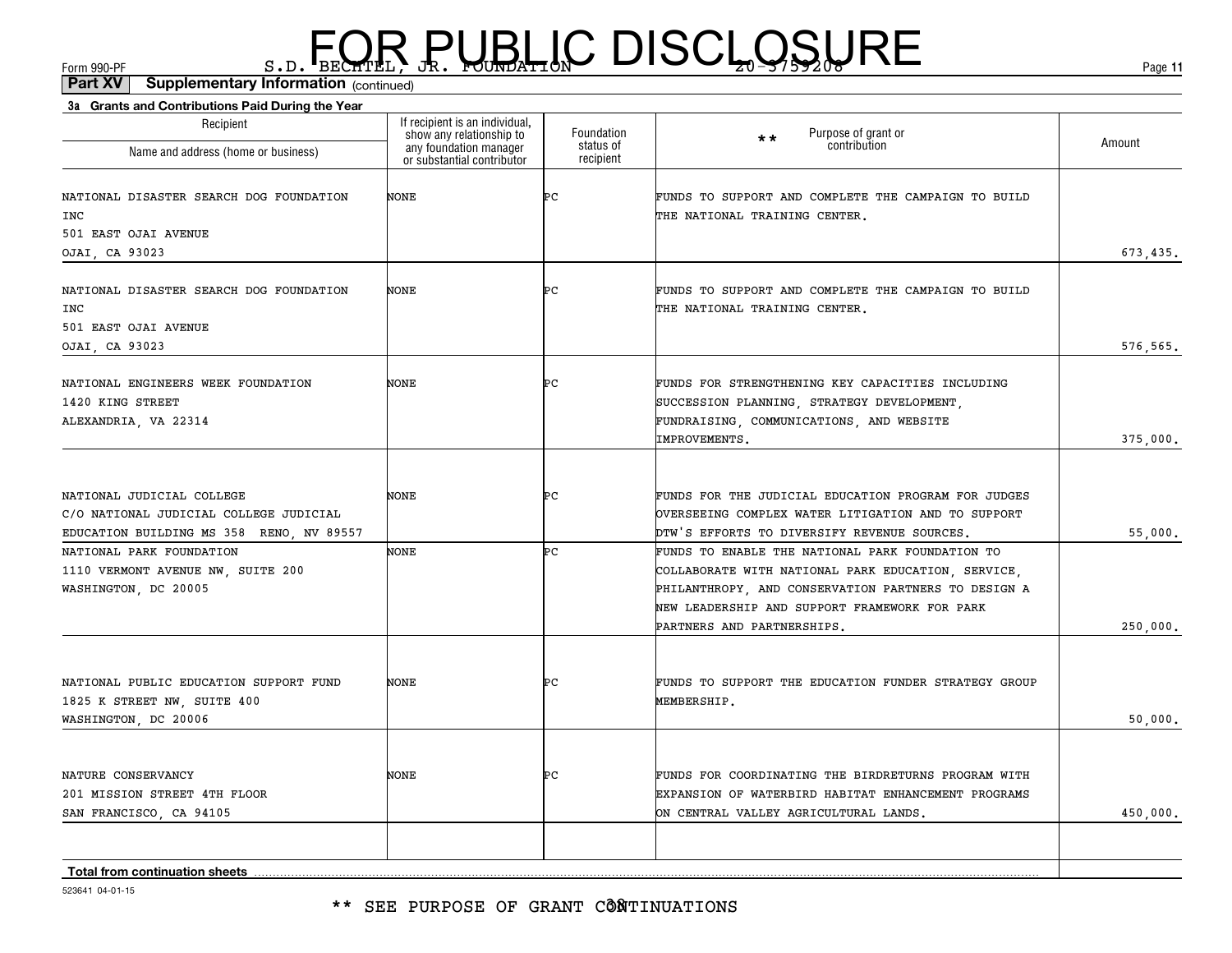\*\* SEE PURPOSE OF GRANT CÔNTINUATIONS

| 201 MISSION STREET 4TH FLOOR           |      |    | (AUDUBON CALIFORNIA, THE NATURE CONSERVANCY, AND     |            |
|----------------------------------------|------|----|------------------------------------------------------|------------|
| SAN FRANCISCO, CA 94105                |      |    | POINT BLUE) TO PROTECT, RESTORE AND ENHANCE          |            |
|                                        |      |    | CALIFORNIA'S PRIORITY CONSERVATION AREAS FOR         |            |
|                                        |      |    | MIGRATORY BIRDS.                                     | 719,843.   |
|                                        |      |    |                                                      |            |
| NATURE CONSERVANCY                     | NONE | ÞС | FUNDS FOR THE NEXT PHASE OF BIRDRETURNS, INCLUDING   |            |
| 201 MISSION STREET 4TH FLOOR           |      |    | PROGRAM EXPANSION AND REFINEMENT.                    |            |
| SAN FRANCISCO, CA 94105                |      |    |                                                      | 450,000.   |
| NATURE CONSERVANCY                     | NONE | Þс | FUNDS FOR THE CALIFORNIA CONSERVATION ASSOCIATES     |            |
| 201 MISSION STREET 4TH FLOOR           |      |    | PROGRAM, WHICH PLACES UNDERGRADUATE AND POSTGRADUATE |            |
| SAN FRANCISCO, CA 94105                |      |    | STUDENTS IN FELLOWSHIPS AT TNC TO FEED THE PIPELINE  |            |
|                                        |      |    | OF TALENTED AND INFORMED WATER AND CONSERVATION      |            |
|                                        |      |    | PROFESSIONALS.                                       | 60,000,    |
|                                        |      |    |                                                      |            |
| NATURE CONSERVANCY                     | NONE | ÞС | FUNDS TO POSITION WATER PROGRAM TO SUSTAIN ITS       |            |
| 201 MISSION STREET 4TH FLOOR           |      |    | EXPANDED SCOPE.                                      |            |
| SAN FRANCISCO, CA 94105                |      |    |                                                      | 2,250,000. |
|                                        |      |    |                                                      |            |
|                                        |      |    |                                                      |            |
| NEW VENTURE FUND                       | NONE | ÞС | FUNDS FOR THE FUNDER COLLABORATIVE TO DETERMINE AND  |            |
| 1201 CONNECTICUT AVENUE NW SUITE 300   |      |    | ORGANIZE NEXT STEPS FOR THE FIELD OF CHARACTER/SEL   |            |
| WASHINGTON, DC 20036                   |      |    | <b>MEASUREMENT.</b>                                  | 75,000,    |
|                                        |      |    |                                                      |            |
| NEWFIELDS COMPANIES LLC                | NONE | NC | FUNDS FOR FIRST PHASE OF A LONGER EFFORT ON BETTER   |            |
| 1624 FRANKLIN STREET SUITE 901         |      |    | DATA INTEGRATION AND ANALYTICS FOR WATER RESOURCE    |            |
| OAKLAND, CA 94612                      |      |    |                                                      | 24,987.    |
|                                        |      |    |                                                      |            |
| NORTH OAKLAND COMMUNITY CHARTER SCHOOL | NONE | ÞС | FUNDS FOR UNRESTRICTED GENERAL SUPPORT.              |            |
| 1000 42ND STREET                       |      |    |                                                      |            |
| OAKLAND, CA 94608                      |      |    |                                                      | 200,       |
|                                        |      |    |                                                      |            |
|                                        |      |    |                                                      |            |

Foundation status of recipient

(continued)**Part XV Supplementary Information**

If recipient is an individual, show any relationship to any foundation manager or substantial contributor

NONE

**3a Grants and Contributions Paid During the Year**

Recipient

Name and address (home or business)

 $F_{\text{GCD}}$   $\text{F}_{\text{BEC}}$   $\text{F}_{\text{BEC}}$   $\text{F}_{\text{BEC}}$   $\text{F}_{\text{CUE}}$   $\text{G}_{\text{AFL}}$   $\text{G}_{\text{A}}$   $\text{G}_{\text{B}}$   $\text{G}_{\text{B}}$   $\text{G}_{\text{B}}$   $\text{G}_{\text{B}}$   $\text{G}_{\text{B}}$   $\text{G}_{\text{B}}$   $\text{G}_{\text{B}}$   $\text{G}_{\text{B}}$   $\text{G}_{\text{B}}$   $\text{G}_{\text{B$ 

NATURE CONSERVANCY

523641 04-01-15

**Total from continuation sheets**

**11**

Purpose of grant or contribution Amount

PC FUNDS FOR THE MIGRATORY BIRD CONSERVATION PARTNERSHIP

\*\*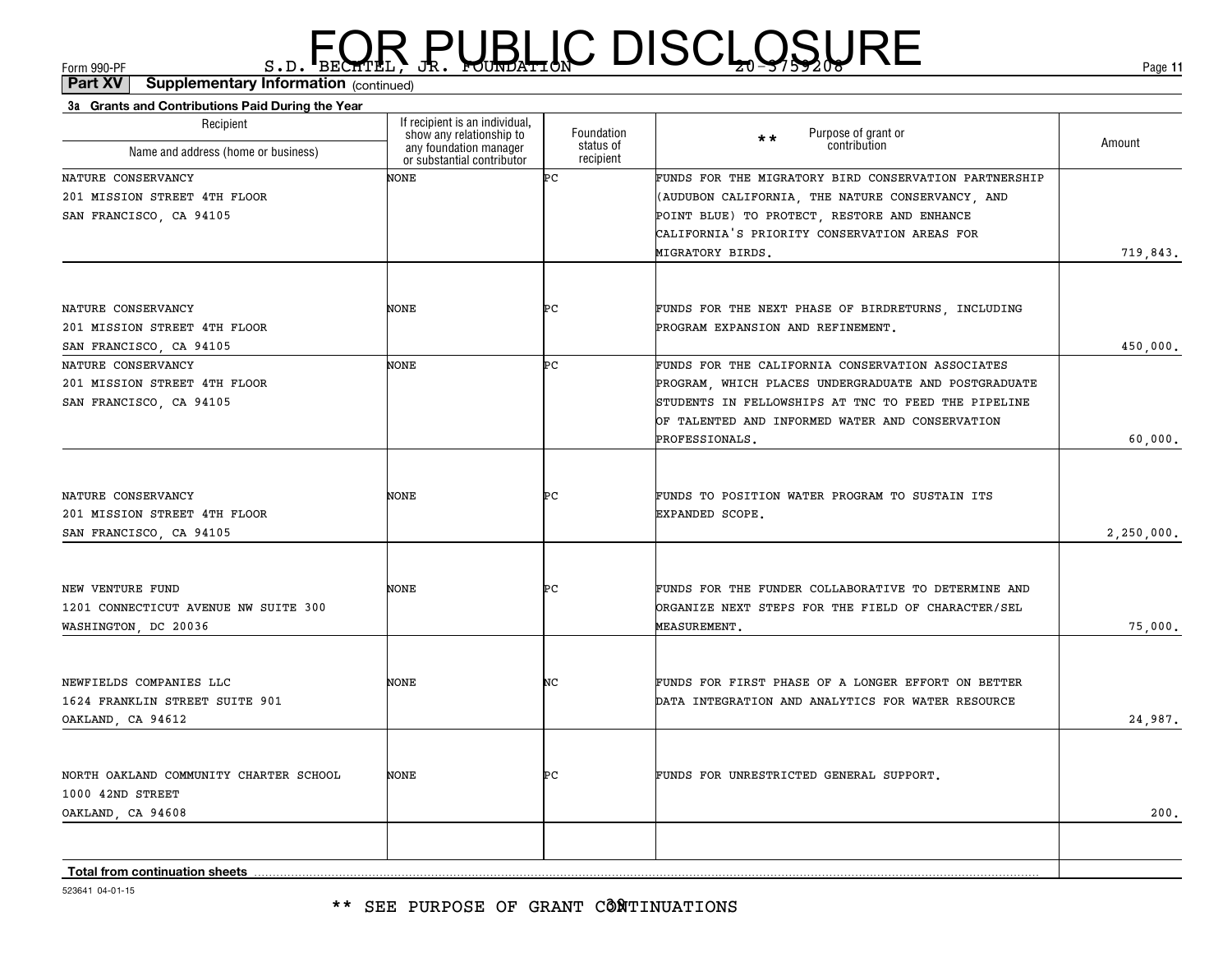| 3a Grants and Contributions Paid During the Year                                         |                                                                                                                    |                                      |                                                                                                                                                                                                                                                              |            |
|------------------------------------------------------------------------------------------|--------------------------------------------------------------------------------------------------------------------|--------------------------------------|--------------------------------------------------------------------------------------------------------------------------------------------------------------------------------------------------------------------------------------------------------------|------------|
| Recipient<br>Name and address (home or business)                                         | If recipient is an individual,<br>show any relationship to<br>any foundation manager<br>or substantial contributor | Foundation<br>status of<br>recipient | Purpose of grant or<br>$\star\star$<br>contribution                                                                                                                                                                                                          | Amount     |
| NORTHERN CALIFORNIA GRANTMAKERS<br>160 SPEAR STREET SUITE 360<br>SAN FRANCISCO, CA 94105 | NONE                                                                                                               | ÞС                                   | FUNDS FOR ANNUAL MEMBERSHIP RENEWAL.                                                                                                                                                                                                                         | 19,500.    |
| OAKLAND UNIFIED SCHOOL DISTRICT<br>1000 BROADWAY SUITE 680<br>OAKLAND, CA 94607          | <b>NONE</b>                                                                                                        | ÞС                                   | FUNDS FOR UNRESTRICTED GENERAL SUPPORT.                                                                                                                                                                                                                      | 1,054,831. |
| OCEANSIDE UNIFIED SCHOOL DISTRICT<br>2111 MISSION AVENUE<br>OCEANSIDE, CA 92058          | NONE                                                                                                               | Þс                                   | FUNDS FOR THE IMPLEMENTATION OF THE CCSS-M IN GRADES<br>K-8, PARTICIPATION IN A CROSS-DISTRICT COMMUNITY OF<br>PRACTICE, AND ENGAGEMENT IN STATEWIDE LEADERSHIP<br>AROUND CCSS-M.                                                                            | 570,561.   |
| OUTWARD BOUND INC<br>4 AIRLINE DRIVE, SUITE 202<br>ALBANY, NY 12205                      | <b>NONE</b>                                                                                                        | ÞС                                   | FUNDS TO SUPPORT THE DEVELOPMENT OF A RESEARCH AGENDA<br>FOR THE OUTWARD BOUND NETWORK OF SCHOOLS, AND A<br>BUSINESS PLAN FOR A NATIONAL EDUCATOR INSTITUTE.                                                                                                 | 487,312.   |
| PACIFIC REPERTORY THEATRE<br>PO BOX 222035<br>CARMEL, CA 93922                           | <b>NONE</b>                                                                                                        | ÞС                                   | FUNDS FOR UNRESTRICTED GENERAL SUPPORT.                                                                                                                                                                                                                      | 1,000.     |
| PARTNERSHIP FOR CHILDREN AND YOUTH<br>1330 BROADWAY SUITE 601<br>OAKLAND, CA 94612       | NONE                                                                                                               | ÞС                                   | FUNDS FOR IMPROVING THE OST FIELD'S UNDERSTANDING OF<br>SEL, PROMOTE COLLABORATION BETWEEN SCHOOLS AND OST<br>PROGRAMS TO BOOST SEL, AND IMPROVE OVERALL QUALITY OF<br>OST PROGRAMS.                                                                         | 115,000.   |
| PARTNERSHIP FOR CHILDREN AND YOUTH<br>1330 BROADWAY SUITE 601<br>OAKLAND, CA 94612       | NONE                                                                                                               | Þс                                   | FUNDS FOR WORK TO IMPROVE THE OUT-OF-SCHOOL TIME<br>FIELD'S UNDERSTANDING OF CHARACTER BUILDING<br>SOCIAL-EMOTIONAL LEARNING, PROMOTE COLLABORATION<br>BETWEEN SCHOOLS AND OUT-OF-SCHOOL TIME PROGRAMS, AND<br>IMPROVE OVERALL QUALITY OF OUT-OF-SCHOOL TIME | 250,000.   |
| Total from continuation sheets                                                           |                                                                                                                    |                                      |                                                                                                                                                                                                                                                              |            |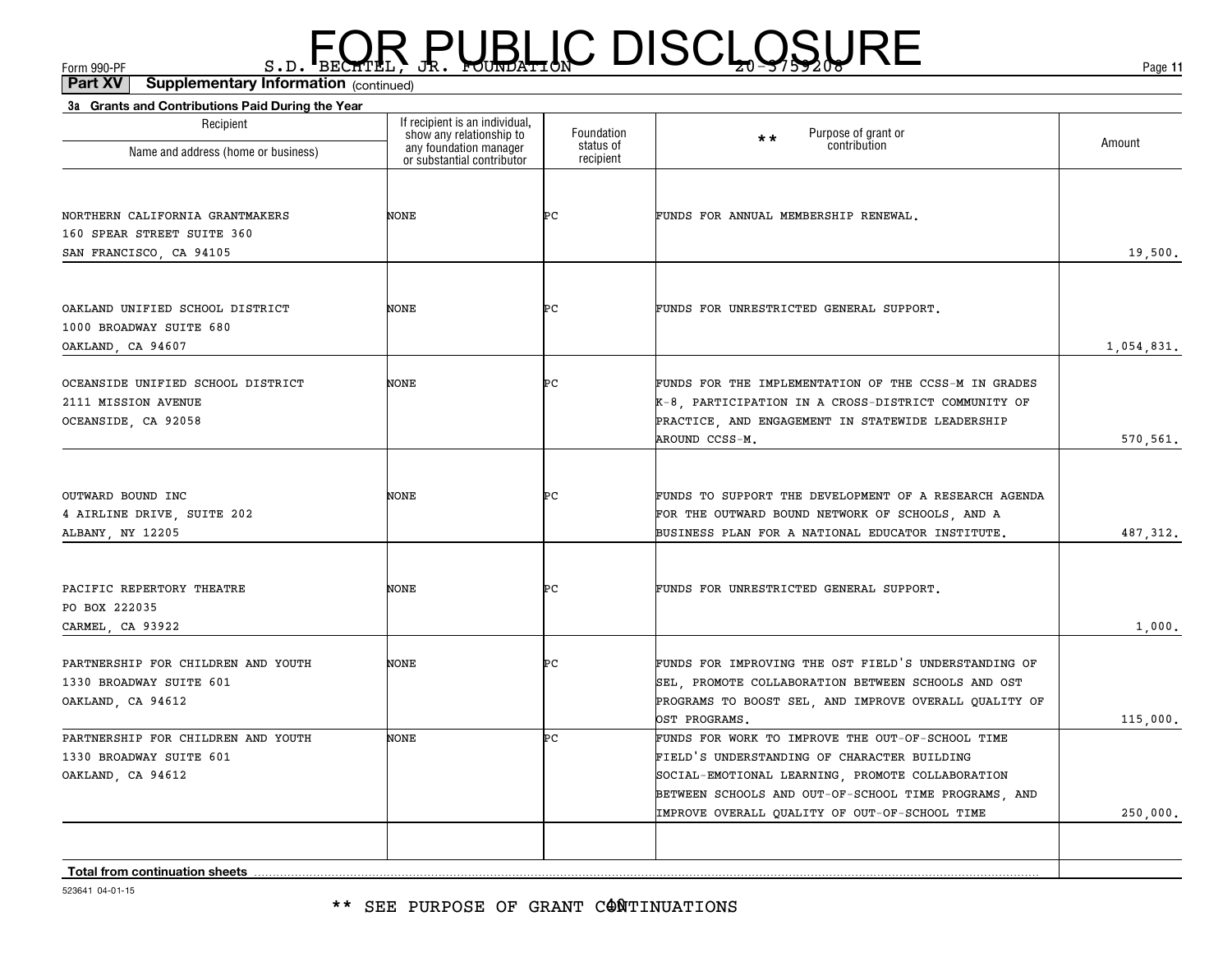\*\* SEE PURPOSE OF GRANT C@MTINUATIONS

523641 04-01-15

| Recipient                                                                            | If recipient is an individual,<br>show any relationship to<br>any foundation manager<br>or substantial contributor | Foundation             | Purpose of grant or<br>$**$                               |         |
|--------------------------------------------------------------------------------------|--------------------------------------------------------------------------------------------------------------------|------------------------|-----------------------------------------------------------|---------|
| Name and address (home or business)                                                  |                                                                                                                    | status of<br>recipient | contribution                                              | Amount  |
| PHILANTHROPY ROUNDTABLE                                                              | NONE                                                                                                               | ÞС                     | FUNDS TO HELP MARKET THE ALMANAC OF AMERICAN              |         |
| 1730 M STREET NW, SUITE 601                                                          |                                                                                                                    |                        | PHILANTHROPY, A NEW RESOURCE THAT HIGHLIGHTS THE          |         |
| WASHINGTON, DC 20036                                                                 |                                                                                                                    |                        | IMPORTANCE OF GIVING.                                     | 75,000. |
| PIEDMONT COMMUNITY CHURCH<br>400 HIGHLAND AVE.                                       | NONE                                                                                                               | ÞС                     | FUNDS DESIGNATED FOR THE CHRISTMAS MUSIC<br>PRESENTATION. |         |
| PIEDMONT, CA 94611                                                                   |                                                                                                                    |                        |                                                           | 1,000.  |
| PIEDMONT COMMUNITY CHURCH<br>400 HIGHLAND AVE.                                       | NONE                                                                                                               | ÞС                     | FUNDS FOR UNRESTRICTED GENERAL SUPPORT.                   |         |
| PIEDMONT, CA 94611                                                                   |                                                                                                                    |                        |                                                           | 7,500.  |
| PLANNED PARENTHOOD FEDERATION OF<br>434 WEST 33RD STREET                             | NONE                                                                                                               | ÞС                     | FUNDS FOR UNRESTRICTED GENERAL SUPPORT.                   |         |
| NEW YORK, NY 10001                                                                   |                                                                                                                    |                        |                                                           | 2,500.  |
| PLANNED PARENTHOOD FEDERATION OF<br>434 WEST 33RD STREET                             | NONE                                                                                                               | ÞС                     | FUNDS FOR GENERAL OPERATING SUPPORT.                      |         |
| NEW YORK, NY 10001                                                                   |                                                                                                                    |                        |                                                           | 300.    |
| PLAYWORKS EDUCATION ENERGIZED<br>650 5TH STREET SUITE 311<br>SAN FRANCISCO, CA 94107 | NONE                                                                                                               | ÞС                     | FUNDS DESIGNATED FOR PLAYWORKS SAN FRANCISCO.             | 280.    |
|                                                                                      |                                                                                                                    |                        |                                                           |         |
| PLAYWORKS EDUCATION ENERGIZED<br>650 5TH STREET SUITE 311                            | NONE                                                                                                               | ÞС                     | FUNDS DESIGNATED FOR SAN FRANCISCO PLAYWORKS.             |         |
| SAN FRANCISCO, CA 94107                                                              |                                                                                                                    |                        |                                                           | 5,000.  |
|                                                                                      |                                                                                                                    |                        |                                                           |         |
| Total from continuation sheets                                                       |                                                                                                                    |                        |                                                           |         |

 $F_{\text{GCD}}$   $\text{F}_{\text{BEC}}$   $\text{F}_{\text{BEC}}$   $\text{F}_{\text{BEC}}$   $\text{F}_{\text{CUE}}$   $\text{G}_{\text{AFL}}$   $\text{G}_{\text{A}}$   $\text{G}_{\text{B}}$   $\text{G}_{\text{B}}$   $\text{G}_{\text{B}}$   $\text{G}_{\text{B}}$   $\text{G}_{\text{B}}$   $\text{G}_{\text{B}}$   $\text{G}_{\text{B}}$   $\text{G}_{\text{B}}$   $\text{G}_{\text{B}}$   $\text{G}_{\text{B$ 

**3a Grants and Contributions Paid During the Year**

(continued)**Part XV Supplementary Information**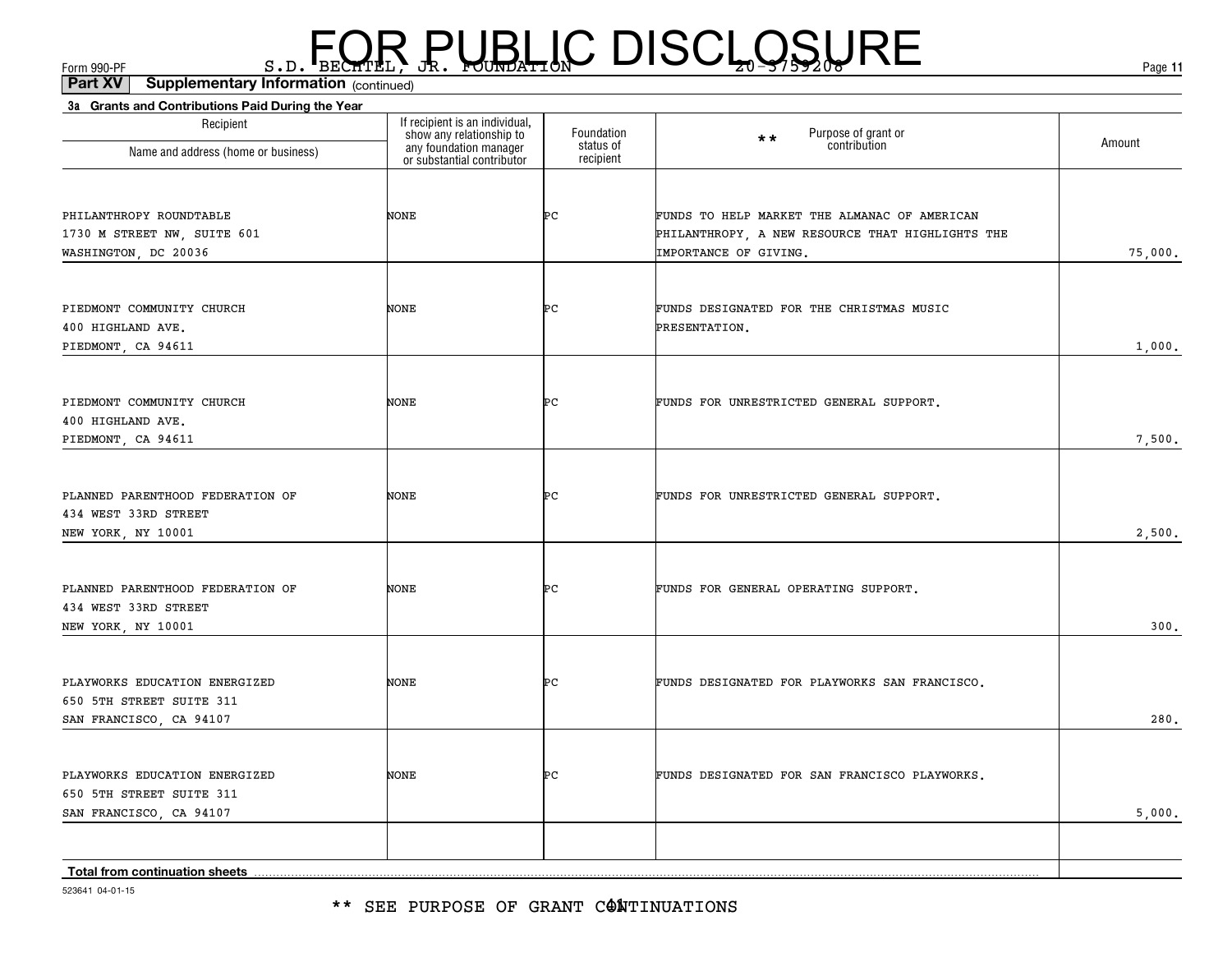\*\* SEE PURPOSE OF GRANT CONTINUATIONS

| 523641 04-01-15 |
|-----------------|

| Name and address (home or business)                                                          | show any relationship to<br>any foundation manager<br>or substantial contributor | Foundation<br>status of<br>recipient | Purpose of grant or<br>$\star \star$<br>contribution                                                                                                                                                                         | Amount     |
|----------------------------------------------------------------------------------------------|----------------------------------------------------------------------------------|--------------------------------------|------------------------------------------------------------------------------------------------------------------------------------------------------------------------------------------------------------------------------|------------|
| PLAYWORKS EDUCATION ENERGIZED<br>650 5TH STREET SUITE 311<br>SAN FRANCISCO, CA 94107         | NONE                                                                             | ÞС                                   | FUNDS FOR UNRESTRICTED GENERAL SUPPORT.                                                                                                                                                                                      | 120.       |
|                                                                                              |                                                                                  |                                      |                                                                                                                                                                                                                              |            |
| POINT REYES BIRD OBSERVATORY<br>3820 CYPRESS DRIVE SUITE 11<br>PETALUMA, CA 94954            | NONE                                                                             | ÞС                                   | FUNDS FOR THE RANGELAND WATERSHED INITIATIVE AND<br>ORGANIZATIONAL CAPACITY BUILDING.                                                                                                                                        | 1,327,000. |
| POINT REYES BIRD OBSERVATORY<br>3820 CYPRESS DRIVE SUITE 11<br>PETALUMA, CA 94954            | NONE                                                                             | Þс                                   | FUNDS FOR THE MIGRATORY BIRD CONSERVATION PARTNERSHIP<br>(AUDUBON CALIFORNIA, THE NATURE CONSERVANCY, AND<br>POINT BLUE) TO PROTECT, RESTORE AND ENHANCE<br>CALIFORNIA'S PRIORITY CONSERVATION AREAS FOR<br>MIGRATORY BIRDS. | 640,078.   |
| POSITIVE COACHING ALLIANCE<br>1001 N. RENGSTROFF AVENUE SUITE 100<br>MOUNTAIN VIEW, CA 94043 | NONE                                                                             | ÞС                                   | FUNDS FOR UNRESTRICTED GENERAL SUPPORT.                                                                                                                                                                                      | 2,500.     |
| POSITIVE COACHING ALLIANCE<br>1001 N. RENGSTROFF AVENUE SUITE 100<br>MOUNTAIN VIEW, CA 94043 | NONE                                                                             | ÞС                                   | FUNDS TO SUPPORT: (1) EVALUATION OF COACH<br>CERTIFICATION PROGRAM OUTCOMES AND (2) IMPROVEMENT OF<br>PCA'S SYSTEM OF MEASUREMENT FOR CONTINUOUS<br>IMPROVEMENT.                                                             | 687,810.   |
| PRESIDENT AND FELLOWS OF HARVARD COLLEGE<br>124 MOUNT AUBURN STREET<br>CAMBRIDGE, MA 02138   | NONE                                                                             | ÞС                                   | FUNDS FOR COLLEGE FINANCIAL AID IN FACULTY OF ARTS &<br>SCIENCES.                                                                                                                                                            | 100.       |
| PRION ALLIANCE INC<br>PO BOX 391953<br>CAMBRIDGE, MA 02139                                   | NONE                                                                             | Þс                                   | FUNDS FOR UNRESTRICTED GENERAL SUPPORT.                                                                                                                                                                                      | 200.       |
|                                                                                              |                                                                                  |                                      |                                                                                                                                                                                                                              |            |
| Total from continuation sheets                                                               |                                                                                  |                                      |                                                                                                                                                                                                                              |            |

(continued)**Part XV Supplementary Information**

**3a Grants and Contributions Paid During the Year**

Recipient

## $F_{\text{GCD}}$   $\text{F}_{\text{BEC}}$   $\text{F}_{\text{BEC}}$   $\text{F}_{\text{BEC}}$   $\text{F}_{\text{CUE}}$   $\text{G}_{\text{AFL}}$   $\text{G}_{\text{A}}$   $\text{G}_{\text{B}}$   $\text{G}_{\text{B}}$   $\text{G}_{\text{B}}$   $\text{G}_{\text{B}}$   $\text{G}_{\text{B}}$   $\text{G}_{\text{B}}$   $\text{G}_{\text{B}}$   $\text{G}_{\text{B}}$   $\text{G}_{\text{B}}$   $\text{G}_{\text{B$

Foundation

If recipient is an individual, show any relationship to

**11**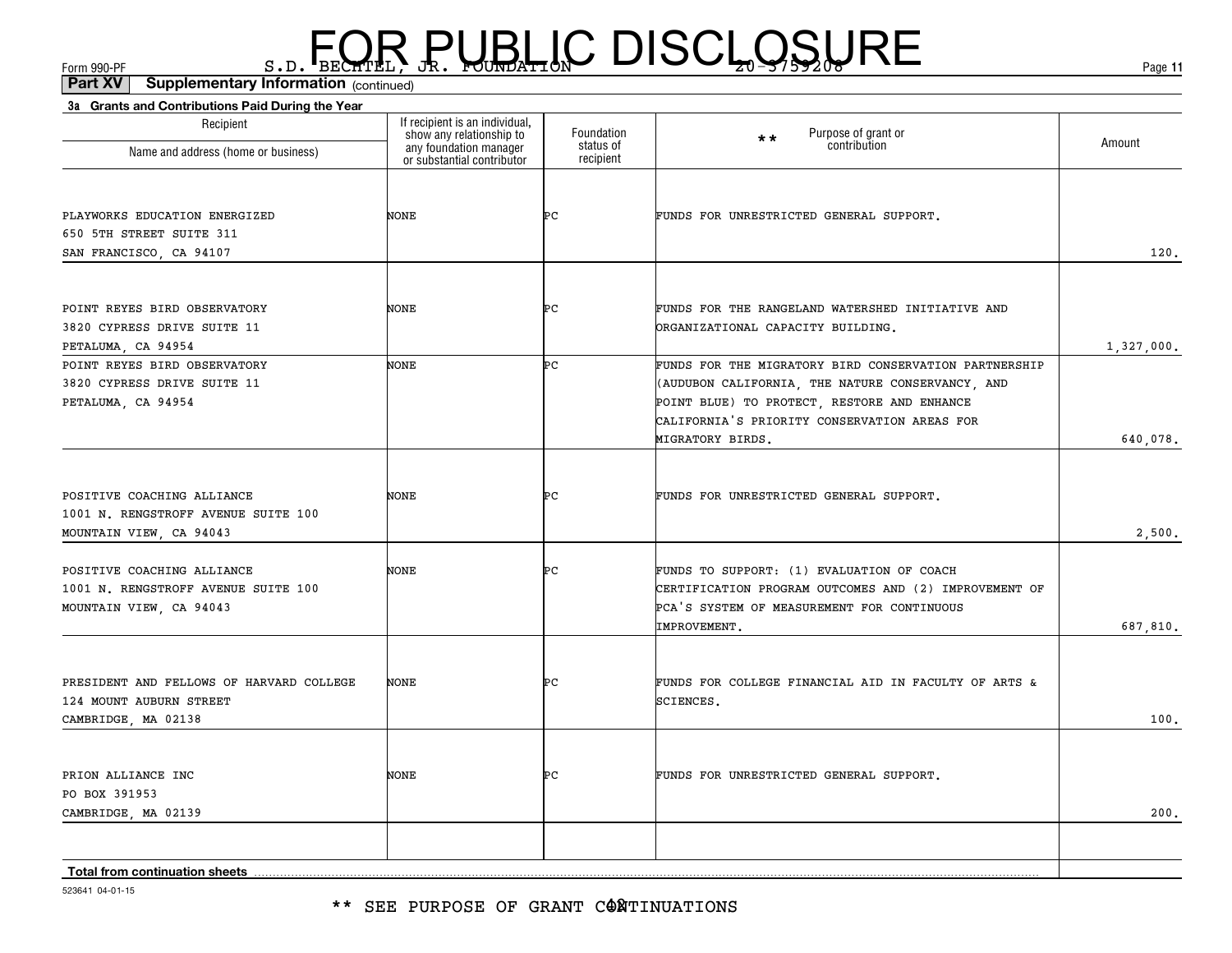| show any relationship to<br>any foundation manager<br>or substantial contributor<br>Foundation<br>status of<br>Name and address (home or business)<br>recipient<br>PRION ALLIANCE INC<br>NONE<br>ÞС<br>PO BOX 391953<br>CAMBRIDGE, MA 02139<br>Þс<br>PTA CALIFORNIA CONGRESS OF PARENTS<br>NONE<br>TEACHERS & STUDENTS INC | Purpose of grant or<br>$\star\star$<br>Amount<br>contribution<br>FUNDS FOR GENERAL OPERATING SUPPORT.<br>200.<br>FUNDS FOR UNRESTRICTED GENERAL SUPPORT. |
|----------------------------------------------------------------------------------------------------------------------------------------------------------------------------------------------------------------------------------------------------------------------------------------------------------------------------|----------------------------------------------------------------------------------------------------------------------------------------------------------|
|                                                                                                                                                                                                                                                                                                                            |                                                                                                                                                          |
|                                                                                                                                                                                                                                                                                                                            |                                                                                                                                                          |
|                                                                                                                                                                                                                                                                                                                            |                                                                                                                                                          |
|                                                                                                                                                                                                                                                                                                                            |                                                                                                                                                          |
|                                                                                                                                                                                                                                                                                                                            |                                                                                                                                                          |
|                                                                                                                                                                                                                                                                                                                            |                                                                                                                                                          |
|                                                                                                                                                                                                                                                                                                                            |                                                                                                                                                          |
| 561 MERRIWOOD DRIVE                                                                                                                                                                                                                                                                                                        |                                                                                                                                                          |
| LAFAYETTE, CA 94549                                                                                                                                                                                                                                                                                                        | 400.                                                                                                                                                     |
|                                                                                                                                                                                                                                                                                                                            |                                                                                                                                                          |
| PUBLIC POLICY INSTITUTE OF CALIFORNIA<br>ÞС<br>NONE                                                                                                                                                                                                                                                                        | FUNDS TO SUPPORT PPIC'S ANNUAL "SPEAKER SERIES ON                                                                                                        |
| 500 WASHINGTON STREET SUITE 600                                                                                                                                                                                                                                                                                            | CALIFORNIA'S FUTURE."                                                                                                                                    |
| SAN FRANCISCO, CA 94111                                                                                                                                                                                                                                                                                                    | 10,000.                                                                                                                                                  |
| Þс<br>PUBLIC POLICY INSTITUTE OF CALIFORNIA<br><b>NONE</b>                                                                                                                                                                                                                                                                 | FUNDS TO CONDUCT THE PPIC STATEWIDE SURVEY ON                                                                                                            |
| 500 WASHINGTON STREET SUITE 600                                                                                                                                                                                                                                                                                            | CALIFORNIANS AND EDUCATION TO TRACK OPINIONS AMONG                                                                                                       |
| SAN FRANCISCO, CA 94111                                                                                                                                                                                                                                                                                                    | CALIFORNIANS ABOUT K-12 EDUCATION IN CALIFORNIA ON                                                                                                       |
|                                                                                                                                                                                                                                                                                                                            | ISSUES SUCH AS LOCAL CONTROL FUNDING FORMULA AND THE                                                                                                     |
|                                                                                                                                                                                                                                                                                                                            | ROLLOUT OF THE COMMON CORE STATE STANDARDS.<br>32,000.                                                                                                   |
| Þс<br>PUBLIC POLICY INSTITUTE OF CALIFORNIA<br>NONE                                                                                                                                                                                                                                                                        | FUNDS TO UPGRADE TECHNOLOGY IN THE GEORGE P. SHULTZ                                                                                                      |
| 500 WASHINGTON STREET SUITE 600                                                                                                                                                                                                                                                                                            | FORUM AND TO ESTABLISH A FUND TO CONTINUE TO MAKE THE                                                                                                    |
| SAN FRANCISCO, CA 94111                                                                                                                                                                                                                                                                                                    | BCC AVAILABLE AND AFFORDABLE FOR OTHER CIVIC-MINDED                                                                                                      |
|                                                                                                                                                                                                                                                                                                                            | <b>DRGANIZATIONS.</b><br>300,000.                                                                                                                        |
|                                                                                                                                                                                                                                                                                                                            |                                                                                                                                                          |
| ÞС<br>NONE<br>PUBLIC POLICY INSTITUTE OF CALIFORNIA                                                                                                                                                                                                                                                                        | FUNDS TO SUPPORT PPIC'S ANNUAL "SPEAKER SERIES ON                                                                                                        |
| 500 WASHINGTON STREET SUITE 600                                                                                                                                                                                                                                                                                            | CALIFORNIA'S FUTURE."                                                                                                                                    |
| SAN FRANCISCO, CA 94111                                                                                                                                                                                                                                                                                                    | 10,000.                                                                                                                                                  |
| NONE<br>ÞС<br>PURDUE INTERNATIONAL INC                                                                                                                                                                                                                                                                                     | FUNDS FOR THE CREATION OF THE INNOVATION DESIGN                                                                                                          |
| 701 W. STADIUM AVENUE, ROOM 1317                                                                                                                                                                                                                                                                                           | CENTER THAT WILL PROVIDE A HANDS-ON ENVIRONMENT FOR                                                                                                      |
| WEST LAFAYETTE, IN 47906-2045                                                                                                                                                                                                                                                                                              | PURDUE ENGINEERING AND TECHNOLOGY STUDENTS THAT                                                                                                          |
|                                                                                                                                                                                                                                                                                                                            | 1,000,000.<br>EXPANDS THEIR COLLABORATIVE LEARNING.                                                                                                      |
|                                                                                                                                                                                                                                                                                                                            |                                                                                                                                                          |
| Total from continuation sheets                                                                                                                                                                                                                                                                                             |                                                                                                                                                          |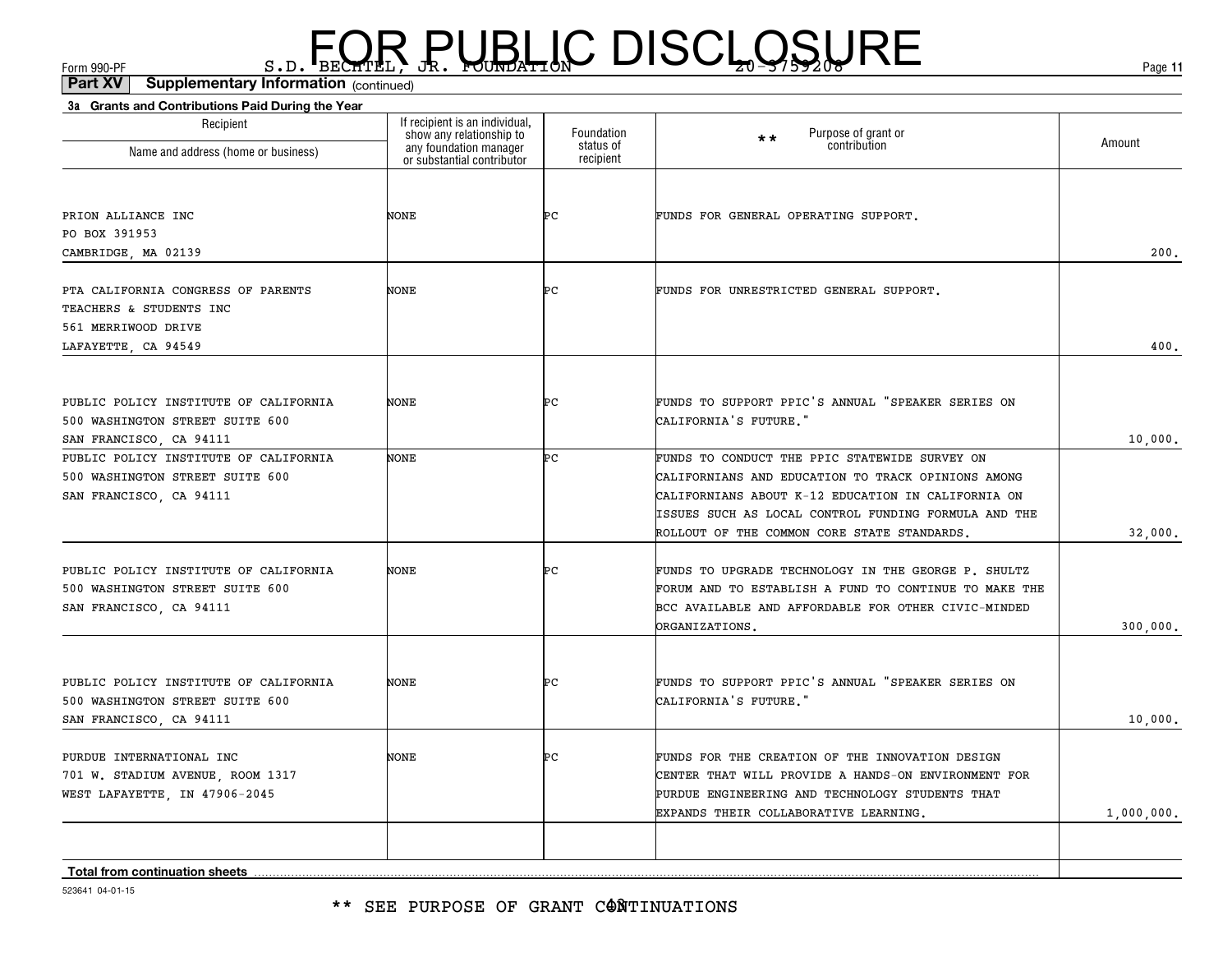#### \*\* SEE PURPOSE OF GRANT C@ATINUATIONS

523641 04-01-15

| Recipient<br>Name and address (home or business) | If recipient is an individual,<br>show any relationship to | Foundation<br>status of | Purpose of grant or<br>contribution<br>$\star \star$ | Amount     |
|--------------------------------------------------|------------------------------------------------------------|-------------------------|------------------------------------------------------|------------|
|                                                  | any foundation manager<br>or substantial contributor       | recipient               |                                                      |            |
| REALITY SAN FRANCISCO CHURCH                     | <b>NONE</b>                                                | ÞС                      | FUNDS FOR UNRESTRICTED GENERAL SUPPORT.              |            |
| 1504 BRYANT STREET SUITE 301                     |                                                            |                         |                                                      |            |
| SAN FRANCISCO, CA 94103                          |                                                            |                         |                                                      | 15,000.    |
|                                                  |                                                            |                         |                                                      |            |
| REALITY SAN FRANCISCO CHURCH                     | NONE                                                       | ÞС                      | FUNDS FOR UNRESTRICTED GENERAL SUPPORT.              |            |
| 1504 BRYANT STREET SUITE 301                     |                                                            |                         |                                                      |            |
| SAN FRANCISCO, CA 94103                          |                                                            |                         |                                                      | 1,000.     |
|                                                  |                                                            |                         |                                                      |            |
| REGENTS OF THE UNIVERSITY OF CALIFORNIA          | <b>NONE</b>                                                | ÞС                      | FUNDS FOR THE DEVELOPMENT AND IMPLEMENTATION OF A    |            |
| UNIVERSITY OF CALIFORNIA DAVIS ONE SHIELDS       |                                                            |                         | PARTNERSHIP BETWEEN UC DAVIS AND TWO LOCAL SCHOOL    |            |
| AVENUE DAVIS, CA 95616                           |                                                            |                         | DISTRICTS TO STRENGTHEN INTEGRATED STEM EDUCATION.   | 828,201.   |
| RESOLVE INC                                      | NONE                                                       | ÞС                      | FUNDS TO SUPPORT THE WATER FUNDER INITIATIVE TO      |            |
| 1255 23RD STREET NW SUITE 275                    |                                                            |                         | ENGAGE CURRENT AND POTENTIAL WATER FUNDERS AND       |            |
| WASHINGTON, DC 20037                             |                                                            |                         | ARTICULATE A SOLUTION SET FOR WATER.                 | 600,000.   |
|                                                  |                                                            |                         |                                                      |            |
| RESOURCES FOR THE FUTURE INC<br>1616 P STREET NW | <b>NONE</b>                                                | ÞС                      | FUNDS FOR ENERGY POLICY RESEARCH AND COMMUNICATIONS  |            |
|                                                  |                                                            |                         | CAPACITY.                                            |            |
| WASHINGTON, DC 20036-1400                        |                                                            |                         |                                                      | 150,000.   |
| RESOURCES LEGACY FUND                            | <b>NONE</b>                                                | ÞС                      | FUNDS FOR THE IMPLEMENTATION OF THE PARKS FORWARD    |            |
| 555 CAPITOL MALL SUITE 1095                      |                                                            |                         | RECOMMENDATIONS.                                     |            |
| SACRAMENTO, CA 95814                             |                                                            |                         |                                                      | 500,000.   |
|                                                  |                                                            |                         |                                                      |            |
| RESOURCES LEGACY FUND                            | <b>NONE</b>                                                | ÞС                      | FUNDS TO SUPPORT THE CALIFORNIA WATER FOUNDATION, A  |            |
| 555 CAPITOL MALL SUITE 1095                      |                                                            |                         | PHILANTHROPIC INITIATIVE DESIGNED TO ADVANCE         |            |
| SACRAMENTO, CA 95814                             |                                                            |                         | SUSTAINABLE WATER MANAGEMENT IN CALIFORNIA.          | 3,000,000. |
| Total from continuation sheets                   |                                                            |                         |                                                      |            |

**3a Grants and Contributions Paid During the Year**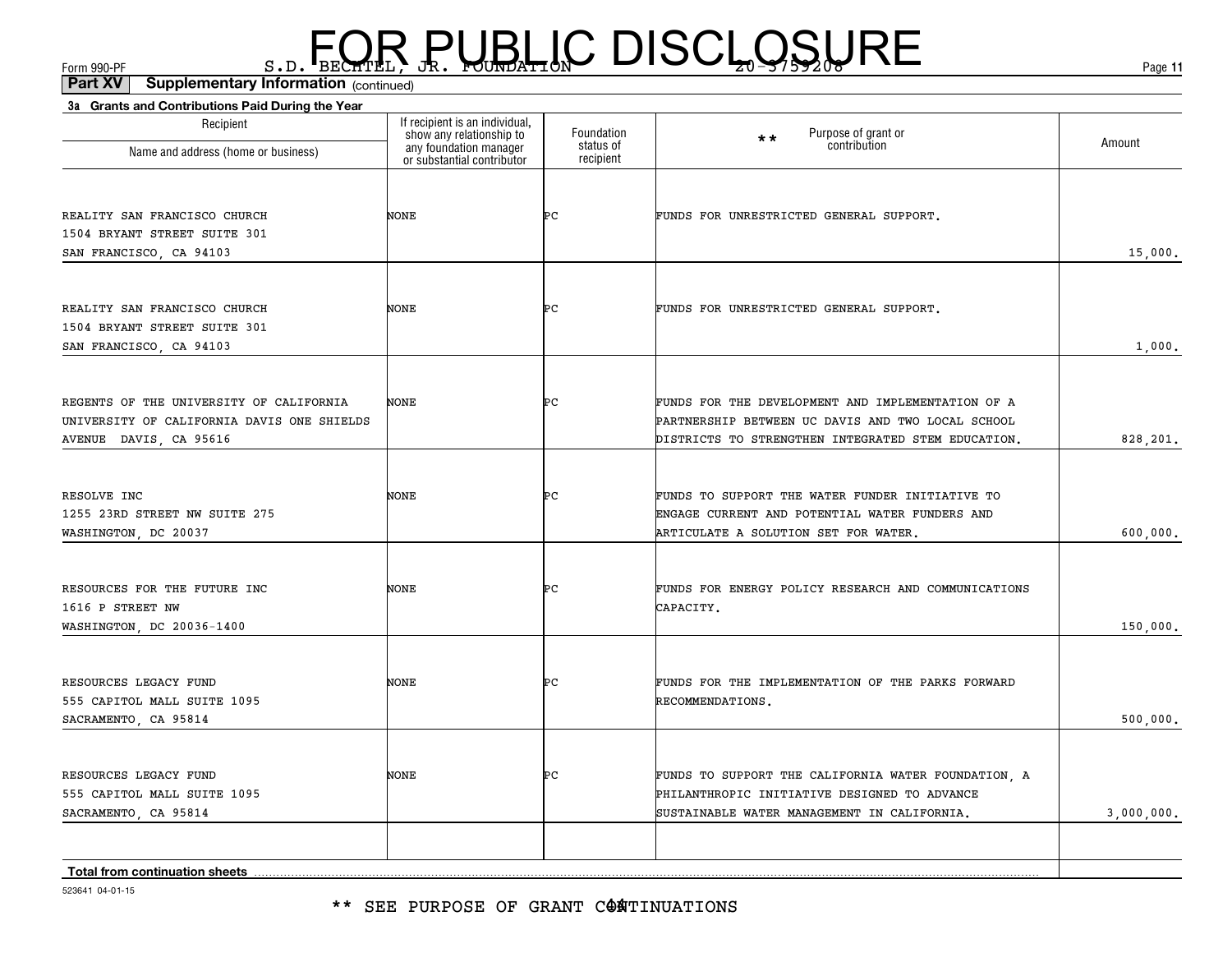(continued)**Part XV Supplementary Information**

| Recipient                                 | If recipient is an individual,                                                   | Foundation             | $\star \star$                                        |          |
|-------------------------------------------|----------------------------------------------------------------------------------|------------------------|------------------------------------------------------|----------|
| Name and address (home or business)       | show any relationship to<br>any foundation manager<br>or substantial contributor | status of<br>recipient | Purpose of grant or<br>contribution                  | Amount   |
|                                           |                                                                                  |                        |                                                      |          |
| RESOURCES LEGACY FUND                     | NONE                                                                             | ÞС                     | FUNDS TO AUGMENT CURRENT SUPPORT TO THE CALIFORNIA   |          |
| 555 CAPITOL MALL SUITE 1095               |                                                                                  |                        | WATER FOUNDATION IN RESPONSE TO ITS DROUGHT ACTION   |          |
| SACRAMENTO, CA 95814                      |                                                                                  |                        | INITIATIVE.                                          | 750,000. |
| RESOURCES LEGACY FUND                     | NONE                                                                             | ÞС                     | FUNDS FOR THE IMPLEMENTATION OF THE PARKS FORWARD    |          |
| 555 CAPITOL MALL SUITE 1095               |                                                                                  |                        | RECOMMENDATIONS.                                     |          |
| SACRAMENTO, CA 95814                      |                                                                                  |                        |                                                      | 500,000. |
| RONALD REAGAN PRESIDENTIAL FOUNDATION AND | NONE                                                                             | ÞС                     | FUNDS FOR THE UNDERWRITING OF THE PEACE THROUGH      |          |
| INSTITUTE                                 |                                                                                  |                        | STRENGTH EXHIBIT IN THE RONALD REAGAN PRESIDENTIAL   |          |
| 40 PRESIDENTIAL DRIVE SUITE 200           |                                                                                  |                        | LIBRARY AND MUSEUM IN HONOR OF FORMER SECRETARY OF   |          |
| SIMI VALLEY, CA 93065                     |                                                                                  |                        | STATE GEORGE SHULTZ.                                 | 600,000. |
|                                           |                                                                                  |                        |                                                      |          |
| ROTARY SERVICE INC                        | NONE                                                                             | ÞС                     | FUNDS DESIGNATED FOR THE SF ROTARY BACKPACK DASH ON  |          |
| 2565 THIRD STREET, SUITE 237              |                                                                                  |                        | AUGUST 16, 2015.                                     |          |
| SAN FRANCISCO, CA 94107                   |                                                                                  |                        |                                                      | 100.     |
| SACRAMENTO CITY UNIFIED SCHOOL DISTRICT   | <b>NONE</b>                                                                      | ÞС                     | FUNDS TO BUILD TEACHER AND LEADERSHIP CAPACITY TO    |          |
| 5735 47TH AVENUE                          |                                                                                  |                        | TRANSFORM TEACHING AND LEARNING BY STRATEGICALLY     |          |
| SACRAMENTO, CA 95824                      |                                                                                  |                        | PROVIDING MEANINGFUL LEARNING EXPERIENCES THAT       |          |
|                                           |                                                                                  |                        | SUPPORT STUDENTS' ACQUISITION OF DEEP CONCEPTUAL     |          |
|                                           |                                                                                  |                        | MATHEMATICAL UNDERSTANDING.                          | 496,000. |
| SACRAMENTO CITY UNIFIED SCHOOL DISTRICT   | <b>NONE</b>                                                                      | ÞС                     | FUNDS TO BUILD TEACHER AND LEADERSHIP CAPACITY TO    |          |
| 5735 47TH AVENUE                          |                                                                                  |                        | TRANSFORM TEACHING AND LEARNING BY STRATEGICALLY     |          |
| SACRAMENTO, CA 95824                      |                                                                                  |                        | PROVIDING MEANINGFUL LEARNING EXPERIENCES THAT       |          |
|                                           |                                                                                  |                        | SUPPORT STUDENTS' ACQUISITION OF DEEP CONCEPTUAL     |          |
|                                           |                                                                                  |                        | MATHEMATICAL UNDERSTANDING.                          | 567,772. |
| SACRAMENTO COUNTY OFFICE OF EDUCATION     | NONE                                                                             | ÞС                     | FUNDS FOR THE IMPLEMENTATION OF A MODEL PROFESSIONAL |          |
| P.O. BOX 269003                           |                                                                                  |                        | DEVELOPMENT PROGRAM FOR 14 CORE SCHOOLS AND          |          |
| SACRAMENTO, CA 95826-9003                 |                                                                                  |                        | ADDITIONAL REGIONAL SCHOOLS ON A FEE-FOR-SERVICE     |          |
|                                           |                                                                                  |                        | BASIS.                                               | 361,839. |
|                                           |                                                                                  |                        |                                                      |          |
| <b>Total from continuation sheets</b>     |                                                                                  |                        |                                                      |          |

523641 04-01-15

#### \*\* SEE PURPOSE OF GRANT CONTINUATIONS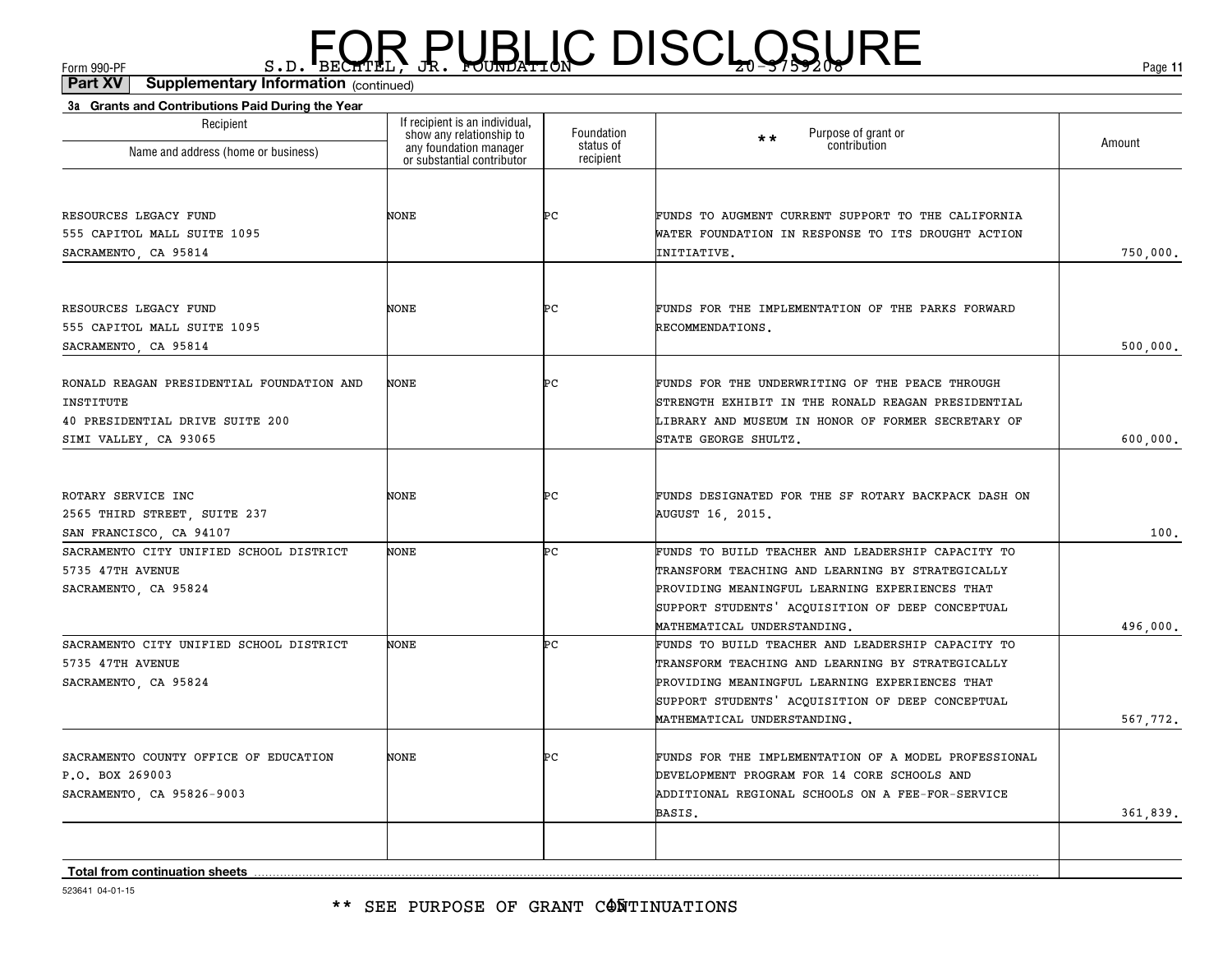\*\* SEE PURPOSE OF GRANT C@ÑTINUATIONS

523641 04-01-15

| Recipient                                                                                | If recipient is an individual,<br>show any relationship to<br>any foundation manager<br>or substantial contributor | Foundation<br>status of | Purpose of grant or<br>contribution<br>$\star\star$                                                                       | Amount |
|------------------------------------------------------------------------------------------|--------------------------------------------------------------------------------------------------------------------|-------------------------|---------------------------------------------------------------------------------------------------------------------------|--------|
| Name and address (home or business)                                                      |                                                                                                                    | recipient               |                                                                                                                           |        |
| SACRED HEART COMMUNITY SERVICE<br>1381 SOUTH FIRST STREET                                | <b>NONE</b>                                                                                                        | ÞС                      | FUNDS FOR EMPLOYEE MATCHING GIFTS.                                                                                        | 300.   |
| SAN JOSE, CA 95110                                                                       |                                                                                                                    |                         |                                                                                                                           |        |
| SACRED HEART COMMUNITY SERVICE<br>1381 SOUTH FIRST STREET<br>SAN JOSE, CA 95110          | NONE                                                                                                               | ÞС                      | FUNDS FOR GENERAL OPERATING SUPPORT.                                                                                      | 100.   |
| SAN FRANCISCO AIDS FOUNDATION<br>1035 MARKET STREET SUITE 400<br>SAN FRANCISCO, CA 94103 | NONE                                                                                                               | ÞС                      | FUNDS DESIGNATED FOR AIDS LIFECYCLE.                                                                                      | 100.   |
|                                                                                          |                                                                                                                    |                         |                                                                                                                           |        |
| SAN FRANCISCO FOOD BANK<br>900 PENNSYLVANIA AVENUE<br>SAN FRANCISCO, CA 94107            | NONE                                                                                                               | Þс                      | FUNDS TO SUPPORT FREMONT GROUP'S ANNUAL FOOD FROM THE<br>BAR FUNDRAISING DRIVE BENEFITING THE SAN FRANCISCO<br>FOOD BANK. | 5,000. |
| SAN FRANCISCO FOOD BANK<br>900 PENNSYLVANIA AVENUE<br>SAN FRANCISCO, CA 94107            | <b>NONE</b>                                                                                                        | ÞС                      | FUNDS FOR UNRESTRICTED GENERAL SUPPORT.                                                                                   | 200.   |
| SAN FRANCISCO FOOD BANK<br>900 PENNSYLVANIA AVENUE<br>SAN FRANCISCO, CA 94107            | <b>NONE</b>                                                                                                        | Þс                      | FUNDS FOR UNRESTRICTED GENERAL SUPPORT.                                                                                   | 900.   |
| SAN FRANCISCO FOOD BANK<br>900 PENNSYLVANIA AVENUE<br>SAN FRANCISCO, CA 94107            | <b>NONE</b>                                                                                                        | ÞС                      | FUNDS FOR UNRESTRICTED GENERAL SUPPORT.                                                                                   | 2,000. |
|                                                                                          |                                                                                                                    |                         |                                                                                                                           |        |
| Total from continuation sheets                                                           |                                                                                                                    |                         |                                                                                                                           |        |

**3a Grants and Contributions Paid During the Year**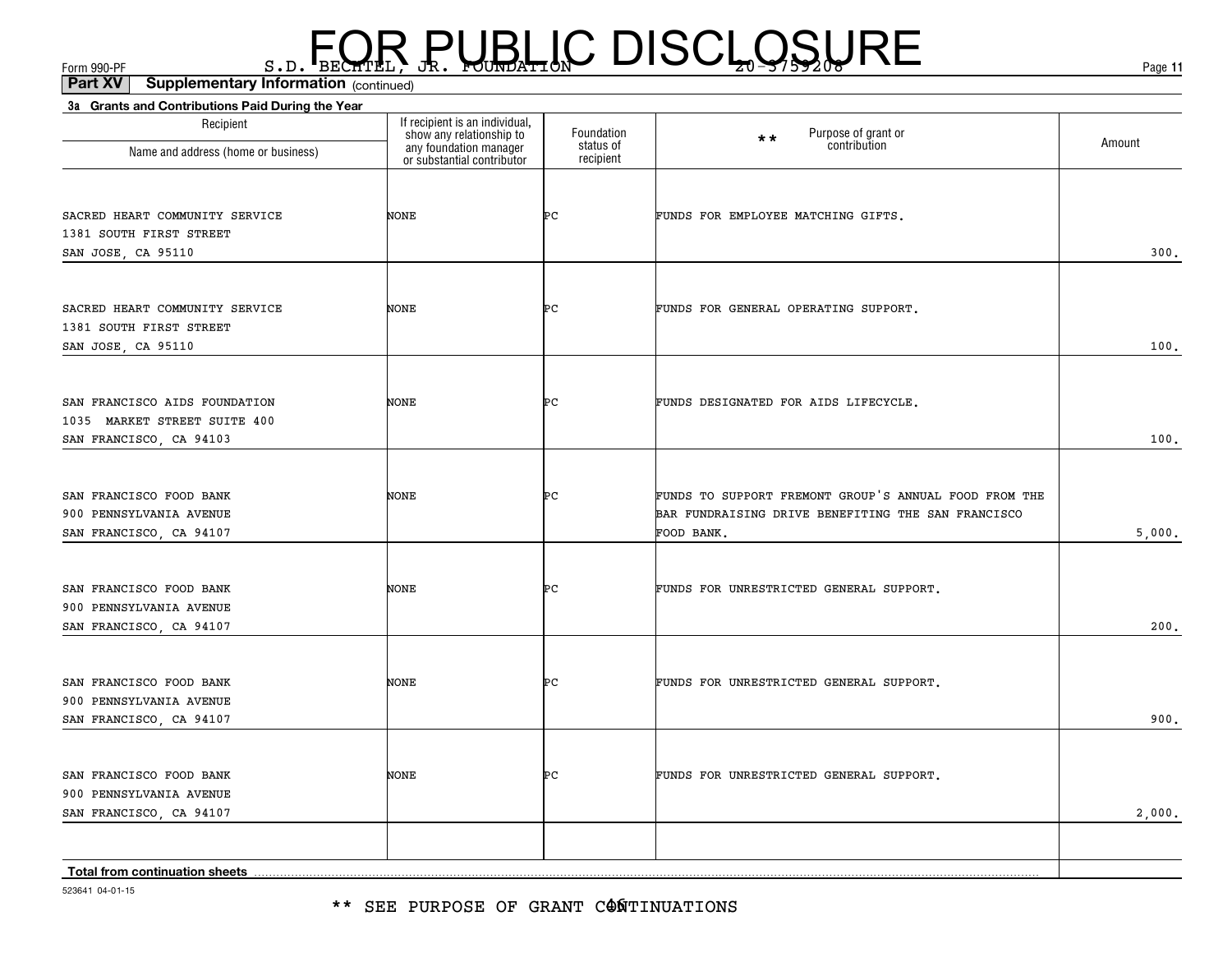| 3a Grants and Contributions Paid During the Year                                                    |                                                                                                                    |                                      |                                                                                                                                                                                                                               |              |
|-----------------------------------------------------------------------------------------------------|--------------------------------------------------------------------------------------------------------------------|--------------------------------------|-------------------------------------------------------------------------------------------------------------------------------------------------------------------------------------------------------------------------------|--------------|
| Recipient<br>Name and address (home or business)                                                    | If recipient is an individual,<br>show any relationship to<br>any foundation manager<br>or substantial contributor | Foundation<br>status of<br>recipient | Purpose of grant or<br>$\star\star$<br>contribution                                                                                                                                                                           | Amount       |
|                                                                                                     |                                                                                                                    |                                      |                                                                                                                                                                                                                               |              |
| SAN FRANCISCO FOOD BANK<br>900 PENNSYLVANIA AVENUE<br>SAN FRANCISCO, CA 94107                       | NONE                                                                                                               | Þс                                   | FUNDS TO END HUNGER IN SAN FRANCISCO AND MARIN AND<br>PROMOTE HIGH NUTRITION STANDARDS.                                                                                                                                       | 100,000.     |
| SAN FRANCISCO OPERA ASSOCIATION<br>301 VAN NESS AVENUE<br>SAN FRANCISCO, CA 94102-1729              | NONE                                                                                                               | ÞС                                   | FUNDS FOR UNRESTRICTED GENERAL SUPPORT.                                                                                                                                                                                       | 322.         |
| SAN FRANCISCO SYMPHONY<br>DAVIES SYMPHONY HALL, 201 VAN NESS AVENUE<br>SAN FRANCISCO, CA 94102-4585 | NONE                                                                                                               | ÞС                                   | FUNDS FOR UNRESTRICTED GENERAL SUPPORT.                                                                                                                                                                                       | 370.         |
| SAN FRANCISCO UNIFIED SCHOOL DISTRICT<br>750 25TH AVENUE<br>SAN FRANCISCO, CA 94121                 | NONE                                                                                                               | Þс                                   | FUNDS FOR IMPLEMENTATION OF THE COMMON CORE STATE<br>STANDARDS IN MATHEMATICS (CCSS-M) IN GRADES K-8,<br>PARTICIPATION IN A CROSS-DISTRICT COMMUNITY OF<br>PRACTICE, AND ENGAGEMENT IN STATEWIDE LEADERSHIP<br>AROUND CCSS-M. | 1,467,200.   |
| SANGER UNIFIED SCHOOL DISTRICT<br>1905 SEVENTH STREET<br>SANGER, CA 93657                           | <b>NONE</b>                                                                                                        | ÞС                                   | FUNDS FOR THE IMPLEMENTATION OF THE CCSS-M IN GRADES<br>K-8, PARTICIPATION IN A CROSS-DISTRICT COMMUNITY OF<br>PRACTICE, AND ENGAGEMENT IN STATEWIDE LEADERSHIP<br>AROUND CCSS-M.                                             | 415,445.     |
| SANTA ANA UNIFIED SCHOOL DISTRICT<br>1601 EAST CHESTNUT AVENUE<br>SANTA ANA, CA 92701               | NONE                                                                                                               | ÞС                                   | FUNDS FOR THE IMPLEMENTATION OF THE CCSS-M IN GRADES<br>K-8, PARTICIPATION IN A CROSS-DISTRICT COMMUNITY OF<br>PRACTICE, AND ENGAGEMENT IN STATEWIDE LEADERSHIP<br>AROUND CCSS-M.                                             | 1, 200, 650. |
| SANTA CATALINA SCHOOL<br>1500 MARK THOMAS DRIVE<br>MONTEREY, CA 93940-5291                          | NONE                                                                                                               | ÞС                                   | FUNDS FOR THE ANNUAL FUND.                                                                                                                                                                                                    | 10,000.      |
| Total from continuation sheets                                                                      |                                                                                                                    |                                      |                                                                                                                                                                                                                               |              |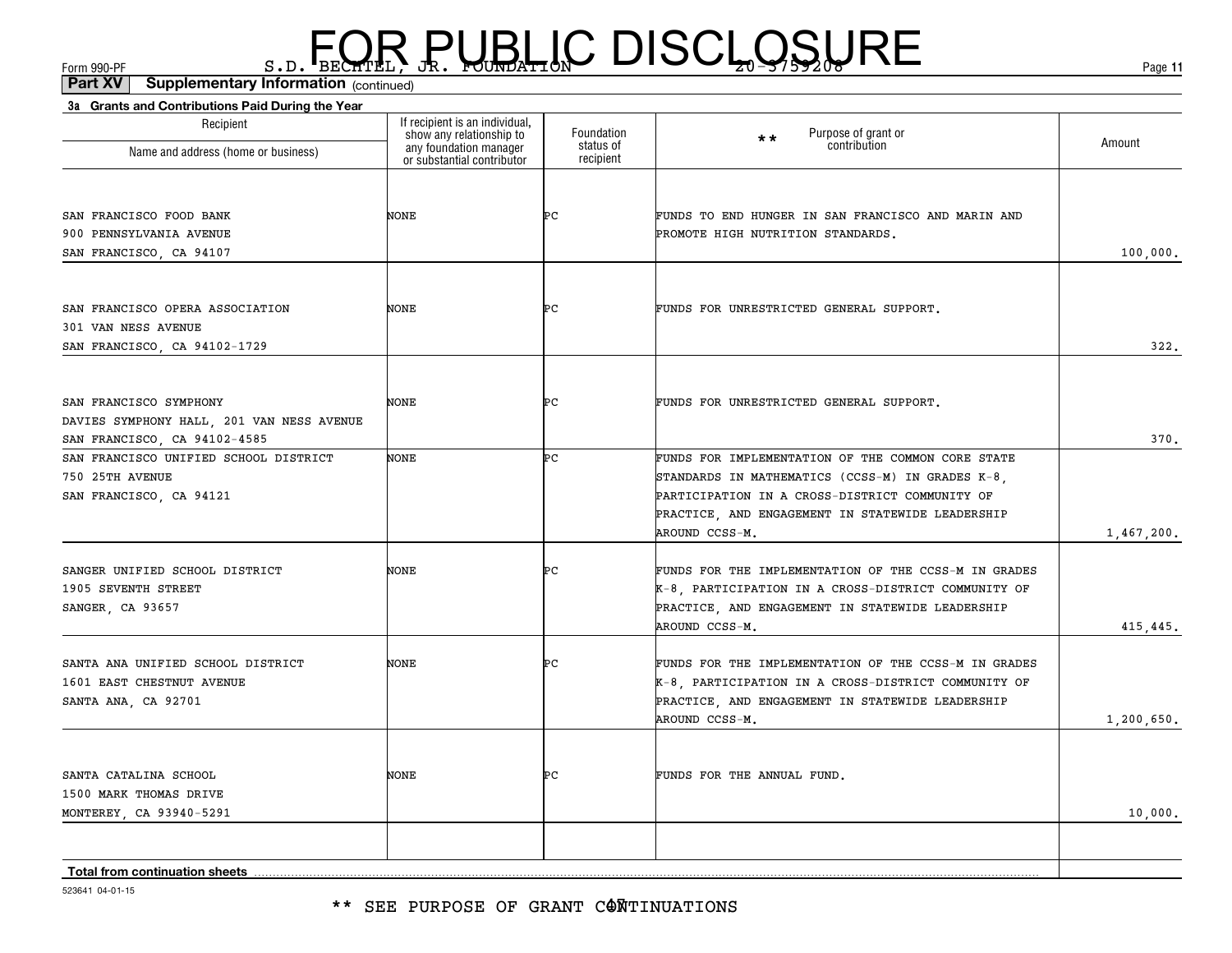\*\* SEE PURPOSE OF GRANT CONTINUATIONS

523641 04-01-15

| Recipient                            | If recipient is an individual,<br>show any relationship to<br>any foundation manager | Foundation<br>status of | Purpose of grant or<br>$**$<br>contribution           | Amount   |
|--------------------------------------|--------------------------------------------------------------------------------------|-------------------------|-------------------------------------------------------|----------|
| Name and address (home or business)  | or substantial contributor                                                           | recipient               |                                                       |          |
| SAVE THE REDWOODS LEAGUE             | NONE                                                                                 | Þс                      | FUNDS FOR CREATING A CONSERVATION PLANNING TOOL TO    |          |
| 111 SUTTER ST., 11TH FLOOR           |                                                                                      |                         | INFORM HOW THE LEAGUE AND ITS PARTNERS, INCLUDING     |          |
| SAN FRANCISCO, CA 94104              |                                                                                      |                         | STATE PARKS, CAN BEST PROTECT, RESTORE, AND CONNECT   |          |
|                                      |                                                                                      |                         | PEOPLE TO THE COAST REDWOOD AND GIANT SEQUOIA FORESTS |          |
|                                      |                                                                                      |                         | IN THE DECADES AHEAD.                                 | 143,000. |
|                                      |                                                                                      |                         |                                                       |          |
| SCHOLARMATCH INC                     | <b>NONE</b>                                                                          | ÞС                      | FUNDS FOR STUDENT SCHOLARSHIP.                        |          |
| 849 VALENCIA STREET                  |                                                                                      |                         |                                                       |          |
| SAN FRANCISCO, CA 94110              |                                                                                      |                         |                                                       | 200.     |
|                                      |                                                                                      |                         |                                                       |          |
| SCHOOL-BASED HEALTH ALLIANCE         | <b>NONE</b>                                                                          | ÞС                      | FUNDS TO CREATE A DATA CENTER TO DEMONSTRATE THE FULL |          |
| 1010 VERMONT AVENUE NW SUITE 600     |                                                                                      |                         | IMPACT OF SCHOOL-BASED HEALTH SERVICES.               |          |
| WASHINGTON, DC 20005                 |                                                                                      |                         |                                                       | 100,000. |
|                                      |                                                                                      |                         |                                                       |          |
| SEATTLE PREPARATORY SCHOOL           | <b>NONE</b>                                                                          | ÞС                      | FUNDS FOR UNRESTRICTED GENERAL SUPPORT.               |          |
| 2400 ELEVENTH AVENUE E               |                                                                                      |                         |                                                       |          |
| SEATTLE, WA 98102                    |                                                                                      |                         |                                                       | 200.     |
| SEMPERVIRENS FUND                    | NONE                                                                                 | ÞС                      | FUNDS FOR SEMPERVIRENS TO CONVENE LANDOWNERS AND      |          |
| 419 SOUTH SAN ANTONIO ROAD SUITE 211 |                                                                                      |                         | MANAGERS IN THE SANTA CRUZ MOUNTAINS TO PLAN FOR      |          |
| LOS ALTOS, CA 94022-3640             |                                                                                      |                         | FUTURE STEWARDSHIP OF A LARGER CONNECTED SYSTEM OF    |          |
|                                      |                                                                                      |                         | NATURAL LANDS, WHILE FACING LIMITED FINANCIAL AND     |          |
|                                      |                                                                                      |                         | HUMAN RESOURCES, AND CLIMATE CHANGE IMPACTS.          | 50,000.  |
|                                      |                                                                                      |                         |                                                       |          |
| SING FOR AMERICA FOUNDATION          | <b>NONE</b>                                                                          | ÞС                      | FUNDS FOR UNRESTRICTED GENERAL SUPPORT.               |          |
| 463 BUENA VISTA EAST - #3            |                                                                                      |                         |                                                       |          |
| SAN FRANCISCO, CA 94117              |                                                                                      |                         |                                                       | 800.     |
|                                      |                                                                                      |                         |                                                       |          |
| SOUTHERN CENTER FOR HUMAN RIGHTS     | NONE                                                                                 | ÞС                      | FUNDS FOR UNRESTRICTED GENERAL SUPPORT.               |          |
| 83 POPLAR STREET NW                  |                                                                                      |                         |                                                       |          |
| ATLANTA, GA 30303                    |                                                                                      |                         |                                                       | 300.     |
|                                      |                                                                                      |                         |                                                       |          |
|                                      |                                                                                      |                         |                                                       |          |
|                                      |                                                                                      |                         |                                                       |          |

### $F_{\text{GCD}}$   $\text{F}_{\text{BEC}}$   $\text{F}_{\text{BEC}}$   $\text{F}_{\text{BEC}}$   $\text{F}_{\text{CUE}}$   $\text{G}_{\text{AFL}}$   $\text{G}_{\text{A}}$   $\text{G}_{\text{B}}$   $\text{G}_{\text{B}}$   $\text{G}_{\text{B}}$   $\text{G}_{\text{B}}$   $\text{G}_{\text{B}}$   $\text{G}_{\text{B}}$   $\text{G}_{\text{B}}$   $\text{G}_{\text{B}}$   $\text{G}_{\text{B}}$   $\text{G}_{\text{B$

(continued)**Part XV Supplementary Information**

**3a Grants and Contributions Paid During the Year**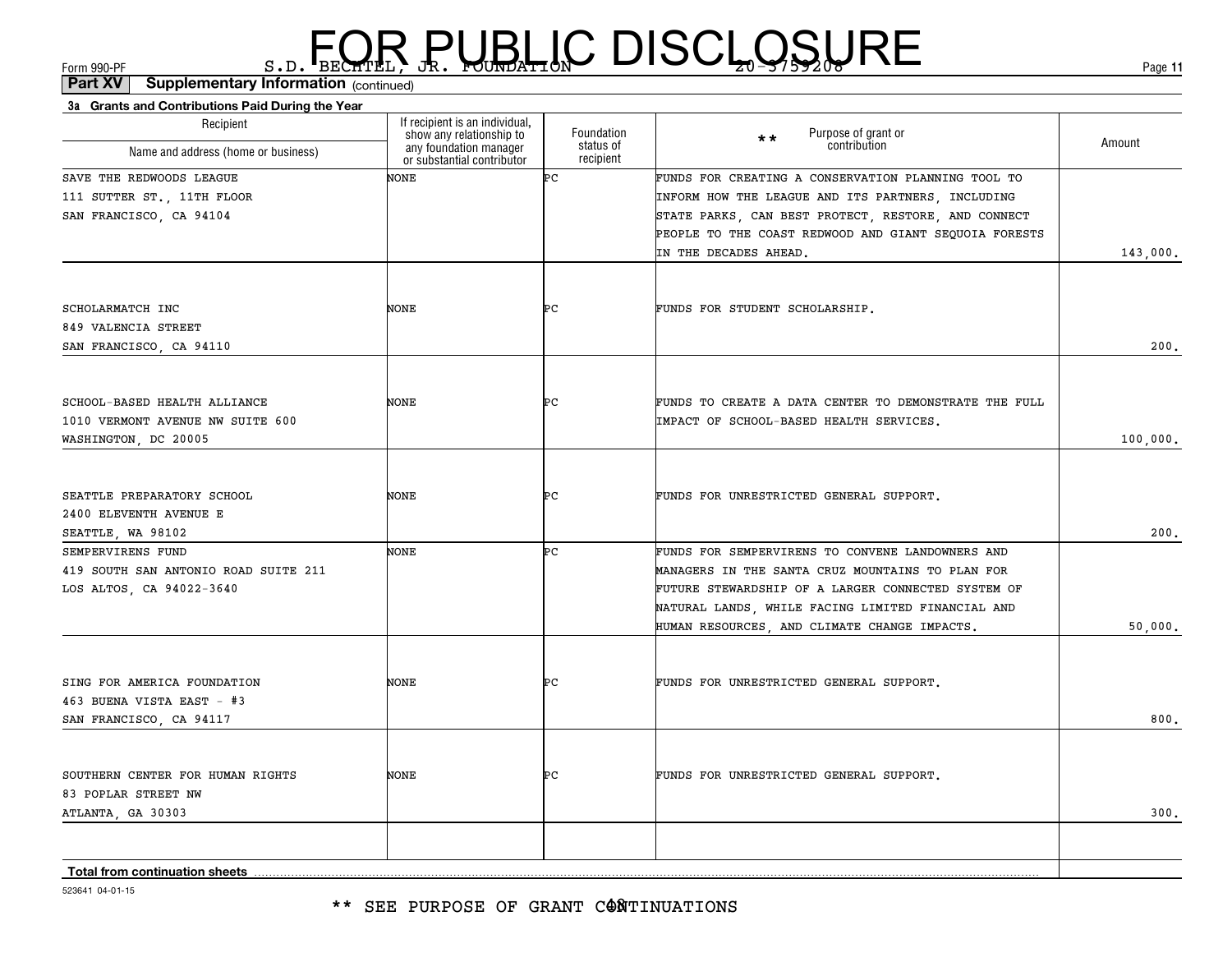\*\* SEE PURPOSE OF GRANT CONTINUATIONS

523641 04-01-15

| Recipient                                           | If recipient is an individual,                                                   | Foundation             | $\star \star$                                                                    |          |
|-----------------------------------------------------|----------------------------------------------------------------------------------|------------------------|----------------------------------------------------------------------------------|----------|
| Name and address (home or business)                 | show any relationship to<br>any foundation manager<br>or substantial contributor | status of<br>recipient | Purpose of grant or<br>contribution                                              | Amount   |
| SPUR-SAN FRANCISCO BAY AREA PLANNING AND            | NONE                                                                             | ÞС                     | FUNDS FOR UNRESTRICTED GENERAL SUPPORT.                                          |          |
| URBAN RESEARCH ASSOCIATION                          |                                                                                  |                        |                                                                                  |          |
| 654 MISSION STREET                                  |                                                                                  |                        |                                                                                  |          |
| SAN FRANCISCO, CA 94105                             |                                                                                  |                        |                                                                                  | 5,000.   |
| SPUR-SAN FRANCISCO BAY AREA PLANNING AND            | NONE                                                                             | ÞС                     | FUNDS TO BUILD ORGANIZATIONAL CAPACITY AND LAUNCH THE                            |          |
| URBAN RESEARCH ASSOCIATION                          |                                                                                  |                        | SPUR OAKLAND SITE.                                                               |          |
| 654 MISSION STREET                                  |                                                                                  |                        |                                                                                  |          |
| SAN FRANCISCO, CA 94105                             |                                                                                  |                        |                                                                                  | 100,000. |
|                                                     |                                                                                  |                        |                                                                                  |          |
| STERN GROVE FESTIVAL ASSOCIATION                    | NONE                                                                             | ÞС                     | FUNDS FOR UNRESTRICTED GENERAL SUPPORT.                                          |          |
| 832 FOLSOM STREET, SUITE 1000                       |                                                                                  |                        |                                                                                  |          |
| SAN FRANCISCO, CA 94132                             |                                                                                  |                        |                                                                                  | 334.     |
|                                                     |                                                                                  |                        |                                                                                  |          |
| SUNNYVALE 2 FOURSQUARE CHURCH                       | NONE                                                                             | ÞС                     | FUNDS FOR UNRESTRICTED GENERAL SUPPORT.                                          |          |
| 1094 CLEMATIS DRIVE                                 |                                                                                  |                        |                                                                                  |          |
| SUNNYVALE, CA 94086                                 |                                                                                  |                        |                                                                                  | 300.     |
|                                                     |                                                                                  |                        |                                                                                  |          |
| SUNNYVALE 2 FOURSQUARE CHURCH                       | NONE                                                                             | ÞС                     | FUNDS FOR UNRESTRICTED GENERAL SUPPORT.                                          |          |
| 1094 CLEMATIS DRIVE                                 |                                                                                  |                        |                                                                                  |          |
| SUNNYVALE, CA 94086                                 |                                                                                  |                        |                                                                                  | 500.     |
|                                                     |                                                                                  |                        |                                                                                  |          |
| SUSAN B. ANTHONY PROJECT INC                        | NONE                                                                             | ÞС                     | FUNDS FOR UNRESTRICTED GENERAL SUPPORT.                                          |          |
| 179 WATER STREET                                    |                                                                                  |                        |                                                                                  | 200.     |
| TORRINGTON, CO 06759                                |                                                                                  |                        |                                                                                  |          |
|                                                     |                                                                                  |                        |                                                                                  |          |
| SUSTAINABLE CONSERVATION                            | NONE                                                                             | ÞС                     | FUNDS TO SUPPORT SUSTAINABLE CONSERVATION'S "MAKING<br>BIG IDEAS WORK" CAMPAIGN. |          |
| 98 BATTERY ST. SUITE 302<br>SAN FRANCISCO, CA 94111 |                                                                                  |                        |                                                                                  | 600,000. |
|                                                     |                                                                                  |                        |                                                                                  |          |
|                                                     |                                                                                  |                        |                                                                                  |          |
| Total from continuation sheets                      |                                                                                  |                        |                                                                                  |          |

#### $F_{\text{GCD}}$   $\text{F}_{\text{BEC}}$   $\text{F}_{\text{BEC}}$   $\text{F}_{\text{BEC}}$   $\text{F}_{\text{CUE}}$   $\text{G}_{\text{AFL}}$   $\text{G}_{\text{A}}$   $\text{G}_{\text{B}}$   $\text{G}_{\text{B}}$   $\text{G}_{\text{B}}$   $\text{G}_{\text{B}}$   $\text{G}_{\text{B}}$   $\text{G}_{\text{B}}$   $\text{G}_{\text{B}}$   $\text{G}_{\text{B}}$   $\text{G}_{\text{B}}$   $\text{G}_{\text{B$ (continued)**Part XV Supplementary Information**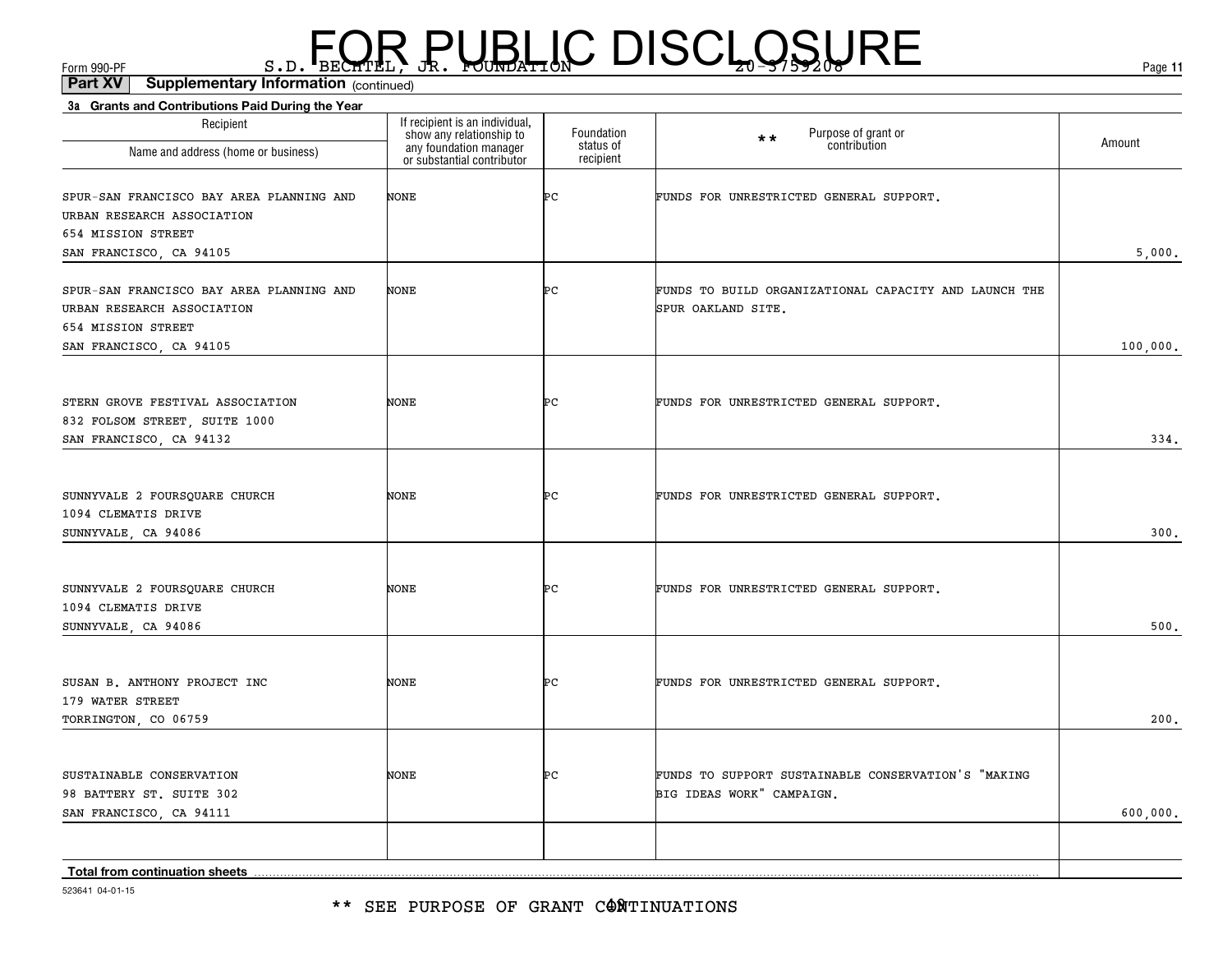\*\* SEE PURPOSE OF GRANT C5NTINUATIONS

523641 04-01-15

| Recipient<br>Name and address (home or business)                                      | If recipient is an individual,<br>show any relationship to<br>any foundation manager<br>or substantial contributor | Foundation<br>status of<br>recipient | Purpose of grant or<br>$\star\star$<br>contribution                                                                                                                                          | Amount     |
|---------------------------------------------------------------------------------------|--------------------------------------------------------------------------------------------------------------------|--------------------------------------|----------------------------------------------------------------------------------------------------------------------------------------------------------------------------------------------|------------|
| SUSTAINABLE CONSERVATION<br>98 BATTERY ST. SUITE 302<br>SAN FRANCISCO, CA 94111       | NONE                                                                                                               | ÞС                                   | FUNDS TO SUPPORT A CAPACITY BUILDING INITIATIVE FOR<br>CALIFORNIA'S RESOURCE CONSERVATION DISTRICTS.                                                                                         | 253,000.   |
| SUSTAINABLE CONSERVATION<br>98 BATTERY ST. SUITE 302<br>SAN FRANCISCO, CA 94111       | NONE                                                                                                               | ÞС                                   | FUNDS FOR GENERAL OPERATING SUPPORT.                                                                                                                                                         | 2,000,     |
| TECHBRIDGE GIRLS<br>7700 EDGEWATER DRIVE SUITE 519<br>OAKLAND, CA 94621               | NONE                                                                                                               | ÞС                                   | FUNDS TO CONTINUE ITS ELEMENTARY SCHOOL SCIENCE<br>LEARNING COMMUNITIES AND EXPAND THE MODEL TO INCLUDE<br>MIDDLE SCHOOL SCIENCE LEARNING COMMUNITIES WITH<br>AFTER-SCHOOL STAFF IN OAKLAND. | 118,845.   |
| TECHBRIDGE GIRLS<br>7700 EDGEWATER DRIVE SUITE 519<br>OAKLAND, CA 94621               | NONE                                                                                                               | ÞС                                   | FUNDS TO SUPPORT TECHBRIDGE'S LEADERSHIP TRANSITION<br>AND CORE OPERATIONS.                                                                                                                  | 250,000.   |
| THACHER SCHOOL INC.<br>5025 THACHER ROAD<br>OJAI, CA 93023-9001                       | <b>NONE</b>                                                                                                        | ÞС                                   | FUNDS FOR THE HILLS BUILDING PROJECT RENOVATIONS.                                                                                                                                            | 1,000,000. |
| THE ALAMEDA COUNTY COMMUNITY FOOD BANK INC<br>P.O. BOX 2599<br>OAKLAND, CA 94614-0599 | <b>NONE</b>                                                                                                        | ÞС                                   | FUNDS FOR UNRESTRICTED GENERAL SUPPORT.                                                                                                                                                      | 400.       |
| THE ALAMEDA COUNTY COMMUNITY FOOD BANK INC<br>P.O. BOX 2599<br>OAKLAND, CA 94614-0599 | <b>NONE</b>                                                                                                        | ÞС                                   | FUNDS FOR A RESEARCH AND PLANNING INITIATIVE.                                                                                                                                                | 100,000,   |
| Total from continuation sheets                                                        |                                                                                                                    |                                      |                                                                                                                                                                                              |            |

### $F_{\text{GCD}}$   $\text{F}_{\text{BEC}}$   $\text{F}_{\text{BEC}}$   $\text{F}_{\text{BEC}}$   $\text{F}_{\text{CUE}}$   $\text{G}_{\text{AFL}}$   $\text{G}_{\text{A}}$   $\text{G}_{\text{B}}$   $\text{G}_{\text{B}}$   $\text{G}_{\text{B}}$   $\text{G}_{\text{B}}$   $\text{G}_{\text{B}}$   $\text{G}_{\text{B}}$   $\text{G}_{\text{B}}$   $\text{G}_{\text{B}}$   $\text{G}_{\text{B}}$   $\text{G}_{\text{B$

(continued)**Part XV Supplementary Information**

**3a Grants and Contributions Paid During the Year**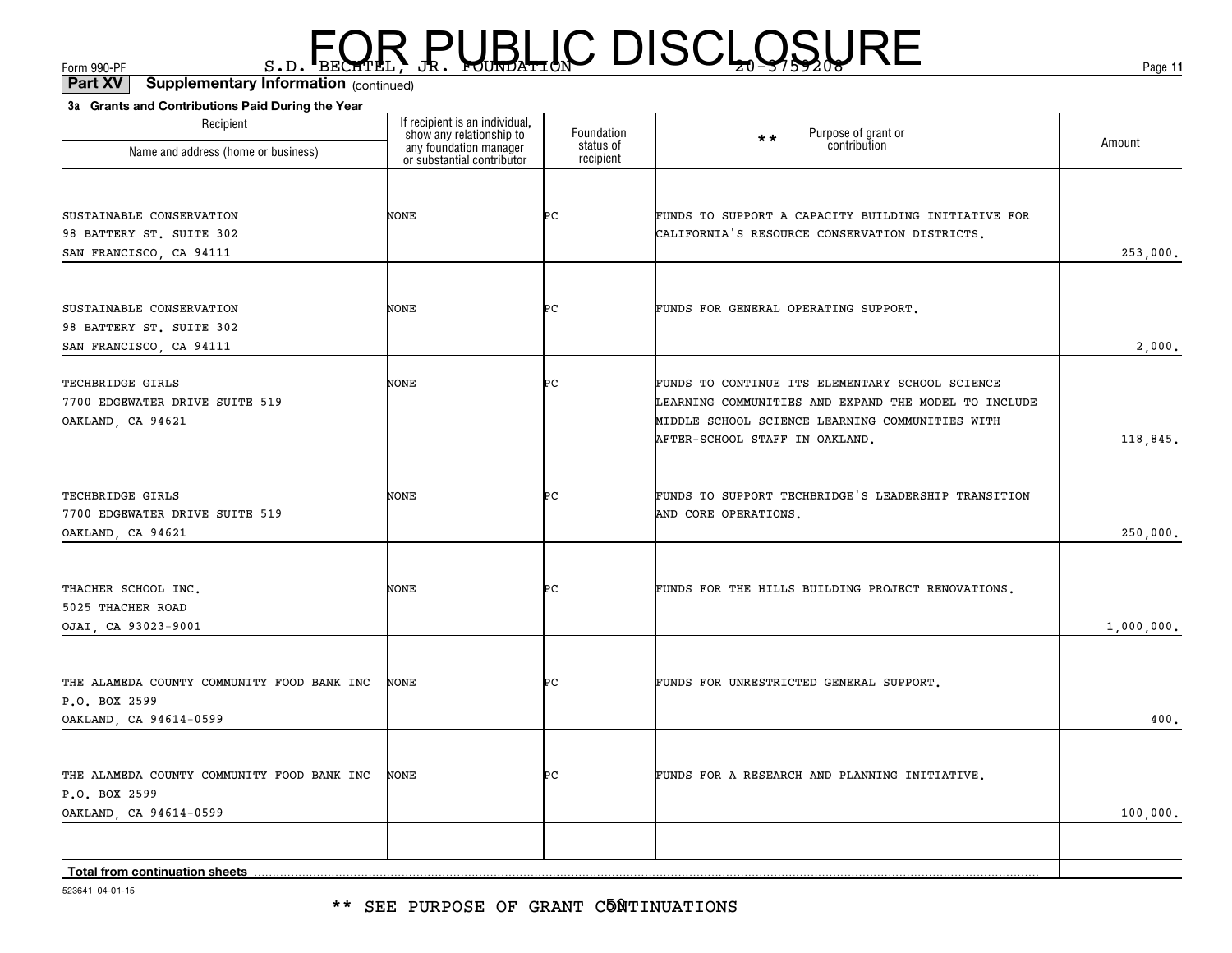| 3a Grants and Contributions Paid During the Year<br>Recipient                                                                   | If recipient is an individual,                                                   |                                      |                                                                                                                                                                                                                 |            |
|---------------------------------------------------------------------------------------------------------------------------------|----------------------------------------------------------------------------------|--------------------------------------|-----------------------------------------------------------------------------------------------------------------------------------------------------------------------------------------------------------------|------------|
| Name and address (home or business)                                                                                             | show any relationship to<br>any foundation manager<br>or substantial contributor | Foundation<br>status of<br>recipient | Purpose of grant or<br>$\star \star$<br>contribution                                                                                                                                                            | Amount     |
| THE ALAMEDA COUNTY COMMUNITY FOOD BANK INC<br>P.O. BOX 2599<br>OAKLAND, CA 94614-0599                                           | <b>NONE</b>                                                                      | ÞС                                   | FUNDS FOR UNRESTRICTED GENERAL SUPPORT.                                                                                                                                                                         | 200.       |
| THE BOARD OF TRUSTEES OF THE LELAND<br>STANFORD JUNIOR UNIVERSITY<br>3160 PORTER DRIVE, SUITE 100<br>PALO ALTO, CA 94304        | NONE                                                                             | Þс                                   | FUNDS FOR ENVIRONMENTAL EDUCATION RESEARCH THAT<br>SUPPORTS BAY AREA PRACTICE AND STRENGTHENS THE FIELD<br>IN CALIFORNIA AND BEYOND.                                                                            | 382,149.   |
| THE BOARD OF TRUSTEES OF THE LELAND<br>STANFORD JUNIOR UNIVERSITY<br>3160 PORTER DRIVE, SUITE 100<br>PALO ALTO, CA 94304        | NONE                                                                             | ÞС                                   | FUNDS FOR WATER IN THE WEST TO ADDRESS INSTITUTIONAL<br>AND TECHNICAL CHALLENGES SURROUNDING GROUNDWATER AND<br>TO DEFINE METRICS TO GAUGE PROGRESS TOWARDS GOALS FOR<br>A SUSTAINABLE CALIFORNIA WATER SYSTEM. | 112,752.   |
| THE BOARD OF TRUSTEES OF THE LELAND<br>STANFORD JUNIOR UNIVERSITY<br>3160 PORTER DRIVE<br>PALO ALTO, CA 94304-8445              | NONE                                                                             | ÞС                                   | FUNDS TO DEVELOP A BLUEPRINT OF PERFORMANCE<br>ASSESSMENTS FOR THE NEW SCIENCE STANDARDS.                                                                                                                       | 643,711.   |
| THE BOARD OF TRUSTEES OF THE LELAND<br>STANFORD JUNIOR UNIVERSITY<br>3160 PORTER DRIVE, SUITE 100<br>PALO ALTO, CA 94304        | NONE                                                                             | Þс                                   | FUNDS TO CONTINUE SUPPORT FOR WATER IN THE WEST'S<br>WORK ON GROUNDWATER MANAGEMENT AND THE WATER-ENERGY<br>NEXUS.                                                                                              | 273,545.   |
| THE BOARD OF TRUSTEES OF THE LELAND<br>STANFORD JUNIOR UNIVERSITY<br>655 KNIGHT WAY<br>STANFORD, CA 94305-7298                  | NONE                                                                             | ÞС                                   | FUNDS FOR UNRESTRICTED GENERAL SUPPORT.                                                                                                                                                                         | 1,000.     |
| THE BOARD OF TRUSTEES OF THE LELAND<br>STANFORD JUNIOR UNIVERSITY<br>STANFORD UNIVERSITY, 505 LASUEN MALL<br>STANFORD, CA 94305 | NONE                                                                             | Þс                                   | FUNDS FOR BUILDING A CORPS OF TEACHER LEADERS AND<br>SITE ADMINISTRATORS IN CALIFORNIA TO PROVIDE<br>INSTRUCTIONAL LEADERSHIP FOR EFFECTIVE CCSS/NGSS<br>IMPLEMENTATION.                                        | 1,593,500. |
| Total from continuation sheets                                                                                                  |                                                                                  |                                      |                                                                                                                                                                                                                 |            |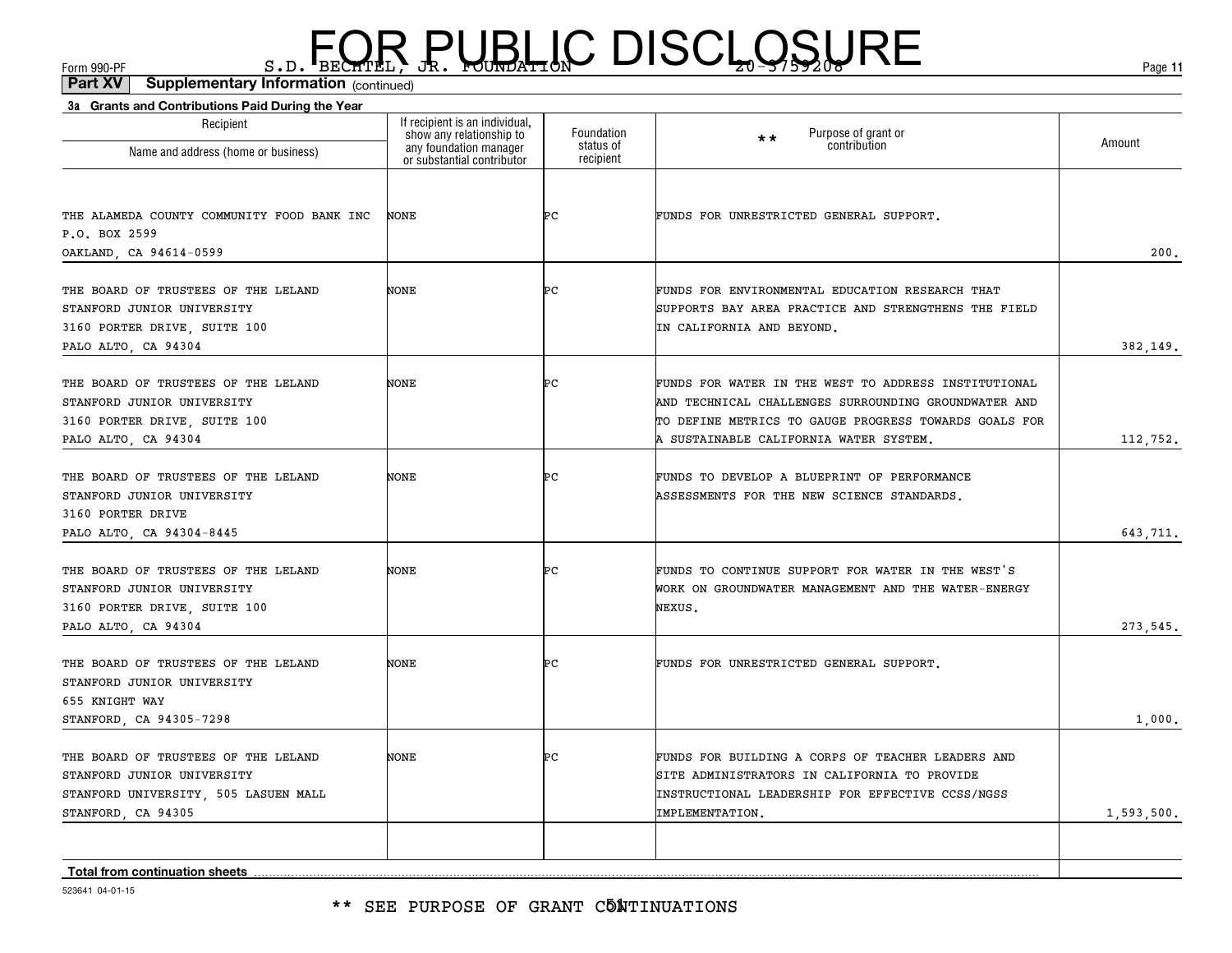| 3a Grants and Contributions Paid During the Year               |                                                                                      |                         |                                                                     |            |
|----------------------------------------------------------------|--------------------------------------------------------------------------------------|-------------------------|---------------------------------------------------------------------|------------|
| Recipient                                                      | If recipient is an individual,<br>show any relationship to<br>any foundation manager | Foundation<br>status of | Purpose of grant or<br>$\star\star$<br>contribution                 | Amount     |
| Name and address (home or business)                            | or substantial contributor                                                           | recipient               |                                                                     |            |
| THE BOARD OF TRUSTEES OF THE LELAND                            | NONE                                                                                 | ÞС                      | FUNDS TO SUPPORT AN EVALUATION OF CORE'S                            |            |
| STANFORD JUNIOR UNIVERSITY                                     |                                                                                      |                         | ACCOUNTABILITY SYSTEM, WITH A PARTICULAR FOCUS ON THE               |            |
| STANFORD UNIVERSITY, 520 GALVEZ MALL MC:                       |                                                                                      |                         | IMPACT OF INCLUSION OF SEL MEASURES.                                |            |
| 3084 STANFORD, CA 94305-3084                                   |                                                                                      |                         |                                                                     | 442,000.   |
| THE BOARD OF TRUSTEES OF THE LELAND                            | NONE                                                                                 | ÞС                      | FUNDS FOR RESEARCH INTO BAY AREA BROAD-ACCESS                       |            |
| STANFORD JUNIOR UNIVERSITY                                     |                                                                                      |                         | POSTSECONDARY INSTITUTIONS AND THEIR IMPACT ON THE                  |            |
| STANFORD UNIVERSITY, 365 LASUEN MALL                           |                                                                                      |                         | ECONOMY OF SILICON VALLEY.                                          |            |
| STANFORD, CA 94305-3096                                        |                                                                                      |                         |                                                                     | 200,000.   |
| THE BOARD OF TRUSTEES OF THE LELAND                            | NONE                                                                                 | ÞС                      | FUNDS FOR THE NEW BUILDING AT THE HOOVER INSTITUTION.               |            |
| STANFORD JUNIOR UNIVERSITY                                     |                                                                                      |                         |                                                                     |            |
| STANFORD UNIVERSITY, 34 GALVEZ MALL<br>STANFORD, CA 94305-6010 |                                                                                      |                         |                                                                     | 1,000,000. |
|                                                                |                                                                                      |                         |                                                                     |            |
| THE BOARD OF TRUSTEES OF THE LELAND                            | NONE                                                                                 | ÞС                      | FUNDS FOR BUILDING A CORPS OF TEACHER LEADERS AND                   |            |
| STANFORD JUNIOR UNIVERSITY                                     |                                                                                      |                         | SITE ADMINISTRATORS IN CALIFORNIA TO PROVIDE                        |            |
| STANFORD UNIVERSITY, 505 LASUEN MALL<br>STANFORD, CA 94305     |                                                                                      |                         | INSTRUCTIONAL LEADERSHIP FOR EFFECTIVE CCSS/NGSS<br>IMPLEMENTATION. | 104,000.   |
|                                                                |                                                                                      |                         |                                                                     |            |
| THE BOARD OF TRUSTEES OF THE LELAND                            | NONE                                                                                 | ÞС                      | FUNDS FOR HOOVER INSTITUTION'S INITIATIVE IN PUBLIC                 |            |
| STANFORD JUNIOR UNIVERSITY                                     |                                                                                      |                         | POLICY EDUCATION.                                                   |            |
| STANFORD UNIVERSITY, 34 GALVEZ MALL                            |                                                                                      |                         |                                                                     |            |
| STANFORD, CA 94305-6010                                        |                                                                                      |                         |                                                                     | 1,000,000. |
| THE BOARD OF TRUSTEES OF THE LELAND                            | NONE                                                                                 | ÞС                      | FUNDS DESIGNATED FOR THE STANFORD FUND.                             |            |
| STANFORD JUNIOR UNIVERSITY                                     |                                                                                      |                         |                                                                     |            |
| STANFORD UNIVERSITY, 520 GALVEZ MALL                           |                                                                                      |                         |                                                                     |            |
| STANFORD, CA 94305                                             |                                                                                      |                         |                                                                     | 2,000.     |
| THE BOARD OF TRUSTEES OF THE LELAND                            | NONE                                                                                 | ÞС                      | FUNDS FOR MBA CLASS OF 2012 FUND.                                   |            |
| STANFORD JUNIOR UNIVERSITY                                     |                                                                                      |                         |                                                                     |            |
| STANFORD UNIVERSITY, 655 KNIGHT WAY                            |                                                                                      |                         |                                                                     |            |
| STANFORD, CA 94305-7298                                        |                                                                                      |                         |                                                                     | 500.       |
|                                                                |                                                                                      |                         |                                                                     |            |
| Total from continuation sheets                                 |                                                                                      |                         |                                                                     |            |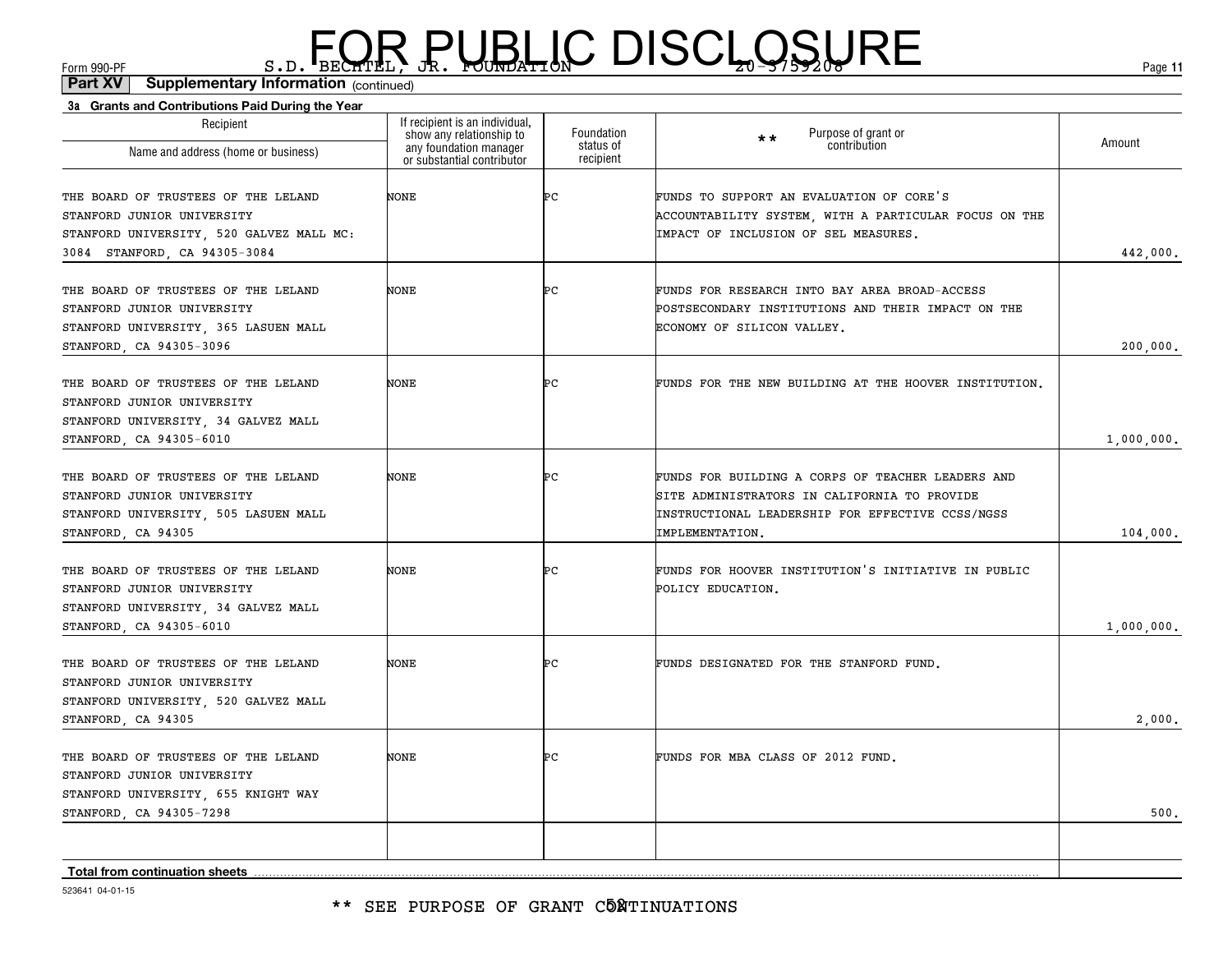\*\* SEE PURPOSE OF GRANT C5NTINUATIONS

523641 04-01-15

| THE CALIFORNIA EDUCATION PARTNERS          | NONE        | Þс | FUNDS FOR FACILITATION OF THE MATH IN COMMON          |            |
|--------------------------------------------|-------------|----|-------------------------------------------------------|------------|
| ONE LOMBARD STREET SUITE 305               |             |    | INTER-DISTRICT LEARNING COMMUNITY.                    |            |
| SAN FRANCISCO, CA 94110                    |             |    |                                                       | 788,000.   |
|                                            |             |    |                                                       |            |
| THE CALIFORNIA EDUCATION PARTNERS          | NONE        | ÞС | FUNDS FOR FACILITATION OF THE MATH IN COMMON          |            |
| ONE LOMBARD STREET SUITE 305               |             |    | INTER-DISTRICT LEARNING COMMUNITY.                    |            |
| SAN FRANCISCO, CA 94110                    |             |    |                                                       | 110,000.   |
| THE EXPLORATORIUM                          |             |    |                                                       |            |
| PIER 15                                    | NONE        | ÞС | FUNDS FOR THE CONSTRUCTION OF A NEW EXPLORATORIUM AT  |            |
|                                            |             |    | PIERS 15 AND 17 ON THE EMBARCADERO IN SAN FRANCISCO.  |            |
| SAN FRANCISCO, CA 94111                    |             |    |                                                       | 1,000,000. |
| THE FRIENDS OF THE OAKLAND PUBLIC LIBRARY  | NONE        | ÞС | FUNDS FOR UNRESTRICTED GENERAL SUPPORT.               |            |
| 721 WASHINGTON STREET                      |             |    |                                                       |            |
| OAKLAND, CA 94607                          |             |    |                                                       | 222.       |
| THE REGENTS OF THE UNIVERSITY OF           | <b>NONE</b> | ÞС | FUNDS TO SUPPORT THE PURCHASE OF A SOPHISTICATED      |            |
| CALIFORNIA, SAN FRANCISCO                  |             |    | CRYTO-ELECTRON MICROSCOPE WHICH WILL AUGMENT AND      |            |
| UNIVERSITY OF CALIFORNIA SAN FRANCISCO 675 |             |    | ACCELERATE IND'S AMBITIOUS DRUG DISCOVERY PROGRAM.    |            |
| NELSON RISING LANE SAN FRANCISCO, CA       |             |    |                                                       |            |
| 94143-0518                                 |             |    |                                                       | 2,500,000. |
| THE TECH MUSEUM OF INNOVATION              | NONE        | ÞС | FUNDS FOR ORGANIZATIONAL CAPACITY BUILDING TO BROADEN |            |
| 201 SOUTH MARKET STREET                    |             |    | AND DEEPEN THE TECH MUSEUM'S IMPACT ON STEM EDUCATION |            |
| SAN JOSE, CA 95113-2008                    |             |    | IN THE BAY AREA.                                      | 210,000.   |
|                                            |             |    |                                                       |            |
|                                            |             |    |                                                       |            |
|                                            |             |    |                                                       |            |

#### (continued)**Part XV Supplementary Information**

**3a Grants and Contributions Paid During the Year**

Recipient

Name and address (home or business)

THE CALIFORNIA EDUCATION PARTNERS ONE LOMBARD STREET SUITE 305 SAN FRANCISCO, CA 94110

 $F_{\text{GCD}}$   $\text{F}_{\text{BEC}}$   $\text{F}_{\text{BEC}}$   $\text{F}_{\text{BEC}}$   $\text{F}_{\text{CUE}}$   $\text{G}_{\text{AFL}}$   $\text{G}_{\text{A}}$   $\text{G}_{\text{B}}$   $\text{G}_{\text{B}}$   $\text{G}_{\text{B}}$   $\text{G}_{\text{B}}$   $\text{G}_{\text{B}}$   $\text{G}_{\text{B}}$   $\text{G}_{\text{B}}$   $\text{G}_{\text{B}}$   $\text{G}_{\text{B}}$   $\text{G}_{\text{B$ 

Foundation status of recipient

Purpose of grant or contribution

ACCOUNTABILITY SYSTEM THAT ACCOUNTS FOR ACADEMIC PREPAREDNESS, SOCIAL-EMOTIONAL SKILLS, AND SCHOOL

PC FUNDS FOR THE IMPLEMENTATION OF CORE'S NEW SCHOOL

\*\*

CULTURE AND CLIMATE.

on **Amount** 

If recipient is an individual, show any relationship to any foundation manager or substantial contributor

NONE

500,000.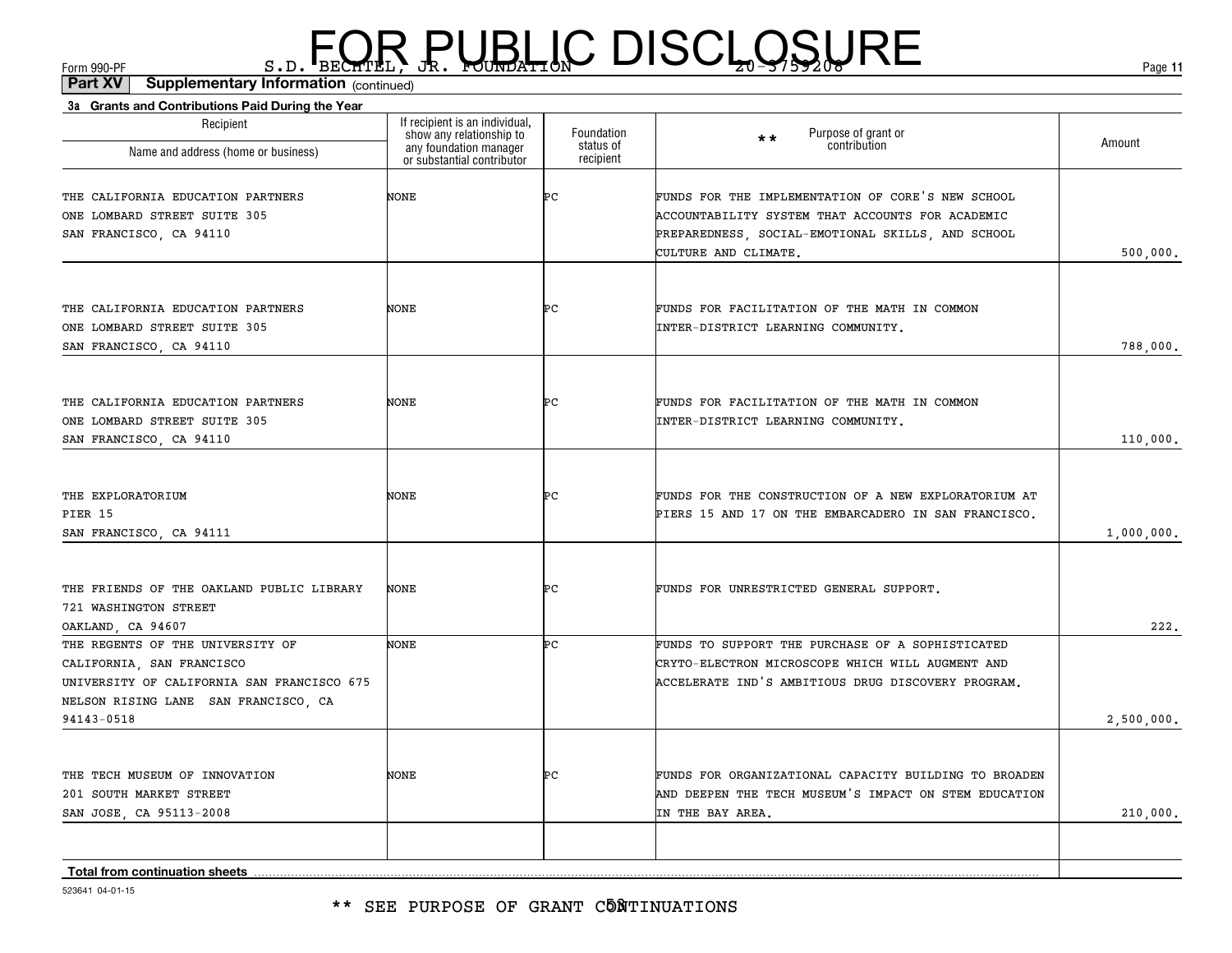| 3a Grants and Contributions Paid During the Year |                                                            |                         |                                                       |            |
|--------------------------------------------------|------------------------------------------------------------|-------------------------|-------------------------------------------------------|------------|
| Recipient                                        | If recipient is an individual,<br>show any relationship to | Foundation<br>status of | Purpose of grant or<br>contribution<br>$\star \star$  | Amount     |
| Name and address (home or business)              | any foundation manager<br>or substantial contributor       | recipient               |                                                       |            |
| THE U C DAVIS FOUNDATION                         | NONE                                                       | ÞС                      | FUNDS TO SUPPORT BUILDING AND SUSTAINING THE CENTER   |            |
| UNIVERSITY OF CALIFORNIA DAVIS WATERSHED         |                                                            |                         | FOR WATERSHED SCIENCES' TECHNICAL CAPACITY TO INFORM  |            |
| SCIENCES BUILDING 1ST FLOOR ONE SHI              |                                                            |                         | CALIFORNIA WATER MANAGEMENT AND POLICY.               |            |
| DAVIS, CA 95616                                  |                                                            |                         |                                                       | 1,049,202. |
| THE U C DAVIS FOUNDATION                         | NONE                                                       | Þс                      | FUNDS TO SUPPORT THE HIRING OF PARTIAL AND FULL WATER |            |
| UNIVERSITY OF CALIFORNIA DAVIS WATERSHED         |                                                            |                         | FACULTY IN ORDER TO BUILD AND SUSTAIN THE CENTER FOR  |            |
| SCIENCES BUILDING 1ST FLOOR ONE SHI              |                                                            |                         | WATERSHED SCIENCES' TECHNICAL CAPACITY TO INFORM      |            |
| DAVIS, CA 95616                                  |                                                            |                         | CALIFORNIA WATER MANAGEMENT AND POLICY.               | 600,000.   |
| THE UCLA FOUNDATION                              | NONE                                                       | ÞС                      | FUNDS DESIGNATED FOR THE CHEMICAL AND BIOMOLECULAR    |            |
| UNIVERSITY OF CALIFORNIA LOS ANGELES 10920       |                                                            |                         | ENGINEERING PROGRAM.                                  |            |
| WILSHIRE BOULEVARD 11TH FLOOR LOS                |                                                            |                         |                                                       |            |
| ANGELES, CA 90024                                |                                                            |                         |                                                       | 500.       |
| THERE WITH CARE OF THE BAY AREA                  | NONE                                                       | Þс                      | FUNDS TO SUPPORT FOR SERVICES TO CHILDREN AND         |            |
| 3475 EDISON WAY SUITE H                          |                                                            |                         | FAMILIES FACING CRITICAL ILLNESSES. GRANT IS MADE IN  |            |
| MENLO PARK, CA 94205                             |                                                            |                         | HONOR OF KATE DACHS' VOLUNTEER SERVICE TO THE         |            |
|                                                  |                                                            |                         | ORGANIZATION.                                         | 10,000.    |
|                                                  |                                                            |                         |                                                       |            |
| TIDES CENTER                                     | <b>NONE</b>                                                | Þс                      | FUNDS FOR SCIENTISTS TO ENGAGE IN PRODUCTIVE PUBLIC   |            |
| 721 NW 9TH AVE SUITE 235                         |                                                            |                         | DISCOURSE AROUND CALIFORNIA'S SUSTAINABLE WATER       |            |
| PORTLAND, OR 97209                               |                                                            |                         | FUTURE.                                               | 100,000.   |
| TROUT UNLIMITED INC                              | <b>NONE</b>                                                | ÞС                      | FUNDS TO BUILD TROUT UNLIMITED'S ORGANIZATIONAL       |            |
| 4221 HOLLIS STREET                               |                                                            |                         | CAPACITY TO SUSTAINABLY EXPAND AND FUND ITS           |            |
| EMERYVILLE, CA 94608                             |                                                            |                         | CALIFORNIA PROGRAMS.                                  | 155,413.   |
|                                                  |                                                            |                         |                                                       |            |
| TRUST FOR CONSERVATION INNOVATION                | NONE                                                       | Þс                      | FUNDS FOR THE RESILIENT WATER ALLIANCE, A NETWORK OF  |            |
| 405 14TH STREET, SUITE 164                       |                                                            |                         | POLITICAL LEADERS OF URBAN WATER AGENCIES DEDICATED   |            |
| OAKLAND, CA 94612                                |                                                            |                         | TO WIDESPREAD ADOPTION OF SUSTAINABLE WATER           |            |
|                                                  |                                                            |                         | SOLUTIONS.                                            | 50,000.    |
|                                                  |                                                            |                         |                                                       |            |
| <b>Total from continuation sheets</b>            |                                                            |                         |                                                       |            |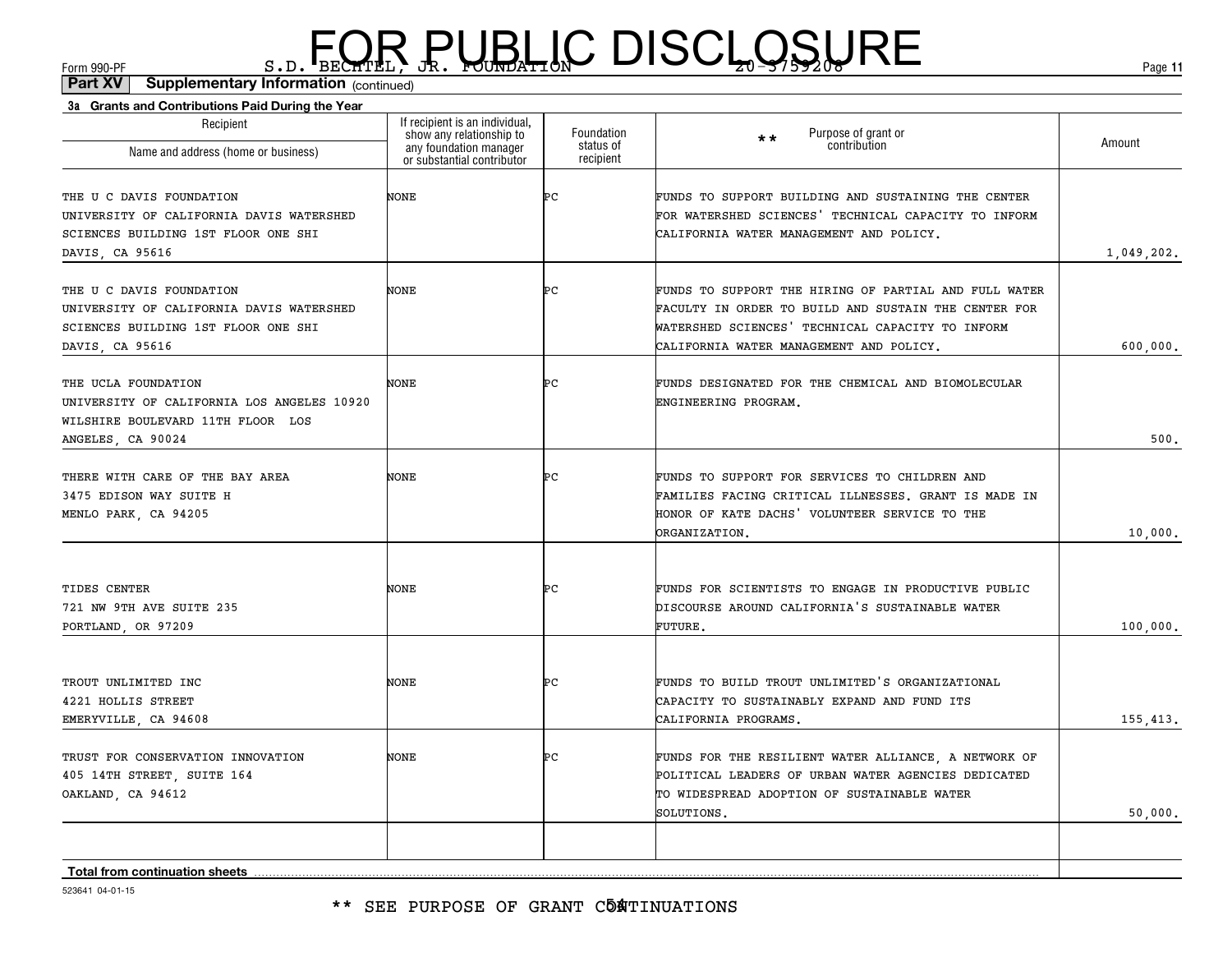| Recipient                                | If recipient is an individual,<br>show any relationship to | Foundation             | Purpose of grant or<br>contribution<br>$\star \star$                                            |            |
|------------------------------------------|------------------------------------------------------------|------------------------|-------------------------------------------------------------------------------------------------|------------|
| Name and address (home or business)      | any foundation manager<br>or substantial contributor       | status of<br>recipient |                                                                                                 | Amount     |
| TRUST FOR PUBLIC LAND                    | <b>NONE</b>                                                | Þс                     | FUNDS FOR WORK WITH SCHOOLS, LOCAL NEIGHBORHOOD                                                 |            |
| 101 MONTGOMERY STREET, SUITE 900         |                                                            |                        | ASSOCIATIONS, CITY ADMINISTRATORS AND MAINTENANCE                                               |            |
| SAN FRANCISCO, CA 94104                  |                                                            |                        | CREWS TO DESIGN, FUND RAISE FOR, AND SUPERVISE                                                  |            |
|                                          |                                                            |                        | CONSTRUCTION ON URBAN PARKS IN THE SAN FRANCISCO BAY                                            |            |
|                                          |                                                            |                        | AREA.                                                                                           | 1,000,000. |
|                                          |                                                            |                        |                                                                                                 |            |
| TRUST FOR PUBLIC LAND                    | <b>NONE</b>                                                | ÞС                     | FUNDS IN HONOR OF LAUREN B. DACHS.                                                              |            |
| 101 MONTGOMERY STREET, SUITE 900         |                                                            |                        |                                                                                                 |            |
| SAN FRANCISCO, CA 94104                  |                                                            |                        |                                                                                                 | 100,000.   |
|                                          |                                                            |                        |                                                                                                 |            |
| TRUSTEES OF PRINCETON UNIVERSITY         | NONE                                                       | Þс                     | FUNDS GIVEN AS PART OF THE DIRECTORS GRANT PROGRAM                                              |            |
| OFFICE OF DEVELOPMENT THE HELM BUILDING  |                                                            |                        | DESIGNATED FOR FRESHMAN SCHOLARS INSTITUTE.                                                     |            |
| 330 ALEXANDER STREET PRINCETON, NJ 08540 |                                                            |                        |                                                                                                 | 200,000.   |
|                                          |                                                            |                        |                                                                                                 |            |
| UC DAVIS FOUNDATION                      | NONE                                                       | ÞС                     | FUNDS FOR A DATA PRIVACY WORKSHOP THROUGH THE UC                                                |            |
| 1605 TILIA STREET, SUITE 100             |                                                            |                        | DAVIS CENTER FOR WATER-ENERGY EFFICIENCY.                                                       |            |
| DAVIS, CA 95616                          |                                                            |                        |                                                                                                 | 50,000.    |
|                                          |                                                            |                        |                                                                                                 |            |
|                                          |                                                            |                        |                                                                                                 |            |
| UNITED RELIGIONS<br>P.O. BOX 29242       | NONE                                                       | ÞС                     | FUNDS GIVEN AS PART OF THE DIRECTORS GRANT PROGRAM TO<br>BE USED FOR GENERAL OPERATING SUPPORT. |            |
| SAN FRANCISCO, CA 94129                  |                                                            |                        |                                                                                                 | 100,000.   |
|                                          |                                                            |                        |                                                                                                 |            |
| UNITED STATES CONFERENCE OF CATHOLIC     | <b>NONE</b>                                                | ÞС                     | FUNDS FOR UNRESTRICTED GENERAL SUPPORT.                                                         |            |
| <b>BISHOPS</b>                           |                                                            |                        |                                                                                                 |            |
| 322 ST. JAMES DRIVE                      |                                                            |                        |                                                                                                 |            |
| PIEDMONT, CA 94611                       |                                                            |                        |                                                                                                 | 6,578.     |
| UNITED STATES CONFERENCE OF CATHOLIC     | NONE                                                       | ÞС                     | FUNDS FOR UNRESTRICTED GENERAL SUPPORT.                                                         |            |
| <b>BISHOPS</b>                           |                                                            |                        |                                                                                                 |            |
| 322 ST. JAMES DRIVE                      |                                                            |                        |                                                                                                 |            |
| PIEDMONT, CA 94611                       |                                                            |                        |                                                                                                 | 2,000.     |
|                                          |                                                            |                        |                                                                                                 |            |
| <b>Total from continuation sheets</b>    |                                                            |                        |                                                                                                 |            |
|                                          |                                                            |                        |                                                                                                 |            |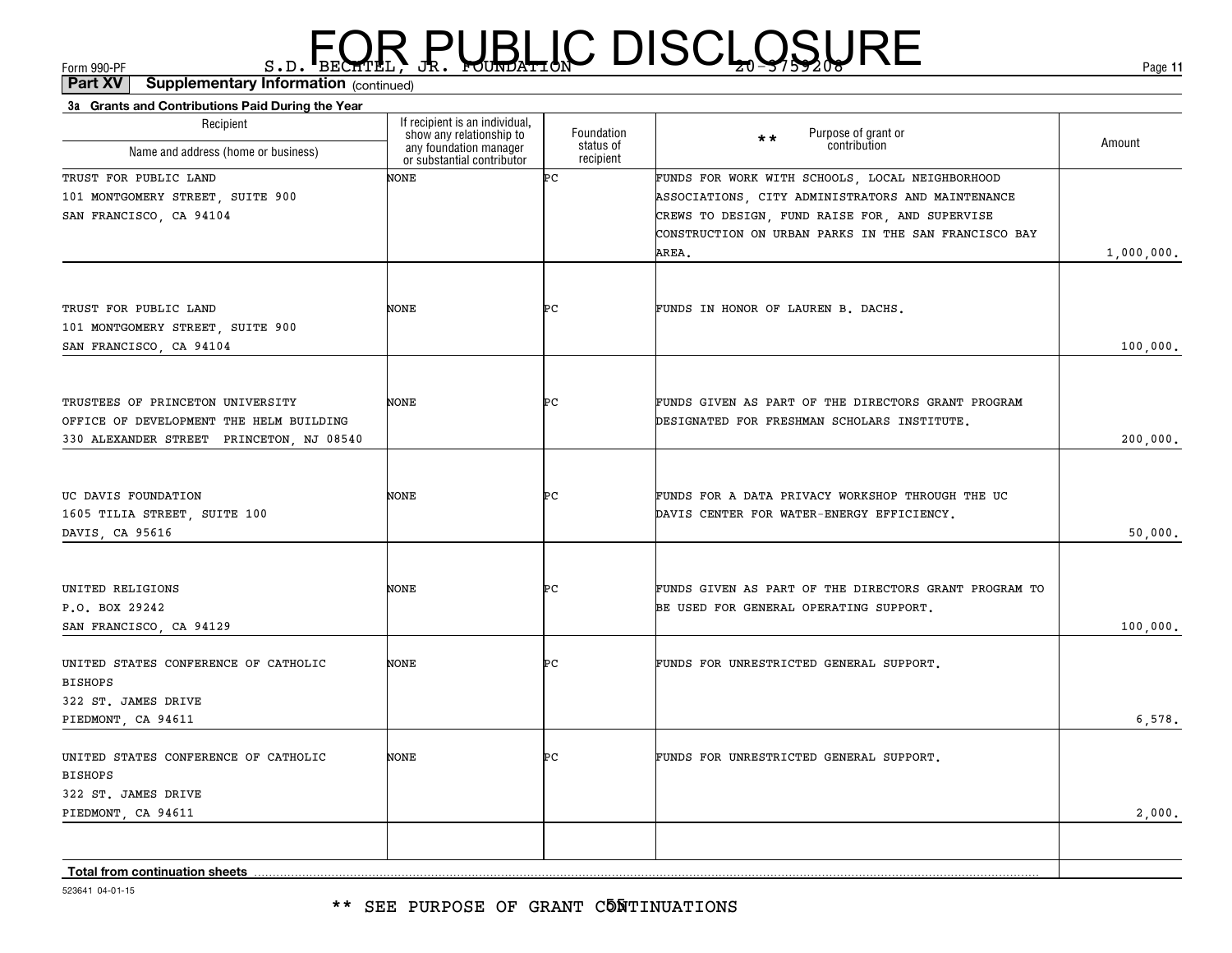| 3a Grants and Contributions Paid During the Year<br>Recipient                                          | If recipient is an individual,                                                   |                                      |                                                                                                                                                                                                                                                                   |            |
|--------------------------------------------------------------------------------------------------------|----------------------------------------------------------------------------------|--------------------------------------|-------------------------------------------------------------------------------------------------------------------------------------------------------------------------------------------------------------------------------------------------------------------|------------|
| Name and address (home or business)                                                                    | show any relationship to<br>any foundation manager<br>or substantial contributor | Foundation<br>status of<br>recipient | Purpose of grant or<br>$\star\star$<br>contribution                                                                                                                                                                                                               | Amount     |
| UNIVERSITY OF CALIFORNIA BERKELEY<br>FOUNDATION<br>2080 ADDISON STREET, SUITE 4200                     | NONE                                                                             | ÞС                                   | FUNDS FOR GENERAL SUPPORT OF HAAS SCHOOL OF BUSINESS.                                                                                                                                                                                                             |            |
| BERKELEY, CA 94720-4200                                                                                |                                                                                  |                                      |                                                                                                                                                                                                                                                                   | 5,000.     |
| UNIVERSITY OF CALIFORNIA SAN FRANCISCO<br>FOUNDATION<br>220 MONTGOMERY STREET, 5TH FLOOR               | NONE                                                                             | ÞС                                   | FUNDS GIVEN AS PART OF THE DIRECTOR'S GRANT PROGRAM<br>DESIGNATED FOR SUPPORT OF THE LEVY LABORATORY.                                                                                                                                                             |            |
| SAN FRANCISCO, CA 94104                                                                                |                                                                                  |                                      |                                                                                                                                                                                                                                                                   | 100,000.   |
| UNIVERSITY OF CALIFORNIA SAN FRANCISCO<br>FOUNDATION<br>220 MONTGOMERY STREET, 5TH FLOOR               | NONE                                                                             | ÞС                                   | FUNDS TO SUPPORT FREMONT GROUP'S FUND RAISING EFFORTS<br>FOR BREAST CANCER ON BEHALF OF UCSF'S ATHENA BREAST<br>HEALTH NETWORK.                                                                                                                                   |            |
| SAN FRANCISCO, CA 94104                                                                                |                                                                                  |                                      |                                                                                                                                                                                                                                                                   | 1,000.     |
| UNIVERSITY OF CALIFORNIA SAN FRANCISCO<br>FOUNDATION<br>220 MONTGOMERY STREET, 5TH FLOOR               | NONE                                                                             | ÞС                                   | FUNDS FOR CLINICA MARTIN BARO.                                                                                                                                                                                                                                    |            |
| SAN FRANCISCO, CA 94104                                                                                |                                                                                  |                                      |                                                                                                                                                                                                                                                                   | 100.       |
| UNIVERSITY OF CALIFORNIA SAN FRANCISCO<br>FOUNDATION<br>3333 CALIFORNIA STREET, SUITE 380              | NONE                                                                             | ÞС                                   | FUNDS FOR DR. SEI LEE'S BASIC RESEARCH ON ALZHEIMER'S<br>DISEASE.                                                                                                                                                                                                 |            |
| SAN FRANCISCO, CA 94143-1265                                                                           |                                                                                  |                                      |                                                                                                                                                                                                                                                                   | 200,000.   |
| UNIVERSITY OF CALIFORNIA SAN FRANCISCO<br>FOUNDATION<br>3333 CALIFORNIA STREET, SUITE 380              | NONE                                                                             | ÞС                                   | FUNDS TO TRANSFORM THE HEALTH CARE OF OLDER ADULTS.                                                                                                                                                                                                               |            |
| SAN FRANCISCO, CA 94143-1265                                                                           |                                                                                  |                                      |                                                                                                                                                                                                                                                                   | 1,300,000. |
| UNIVERSITY OF CALIFORNIA SAN FRANCISCO<br>3333 CALIFORNIA STREET, SUITE 315<br>SAN FRANCISCO, CA 94143 | <b>NONE</b>                                                                      | ÞС                                   | FUNDS FOR SEP RESOURCES, INCLUDING A SCIENCE RESOURCE<br>LENDING LIBRARY AND CLASSROOM-BASED SCIENTIST-TEACHER<br>PARTNERSHIPS AND PROFESSIONAL DEVELOPMENT, TO IMPROVE<br>THE QUALITY OF ELEMENTARY SCIENCE IN SAN FRANCISCO<br>UNIFIED SCHOOL DISTRICT SCHOOLS. | 150,000.   |
|                                                                                                        |                                                                                  |                                      |                                                                                                                                                                                                                                                                   |            |
| <b>Total from continuation sheets</b>                                                                  |                                                                                  |                                      |                                                                                                                                                                                                                                                                   |            |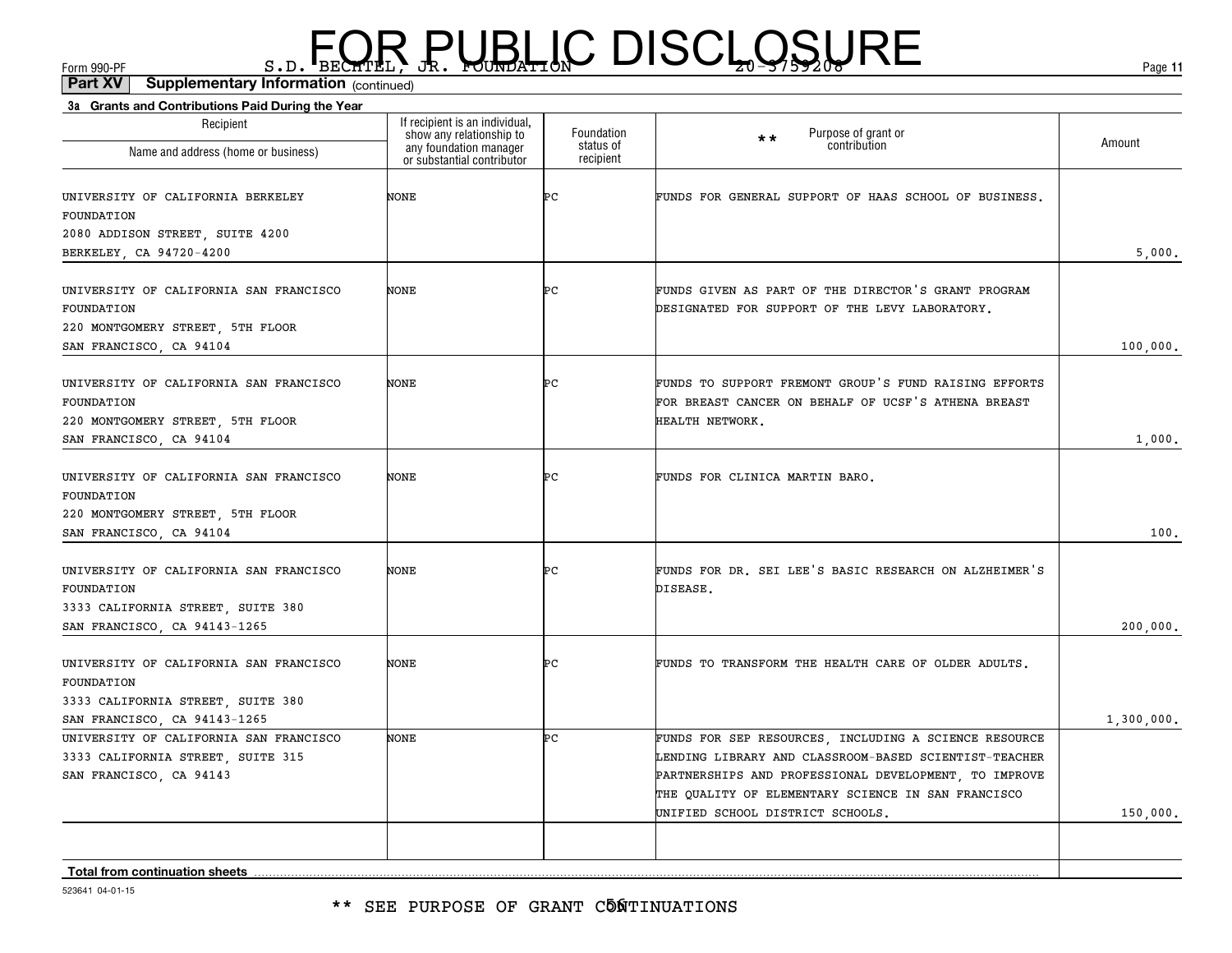\*\* SEE PURPOSE OF GRANT C5MTINUATIONS

| Recipient<br>Name and address (home or business)                                       | If recipient is an individual,<br>show any relationship to<br>any foundation manager<br>or substantial contributor | Foundation<br>status of | Purpose of grant or<br>contribution<br>$\star\star$                                                                                                      | Amount   |
|----------------------------------------------------------------------------------------|--------------------------------------------------------------------------------------------------------------------|-------------------------|----------------------------------------------------------------------------------------------------------------------------------------------------------|----------|
|                                                                                        |                                                                                                                    | recipient               |                                                                                                                                                          |          |
| UNIVERSITY OF COLORADO FOUNDATION<br>1800 GRANT STREET, SUITE 725<br>DENVER, CO 80203  | <b>NONE</b>                                                                                                        | ÞС                      | FUNDS TO IMPLEMENT AN UNDERGRADUATE TEACHING PATHWAY<br>THAT WILL ALLOW STUDENTS TO PURSUE BOTH AN<br>ENGINEERING DEGREE AND A STEM TEACHING CREDENTIAL. | 524,871. |
|                                                                                        |                                                                                                                    |                         |                                                                                                                                                          |          |
| VASSAR COLLEGE<br>124 RAYMOND AVENUE BOX 725<br>POUGHKEEPSIE, NY 12604-0725            | <b>NONE</b>                                                                                                        | ÞС                      | FUNDS FOR UNRESTRICTED GENERAL SUPPORT.                                                                                                                  | 2,000.   |
|                                                                                        |                                                                                                                    |                         |                                                                                                                                                          |          |
| VIPASSANA HAWAII<br>P. O. BOX 551681<br>KAPAHUU, HI 96755                              | <b>NONE</b>                                                                                                        | ÞС                      | FUNDS FOR UNRESTRICTED GENERAL SUPPORT.                                                                                                                  | 800.     |
|                                                                                        |                                                                                                                    |                         |                                                                                                                                                          |          |
| VOCES Y MANOS POR EL DERECHO A LA SALUD<br>PO BOX 10864                                | NONE                                                                                                               | Þс                      | FUNDS FOR GENERAL OPERATING SUPPORT.                                                                                                                     | 150.     |
| OAKLAND, CA 94610                                                                      |                                                                                                                    |                         |                                                                                                                                                          |          |
| WALK SAN FRANCISCO FOUNDATION<br>433 NATOMA STREET<br>SAN FRANCISCO, CA 94103          | <b>NONE</b>                                                                                                        | ÞС                      | FUNDS FOR UNRESTRICTED GENERAL SUPPORT.                                                                                                                  | 1,400.   |
|                                                                                        |                                                                                                                    |                         |                                                                                                                                                          |          |
| WALK SAN FRANCISCO FOUNDATION<br>433 NATOMA STREET<br>SAN FRANCISCO, CA 94103          | <b>NONE</b>                                                                                                        | ÞС                      | FUNDS FOR GENERAL OPERATING SUPPORT.                                                                                                                     | 700.     |
|                                                                                        |                                                                                                                    |                         |                                                                                                                                                          |          |
| WATER EDUCATION FOUNDATION<br>1401 21ST STREET, SUITE 200<br>SACRAMENTO, CA 95811-5221 | <b>NONE</b>                                                                                                        | ÞС                      | FUNDS FOR AQUAFORNIA.COM, A DAILY CALIFORNIA WATER<br>NEWS WEBSITE.                                                                                      | 15,000.  |
|                                                                                        |                                                                                                                    |                         |                                                                                                                                                          |          |
| Total from continuation sheets                                                         |                                                                                                                    |                         |                                                                                                                                                          |          |

**3a Grants and Contributions Paid During the Year**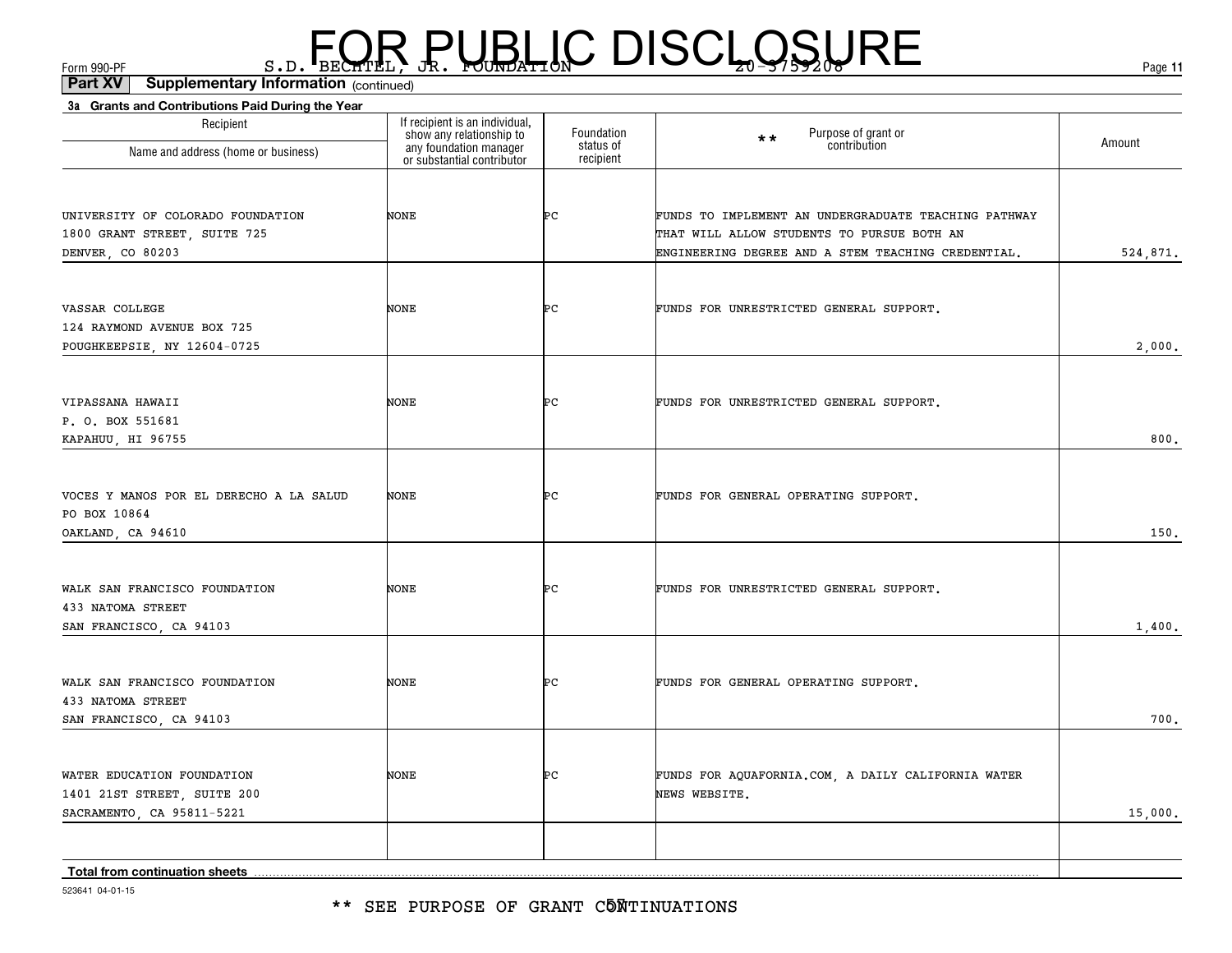| 3a Grants and Contributions Paid During the Year |                                                                                                                    |                         |                                                      |          |
|--------------------------------------------------|--------------------------------------------------------------------------------------------------------------------|-------------------------|------------------------------------------------------|----------|
| Recipient                                        | If recipient is an individual,<br>show any relationship to<br>any foundation manager<br>or substantial contributor | Foundation<br>status of | Purpose of grant or<br>contribution<br>$\star\star$  | Amount   |
| Name and address (home or business)              |                                                                                                                    | recipient               |                                                      |          |
|                                                  |                                                                                                                    |                         |                                                      |          |
| WATER EDUCATION FOUNDATION                       | NONE                                                                                                               | ÞС                      | FUNDS TO STRENGTHEN WEF'S DIGITAL PRESENCE, INCREASE |          |
| 1401 21ST STREET, SUITE 200                      |                                                                                                                    |                         | ORGANIZATIONAL CAPACITY, AND IMPROVE FINANCIAL       |          |
| SACRAMENTO, CA 95811-5221                        |                                                                                                                    |                         | SUSTAINABILITY.                                      | 25,000.  |
| WATER EDUCATION FOUNDATION                       | NONE                                                                                                               | ÞС                      | FUNDS TO STRENGTHEN WEF'S DIGITAL PRESENCE, INCREASE |          |
| 1401 21ST STREET, SUITE 200                      |                                                                                                                    |                         | ORGANIZATIONAL CAPACITY, AND IMPROVE FINANCIAL       |          |
| SACRAMENTO, CA 95811-5221                        |                                                                                                                    |                         | SUSTAINABILITY.                                      | 20,000.  |
|                                                  |                                                                                                                    |                         |                                                      |          |
| WEST CONTRA COSTA PUBLIC EDUCATION FUND          | NONE                                                                                                               | ÞС                      | FUNDS FOR OUT OF SCHOOL TIME PROGRAMS AND THE WEST   |          |
| 217C WEST RICHMOND AVENUE                        |                                                                                                                    |                         | CONTRA COSTA OST COLLABORATIVE.                      |          |
| RICHMOND, CA 94801                               |                                                                                                                    |                         |                                                      | 75,000.  |
| <b>WESTED</b>                                    | NONE                                                                                                               | Þс                      | FUNDS TO STRENGTHEN THE EDUCATOR ASSESSMENT LITERACY |          |
| 730 HARRISON STREET                              |                                                                                                                    |                         | AND USE OF PERFORMANCE ASSESSMENT TO SUPPORT STUDENT |          |
| SAN FRANCISCO, CA 94107-1242                     |                                                                                                                    |                         | MASTERY OF COMMON CORE STATE STANDARDS AND           |          |
|                                                  |                                                                                                                    |                         | IMPLEMENTATION OF THE SMARTER BALANCED ASSESSMENT    |          |
|                                                  |                                                                                                                    |                         | SYSTEM.                                              | 250,000. |
|                                                  |                                                                                                                    |                         |                                                      |          |
| WESTED                                           | NONE                                                                                                               | ÞС                      | FUNDS FOR A STARTUP PHASE TO EVALUATE THE NEW        |          |
| 730 HARRISON STREET                              |                                                                                                                    |                         | GENERATION OF EDUCATORS INITIATIVE.                  |          |
| SAN FRANCISCO, CA 94107-1242                     |                                                                                                                    |                         |                                                      | 188,810. |
| WESTED                                           | NONE                                                                                                               | ÞС                      | FUNDS FOR MIXED-METHODS EVALUATION OF THE MATH IN    |          |
| 730 HARRISON STREET                              |                                                                                                                    |                         | COMMON INITIATIVE.                                   |          |
| SAN FRANCISCO, CA 94107-1242                     |                                                                                                                    |                         |                                                      | 794,994. |
| WESTED                                           | NONE                                                                                                               | ÞС                      | FUNDS FOR PROVIDING PROFESSIONAL DEVELOPMENT ON      |          |
| 730 HARRISON STREET                              |                                                                                                                    |                         | SCIENCE AND LITERACY IN THE SAN JOAQUIN COUNTY; THIS |          |
| SAN FRANCISCO, CA 94107-1242                     |                                                                                                                    |                         | GRANT SERVES AS A MATCH TO WESTED'S INVESTING IN     |          |
|                                                  |                                                                                                                    |                         | INNOVATION (I3) GRANT FOR THIS PURPOSE.              | 240,000. |
|                                                  |                                                                                                                    |                         |                                                      |          |
| <b>Total from continuation sheets</b>            |                                                                                                                    |                         |                                                      |          |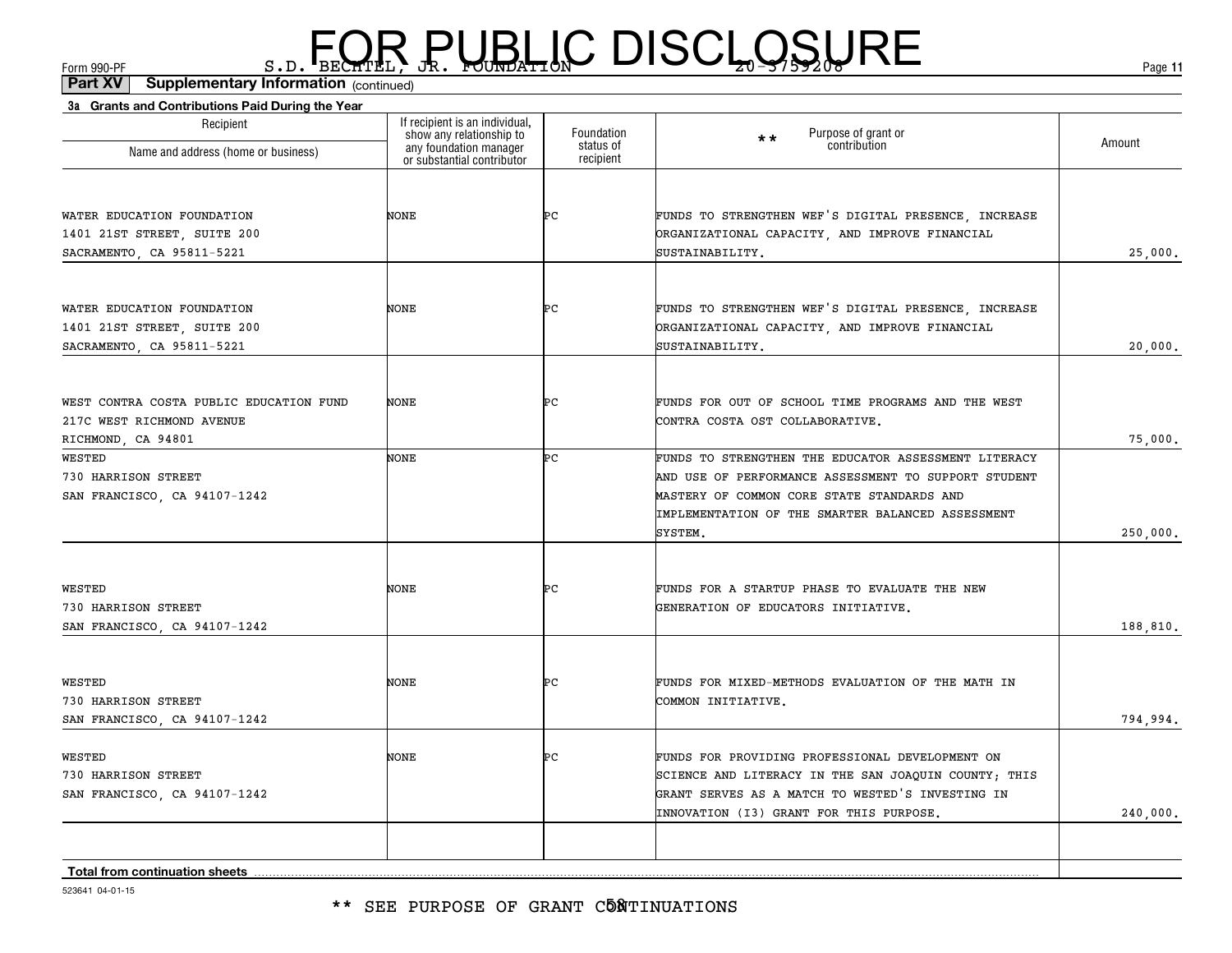| 3a Grants and Contributions Paid During the Year<br>Recipient                                                           | If recipient is an individual, | Foundation             | Purpose of grant or<br>contribution<br>$\star\star$   |              |
|-------------------------------------------------------------------------------------------------------------------------|--------------------------------|------------------------|-------------------------------------------------------|--------------|
| show any relationship to<br>any foundation manager<br>or substantial contributor<br>Name and address (home or business) |                                | status of<br>recipient |                                                       | Amount       |
|                                                                                                                         |                                |                        |                                                       |              |
| WESTED                                                                                                                  | NONE                           | Þс                     | FUNDS FOR WESTED'S K-12 ALLIANCE TO PILOT NGSS TOOLS  |              |
| 730 HARRISON STREET                                                                                                     |                                |                        | AND PROCESSES IN EIGHT DISTRICTS TO SERVE AS          |              |
| SAN FRANCISCO, CA 94107-1242                                                                                            |                                |                        | EXEMPLARS FOR EARLY NGSS IMPLEMENTATION.              | 190,529.     |
| WESTED                                                                                                                  | NONE                           | Þс                     | FUNDS TO SUPPORT WESTED'S K-12 ALLIANCE TO PILOT NGSS |              |
| 730 HARRISON STREET                                                                                                     |                                |                        | TOOLS AND PROCESSES IN APPROXIMATELY SEVEN DISTRICTS  |              |
| SAN FRANCISCO, CA 94107-1242                                                                                            |                                |                        | TO SERVE AS EXEMPLARS FOR EARLY NGSS IMPLEMENTATION.  | 4, 354, 652. |
| WESTED                                                                                                                  | NONE                           | ÞС                     | FUNDS FOR A STARTUP PHASE TO EVALUATE THE NEW         |              |
| 730 HARRISON STREET                                                                                                     |                                |                        | GENERATION OF EDUCATORS INITIATIVE.                   |              |
| SAN FRANCISCO, CA 94107-1242                                                                                            |                                |                        |                                                       | 188,810.     |
| WESTED                                                                                                                  | NONE                           | Þс                     | FUNDS FOR ONGOING FORMATIVE AND SUMMATIVE EVALUATION  |              |
| 730 HARRISON STREET                                                                                                     |                                |                        | AND TECHNICAL ASSISTANCE TO GRANTEE CAMPUSES AND THE  |              |
| SAN FRANCISCO, CA 94107-1242                                                                                            |                                |                        | CALIFORNIA STATE UNIVERSITY CENTER FOR TEACHER        |              |
|                                                                                                                         |                                |                        | OUALITY.                                              | 325,000.     |
| WESTED                                                                                                                  | NONE                           | ÞС                     | FUNDS FOR MIXED-METHODS EVALUATION OF THE MATH IN     |              |
| 730 HARRISON STREET                                                                                                     |                                |                        | COMMON INITIATIVE.                                    |              |
| SAN FRANCISCO, CA 94107-1242                                                                                            |                                |                        |                                                       | 297, 473.    |
| WESTED                                                                                                                  | NONE                           | ÞС                     | FUNDS TO SUPPORT WESTED'S K-12 ALLIANCE TO PILOT NGSS |              |
| 730 HARRISON STREET                                                                                                     |                                |                        | TOOLS AND PROCESSES IN APPROXIMATELY SEVEN DISTRICTS  |              |
| SAN FRANCISCO, CA 94107-1242                                                                                            |                                |                        | TO SERVE AS EXEMPLARS FOR EARLY NGSS IMPLEMENTATION.  | 231,851.     |
|                                                                                                                         |                                |                        |                                                       |              |
| WIKIMEDIA FOUNDATION INC                                                                                                | NONE                           | ÞС                     | FUNDS FOR UNRESTRICTED GENERAL SUPPORT.               |              |
| PO BOX 98204                                                                                                            |                                |                        |                                                       |              |
| WASHINGTON, DC 20090                                                                                                    |                                |                        |                                                       | 110.         |
| Total from continuation sheets                                                                                          |                                |                        |                                                       |              |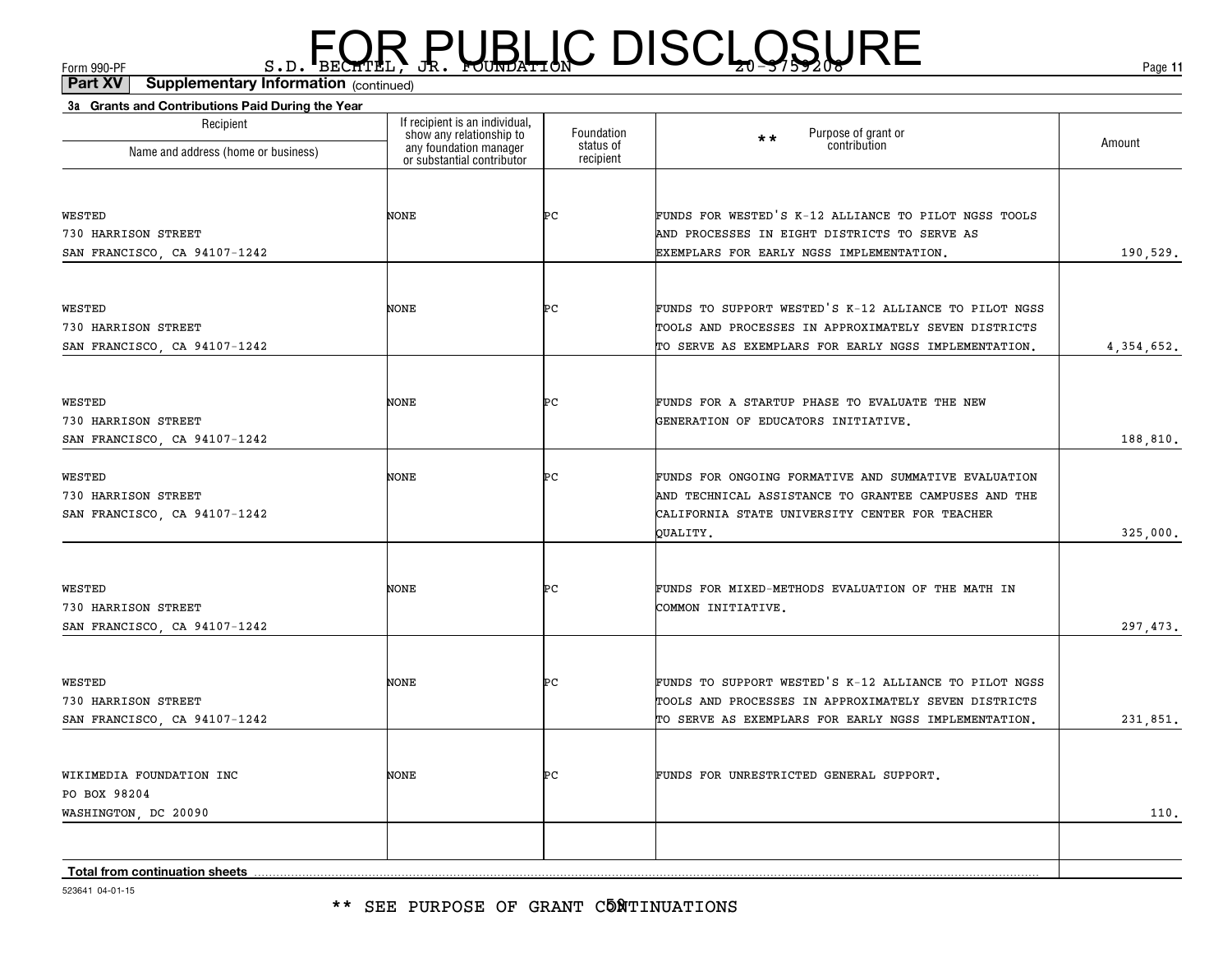| 3a Grants and Contributions Paid During the Year<br>Recipient                                           |                                                                                                                    | Foundation |                                                                                                                                                                                |         |
|---------------------------------------------------------------------------------------------------------|--------------------------------------------------------------------------------------------------------------------|------------|--------------------------------------------------------------------------------------------------------------------------------------------------------------------------------|---------|
| Name and address (home or business)                                                                     | If recipient is an individual,<br>show any relationship to<br>any foundation manager<br>or substantial contributor |            | Purpose of grant or<br>contribution<br>$\star\star$                                                                                                                            | Amount  |
| WILLOW GLEN MIDDLE AND HIGH SCHOOL<br>FOUNDATION<br>PO BOX 8096                                         | NONE                                                                                                               | Þс         | FUNDS DESIGNATED FOR THE CLASS OF 1972 SCHOLARSHIP<br>FUND.                                                                                                                    |         |
| SAN JOSE, CA 95155                                                                                      |                                                                                                                    |            |                                                                                                                                                                                | 200.    |
| WOMEN'S LUNCH PLACE INC<br>67 NEWBURY STREET<br>BOSTON, MA 02116                                        | NONE                                                                                                               | ÞС         | FUNDS FOR UNRESTRICTED GENERAL SUPPORT.                                                                                                                                        | 250.    |
| YEAR UP<br>45 MILK STREET, 9TH FLOOR<br>BOSTON, MA 02109                                                | NONE                                                                                                               | ÞС         | FUNDS FOR UNRESTRICTED GENERAL SUPPORT.                                                                                                                                        | 200.    |
| YOSEMITE FOUNDATION<br>101 MONTGOMERY STREET SUITE 1700<br>SAN FRANCISCO, CA 94104-4129                 | NONE                                                                                                               | Þс         | FUNDS FOR UNRESTRICTED GENERAL SUPPORT.                                                                                                                                        | 500.    |
| YOUNG MENS CHRISTIAN ASSOCIATION CAMP<br><b>BELKNAP</b><br>11 CHASE POINT ROAD<br>MIRROR LAKE, NH 03853 | NONE                                                                                                               | ÞС         | FUNDS FOR CAMPER SCHOLARSHIP FUND.                                                                                                                                             | 100.    |
| YOUTH EMPLOYMENT PARTNERSHIP INC<br>2300 INTERNATIONAL BOULEVARD<br>OAKLAND, CA 94601                   | NONE                                                                                                               | ÞС         | FUNDS FOR IMPROVING AND SUSTAINING A YOUTH LEADERSHIP<br>PROGRAM, STAFF TRAINING, AND FUND DEVELOPMENT AND<br>DIVERSIFICATION TO FOSTER LONG-TERM ORGANIZATIONAL<br>STABILITY. | 75,000. |
| YOUTH ENRICHMENT STRATEGIES<br>3029 MACDONALD AVENUE<br>RICHMOND, CA 94804                              | NONE                                                                                                               | ÞС         | FUNDS DESIGNATED FOR FUTURE CAMPFIRE EVENT/CAMPAIGN.                                                                                                                           | 1,450.  |
| Total from continuation sheets                                                                          |                                                                                                                    |            |                                                                                                                                                                                |         |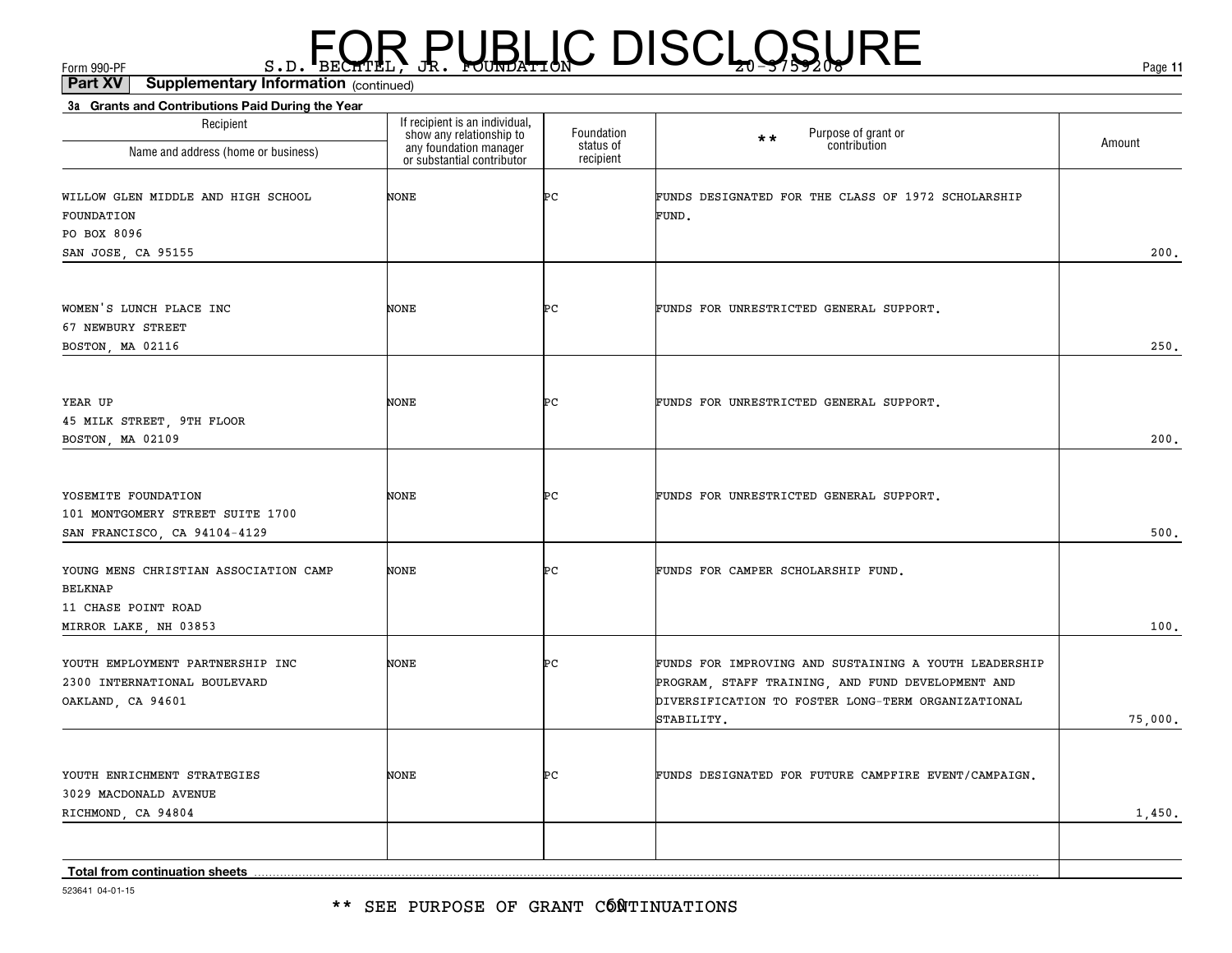(continued)**Part XV Supplementary Information**

| Recipient                                                | If recipient is an individual,<br>show any relationship to<br>any foundation manager<br>or substantial contributor |                                      |                                                     |        |
|----------------------------------------------------------|--------------------------------------------------------------------------------------------------------------------|--------------------------------------|-----------------------------------------------------|--------|
| Name and address (home or business)                      |                                                                                                                    | Foundation<br>status of<br>recipient | Purpose of grant or<br>contribution<br>$\star\star$ | Amount |
|                                                          |                                                                                                                    |                                      |                                                     |        |
| YOUTH ENRICHMENT STRATEGIES                              | NONE                                                                                                               | ÞС                                   | FUNDS FOR UNRESTRICTED GENERAL SUPPORT.             |        |
| 3029 MACDONALD AVENUE                                    |                                                                                                                    |                                      |                                                     |        |
| RICHMOND, CA 94804                                       |                                                                                                                    |                                      |                                                     | 800.   |
| YOUTH SPEAKS INC                                         | NONE                                                                                                               | ÞС                                   | FUNDS FOR UNRESTRICTED GENERAL SUPPORT.             |        |
| 1663 MISSION STREET SUITE 604                            |                                                                                                                    |                                      |                                                     |        |
| SAN FRANCISCO, CA 94103                                  |                                                                                                                    |                                      |                                                     | 400.   |
|                                                          |                                                                                                                    |                                      |                                                     |        |
| YOUTH SPEAKS INC                                         | NONE                                                                                                               | ÞС                                   | FUNDS FOR UNRESTRICTED GENERAL SUPPORT.             |        |
| 1663 MISSION STREET SUITE 604<br>SAN FRANCISCO, CA 94103 |                                                                                                                    |                                      |                                                     | 300.   |
|                                                          |                                                                                                                    |                                      |                                                     |        |
| YOUTH SPEAKS INC                                         | NONE                                                                                                               | ÞС                                   | FUNDS FOR GENERAL OPERATING SUPPORT.                |        |
| 1663 MISSION STREET SUITE 604                            |                                                                                                                    |                                      |                                                     |        |
| SAN FRANCISCO, CA 94103                                  |                                                                                                                    |                                      |                                                     | 1,000. |
|                                                          |                                                                                                                    |                                      |                                                     |        |
|                                                          |                                                                                                                    |                                      |                                                     |        |
|                                                          |                                                                                                                    |                                      |                                                     |        |
|                                                          |                                                                                                                    |                                      |                                                     |        |
|                                                          |                                                                                                                    |                                      |                                                     |        |
|                                                          |                                                                                                                    |                                      |                                                     |        |
|                                                          |                                                                                                                    |                                      |                                                     |        |
|                                                          |                                                                                                                    |                                      |                                                     |        |
|                                                          |                                                                                                                    |                                      |                                                     |        |
|                                                          |                                                                                                                    |                                      |                                                     |        |
| Total from continuation sheets                           |                                                                                                                    |                                      |                                                     |        |

523641 04-01-15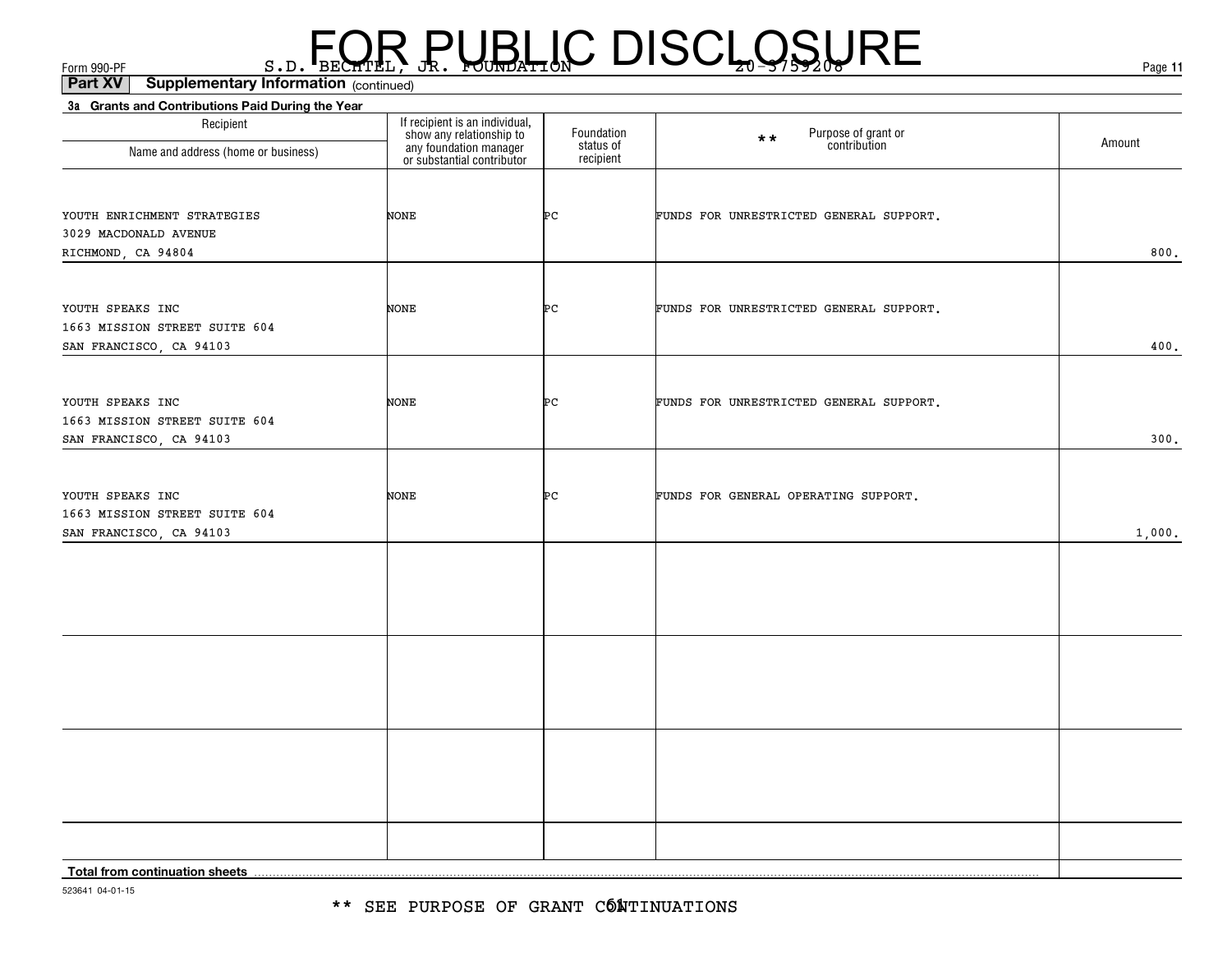#### \*\* SEE PURPOSE OF GRANT CÓÑTINUATIONS

| Recipient                                                                                                        | If recipient is an individual,<br>show any relationship to<br>any foundation manager | Foundation<br>status of | Purpose of grant or<br>$**$<br>contribution                                                                                                                                                                                                          | Amount        |
|------------------------------------------------------------------------------------------------------------------|--------------------------------------------------------------------------------------|-------------------------|------------------------------------------------------------------------------------------------------------------------------------------------------------------------------------------------------------------------------------------------------|---------------|
| Name and address (home or business)                                                                              | or substantial contributor                                                           | recipient               |                                                                                                                                                                                                                                                      |               |
| CALIFORNIA STATE UNIVERSITY FOUNDATION<br>6000 J STREET, CSUS MODOC HALL, STE. 2003<br>SACRAMENTO, CA 95819-6018 | NONE                                                                                 | Þс                      | FUNDS FOR PROFESSIONAL DEVELOPMENT OF CTQ DIRECTOR<br>PAUL TUSS THROUGH THE HARVARD STRATEGIC DATA PROJECT<br>AND FUNDS TO SUPPORT THE MEETINGS OF CTQ AND CSU<br>EDUCATION DEANS TO DETERMINE COMMON MEASURES OF<br>TEACHER CANDIDATE EFFECTIVENESS | 26,420.       |
| CERES INC.<br>99 CHAUNCY STREET, 6TH FLOOR<br>BOSTON, MA 02111-1703                                              | NONE                                                                                 | Þс                      | FUNDS TO SUPPORT CERES'S WATER PROGRAM TO BUILD<br>CAPACITY TO ADVOCATE FOR WATER STEWARDSHIP AND<br>IMPROVE WATER MANAGEMENT PRACTICES BY MOBILIZING<br>INVESTOR AND WATER UTILITY LEADERSHIP.                                                      | 400,000.      |
| COMMUNITY SCIENCE WORKSHOP NETWORK<br>120 SECOND STREET<br>WATSONVILLE, CA 95076                                 | NONE                                                                                 | ÞС                      | FUNDS FOR GENERAL OPERATING SUPPORT ALLOWING THE CSW<br>NETWORK TO BUILD INFRASTRUCTURE, EVALUATE LOCAL<br>PROGRAMS, AND PROVIDE TECHNICAL ASSISTANCE AND<br>PROFESSIONAL DEVELOPMENT TO ITS MEMBERS.                                                | 100,000.      |
| CORE DISTRICTS<br>1107 9TH STREET SUITE 500<br>SACRAMENTO, CA 95814                                              | NONE                                                                                 | ÞС                      | FUNDS FOR THE DEVELOPMENT OF MEASURES AND PROGRAMS TO<br>ADVANCE SOCIAL-EMOTIONAL LEARNING (SEL) IN CA OFFICE<br>OF EDUCATION REFORM (CORE) WAIVER DISTRICTS.                                                                                        | 500,000.      |
| DELTA WATERFOWL FOUNDATION<br>1312 BASIN AVENUE<br>BISMARCK, ND 58504                                            | NONE                                                                                 | ÞС                      | FUNDS FOR GENERAL OPERATING SUPPORT TO DELTA<br>WATERFOWL AS IT ADVANCES ACTIVE MANAGEMENT OF NESTING<br>HABITAT AND INCREASES ITS PRESENCE IN CALIFORNIA.                                                                                           | 299,860.      |
| ENVIRONMENTAL DEFENSE FUND INCORPORATED<br>123 MISSION STREET<br>SAN FRANCISCO, CA 94105                         | NONE                                                                                 | ÞС                      | FUNDS FOR ONGOING DEVELOPMENT OF THE CENTRAL VALLEY<br>HABITAT EXCHANGE, WHICH WILL USE EXISTING MITIGATION<br>FUNDS TO INCENTIVES RANCHERS AND FARMERS TO RESTORE,<br>PROTECT, AND STEWARD WILDLIFE HABITAT.                                        | 1,352,000.    |
| GOLDEN GATE NATIONAL PARKS CONSERVANCY<br>BUILDING 201, FORT MASON<br>SAN FRANCISCO, CA 94123                    | NONE                                                                                 | ÞС                      | FUNDS FOR THE TAM LANDS COLLABORATIVE, A CROSS-SECTOR<br>EFFORT TO COORDINATE LAND STEWARDSHIP ACTIVITIES IN<br>THE TAMALPAIS REGION OF MARIN COUNTY.                                                                                                | 272,600.      |
| <b>Total from continuation sheets</b>                                                                            |                                                                                      |                         |                                                                                                                                                                                                                                                      | 27, 279, 676. |

**3b Grants and Contributions Approved for Future Payment** (continued)**Part XV Supplementary Information**

**11** $F_{\text{GCD}}$   $\text{F}_{\text{BEC}}$   $\text{F}_{\text{BEC}}$   $\text{F}_{\text{BEC}}$   $\text{F}_{\text{CUE}}$   $\text{G}_{\text{AFL}}$   $\text{G}_{\text{A}}$   $\text{G}_{\text{B}}$   $\text{G}_{\text{B}}$   $\text{G}_{\text{B}}$   $\text{G}_{\text{B}}$   $\text{G}_{\text{B}}$   $\text{G}_{\text{B}}$   $\text{G}_{\text{B}}$   $\text{G}_{\text{B}}$   $\text{G}_{\text{B}}$   $\text{G}_{\text{B$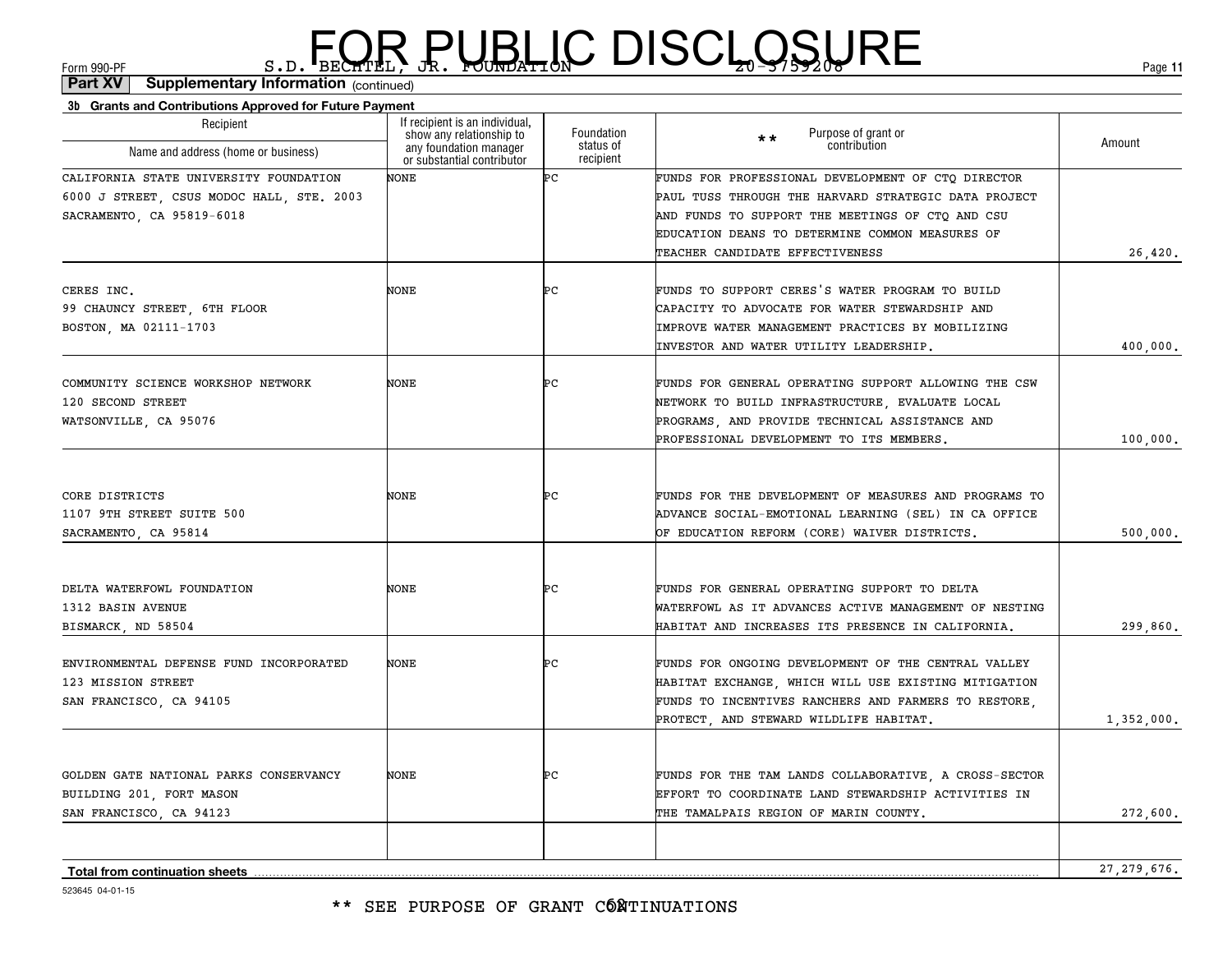#### \*\* SEE PURPOSE OF GRANT CÓÑTINUATIONS

523645 04-01-15

#### **3b Grants and Contributions Approved for Future Payment** (continued)**Part XV Supplementary Information**

| 00 Chanto and Obitanodabile ripproved for ratare ray<br>Recipient<br>Name and address (home or business) | If recipient is an individual,<br>show any relationship to<br>any foundation manager<br>or substantial contributor | Foundation<br>status of<br>recipient | Purpose of grant or<br>contribution<br>$\star \star$                                                                                                                                                                                                         | Amount     |
|----------------------------------------------------------------------------------------------------------|--------------------------------------------------------------------------------------------------------------------|--------------------------------------|--------------------------------------------------------------------------------------------------------------------------------------------------------------------------------------------------------------------------------------------------------------|------------|
| GREATER WASHINGTON EDUCATIONAL<br>TELECOMMUNICATIONS ASSOCIATION<br>3939 CAMPBELL AVENUE                 | NONE                                                                                                               | ÞС                                   | FUNDS TO SUPPORT THE NEWSHOUR'S STEM JOURNALISM.                                                                                                                                                                                                             |            |
| ARLINGTON, VA 22206<br>MAYORS FUND FOR LOS ANGELES<br>200 NORTH SPRING STREET, ROOM 305                  | NONE                                                                                                               | Þс                                   | FUNDS FOR A WATER DATA FELLOW WITHIN THE CITY OF LOS<br>ANGELES, WHO WILL CREATE A PLATFORM TO GATHER DATA TO                                                                                                                                                | 650,000.   |
| LOS ANGELES, CA 90012                                                                                    |                                                                                                                    |                                      | ASSESS THE CITY'S WATER USAGE, CREATE DASHBOARDS TO<br>SHOW PROGRESS ON METRICS THAT WILL LEAD TO POLICY<br>REFORM, AND PROVIDE DATA ANALYSIS TO MEASURE IMPACT                                                                                              | 100,000.   |
| NATURE CONSERVANCY<br>201 MISSION STREET, 4TH FLOOR<br>SAN FRANCISCO, CA 94105                           | NONE                                                                                                               | ÞС                                   | FUNDS TO POSITION WATER PROGRAM TO SUSTAIN ITS<br>EXPANDED SCOPE.                                                                                                                                                                                            | 3,750,000. |
| PARTNERSHIP FOR CHILDREN AND YOUTH<br>1330 BROADWAY, SUITE 601<br>OAKLAND, CA 94612                      | NONE                                                                                                               | Þс                                   | FUNDS FOR WORK TO IMPROVE THE OUT-OF-SCHOOL TIME<br>FIELD'S UNDERSTANDING OF CHARACTER BUILDING<br>SOCIAL-EMOTIONAL LEARNING, PROMOTE COLLABORATION<br>BETWEEN SCHOOLS AND OUT-OF-SCHOOL TIME PROGRAMS, AND<br>IMPROVE OVERALL QUALITY OF OUT-OF-SCHOOL TIME | 250,000.   |
| POINT REYES BIRD OBSERVATORY<br>3820 CYPRESS DRIVE, SUITE 11<br>PETALUMA, CA 94954                       | NONE                                                                                                               | ÞС                                   | FUNDS FOR THE RANGELAND WATERSHED INITIATIVE AND<br>ORGANIZATIONAL CAPACITY BUILDING.                                                                                                                                                                        | 2,023,000. |
| RESOURCES LEGACY FUND<br>555 CAPITOL MALL, SUITE 1095<br>SACRAMENTO, CA 95814                            | NONE                                                                                                               | ÞС                                   | FUNDS FOR THE IMPLEMENTATION OF THE PARKS FORWARD<br>RECOMMENDATIONS.                                                                                                                                                                                        | 1,000,000. |
| RESOURCES LEGACY FUND<br>555 CAPITOL MALL, SUITE 1095<br>SACRAMENTO, CA 95814                            | NONE                                                                                                               | ÞС                                   | FUNDS FOR THE WATER FOUNDATION, A POOLED,<br>PHILANTHROPIC FUND TO ADVANCE SUSTAINABLE WATER<br>MANAGEMENT.                                                                                                                                                  | 9,305,000. |
| <b>Total from continuation sheets</b>                                                                    |                                                                                                                    |                                      |                                                                                                                                                                                                                                                              |            |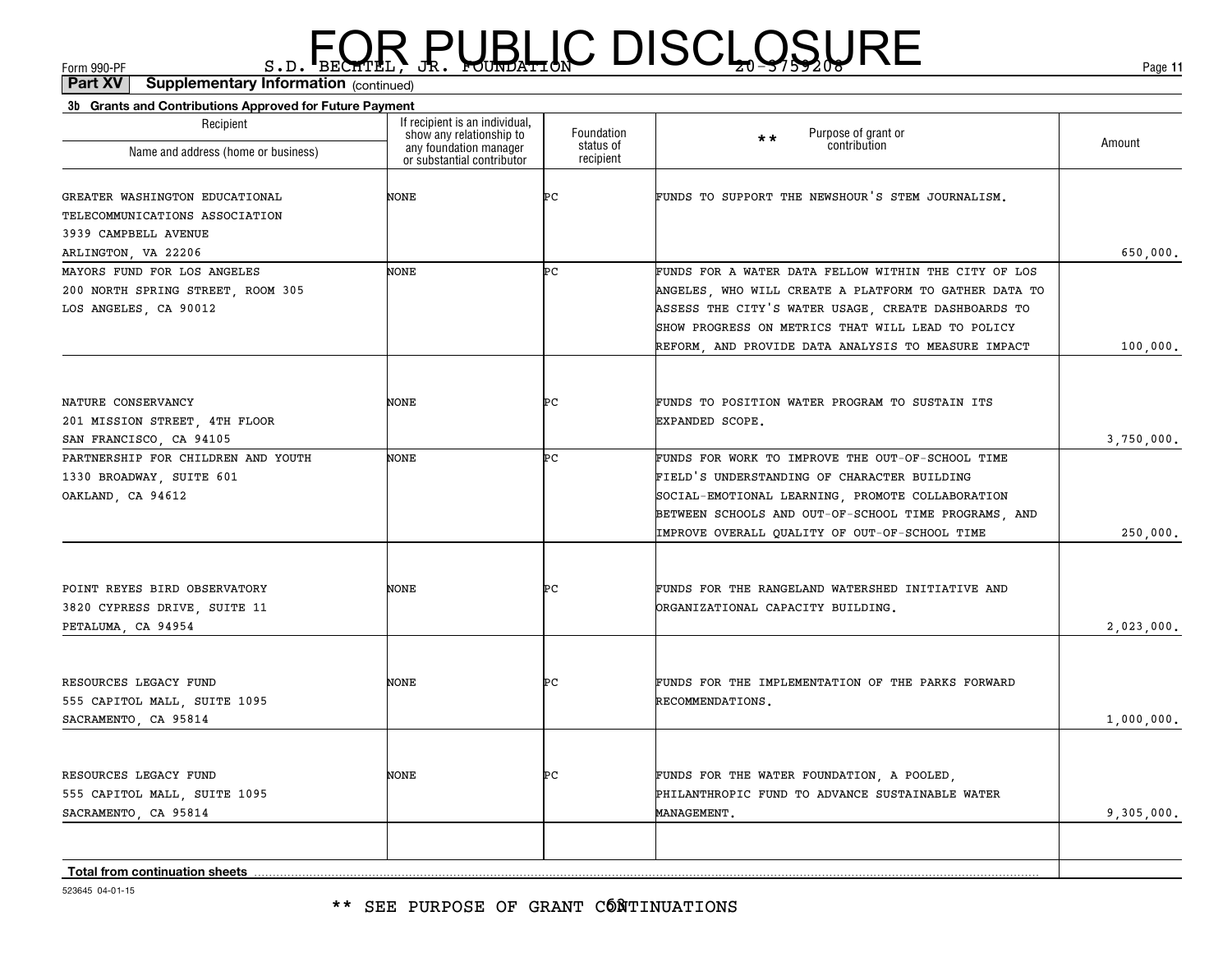#### \*\* SEE PURPOSE OF GRANT CÓATINUATIONS

| 523645 04-01-15 |
|-----------------|
|                 |

| Name and address (home or business)     | any foundation manager<br>or substantial contributor | sialus of<br>recipient | COTTLE IDULIOIT                                                                |            |
|-----------------------------------------|------------------------------------------------------|------------------------|--------------------------------------------------------------------------------|------------|
| SACRAMENTO CITY UNIFIED SCHOOL DISTRICT | NONE                                                 | Þс                     | FUNDS TO BUILD TEACHER AND LEADERSHIP CAPACITY TO                              |            |
| 5735 47TH AVENUE                        |                                                      |                        | TRANSFORM TEACHING AND LEARNING BY STRATEGICALLY                               |            |
| SACRAMENTO, CA 95824                    |                                                      |                        | PROVIDING MEANINGFUL LEARNING EXPERIENCES THAT                                 |            |
|                                         |                                                      |                        | SUPPORT STUDENTS' ACQUISITION OF DEEP CONCEPTUAL                               |            |
|                                         |                                                      |                        | MATHEMATICAL UNDERSTANDING.                                                    | 938,796.   |
| SAN MATEO COUNTY RESOURCE CONSERVATION  | NONE                                                 | ÞС                     | FUNDS FOR THE SANTA CRUZ MOUNTAINS STEWARDSHIP                                 |            |
| DISTRICT                                |                                                      |                        | NETWORK TO CONVENE LANDOWNERS AND MANAGERS IN THE                              |            |
| 625 MIRAMONTES STREET, STE 103          |                                                      |                        | SANTA CRUZ MOUNTAINS FOR STEWARDSHIP OF A LARGER                               |            |
| HALF MOON BAY, CA 94019                 |                                                      |                        | CONNECTED SYSTEM OF NATURAL LANDS.                                             | 525,000.   |
| SAVE THE REDWOODS LEAGUE                | NONE                                                 | Þс                     | FUNDS FOR CREATING A CONSERVATION PLANNING TOOL TO                             |            |
| 111 SUTTER ST., 11TH FLOOR              |                                                      |                        | INFORM HOW THE LEAGUE AND ITS PARTNERS, INCLUDING                              |            |
| SAN FRANCISCO, CA 94104                 |                                                      |                        | STATE PARKS, CAN BEST PROTECT, RESTORE, AND CONNECT                            |            |
|                                         |                                                      |                        |                                                                                |            |
|                                         |                                                      |                        | PEOPLE TO THE COAST REDWOOD AND GIANT SEQUOIA FORESTS<br>IN THE DECADES AHEAD. | 87,000.    |
|                                         |                                                      |                        |                                                                                |            |
| SUSTAINABLE CONSERVATION                | NONE                                                 | ÞС                     | FUNDS TO SUPPORT A CAPACITY BUILDING INITIATIVE FOR                            |            |
| 98 BATTERY ST. SUITE 302                |                                                      |                        | CALIFORNIA'S RESOURCE CONSERVATION DISTRICTS.                                  |            |
| SAN FRANCISCO, CA 94111                 |                                                      |                        |                                                                                | 350,000.   |
|                                         |                                                      |                        |                                                                                |            |
| THE CALIFORNIA EDUCATION PARTNERS       | NONE                                                 | ÞС                     | FUNDS FOR THE MATH IN COMMON COMMUNITY OF PRACTICE.                            |            |
| ONE LOMBARD SUITE 305                   |                                                      |                        |                                                                                |            |
| SAN FRANCISCO, CA 94111                 |                                                      |                        |                                                                                | 2,500,000. |
| THE REGENTS OF THE UNIVERSITY OF        | NONE                                                 | ÞС                     | FUNDS TO SUPPORT THE PURCHASE OF A SOPHISTICATED                               |            |
| CALIFORNIA, SAN FRANCISCO               |                                                      |                        | CRYTO-ELECTRON MICROSCOPE WHICH WILL AUGMENT AND                               |            |
| 675 NELSON RISING LANE                  |                                                      |                        | ACCELERATE IND'S AMBITIOUS DRUG DISCOVERY PROGRAM.                             |            |
| SAN FRANCISCO, CA 94143-0518            |                                                      |                        |                                                                                | 2,500,000. |
|                                         |                                                      |                        |                                                                                |            |
| TIDES CENTER                            | NONE                                                 | ÞС                     | FUNDS FOR SCIENTISTS TO ENGAGE IN PRODUCTIVE PUBLIC                            |            |
| 721 NW 9TH AVE SUITE 235                |                                                      |                        | DISCOURSE AROUND CALIFORNIA'S SUSTAINABLE WATER                                |            |
| PORTLAND, OR 97209                      |                                                      |                        | FUTURE.                                                                        | 25,000.    |
|                                         |                                                      |                        |                                                                                |            |
| Total from continuation sheets          |                                                      |                        |                                                                                |            |

Foundationstatus of

#### **3b Grants and Contributions Approved for Future Payment** (continued)**Part XV Supplementary Information**

Recipient

 $F_{\text{GCD}}$   $\text{F}_{\text{BEC}}$   $\text{F}_{\text{BEC}}$   $\text{F}_{\text{BEC}}$   $\text{F}_{\text{CUE}}$   $\text{G}_{\text{AFL}}$   $\text{G}_{\text{A}}$   $\text{G}_{\text{B}}$   $\text{G}_{\text{B}}$   $\text{G}_{\text{B}}$   $\text{G}_{\text{B}}$   $\text{G}_{\text{B}}$   $\text{G}_{\text{B}}$   $\text{G}_{\text{B}}$   $\text{G}_{\text{B}}$   $\text{G}_{\text{B}}$   $\text{G}_{\text{B$ 

If recipient is an individual, show any relationship to any foundation manager

Purpose of grant or **contribution** 

\*\*

Amount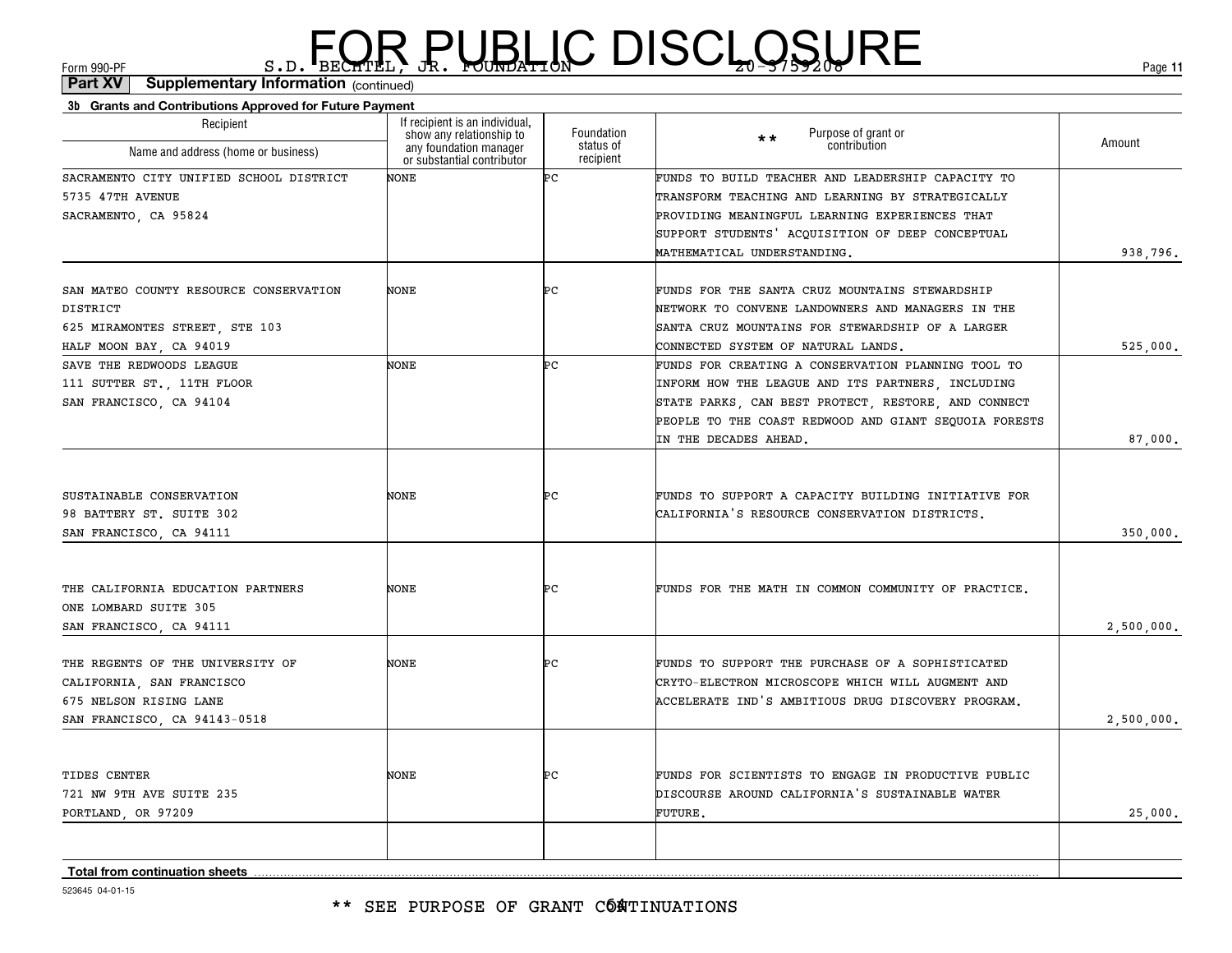**3b Grants and Contributions Approved for Future Payment** (continued)**Part XV Supplementary Information**

| $\frac{1}{2}$<br>$-1$<br>Recipient                            | If recipient is an individual,<br>show any relationship to<br>any foundation manager<br>or substantial contributor | Foundation<br>status of<br>recipient | Purpose of grant or<br>contribution<br>$\star \star$                                                                                                                       | Amount   |
|---------------------------------------------------------------|--------------------------------------------------------------------------------------------------------------------|--------------------------------------|----------------------------------------------------------------------------------------------------------------------------------------------------------------------------|----------|
| Name and address (home or business)                           |                                                                                                                    |                                      |                                                                                                                                                                            |          |
| WESTED<br>730 HARRISON STREET<br>SAN FRANCISCO, CA 94107-1242 | NONE                                                                                                               | Þс                                   | FUNDS FOR ONGOING FORMATIVE AND SUMMATIVE EVALUATION<br>AND TECHNICAL ASSISTANCE TO GRANTEE CAMPUSES AND THE<br>CALIFORNIA STATE UNIVERSITY CENTER FOR TEACHER<br>QUALITY. | 325,000. |
|                                                               |                                                                                                                    |                                      |                                                                                                                                                                            |          |
|                                                               |                                                                                                                    |                                      |                                                                                                                                                                            |          |
|                                                               |                                                                                                                    |                                      |                                                                                                                                                                            |          |
|                                                               |                                                                                                                    |                                      |                                                                                                                                                                            |          |
|                                                               |                                                                                                                    |                                      |                                                                                                                                                                            |          |
|                                                               |                                                                                                                    |                                      |                                                                                                                                                                            |          |
|                                                               |                                                                                                                    |                                      |                                                                                                                                                                            |          |
|                                                               |                                                                                                                    |                                      |                                                                                                                                                                            |          |
|                                                               |                                                                                                                    |                                      |                                                                                                                                                                            |          |
|                                                               |                                                                                                                    |                                      |                                                                                                                                                                            |          |
|                                                               |                                                                                                                    |                                      |                                                                                                                                                                            |          |
|                                                               |                                                                                                                    |                                      |                                                                                                                                                                            |          |
|                                                               |                                                                                                                    |                                      |                                                                                                                                                                            |          |
|                                                               |                                                                                                                    |                                      |                                                                                                                                                                            |          |
|                                                               |                                                                                                                    |                                      |                                                                                                                                                                            |          |
|                                                               |                                                                                                                    |                                      |                                                                                                                                                                            |          |
|                                                               |                                                                                                                    |                                      |                                                                                                                                                                            |          |
|                                                               |                                                                                                                    |                                      |                                                                                                                                                                            |          |
|                                                               |                                                                                                                    |                                      |                                                                                                                                                                            |          |
|                                                               |                                                                                                                    |                                      |                                                                                                                                                                            |          |
|                                                               |                                                                                                                    |                                      |                                                                                                                                                                            |          |
|                                                               |                                                                                                                    |                                      |                                                                                                                                                                            |          |
|                                                               |                                                                                                                    |                                      |                                                                                                                                                                            |          |
|                                                               |                                                                                                                    |                                      |                                                                                                                                                                            |          |
| <b>Total from continuation sheets</b>                         |                                                                                                                    |                                      |                                                                                                                                                                            |          |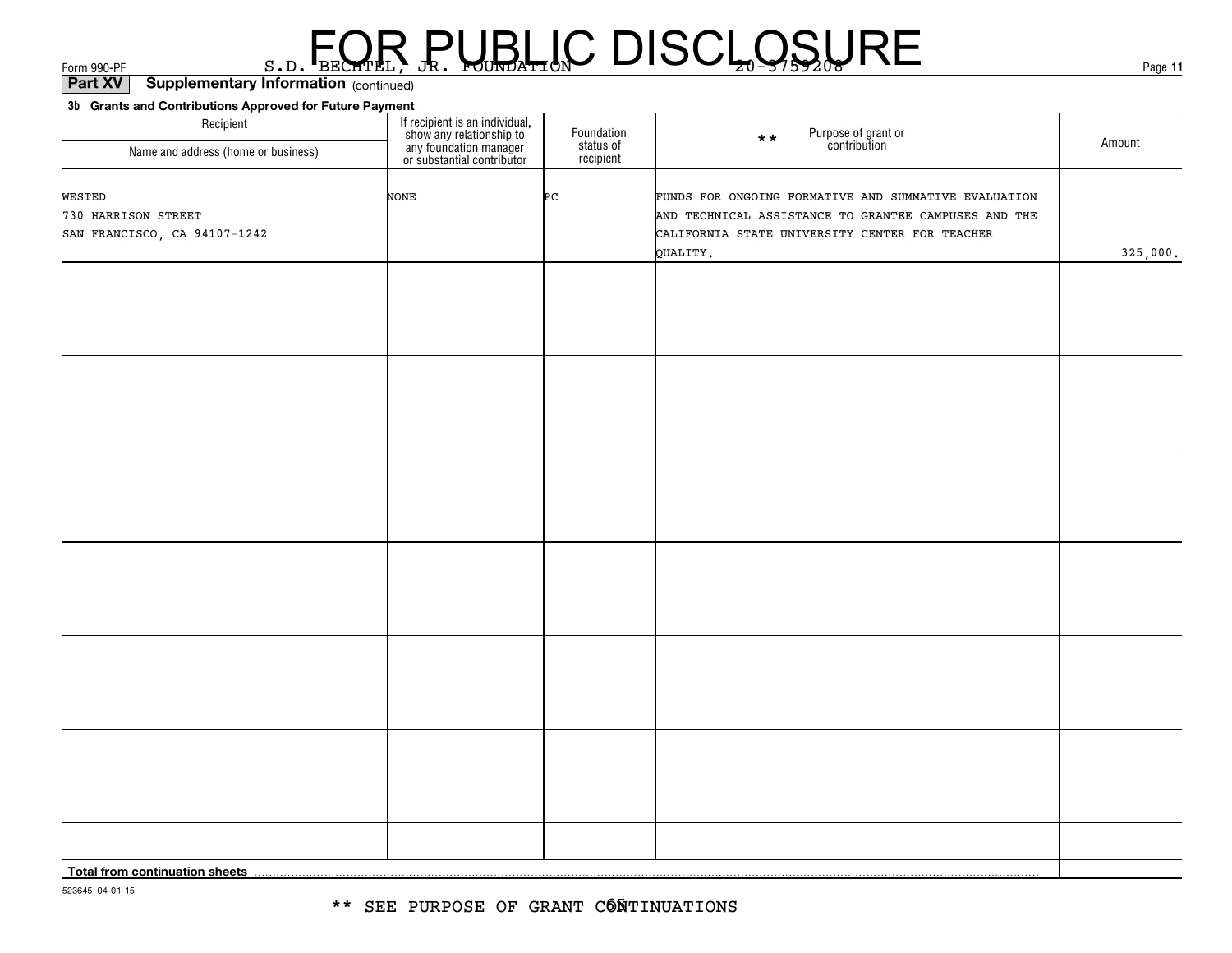**Part XV** Supplementary Information FOR BLUBLIG. DISCLOSURE 20-3759208

**3a Grants and Contributions Paid During the Year Continuation of Purpose of Grant or Contribution**

NAME OF RECIPIENT - ACHIEVE INC

FUNDS FOR NEXT GENERATION SCIENCE STANDARDS (NGSS) IMPLEMENTATION AND

INSTRUCTIONAL MATERIALS IN CALIFORNIA.

NAME OF RECIPIENT - AG INNOVATIONS

FUNDS FOR IMPLEMENTATION OF CAPACITY BUILDING ACTIVITIES TARGETING

GOVERNANCE, FINANCIAL MANAGEMENT, HUMAN RESOURCES INFRASTRUCTURE,

STRATEGIC PLANNING, STAFF TRAINING PROCESSES, AND ORGANIZATIONAL

LEARNING.

NAME OF RECIPIENT - PARTNERSHIP FOR CHILDREN AND YOUTH

FUNDS FOR WORK TO IMPROVE THE OUT-OF-SCHOOL TIME FIELD'S UNDERSTANDING

OF CHARACTER BUILDING SOCIAL-EMOTIONAL LEARNING, PROMOTE COLLABORATION

BETWEEN SCHOOLS AND OUT-OF-SCHOOL TIME PROGRAMS, AND IMPROVE OVERALL

QUALITY OF OUT-OF-SCHOOL TIME PROGRAMS.

523655 04-01-15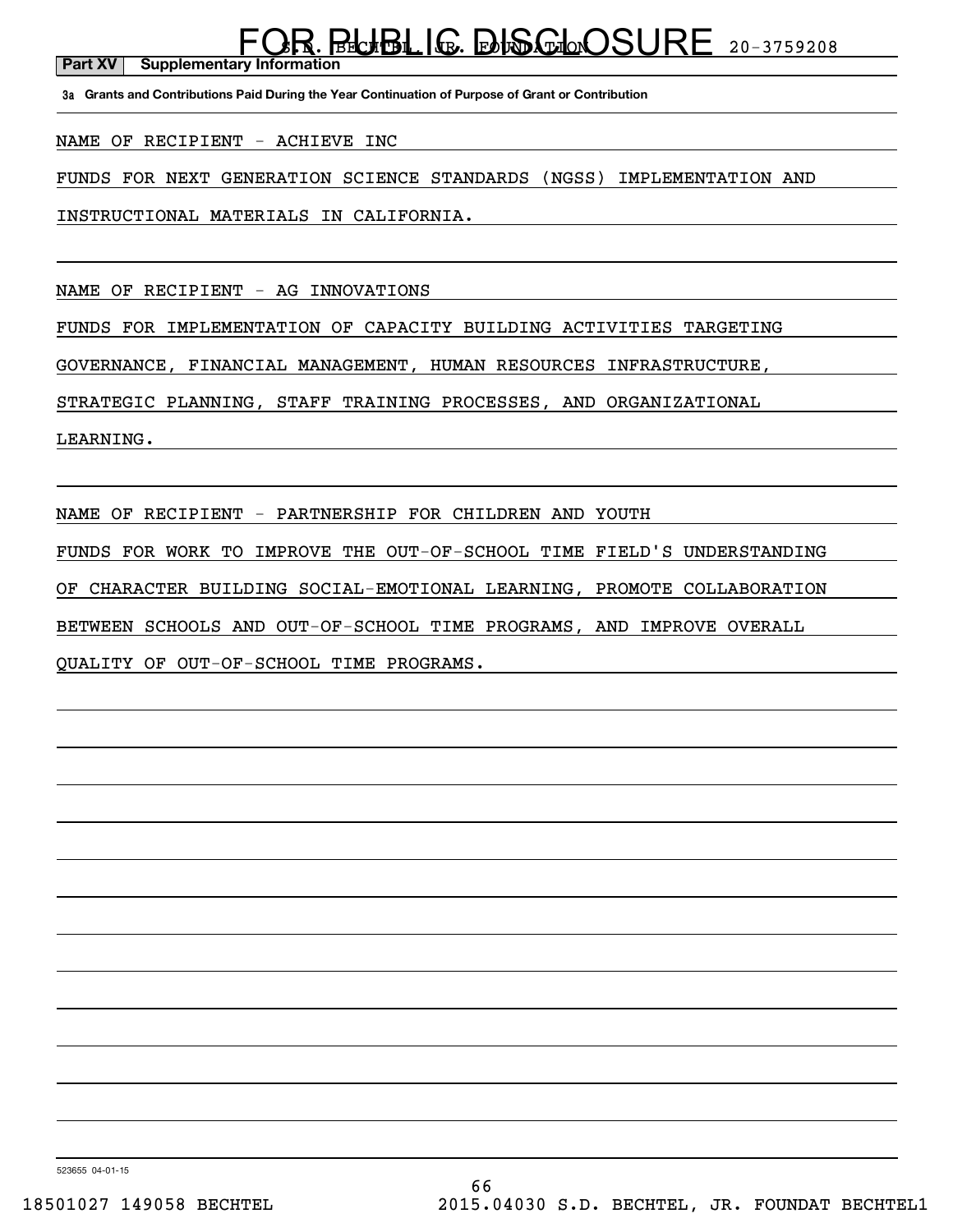#### FOR BLUBLIG. DISCLOSURE 20-3759208

**Part XV** | Supplementary Information

**3b Grants and Contributions Approved for Future Payment Continuation of Purpose of Grant or Contribution**

NAME OF RECIPIENT - CALIFORNIA COUNCIL ON SCIENCE AND TECHNOLOGY

FUNDS TO SUPPORT A PROGRAM THAT INTEGRATES SCIENTISTS INTO THE

LEGISLATIVE POLICYMAKING PROCESS BY PLACING TEN PH.D. SCIENTISTS AS

STAFF IN THE CALIFORNIA LEGISLATURE.

NAME OF RECIPIENT - CALIFORNIA STATE PARKS FOUNDATION

FUNDS TO SUPPORT PHASE 2 OF THE YOSEMITE SLOUGH RESTORATION AND

DEVELOPMENT PROJECT INCLUDING AN ENVIRONMENTAL EDUCATION PAVILION AND

SITE AMENITIES TO IMPROVE THE VISITOR EXPERIENCE.

NAME OF RECIPIENT - MAYORS FUND FOR LOS ANGELES

FUNDS FOR A WATER DATA FELLOW WITHIN THE CITY OF LOS ANGELES, WHO WILL

CREATE A PLATFORM TO GATHER DATA TO ASSESS THE CITY'S WATER USAGE,

CREATE DASHBOARDS TO SHOW PROGRESS ON METRICS THAT WILL LEAD TO POLICY

REFORM, AND PROVIDE DATA ANALYSIS TO MEASURE IMPACT OF INCENTIVES AND

OTHER PROMOTIONS.

NAME OF RECIPIENT - PARTNERSHIP FOR CHILDREN AND YOUTH FUNDS FOR WORK TO IMPROVE THE OUT-OF-SCHOOL TIME FIELD'S UNDERSTANDING OF CHARACTER BUILDING SOCIAL-EMOTIONAL LEARNING, PROMOTE COLLABORATION BETWEEN SCHOOLS AND OUT-OF-SCHOOL TIME PROGRAMS, AND IMPROVE OVERALL QUALITY OF OUT-OF-SCHOOL TIME PROGRAMS.

523651 04-01-15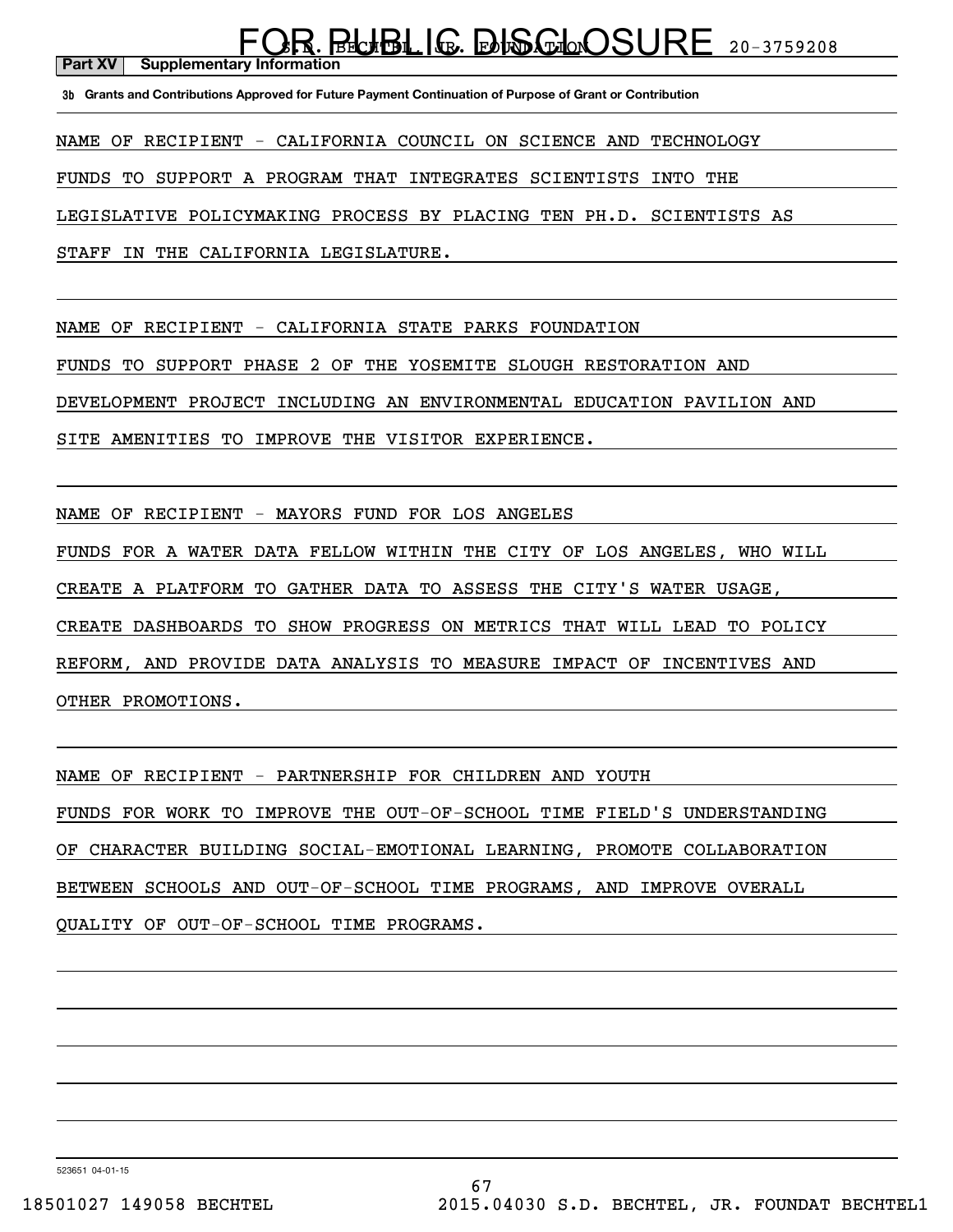Department of the Treasury Internal Revenue Service **(Form 990, 990-EZ, or 990-PF)**

#### **Schedule B Schedule of Contributors** FOR PUBLIC DISCLOSURE

**| Attach to Form 990, Form 990-EZ, or Form 990-PF. | Information about Schedule B (Form 990, 990-EZ, or 990-PF) and its instructions is at** www.irs.gov/form990  $\cdot$ 

S.D. BECHTEL, JR. FOUNDATION 2

OMB No. 1545-0047

**2015**

**Name of the organization Employer identification number**

| 0-3759208 |  |
|-----------|--|
|-----------|--|

|  |  |  |  | Name of the organization |
|--|--|--|--|--------------------------|
|--|--|--|--|--------------------------|

| <b>Organization type (check one):</b> |                                                                           |  |  |  |  |
|---------------------------------------|---------------------------------------------------------------------------|--|--|--|--|
| Filers of:                            | Section:                                                                  |  |  |  |  |
| Form 990 or 990-EZ                    | 501(c)(<br>) (enter number) organization                                  |  |  |  |  |
|                                       | 4947(a)(1) nonexempt charitable trust not treated as a private foundation |  |  |  |  |
|                                       | 527 political organization                                                |  |  |  |  |
| Form 990-PF                           | X <br>501(c)(3) exempt private foundation                                 |  |  |  |  |
|                                       | 4947(a)(1) nonexempt charitable trust treated as a private foundation     |  |  |  |  |
|                                       | 501(c)(3) taxable private foundation                                      |  |  |  |  |

Check if your organization is covered by the **General Rule** or a **Special Rule.**<br>Note Only a section 501(c)(7), (8), or (10) erganization can shock boxes for be **Note.**  Only a section 501(c)(7), (8), or (10) organization can check boxes for both the General Rule and a Special Rule. See instructions.

#### **General Rule**

 $\boxed{\textbf{X}}$  For an organization filing Form 990, 990-EZ, or 990-PF that received, during the year, contributions totaling \$5,000 or more (in money or property) from any one contributor. Complete Parts I and II. See instructions for determining a contributor's total contributions.

#### **Special Rules**

 $\mathcal{L}^{\text{max}}$ 

any one contributor, during the year, total contributions of the greater of  $\,$  (1) \$5,000 or (2) 2% of the amount on (i) Form 990, Part VIII, line 1h, For an organization described in section 501(c)(3) filing Form 990 or 990-EZ that met the 33 1/3% support test of the regulations under sections 509(a)(1) and 170(b)(1)(A)(vi), that checked Schedule A (Form 990 or 990-EZ), Part II, line 13, 16a, or 16b, and that received from or (ii) Form 990-EZ, line 1. Complete Parts I and II.  $\mathcal{L}^{\text{max}}$ 

year, total contributions of more than \$1,000 *exclusively* for religious, charitable, scientific, literary, or educational purposes, or for For an organization described in section 501(c)(7), (8), or (10) filing Form 990 or 990-EZ that received from any one contributor, during the the prevention of cruelty to children or animals. Complete Parts I, II, and III.  $\mathcal{L}^{\text{max}}$ 

purpose. Do not complete any of the parts unless the **General Rule** applies to this organization because it received *nonexclusively* year, contributions <sub>exclusively</sub> for religious, charitable, etc., purposes, but no such contributions totaled more than \$1,000. If this box is checked, enter here the total contributions that were received during the year for an  $\;$ exclusively religious, charitable, etc., For an organization described in section 501(c)(7), (8), or (10) filing Form 990 or 990-EZ that received from any one contributor, during the religious, charitable, etc., contributions totaling \$5,000 or more during the year  $\ldots$  $\ldots$  $\ldots$  $\ldots$  $\ldots$  $\ldots$ 

**Caution.**An organization that is not covered by the General Rule and/or the Special Rules does not file Schedule B (Form 990, 990-EZ, or 990-PF), but it **must** answer "No" on Part IV, line 2, of its Form 990; or check the box on line H of its Form 990-EZ or on its Form 990-PF, Part I, line 2, to<br>cotify that it does not meet the filing requirements of Schodule B (Fer certify that it does not meet the filing requirements of Schedule B (Form 990, 990-EZ, or 990-PF).

**Schedule B (Form 990, 990-EZ, or 990-PF) (2015) For Paperwork Reduction Act Notice, see the Instructions for Form 990, 990-EZ, or 990-PF.** LHA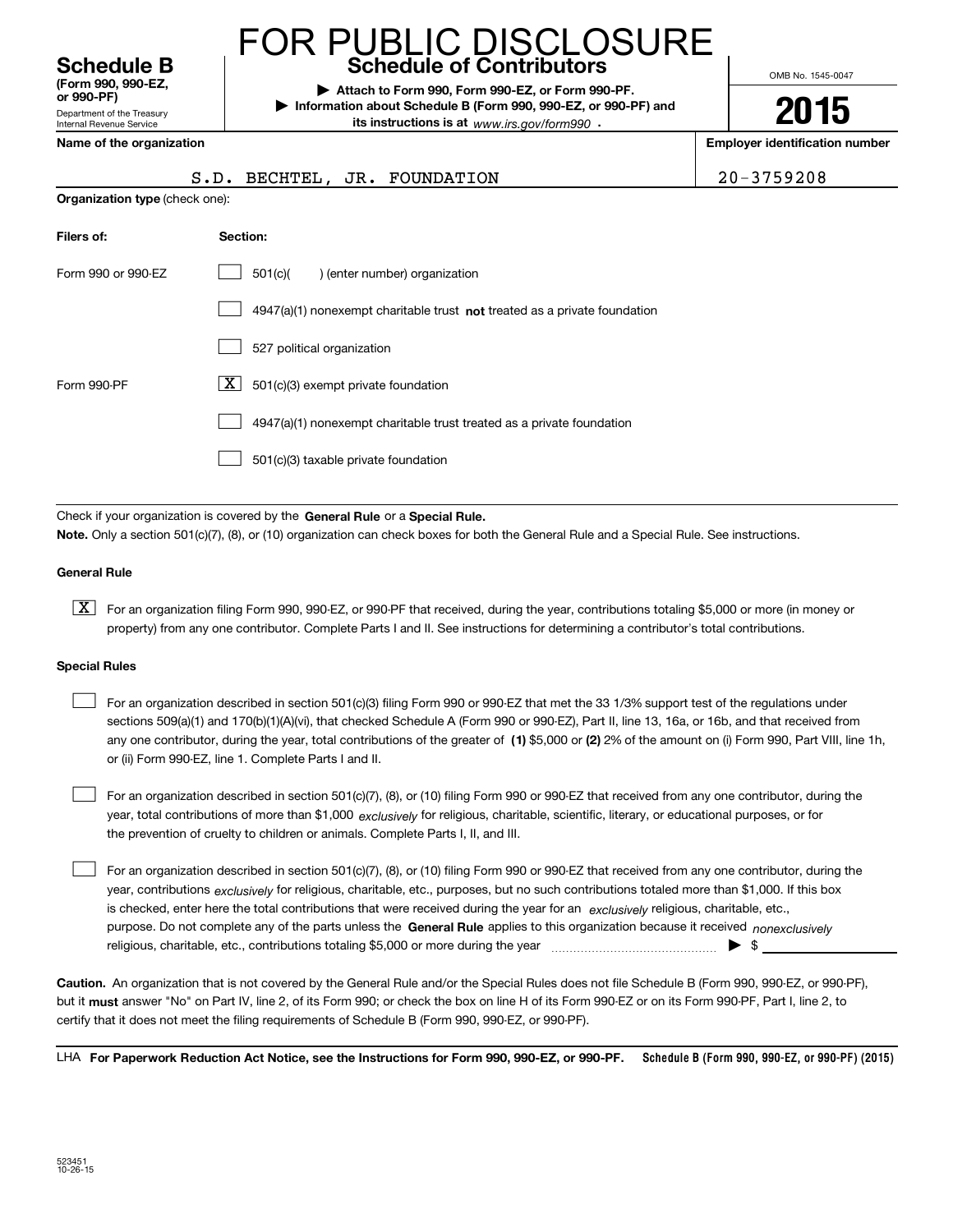Schedule B (Form 990, 990-EZ, or 990-PF) (2015) **Page 2** FOR PUBLIC DISCLOSURE

|                      | Schedule B (Form 990, 990-EZ, or 990-PF) (2015)                                                       |                                       |                | Page 2                                                                                           |
|----------------------|-------------------------------------------------------------------------------------------------------|---------------------------------------|----------------|--------------------------------------------------------------------------------------------------|
| Name of organization |                                                                                                       | <b>Employer identification number</b> |                |                                                                                                  |
|                      | S.D. BECHTEL, JR. FOUNDATION                                                                          |                                       | $20 - 3759208$ |                                                                                                  |
| Part I               | <b>Contributors</b> (see instructions). Use duplicate copies of Part I if additional space is needed. |                                       |                |                                                                                                  |
| (a)<br>No.           | (b)<br>Name, address, and ZIP + 4                                                                     | (c)<br><b>Total contributions</b>     |                | (d)<br>Type of contribution                                                                      |
| $\mathbf 1$          | LAURA P. BECHTEL CHARITABLE UNITRUST<br>II<br>P.O. BOX 193809<br>SAN FRANCISCO, CA 94119              | 225, 290.<br>\$                       |                | $\mathbf{X}$<br>Person<br>Payroll<br>Noncash<br>(Complete Part II for<br>noncash contributions.) |
| (a)<br>No.           | (b)<br>Name, address, and ZIP + 4                                                                     | (c)<br><b>Total contributions</b>     |                | (d)<br>Type of contribution                                                                      |
| $\overline{a}$       | MR. AND MRS. STEPHEN D BECHTEL, JR.<br>P.O. BOX 193809<br>SAN FRANCISCO, CA 94119                     | 64,000,000.<br>\$                     |                | $\mathbf{X}$<br>Person<br>Payroll<br>Noncash<br>(Complete Part II for<br>noncash contributions.) |
| (a)<br>No.           | (b)<br>Name, address, and ZIP + 4                                                                     | (c)<br><b>Total contributions</b>     |                | (d)<br>Type of contribution                                                                      |
| 3                    | FREMONT<br>INVESTORS INC<br>199 FREMONT STREET SUITE 2500<br>SAN FRANCISCO, CA 94105                  | 50,000,000.<br>\$                     |                | $\mathbf{X}$<br>Person<br>Payroll<br>Noncash<br>(Complete Part II for<br>noncash contributions.) |
| (a)<br>No.           | (b)<br>Name, address, and ZIP + 4                                                                     | (c)<br><b>Total contributions</b>     |                | (d)<br>Type of contribution                                                                      |
|                      |                                                                                                       | \$                                    |                | Person<br>Payroll<br>Noncash<br>(Complete Part II for<br>noncash contributions.)                 |
| (a)<br>No.           | (b)<br>Name, address, and ZIP + 4                                                                     | (c)<br><b>Total contributions</b>     |                | (d)<br>Type of contribution                                                                      |
|                      |                                                                                                       | \$                                    |                | Person<br>Payroll<br><b>Noncash</b><br>(Complete Part II for<br>noncash contributions.)          |
| (a)<br>No.           | (b)<br>Name, address, and ZIP + 4                                                                     | (c)<br><b>Total contributions</b>     |                | (d)<br>Type of contribution                                                                      |
|                      |                                                                                                       | \$                                    |                | Person<br>Payroll<br>Noncash<br>(Complete Part II for<br>noncash contributions.)                 |

**Schedule B (Form 990, 990-EZ, or 990-PF) (2015)**

523452 10-26-15

69 18501027 149058 BECHTEL 2015.04030 S.D. BECHTEL, JR. FOUNDAT BECHTEL1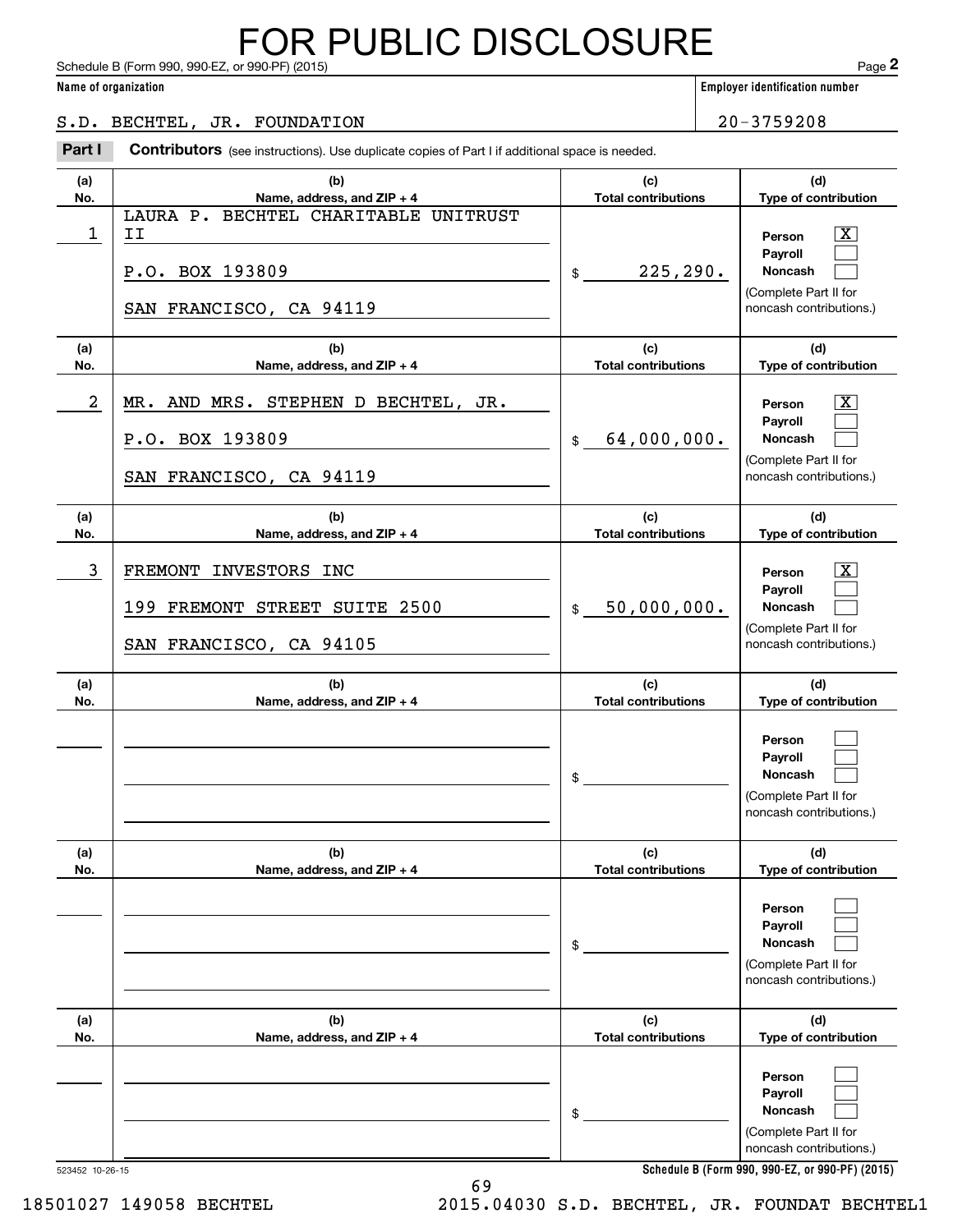#### Schedule B (Form 990, 990-EZ, or 990-PF) (2015) 2015 2015 12:00 12:00 12:00 12:00 12:00 12:00 12:00 12:00 12:00 12:00 12:00 12:00 12:00 12:00 12:00 12:00 12:00 12:00 12:00 12:00 12:00 12:00 12:00 12:00 12:00 12:00 12:00 12 FOR PUBLIC DISCLOSURE

**Name of organization Employer identification number**

#### S.D. BECHTEL, JR. FOUNDATION 20-3759208

Noncash Property (see instructions). Use duplicate copies of Part II if additional space is needed. Employer identification number<br> **3Part II**<br> **3Part II Noncash Property** (see instructions). Use duplicate copies of Part II if additional space is needed.<br> **Part II Noncash Property** (see instructions). Use duplicate c

| (a)<br>No.<br>from<br>Part I | (b)<br>Description of noncash property given | (c)<br>FMV (or estimate)<br>(see instructions) | (d)<br>Date received |
|------------------------------|----------------------------------------------|------------------------------------------------|----------------------|
|                              |                                              | \$                                             |                      |
| (a)<br>No.<br>from<br>Part I | (b)<br>Description of noncash property given | (c)<br>FMV (or estimate)<br>(see instructions) | (d)<br>Date received |
|                              |                                              | \$                                             |                      |
| (a)<br>No.<br>from<br>Part I | (b)<br>Description of noncash property given | (c)<br>FMV (or estimate)<br>(see instructions) | (d)<br>Date received |
|                              |                                              | \$                                             |                      |
| (a)<br>No.<br>from<br>Part I | (b)<br>Description of noncash property given | (c)<br>FMV (or estimate)<br>(see instructions) | (d)<br>Date received |
|                              |                                              | \$                                             |                      |
| (a)<br>No.<br>from<br>Part I | (b)<br>Description of noncash property given | (c)<br>FMV (or estimate)<br>(see instructions) | (d)<br>Date received |
|                              |                                              | \$                                             |                      |
| (a)<br>No.<br>from<br>Part I | (b)<br>Description of noncash property given | (c)<br>FMV (or estimate)<br>(see instructions) | (d)<br>Date received |
|                              |                                              | \$                                             |                      |

70

523453 10-26-15

**Schedule B (Form 990, 990-EZ, or 990-PF) (2015)**

18501027 149058 BECHTEL 2015.04030 S.D. BECHTEL, JR. FOUNDAT BECHTEL1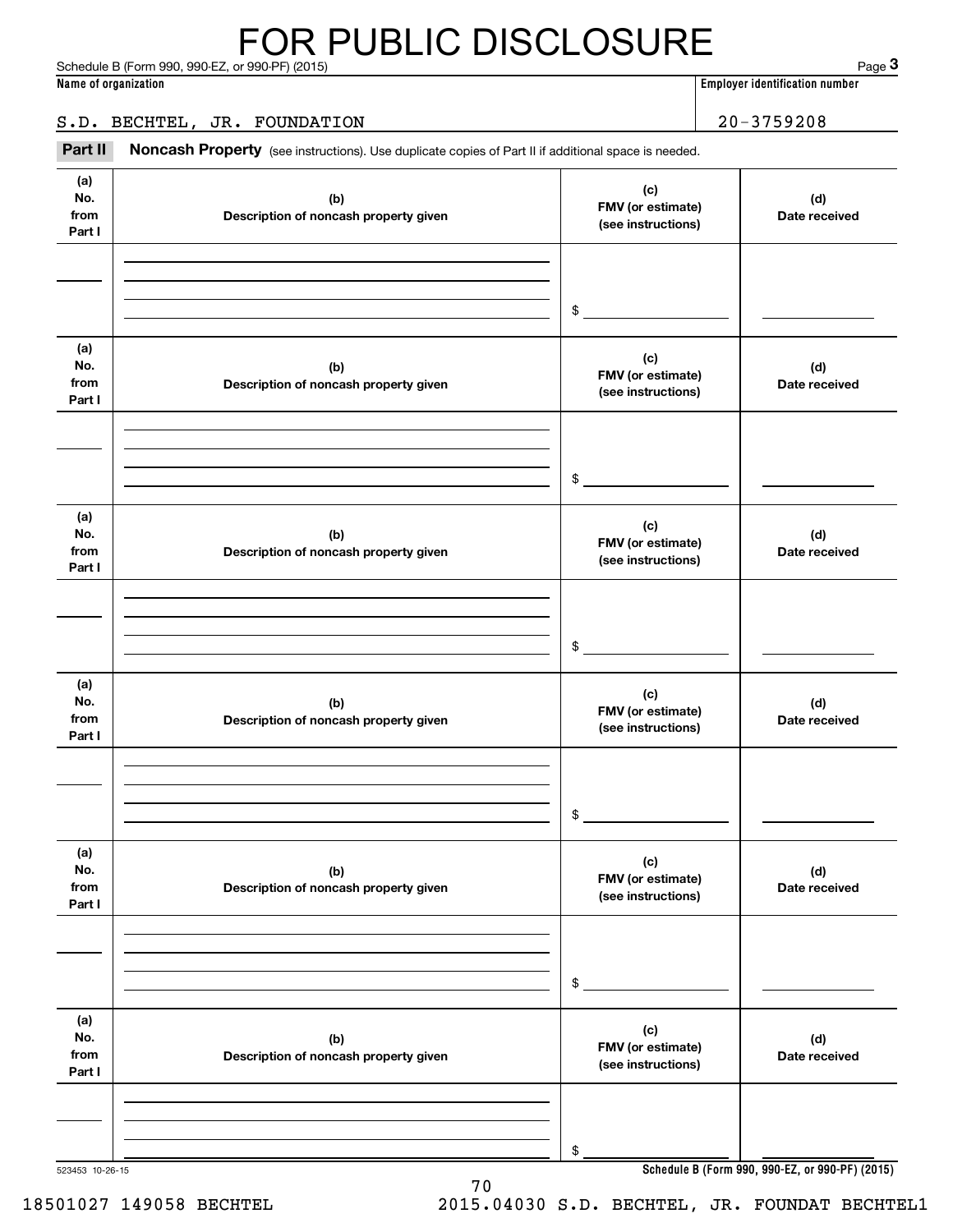# FOR PUBLIC DISCLOSURE

|                      | Schedule B (Form 990, 990-EZ, or 990-PF) (2015)                                                                                                                                                                                                                                 |                      | Page 4                                          |
|----------------------|---------------------------------------------------------------------------------------------------------------------------------------------------------------------------------------------------------------------------------------------------------------------------------|----------------------|-------------------------------------------------|
| Name of organization |                                                                                                                                                                                                                                                                                 |                      | <b>Employer identification number</b>           |
|                      | S.D. BECHTEL, JR. FOUNDATION                                                                                                                                                                                                                                                    |                      | $20 - 3759208$                                  |
| Part III             | Exclusively religious, charitable, etc., contributions to organizations described in section $501(c)(7)$ , (8), or (10) that total more than \$1,000 for<br>the year from any one contributor. Complete columns (a) through (e) and the following line entry. For organizations |                      |                                                 |
|                      | completing Part III, enter the total of exclusively religious, charitable, etc., contributions of \$1,000 or less for the year. (Enter this info. once.) $\blacktriangleright$ \$                                                                                               |                      |                                                 |
| (a) No.              | Use duplicate copies of Part III if additional space is needed.                                                                                                                                                                                                                 |                      |                                                 |
| from<br>Part I       | (b) Purpose of gift                                                                                                                                                                                                                                                             | (c) Use of gift      | (d) Description of how gift is held             |
|                      |                                                                                                                                                                                                                                                                                 |                      |                                                 |
|                      |                                                                                                                                                                                                                                                                                 |                      |                                                 |
|                      |                                                                                                                                                                                                                                                                                 |                      |                                                 |
|                      |                                                                                                                                                                                                                                                                                 | (e) Transfer of gift |                                                 |
|                      | Transferee's name, address, and ZIP + 4                                                                                                                                                                                                                                         |                      | Relationship of transferor to transferee        |
|                      |                                                                                                                                                                                                                                                                                 |                      |                                                 |
|                      |                                                                                                                                                                                                                                                                                 |                      |                                                 |
|                      |                                                                                                                                                                                                                                                                                 |                      |                                                 |
| (a) No.<br>from      | (b) Purpose of gift                                                                                                                                                                                                                                                             | (c) Use of gift      | (d) Description of how gift is held             |
| Part I               |                                                                                                                                                                                                                                                                                 |                      |                                                 |
|                      |                                                                                                                                                                                                                                                                                 |                      |                                                 |
|                      |                                                                                                                                                                                                                                                                                 |                      |                                                 |
|                      |                                                                                                                                                                                                                                                                                 | (e) Transfer of gift |                                                 |
|                      |                                                                                                                                                                                                                                                                                 |                      |                                                 |
|                      | Transferee's name, address, and ZIP + 4                                                                                                                                                                                                                                         |                      | Relationship of transferor to transferee        |
|                      |                                                                                                                                                                                                                                                                                 |                      |                                                 |
|                      |                                                                                                                                                                                                                                                                                 |                      |                                                 |
| (a) No.              |                                                                                                                                                                                                                                                                                 |                      |                                                 |
| from<br>Part I       | (b) Purpose of gift                                                                                                                                                                                                                                                             | (c) Use of gift      | (d) Description of how gift is held             |
|                      |                                                                                                                                                                                                                                                                                 |                      |                                                 |
|                      |                                                                                                                                                                                                                                                                                 |                      |                                                 |
|                      |                                                                                                                                                                                                                                                                                 |                      |                                                 |
|                      |                                                                                                                                                                                                                                                                                 | (e) Transfer of gift |                                                 |
|                      | Transferee's name, address, and $ZIP + 4$                                                                                                                                                                                                                                       |                      | Relationship of transferor to transferee        |
|                      |                                                                                                                                                                                                                                                                                 |                      |                                                 |
|                      |                                                                                                                                                                                                                                                                                 |                      |                                                 |
|                      |                                                                                                                                                                                                                                                                                 |                      |                                                 |
| (a) No.<br>from      | (b) Purpose of gift                                                                                                                                                                                                                                                             | (c) Use of gift      | (d) Description of how gift is held             |
| Part I               |                                                                                                                                                                                                                                                                                 |                      |                                                 |
|                      |                                                                                                                                                                                                                                                                                 |                      |                                                 |
|                      |                                                                                                                                                                                                                                                                                 |                      |                                                 |
|                      |                                                                                                                                                                                                                                                                                 | (e) Transfer of gift |                                                 |
|                      |                                                                                                                                                                                                                                                                                 |                      |                                                 |
|                      | Transferee's name, address, and $ZIP + 4$                                                                                                                                                                                                                                       |                      | Relationship of transferor to transferee        |
|                      |                                                                                                                                                                                                                                                                                 |                      |                                                 |
|                      |                                                                                                                                                                                                                                                                                 |                      |                                                 |
| 523454 10-26-15      |                                                                                                                                                                                                                                                                                 |                      | Schedule B (Form 990, 990-EZ, or 990-PF) (2015) |
|                      |                                                                                                                                                                                                                                                                                 | 71                   |                                                 |

18501027 149058 BECHTEL 2015.04030 S.D. BECHTEL, JR. FOUNDAT BECHTEL1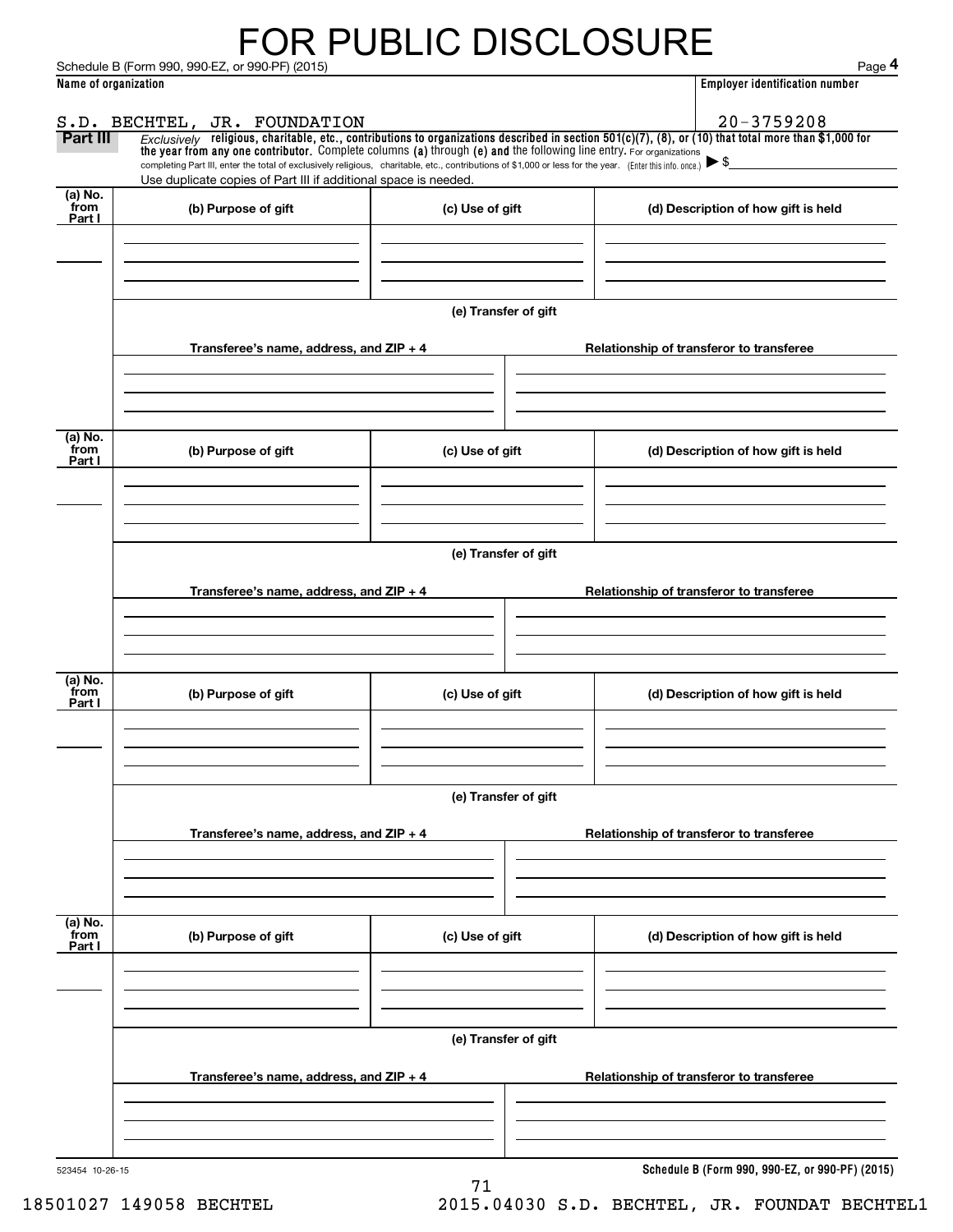| Form | 2220 | Undei |
|------|------|-------|
|      |      |       |

| Form | <b>FOR PUBLIC DISCLOSURE</b><br>Underpayment of Estimated Tax by Corporations<br>2220                                                                                                                                                                |           |                                         |          |             |    | OMB No. 1545-0123                     |
|------|------------------------------------------------------------------------------------------------------------------------------------------------------------------------------------------------------------------------------------------------------|-----------|-----------------------------------------|----------|-------------|----|---------------------------------------|
|      | Department of the Treasury                                                                                                                                                                                                                           |           | Attach to the corporation's tax return. |          | FORM 990-PF |    | 2015                                  |
| Name | Internal Revenue Service<br>Information about Form 2220 and its separate instructions is at www.irs.gov/form2220.                                                                                                                                    |           |                                         |          |             |    | <b>Employer identification number</b> |
|      | S.D. BECHTEL, JR. FOUNDATION                                                                                                                                                                                                                         |           |                                         |          |             |    | $20 - 3759208$                        |
|      | Note: Generally, the corporation is not required to file Form 2220 (see Part II below for exceptions) because the IRS will figure any penalty owed and                                                                                               |           |                                         |          |             |    |                                       |
|      | bill the corporation. However, the corporation may still use Form 2220 to figure the penalty. If so, enter the amount from page 2, line 38 on the<br>estimated tax penalty line of the corporation's income tax return, but do not attach Form 2220. |           |                                         |          |             |    |                                       |
|      | <b>Required Annual Payment</b><br>Part $\vert \vert$                                                                                                                                                                                                 |           |                                         |          |             |    |                                       |
|      |                                                                                                                                                                                                                                                      |           |                                         |          |             |    |                                       |
|      |                                                                                                                                                                                                                                                      |           |                                         |          |             | 1. | 233,754.                              |
|      | 2 a Personal holding company tax (Schedule PH (Form 1120), line 26) included on line 1                                                                                                                                                               |           |                                         |          |             |    |                                       |
|      | <b>b</b> Look-back interest included on line 1 under section 460(b)(2) for completed long-term                                                                                                                                                       |           |                                         | 2a       |             |    |                                       |
|      | contracts or section 167(g) for depreciation under the income forecast method <i></i>                                                                                                                                                                |           |                                         | 2b       |             |    |                                       |
|      |                                                                                                                                                                                                                                                      |           |                                         |          |             |    |                                       |
|      |                                                                                                                                                                                                                                                      |           |                                         | 2c       |             |    |                                       |
|      | d Total. Add lines 2a through 2c [11] March 1998 and Total Add lines 2a through 10 March 10 March 10 March 10                                                                                                                                        |           |                                         |          |             | 2d |                                       |
|      | 3 Subtract line 2d from line 1. If the result is less than \$500, do not complete or file this form. The corporation                                                                                                                                 |           |                                         |          |             |    |                                       |
|      | does not owe the penalty entropy and the control of the set of the set of the set of the set of the set of the set of the set of the set of the set of the set of the set of the set of the set of the set of the set of the s                       |           |                                         |          |             | 3  | 233,754.                              |
|      | 4 Enter the tax shown on the corporation's 2014 income tax return (see instructions). Caution: If the tax is zero                                                                                                                                    |           |                                         |          |             |    |                                       |
|      |                                                                                                                                                                                                                                                      |           |                                         |          |             | 4  | 240,804.                              |
|      |                                                                                                                                                                                                                                                      |           |                                         |          |             |    |                                       |
|      | 5 Required annual payment. Enter the smaller of line 3 or line 4. If the corporation is required to skip line 4,                                                                                                                                     |           |                                         |          |             |    |                                       |
|      | enter the amount from line 3                                                                                                                                                                                                                         |           |                                         |          |             | 5  | 233,754.                              |
|      | Part II<br>Reasons for Filing - Check the boxes below that apply. If any boxes are checked, the corporation must file Form 2220<br>even if it does not owe a penalty (see instructions).                                                             |           |                                         |          |             |    |                                       |
| 6    | The corporation is using the adjusted seasonal installment method.                                                                                                                                                                                   |           |                                         |          |             |    |                                       |
| 7    | $\mathbf{X}$<br>The corporation is using the annualized income installment method.                                                                                                                                                                   |           |                                         |          |             |    |                                       |
| 8    | x<br>The corporation is a "large corporation" figuring its first required installment based on the prior year's tax.                                                                                                                                 |           |                                         |          |             |    |                                       |
|      | <b>Figuring the Underpayment</b><br>Part III                                                                                                                                                                                                         |           |                                         |          |             |    |                                       |
|      |                                                                                                                                                                                                                                                      |           | (a)                                     | (b)      | (c)         |    | (d)                                   |
| 9    | Installment due dates. Enter in columns (a) through<br>(d) the 15th day of the 4th (Form 990-PF filers:<br>Use 5th month), 6th, 9th, and 12th months of the                                                                                          | 9         | 05/15/15                                | 06/15/15 | 09/15/15    |    | 12/15/15                              |
|      | 10 Required installments. If the box on line 6 and/or line 7                                                                                                                                                                                         |           |                                         |          |             |    |                                       |
|      | above is checked, enter the amounts from Sch A, line 38. If                                                                                                                                                                                          |           |                                         |          |             |    |                                       |
|      | the box on line 8 (but not 6 or 7) is checked, see instructions                                                                                                                                                                                      |           |                                         |          |             |    |                                       |
|      | for the amounts to enter. If none of these boxes are checked,                                                                                                                                                                                        |           |                                         |          |             |    |                                       |
|      | enter 25% of line 5 above in each column.                                                                                                                                                                                                            | 10        |                                         |          |             |    |                                       |
| 11   | Estimated tax paid or credited for each period (see                                                                                                                                                                                                  |           |                                         |          |             |    |                                       |
|      | instructions). For column (a) only, enter the amount                                                                                                                                                                                                 |           |                                         |          |             |    |                                       |
|      | from line 11 on line 15                                                                                                                                                                                                                              | 11        | 124, 239.                               |          | 90,000.     |    | 50,000.                               |
|      | Complete lines 12 through 18 of one column                                                                                                                                                                                                           |           |                                         |          |             |    |                                       |
|      | before going to the next column.                                                                                                                                                                                                                     |           |                                         |          |             |    |                                       |
|      | 12 Enter amount, if any, from line 18 of the preceding column                                                                                                                                                                                        | <u>12</u> |                                         | 124,239. | 124,239.    |    | 214,239.                              |
|      |                                                                                                                                                                                                                                                      | 13        |                                         | 124,239. | 214,239.    |    | 264, 239.                             |
|      | 14 Add amounts on lines 16 and 17 of the preceding column                                                                                                                                                                                            | 14        | 124,239.                                | 124,239. | 214,239.    |    | 264,239.                              |
| 15   | Subtract line 14 from line 13. If zero or less, enter -0-                                                                                                                                                                                            | 15        |                                         |          |             |    |                                       |
| 16   | If the amount on line 15 is zero, subtract line 13 from line                                                                                                                                                                                         |           |                                         |          |             |    |                                       |
|      |                                                                                                                                                                                                                                                      | 16        |                                         |          |             |    |                                       |
|      | 17 Underpayment. If line 15 is less than or equal to line 10,                                                                                                                                                                                        |           |                                         |          |             |    |                                       |
|      | subtract line 15 from line 10. Then go to line 12 of the next                                                                                                                                                                                        | 17        |                                         |          |             |    |                                       |
|      | 18 Overpayment. If line 10 is less than line 15, subtract line 10                                                                                                                                                                                    |           |                                         |          |             |    |                                       |
|      | from line 15. Then go to line 12 of the next column                                                                                                                                                                                                  | 18        | 124,239.                                | 124,239. | 214, 239.   |    |                                       |

*Go to Part IV on page 2 to figure the penalty. Do not go to Part IV if there are no entries on line 17 - no penalty is owed.*

**For Paperwork Reduction Act Notice, see separate instructions. 2220**  Form (2015) LHA

**18** from line 15. Then go to line 12 of the next column

512801 12-31-15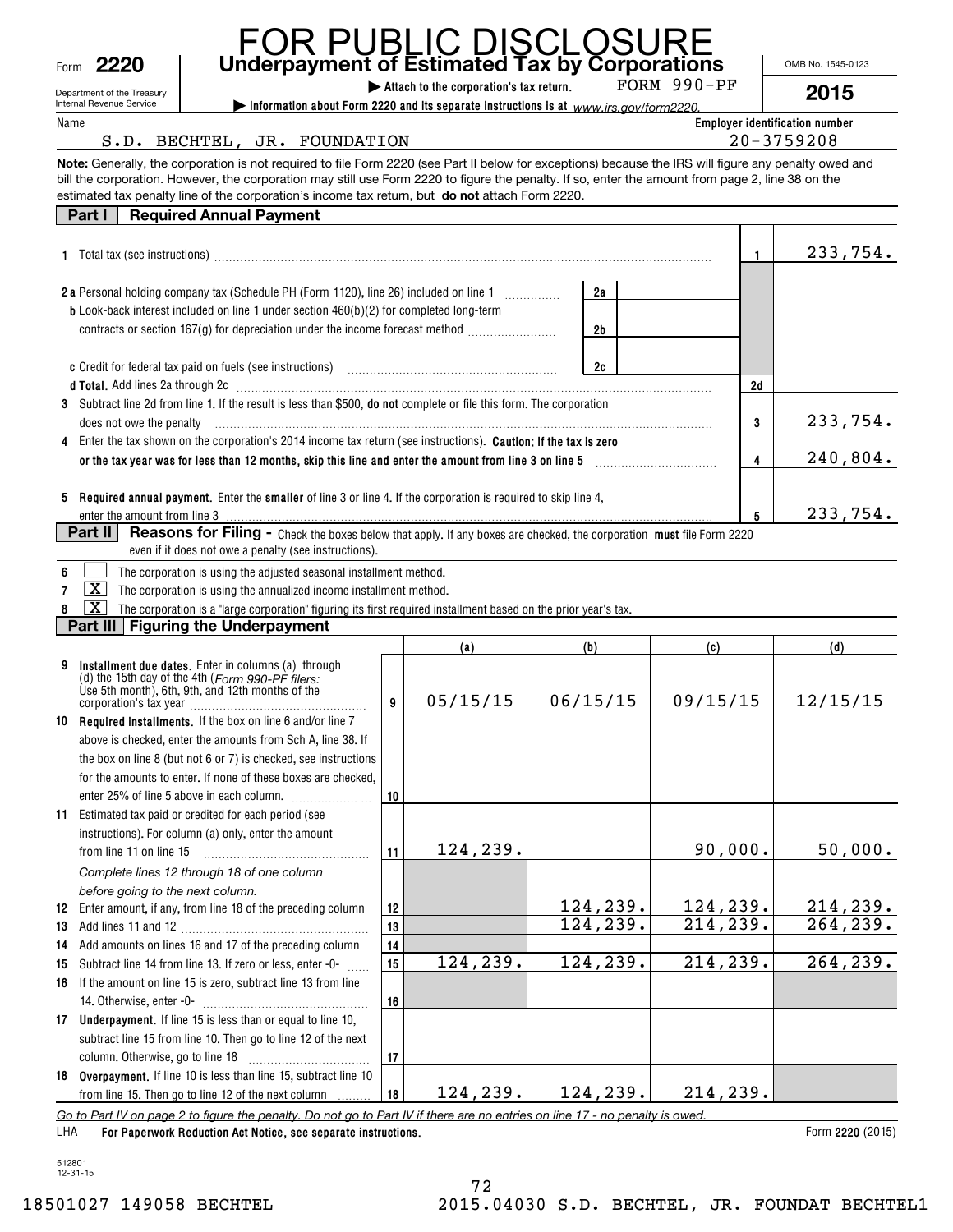### **Part IV** Figuring the Penalty

|    |                                                                                                                                                            |    | (a)  | (b)           | (c)           | (d) |
|----|------------------------------------------------------------------------------------------------------------------------------------------------------------|----|------|---------------|---------------|-----|
|    | 19 Enter the date of payment or the 15th day of the 3rd month<br>after the close of the tax year, whichever is earlier (see                                |    |      |               |               |     |
|    | instructions). (Form 990-PF and Form 990-T filers:                                                                                                         | 19 |      |               |               |     |
|    | 20 Number of days from due date of installment on line 9 to the<br>date shown on line 19                                                                   | 20 |      |               |               |     |
|    | 21 Number of days on line 20 after 4/15/2015 and before 7/1/2015                                                                                           | 21 |      |               |               |     |
|    | 22 Underpayment on line 17 x Number of days on line 21 x 3%<br>365                                                                                         | 22 | \$   | S             | \$            | \$  |
|    | 23 Number of days on line 20 after 06/30/2015 and before 10/1/2015                                                                                         | 23 |      |               |               |     |
|    | 24 Underpayment on line 17 x Number of days on line 23 x 3%<br>365                                                                                         | 24 | - \$ | S             | \$            | \$  |
|    | 25 Number of days on line 20 after 9/30/2015 and before 1/1/2016                                                                                           | 25 |      |               |               |     |
|    | 26 Underpayment on line 17 x Number of days on line 25 x 3%<br>365                                                                                         | 26 | -\$  | S             | \$            | \$  |
| 27 | Number of days on line 20 after 12/31/2015 and before 4/1/2016                                                                                             | 27 |      |               |               |     |
|    | 28 Underpayment on line 17 x Number of days on line 27 x 3%<br>366                                                                                         | 28 | -\$  | S             | \$            | \$  |
|    | 29 Number of days on line 20 after 3/31/2016 and before 7/1/2016                                                                                           | 29 |      |               |               |     |
|    | 30 Underpayment on line 17 x Number of days on line 29 x *%<br>366                                                                                         | 30 | \$   | S             | S             | \$  |
|    | 31 Number of days on line 20 after 6/30/2016 and before 10/01/2016                                                                                         | 31 |      |               |               |     |
|    | 32 Underpayment on line 17 x Number of days on line 31 x $*$ %<br>366                                                                                      | 32 | \$   | S             | \$            | \$  |
|    | 33 Number of days on line 20 after 9/30/2016 and before 1/1/2017                                                                                           | 33 |      |               |               |     |
|    | 34 Underpayment on line 17 x Number of days on line 33 x $*$ %<br>366                                                                                      | 34 | -\$  | \$            | \$            | \$  |
|    | $35$ Number of days on line 20 after 12/31/2016 and before 2/16/2017                                                                                       | 35 |      |               |               |     |
|    | 36 Underpayment on line 17 x Number of days on line 35 x *%<br>365                                                                                         | 36 | \$   | $\frac{1}{2}$ | $\frac{1}{2}$ | \$  |
|    | 37 Add lines 22, 24, 26, 28, 30, 32, 34, and 36                                                                                                            | 37 | \$   | \$            | \$            | \$  |
|    | 38 Penalty. Add columns (a) through (d) of line 37. Enter the total here and on Form 1120; line 33;<br>or the comparable line for other income tax returns |    |      |               | $38 \quad$    | 0.  |
|    | * Use the penalty interest rate for each calendar quarter, which the IRS will determine during the first month in the preceding quarter.                   |    |      |               |               |     |

These rates are published quarterly in an IRS News Release and in a revenue ruling in the Internal Revenue Bulletin. To obtain this

information on the Internet, access the IRS website at *www.irs.gov.* You can also call 1-800-829-4933 to get interest rate information.

**2220**  Form (2015)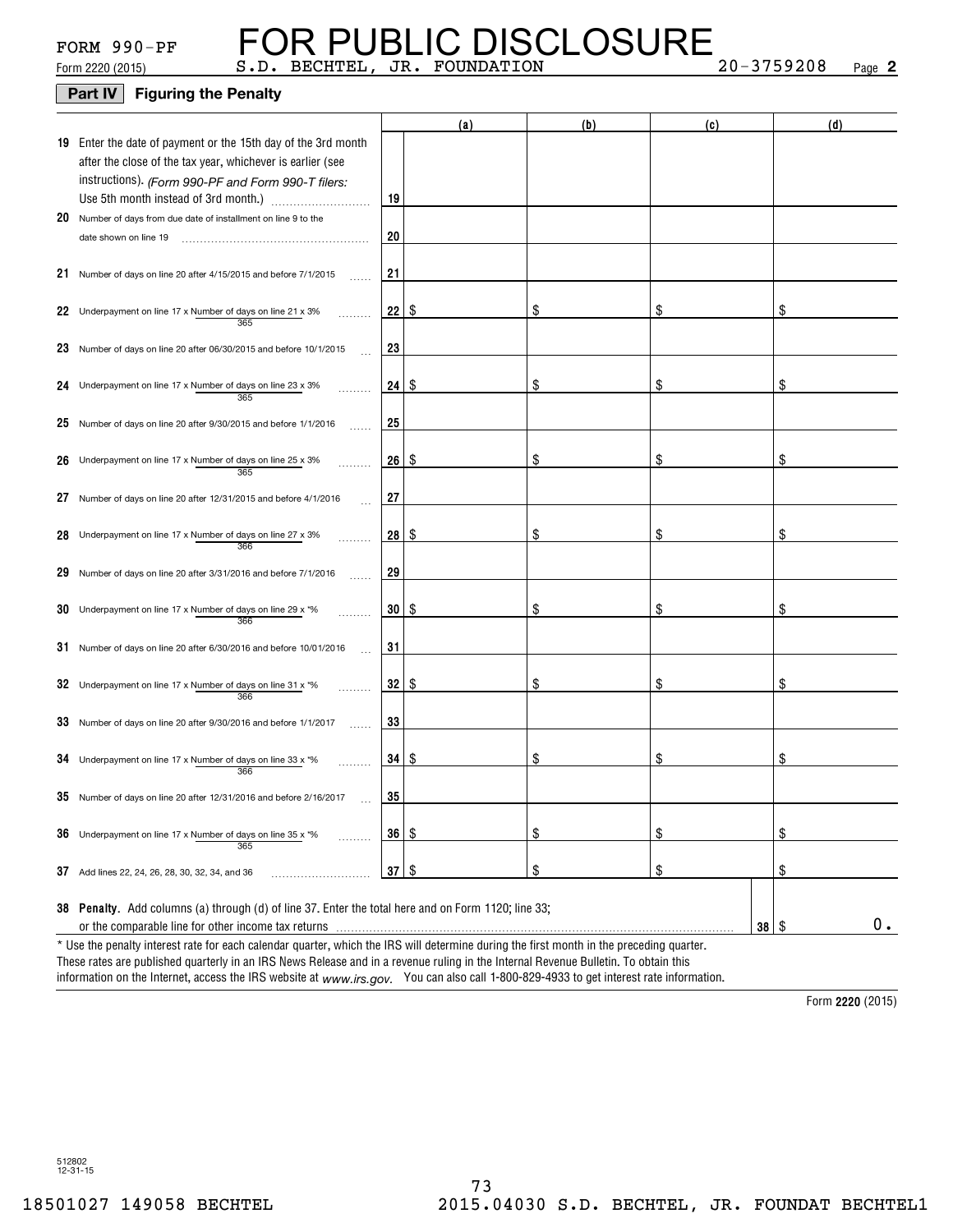## Form 2220 (2015)  $Page \rightarrow Page$ s.d. bechtel, jr**.FMR1RUBLIC DISCLOSURE** 20-3759208

### **Adjusted Seasonal Installment Method and Annualized Income Installment Method**  (see instructions) **Schedule A**

Form 1120S filers: *For lines 1, 2, 3, and 21, below, "taxable income" refers to excess net passive income or the amount on which tax is imposed under section 1374(a), whichever applies.*

|                                                                      |          | (a)            | (b)            | (c)            | (d)             |
|----------------------------------------------------------------------|----------|----------------|----------------|----------------|-----------------|
| 1 Enter taxable income for the following periods:                    |          | First 3 months | First 5 months | First 8 months | First 11 months |
|                                                                      |          |                |                |                |                 |
| a Tax year beginning in 2012                                         | 1a       |                |                |                |                 |
| <b>b</b> Tax year beginning in 2013                                  | 1b       |                |                |                |                 |
| c Tax year beginning in 2014                                         | 1c       |                |                |                |                 |
| 2 Enter taxable income for each period for the tax year beginning in |          |                |                |                |                 |
| 2015 (see instructions for the treatment of extraordinary items)     | 2        |                |                |                |                 |
| <b>3</b> Enter taxable income for the following periods:             |          | First 4 months | First 6 months | First 9 months | Entire year     |
| a Tax year beginning in 2012                                         | 3a       |                |                |                |                 |
| <b>b</b> Tax year beginning in 2013                                  | 3b       |                |                |                |                 |
| c Tax year beginning in 2014                                         | 3c       |                |                |                |                 |
| 4 Divide the amount in each column on line 1a by the                 |          |                |                |                |                 |
| amount in column (d) on line 3a                                      | 4        |                |                |                |                 |
| 5 Divide the amount in each column on line 1b by the                 |          |                |                |                |                 |
| amount in column (d) on line 3b                                      | 5        |                |                |                |                 |
| 6 Divide the amount in each column on line 1c by the                 |          |                |                |                |                 |
|                                                                      | 6        |                |                |                |                 |
|                                                                      |          |                |                |                |                 |
|                                                                      | 7        |                |                |                |                 |
|                                                                      | 8        |                |                |                |                 |
|                                                                      | 9a       |                |                |                |                 |
|                                                                      | 9b       |                |                |                |                 |
| c Add lines 9a and 9b                                                | 9c       |                |                |                |                 |
| 10 Figure the tax on the amt on In 9c using the instr for Form       |          |                |                |                |                 |
| 1120, Sch J, In 2 (or comparable In of corp's return)                | 10       |                |                |                |                 |
| 11a Divide the amount in columns (a) through (c) on line 3a          |          |                |                |                |                 |
| by the amount in column (d) on line 3a                               | 11a      |                |                |                |                 |
| <b>b</b> Divide the amount in columns (a) through (c) on line 3b     |          |                |                |                |                 |
| by the amount in column (d) on line 3b                               | 11b      |                |                |                |                 |
| c Divide the amount in columns (a) through (c) on line 3c            |          |                |                |                |                 |
|                                                                      | 11c      |                |                |                |                 |
|                                                                      | 12       |                |                |                |                 |
| 13 Divide line 12 by 3.0                                             | 13       |                |                |                |                 |
| 14 Multiply the amount in columns (a) through (c) of line 10         |          |                |                |                |                 |
| by columns (a) through (c) of line 13. In column (d), enter          |          |                |                |                |                 |
| the amount from line 10, column (d)                                  | 14       |                |                |                |                 |
| 15 Enter any alternative minimum tax for each payment                |          |                |                |                |                 |
| period (see instructions)                                            | 15       |                |                |                |                 |
|                                                                      |          |                |                |                |                 |
| 16 Enter any other taxes for each payment period (see instr)         | 16<br>17 |                |                |                |                 |
| 18 For each period, enter the same type of credits as allowed        |          |                |                |                |                 |
| on Form 2220, lines 1 and 2c (see instructions)                      | 18       |                |                |                |                 |
| .<br>19 Total tax after credits. Subtract line 18 from line 17. If   |          |                |                |                |                 |
|                                                                      | 19       |                |                |                |                 |

74

512821 12-31-15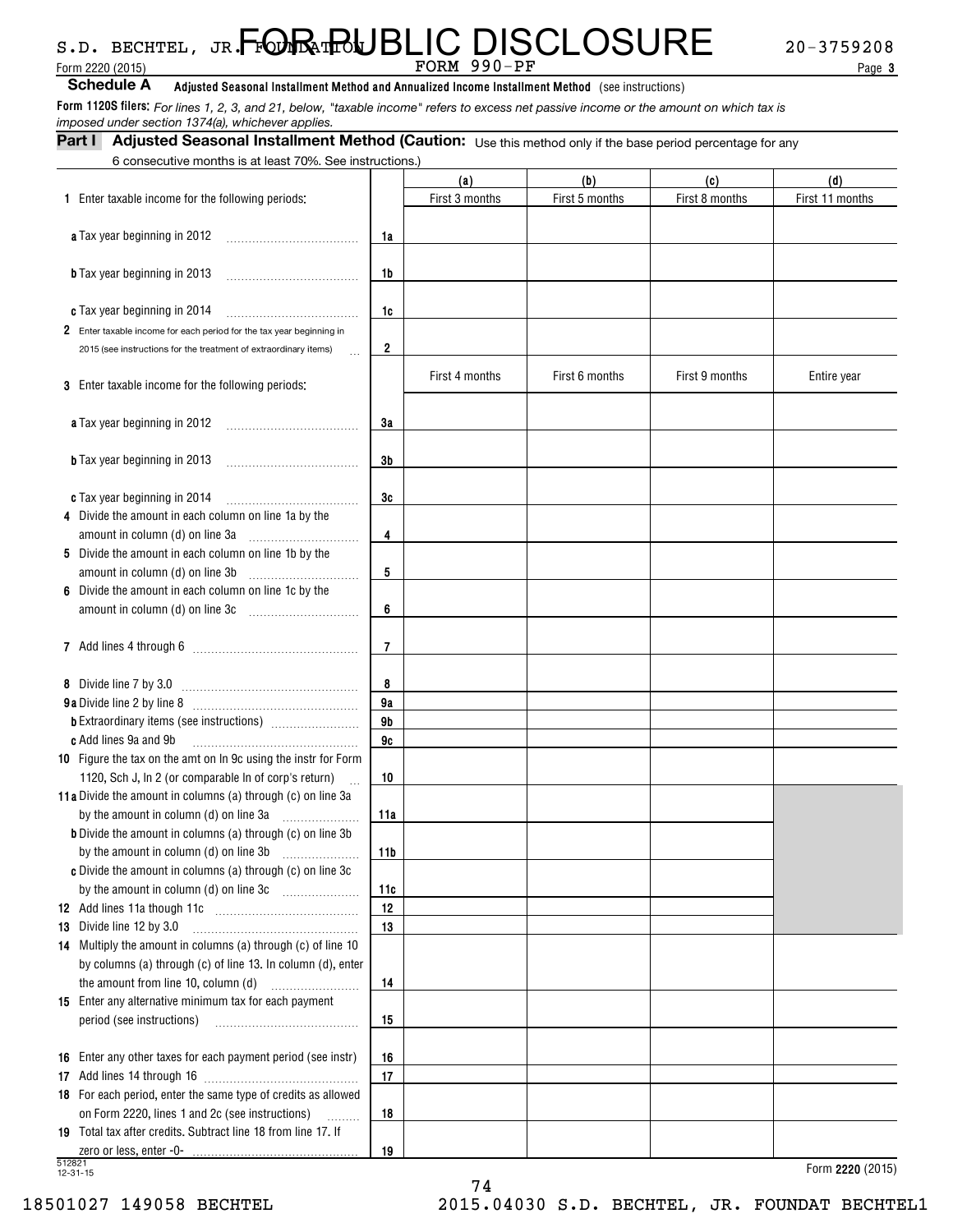## Form 2220 (2015)  $Page \rightarrow Page$ \*\*s.d. bechtel, jr**.FMR1RUBLIC DISCLOSURE** 20-3759208

**4**

## **Part II Annualized Income Installment Method**

|                                                                   |                 | (a)                     | (b)         | (c)         | (d)             |
|-------------------------------------------------------------------|-----------------|-------------------------|-------------|-------------|-----------------|
|                                                                   |                 | $\overline{a}$<br>First | 3<br>First  | 6<br>First  | 9<br>First      |
|                                                                   | 20              | months                  | months      | months      | months          |
| 21 Enter taxable income for each annualization period (see        |                 |                         |             |             |                 |
| instructions for the treatment of extraordinary items)            | 21              |                         |             |             |                 |
|                                                                   |                 |                         |             |             |                 |
| 22 Annualization amounts (see instructions)<br>.                  | 22              | 6.000000                | 4.000000    | 2.000000    | 1.333330        |
|                                                                   |                 |                         |             |             |                 |
| 23a Annualized taxable income. Multiply line 21 by line 22        | 23a             |                         |             |             |                 |
|                                                                   | 23 <sub>b</sub> |                         |             |             |                 |
| c Add lines 23a and 23b                                           | 23c             |                         |             |             |                 |
| 24 Figure the tax on the amount on line 23c using the             |                 |                         |             |             |                 |
| instructions for Form 1120, Schedule J, line 2                    |                 |                         |             |             |                 |
| (or comparable line of corporation's return)<br>.                 | 24              |                         |             |             |                 |
| 25 Enter any alternative minimum tax for each payment             |                 |                         |             |             |                 |
|                                                                   | 25              |                         |             |             |                 |
|                                                                   |                 |                         |             |             |                 |
| 26 Enter any other taxes for each payment period (see instr)      | 26              |                         |             |             |                 |
|                                                                   |                 |                         |             |             |                 |
| 27 Total tax. Add lines 24 through 26                             | 27              |                         |             |             |                 |
| 28 For each period, enter the same type of credits as allowed     |                 |                         |             |             |                 |
| on Form 2220, lines 1 and 2c (see instructions)<br><b>Barbara</b> | 28              |                         |             |             |                 |
| 29 Total tax after credits. Subtract line 28 from line 27. If     |                 |                         |             |             |                 |
|                                                                   | 29              |                         |             |             |                 |
|                                                                   |                 |                         |             |             |                 |
| 30 Applicable percentage                                          | 30              | 25%                     | 50%         | 75%         | 100%            |
|                                                                   |                 |                         |             |             |                 |
|                                                                   | 31              |                         |             |             |                 |
| Part III Required Installments                                    |                 |                         |             |             |                 |
|                                                                   |                 |                         |             |             |                 |
| Note: Complete lines 32 through 38 of one column                  |                 | 1st                     | 2nd         | 3rd         | 4th             |
| before completing the next column.                                |                 | installment             | installment | installment | installment     |
| 32 If only Part I or Part II is completed, enter the amount in    |                 |                         |             |             |                 |
| each column from line 19 or line 31. If both parts are            |                 |                         |             |             |                 |
| completed, enter the smaller of the amounts in each               |                 |                         |             |             |                 |
| column from line 19 or line 31                                    | 32              | 0.                      | 0.          | 0.          | 0.              |
| 33 Add the amounts in all preceding columns of line 38            |                 |                         |             |             |                 |
| (see instructions)                                                | 33              |                         |             |             |                 |
| 34 Adjusted seasonal or annualized income installments.           |                 |                         |             |             |                 |
| Subtract line 33 from line 32. If zero or less, enter -0-         | 34              |                         |             |             |                 |
| 35 Enter 25% of line 5 on page 1 of Form 2220 in each             |                 |                         |             |             |                 |
| column. Note: "Large corporations," see the instructions          |                 |                         |             |             |                 |
|                                                                   | 35              | 58, 439.                | 58,438.     | 58,439.     | 58,438.         |
| 36 Subtract line 38 of the preceding column from line 37 of       |                 |                         |             |             |                 |
| the preceding column                                              | 36              |                         | 58,439.     | 116,877.    | <u>175,316.</u> |
|                                                                   |                 |                         |             |             |                 |
| 37 Add lines 35 and 36                                            | 37              | 58,439.                 | 116,877.    | 175,316.    | 233,754.        |
| 38 Required installments. Enter the smaller of line 34 or         |                 |                         |             |             |                 |
| line 37 here and on page 1 of Form 2220, line 10                  |                 |                         |             |             |                 |

**2220**  Form (2015) \*\* ANNUALIZED INCOME INSTALLMENT METHOD USING STANDARD OPTION

**38**

512822 12-31-15

(see instructions)

0. 0. 0. 0. 0. 0.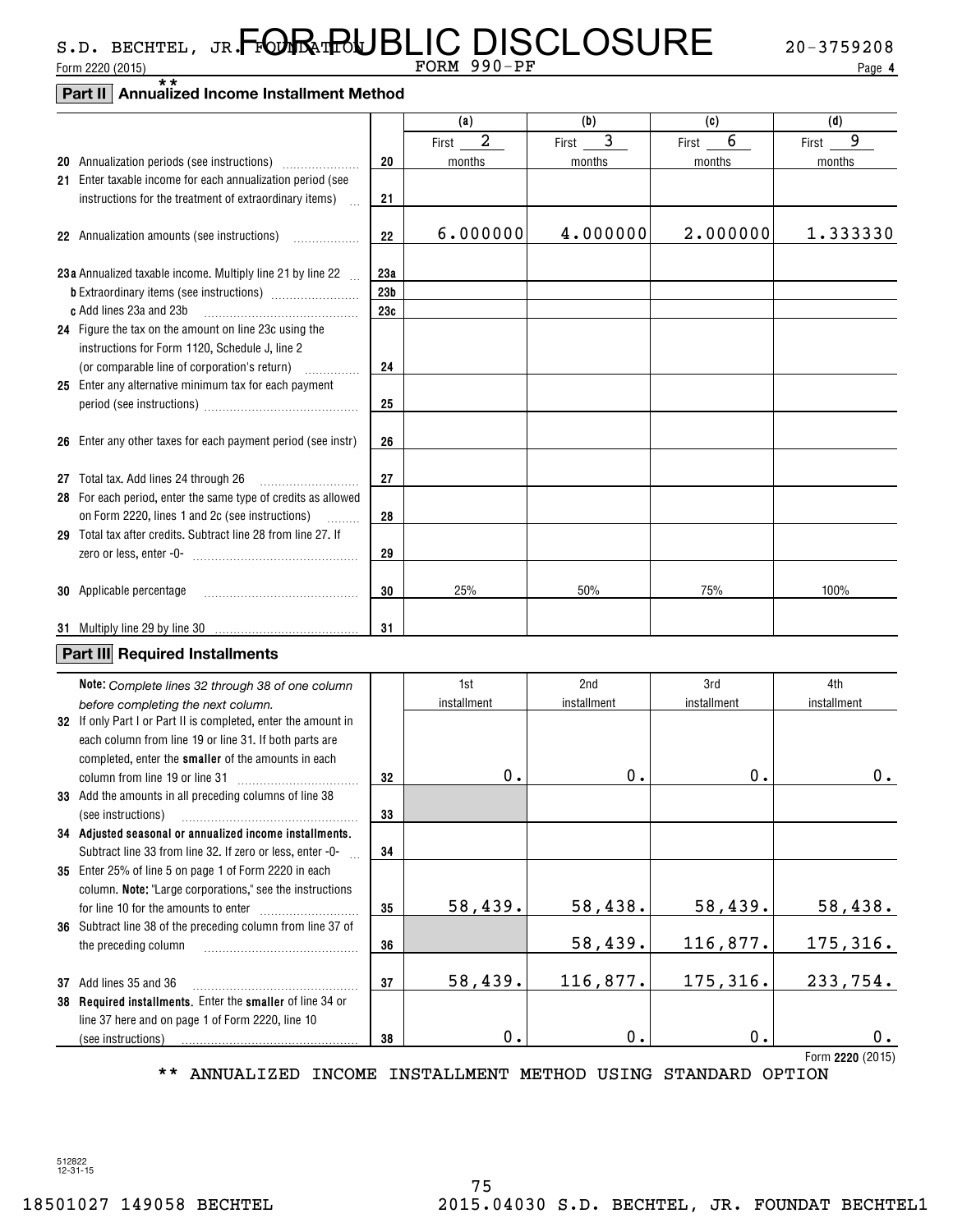| FORM 990-PF                                                    |                          |                                      |              | DIVIDENDS AND INTEREST FROM SECURITIES |    |                                   | STATEMENT 1                          |
|----------------------------------------------------------------|--------------------------|--------------------------------------|--------------|----------------------------------------|----|-----------------------------------|--------------------------------------|
| SOURCE                                                         | GROSS<br><b>AMOUNT</b>   | CAPITAL<br>GAINS<br><b>DIVIDENDS</b> |              | (A)<br><b>REVENUE</b><br>PER BOOKS     |    | (B)<br>NET INVEST-<br>MENT INCOME | (C)<br>ADJUSTED<br>NET INCOME        |
| <b>INCOME</b><br>DIVIDEND<br><b>INTEREST</b><br><b>INCOME</b>  | 2,837,209.<br>1,725,431. |                                      | 0.<br>$0$ .  | 2,837,209.<br>1,725,431.               |    | 3,100,889.<br>1,704,239.          |                                      |
| TO PART I, LINE 4                                              | 4,562,640.               |                                      | $0$ .        | 4,562,640.                             |    | 4,805,128.                        |                                      |
| FORM 990-PF                                                    |                          |                                      | OTHER INCOME |                                        |    |                                   | STATEMENT 2                          |
| DESCRIPTION                                                    |                          |                                      |              | (A)<br><b>REVENUE</b><br>PER BOOKS     |    | (B)<br>NET INVEST-<br>MENT INCOME | (C)<br><b>ADJUSTED</b><br>NET INCOME |
| FROM PARTNERSHIPS<br>OTHER INCOME<br>FEDERAL EXCISE TAX REFUND |                          |                                      |              | 1,819,870.<br>14,085.<br>201,796.      |    | 723,534.<br>14,085.<br>0.         |                                      |
| TOTAL TO FORM 990-PF, PART I, LINE 11                          |                          |                                      |              | 2,035,751.                             |    | 737,619.                          |                                      |
|                                                                |                          |                                      |              |                                        |    |                                   |                                      |
| FORM 990-PF                                                    |                          |                                      | LEGAL FEES   |                                        |    |                                   | STATEMENT 3                          |
| DESCRIPTION                                                    |                          | (A)<br><b>EXPENSES</b><br>PER BOOKS  |              | (B)<br>NET INVEST-<br>MENT INCOME      |    | (C)<br>ADJUSTED<br>NET INCOME     | (D)<br><b>CHARITABLE</b><br>PURPOSES |
| LEGAL EXPENSE                                                  |                          | 83,004.                              |              |                                        | 0. |                                   | 47,356.                              |
| TO FM 990-PF, PG 1, LN 16A                                     |                          | 83,004.                              |              |                                        | 0. |                                   | 47,356.                              |
| FORM 990-PF                                                    |                          | <b>ACCOUNTING FEES</b>               |              |                                        |    |                                   | STATEMENT 4                          |
| DESCRIPTION                                                    |                          | (A)<br><b>EXPENSES</b><br>PER BOOKS  |              | (B)<br>INVEST-<br>NET<br>MENT INCOME   |    | (C)<br>ADJUSTED<br>NET INCOME     | (D)<br>CHARITABLE<br>PURPOSES        |
| <b>ACCOUNTING FEES</b>                                         |                          | 122,775.                             |              |                                        | 0. |                                   | 122,775.                             |
| 122,775.<br>TO FORM 990-PF, PG 1, LN 16B                       |                          |                                      |              | 0.                                     |    | 122,775.                          |                                      |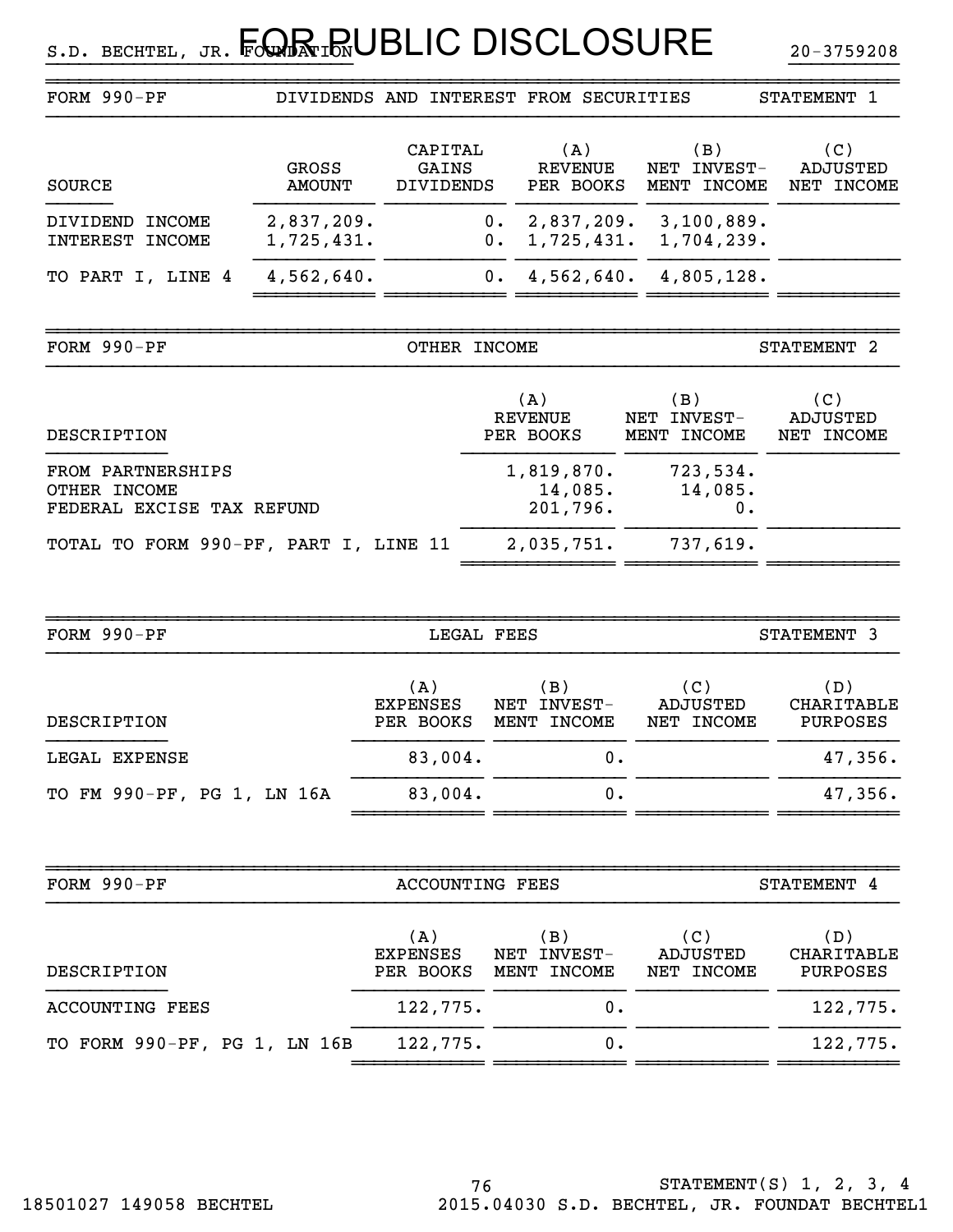| FORM 990-PF                                                                         | OTHER PROFESSIONAL FEES                            |                                           | STATEMENT 5                   |                                        |  |
|-------------------------------------------------------------------------------------|----------------------------------------------------|-------------------------------------------|-------------------------------|----------------------------------------|--|
| DESCRIPTION                                                                         | (A)<br><b>EXPENSES</b><br>PER BOOKS                | (B)<br>INVEST-<br>NET<br>MENT INCOME      | (C)<br>ADJUSTED<br>NET INCOME | (D)<br>CHARITABLE<br>PURPOSES          |  |
| OTHER PROFESSIONAL FEES<br>MONTICELLO<br>OSTERWEIS<br>CONSULTANTS<br>NORTHERN TRUST | 54.<br>75,000.<br>125,652.<br>2,046,602.<br>9,610. | 0.<br>75,000.<br>125,652.<br>0.<br>9,610. |                               | 54.<br>$0$ .<br>0.<br>2,112,151.<br>0. |  |
| TO FORM 990-PF, PG 1, LN 16C 2,256,918.                                             |                                                    | 210, 262.                                 |                               | 2,112,205.                             |  |

~~~~~~~~~~~~~~~~~~~~~~~~~~~~~~~~~~~~~~~~~~~~~~~~~~~~~~~~~~~~~~~~~~~~~~~~~~~~~~

| FORM 990-PF                                                                 | TAXES                               |                                      | STATEMENT 6                   |                               |  |
|-----------------------------------------------------------------------------|-------------------------------------|--------------------------------------|-------------------------------|-------------------------------|--|
| DESCRIPTION                                                                 | (A)<br><b>EXPENSES</b><br>PER BOOKS | (B)<br>INVEST-<br>NET<br>MENT INCOME | (C)<br>ADJUSTED<br>NET INCOME | (D)<br>CHARITABLE<br>PURPOSES |  |
| FOREIGN TAX FROM<br>PARTNERSHIPS<br>OTHER STATE TAXES<br><b>FILING FEES</b> | 76, 129.<br>5,632.<br>350.          | 76, 735.<br>5,632.<br>0.             |                               | 0.<br>0.<br>350.              |  |
| TO FORM 990-PF, PG 1, LN 18                                                 | 82,111.                             | 82,367.                              |                               | 350.                          |  |

|                        |                    |                                                                                                     | STATEMENT 7                   |  |  |
|------------------------|--------------------|-----------------------------------------------------------------------------------------------------|-------------------------------|--|--|
| (A)<br><b>EXPENSES</b> | (B)<br>NET INVEST- | (C)<br>ADJUSTED<br>NET INCOME                                                                       | (D)<br>CHARITABLE<br>PURPOSES |  |  |
|                        |                    |                                                                                                     | 0.                            |  |  |
|                        | 0.                 |                                                                                                     | 1,767.                        |  |  |
| 8,865.                 | 0.                 |                                                                                                     | 20, 149.                      |  |  |
| 22,588.                | 0.                 |                                                                                                     | 23,572.                       |  |  |
|                        |                    |                                                                                                     |                               |  |  |
| 180,971.               | 0.                 |                                                                                                     | 165,588.                      |  |  |
| 24,859.                | 0.                 |                                                                                                     | 24,479.                       |  |  |
| 41,823.                | 0.                 |                                                                                                     | 47,095.                       |  |  |
| 11,397.                | 0.                 |                                                                                                     | 6,038.                        |  |  |
|                        | 94,549.            |                                                                                                     | 0.                            |  |  |
| 896.                   | 0.                 |                                                                                                     | 896.                          |  |  |
| 54,687.                | 0.                 |                                                                                                     | 50,222.                       |  |  |
|                        | 1,600,186.         |                                                                                                     | 339,806.                      |  |  |
|                        |                    | OTHER EXPENSES<br>PER BOOKS MENT INCOME<br>1,906,019. 1,505,637.<br>1,995.<br>94,549.<br>2,348,649. |                               |  |  |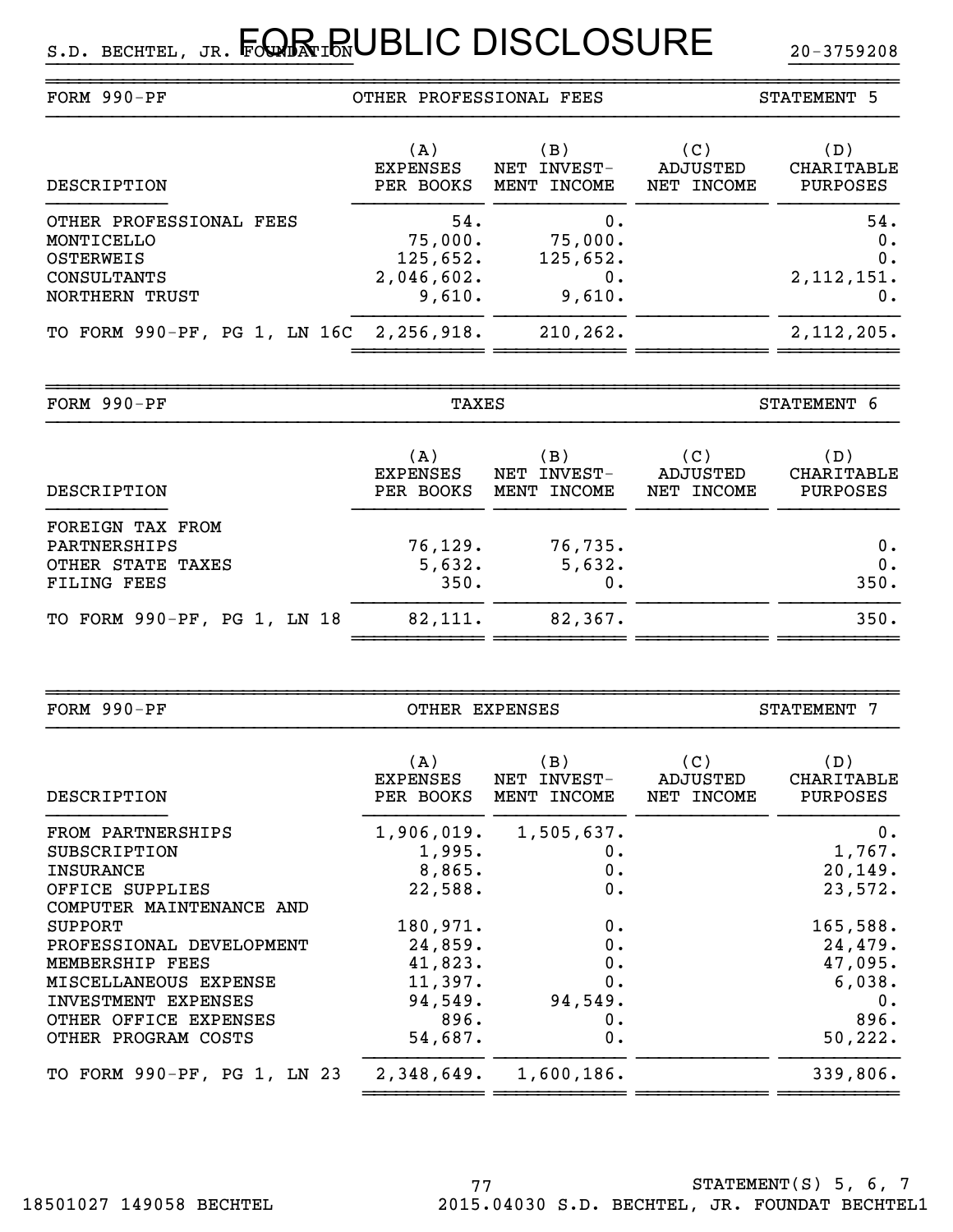$_{\texttt{s.b. BECHTEL, JR.}}$  Four in UBLIC DISCLOSURE  $_{\texttt{20-3759208}}$ 

| $FORM 990-PF$                               | OTHER INCREASES IN NET ASSETS OR FUND BALANCES |                 |  |                   | STATEMENT 8                 |  |
|---------------------------------------------|------------------------------------------------|-----------------|--|-------------------|-----------------------------|--|
| DESCRIPTION                                 |                                                |                 |  |                   | <b>AMOUNT</b>               |  |
| UNREALIZED GAIN/(LOSS) ON CHARITABLE TRUSTS |                                                |                 |  |                   | 241,145.                    |  |
| TOTAL TO FORM 990-PF, PART III, LINE 3      |                                                |                 |  |                   | 241,145.                    |  |
| FORM $990-PF$                               |                                                | CORPORATE STOCK |  |                   | STATEMENT 9                 |  |
| DESCRIPTION                                 |                                                |                 |  | <b>BOOK VALUE</b> | <b>FAIR MARKET</b><br>VALUE |  |
| ETON PARK OVERSEAS FUND                     |                                                |                 |  | 763,220.          | 763,220.                    |  |

}}}}}}}}}}}}}}}}}}}}}}}}}}}} }}}}}}}}}}

| OZ OVERSEAS FUND, LTD<br>OSTERWEIS CAP<br>VARIOUS COMMON STOCK | 11,793,348.<br>5,662,970.<br>7,510. | 11,793,348.<br>5,662,970.<br>7,510. |
|----------------------------------------------------------------|-------------------------------------|-------------------------------------|
| TOTAL TO FORM 990-PF, PART II, LINE 10B                        |                                     | $18, 227, 048.$ $18, 227, 048.$     |
|                                                                |                                     |                                     |

| FORM $990-PF$                           | CORPORATE BONDS |                   | STATEMENT 10                |
|-----------------------------------------|-----------------|-------------------|-----------------------------|
| DESCRIPTION                             |                 | <b>BOOK VALUE</b> | <b>FAIR MARKET</b><br>VALUE |
| OSTERWEIS STRATEGIC FUND                |                 | 720,763.          | 720,763.                    |
| TOTAL TO FORM 990-PF, PART II, LINE 10C |                 | 720,763.          | 720,763.                    |
|                                         |                 |                   |                             |

~~~~~~~~~~~~~~~~~~~~~~~~~~~~~~~~~~~~~~~~~~~~~~~~~~~~~~~~~~~~~~~~~~~~~~~~~~~~~~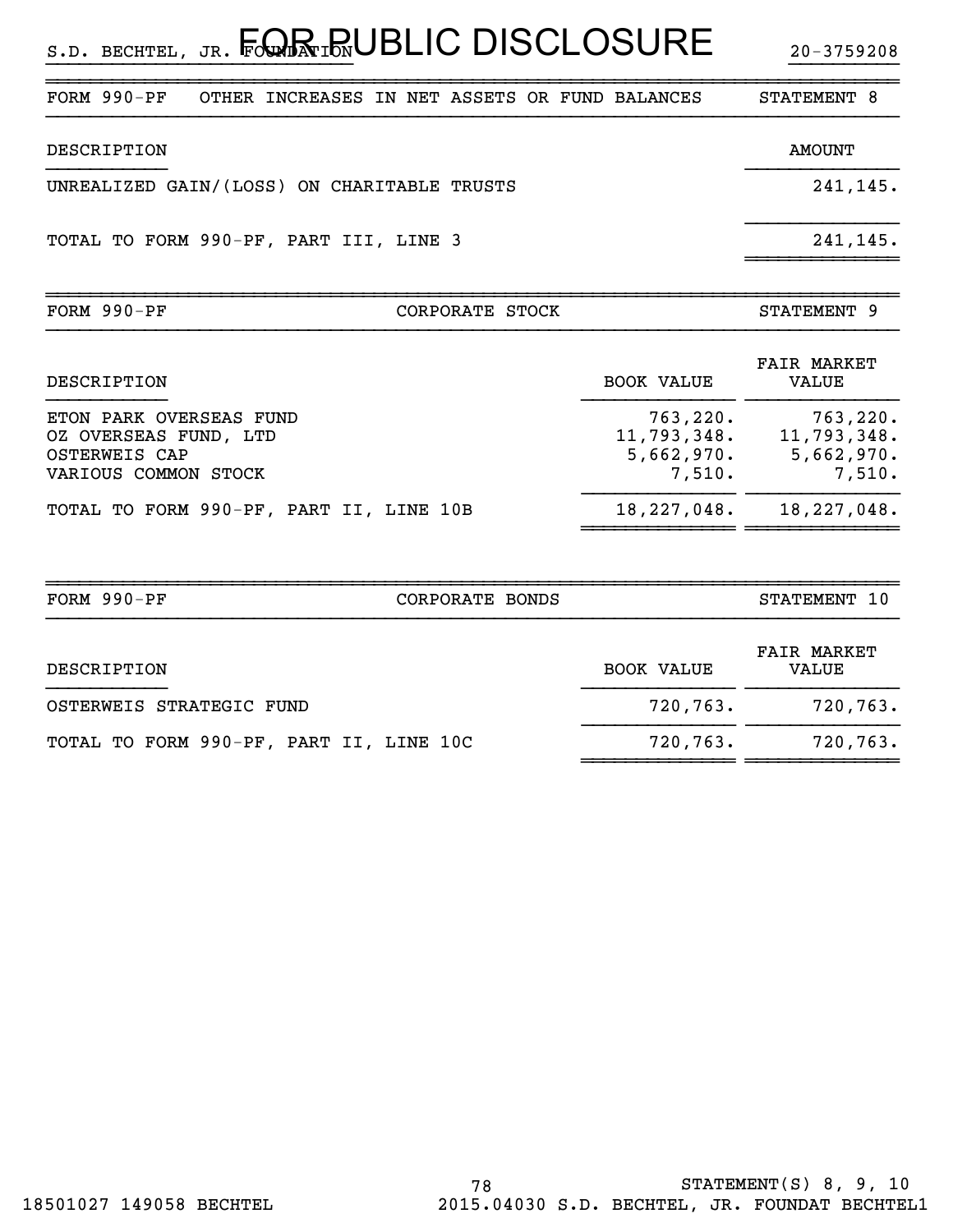~~~~~~~~~~~~~~~~~~~~~~~~~~~~~~~~~~~~~~~~~~~~~~~~~~~~~~~~~~~~~~~~~~~~~~~~~~~~~~

| FORM $990-PF$                                 | OTHER INVESTMENTS   |                   | STATEMENT 11                |
|-----------------------------------------------|---------------------|-------------------|-----------------------------|
| DESCRIPTION                                   | VALUATION<br>METHOD | <b>BOOK VALUE</b> | <b>FAIR MARKET</b><br>VALUE |
| AG SECURITIZED ASSET RECOV HLDGS LP           | FMV                 | 13,839,295.       | 13,839,295.                 |
| ABSOLUTE RETURN CAYMAN                        | FMV                 | $0$ .             | 0.                          |
| CALERA CAPITAL PARTNERS III                   | <b>FMV</b>          | 1,075,897.        | 1,075,897.                  |
| CAPITAL GUARDIAN                              | FMV                 | $0$ .             | 0.                          |
| CLAYTON, DUBILIER & RICE FUND VII             | <b>FMV</b>          | 1,848,757.        | 1,848,757.                  |
| CLAYTON, DUBILIER & RICE FUND VII<br>CO-INV.  | <b>FMV</b>          | 585,578.          | 585,578.                    |
| CLAYTON, DUBILIER & RICE FUND VIII            | FMV                 |                   |                             |
| WILSONART                                     |                     | 502,647.          | 502,647.                    |
| CLAYTON, DUBILIER & RICE FUND VIII            | FMV                 | 3,736,177.        | 3,736,177.                  |
| CONVEXITY CAPITAL OFFSHORE                    | <b>FMV</b>          | 34,990,725.       | 34,990,725.                 |
| FORTRESS VRF LTD                              | <b>FMV</b>          | 39,251.           | 39,251.                     |
| FORTRESS VRF TE I                             | <b>FMV</b>          | 21,507.           | 21,507.                     |
| DAVIDSON KEMPNER IP                           | <b>FMV</b>          | 11,011,508.       | 11,011,508.                 |
| DODGE & COX INTERNATIONAL STOCK               | <b>FMV</b>          |                   |                             |
| <b>FUND</b>                                   |                     | 4, 415, 347.      | 4,415,347.                  |
| DODGE & COX STOCK FUND                        | <b>FMV</b>          | 6,008,075.        | 6,008,075.                  |
| FARALLON CAPITAL PARTNERS                     | <b>FMV</b>          | 11,664,025.       | 11,664,025.                 |
| FORTRESS CREDIT OPPORTUNITIES FUND            | <b>FMV</b>          | 2,008,775.        | 2,008,775.                  |
| GMO QUALITY FUND-III                          | <b>FMV</b>          | 9,250,672.        | 9,250,672.                  |
| HIGHCLERE INTERNATIONAL INVESTORS             | <b>FMV</b>          |                   |                             |
| SMALLER COMPANIES FUND                        |                     | 5,848,930.        | 5,848,930.                  |
| HIGHFIELDS CAPITAL                            | <b>FMV</b>          | 72, 237.          | 72, 237.                    |
| HOLOWESKO GLOBAL FUND LTD                     | <b>FMV</b>          | 2,457,115.        | 2,457,115.                  |
| INDUS STRUCTURED FINANCE                      | FMV                 | 547, 132.         | 547,132.                    |
| IP III BLOCKER - I LP (MHR III)               | FMV                 | 806, 219.         | 806, 219.                   |
| LONGLEAF PARTNER SMALL CAP EQUITY             | <b>FMV</b>          |                   |                             |
| FUND                                          |                     | 3,422,118.        | 3,422,118.                  |
| MADISON DEARBORN CAPITAL PARTNERS<br>$VI - A$ | FMV                 | 949,971.          | 949,971.                    |
| MADISON DEARBORN CAPITAL PARTNERS             | FMV                 |                   |                             |
| VI-A GLOBAL                                   |                     | 712,626.          | 712,626.                    |
| MADISON DEARBORN CAPITAL PARTNERS             | FMV                 |                   |                             |
| $VI-B$                                        |                     | 1,966,211.        | 1,966,211.                  |
| MADISON DEARBORN PARTNERS V-A                 | FMV                 | 4,614,527.        | 4,614,527.                  |
| MADISON DEARBORN PARTNERS V-B                 | FMV                 | 644,401.          | 644,401.                    |
| MAKENA CAPITAL ASSOCIATES                     | <b>FMV</b>          | 25,420,298.       | 25,420,298.                 |
| MAVERICK FUND LTD                             | <b>FMV</b>          | 2,885,918.        | 2,885,918.                  |
| MHR INSTITUTIONAL PARTNERS III                | <b>FMV</b>          | 3,443,396.        | 3,443,396.                  |
| NEWPORT ASIA INSTITUTIONAL FUND               | FMV                 | 5,779,059.        | 5,779,059.                  |
| OZ STRUCTURED PRODUCTS OVERSEAS               | <b>FMV</b>          |                   |                             |
| FEEDER FUND II, LLP                           |                     | 10,371,924.       | 10,371,924.                 |
| PIMCO SHORT TERM FUND                         | FMV                 | 137, 317, 036.    | 137, 317, 036.              |
| RAPTOR PRIVATE HOLDINGS                       | <b>FMV</b>          | 76,883.           | 76,883.                     |
| REGIMENT                                      | <b>FMV</b>          | 4,239,268.        | 4,239,268.                  |
| SPINNAKER GLOBAL EMERGING MARKETS             | FMV                 | 10,918,659.       | 10,918,659.                 |
| TIFF PARTNERS IV                              | <b>FMV</b>          | 308, 223.         | 308, 223.                   |
| TRINITY VENTURES VII                          | <b>FMV</b>          | 42,141.           | 42,141.                     |
| WTF-CTF MICRO-CAP EQUITY PORTFOLIO            | <b>FMV</b>          | $0$ .             | 0.                          |
| YORKTOWN ENERGY PARTNERS VI                   | <b>FMV</b>          | 589,767.          | 589,767.                    |
| YORKTOWN ENERGY PARTNERS VII                  | <b>FMV</b>          | 1,298,406.        | 1,298,406.                  |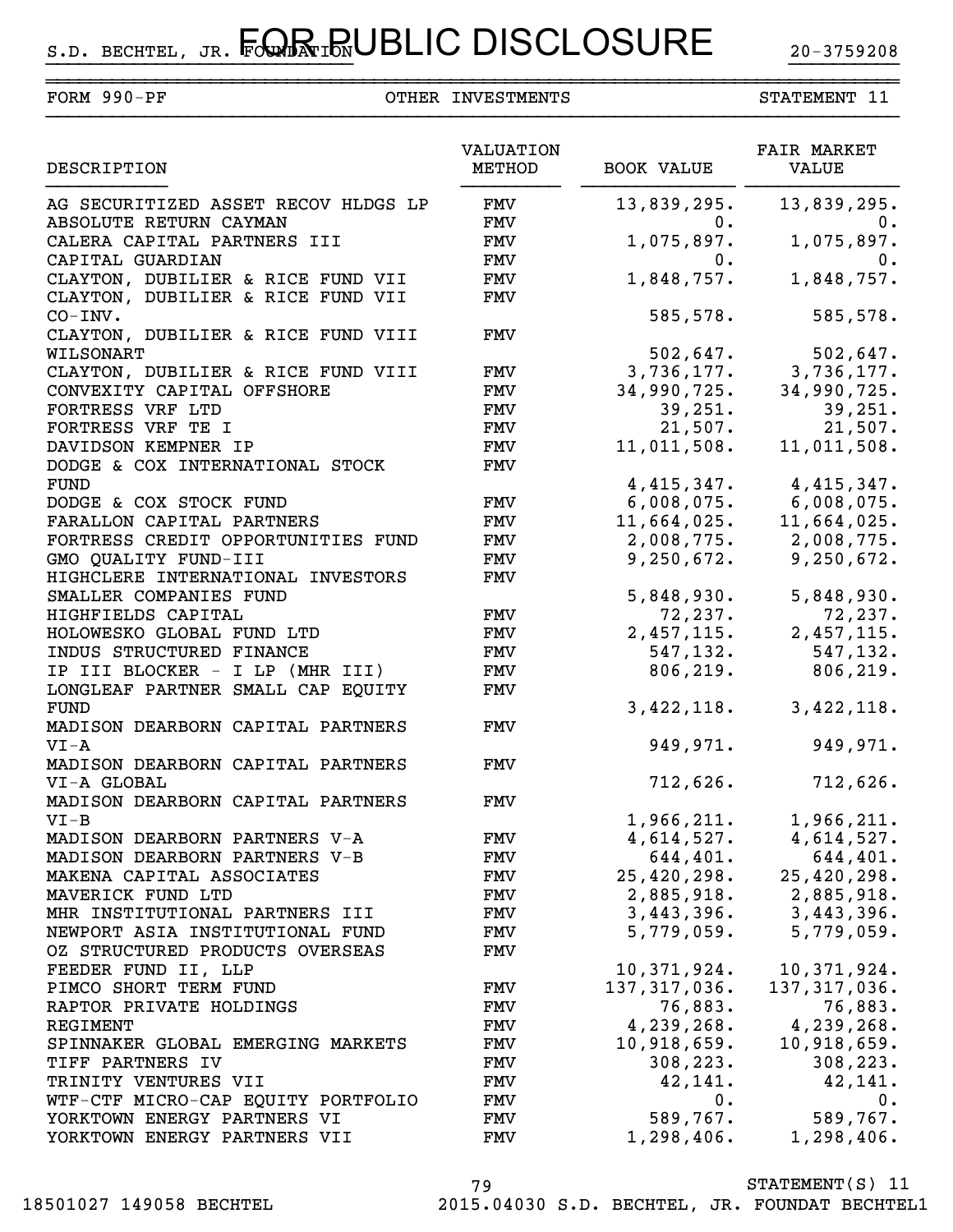$_{\texttt{s.b. BECHTEL, JR.}}$  Four in UBLIC DISCLOSURE  $_{\texttt{20-3759208}}$ 

TOTAL TO FORM 990-PF, PART II, LINE 13

}}}}}}}}}}}}}}

| FORM 990-PF                              | OTHER ASSETS                  |                                      | STATEMENT 12                |
|------------------------------------------|-------------------------------|--------------------------------------|-----------------------------|
| DESCRIPTION                              | BEGINNING OF<br>YR BOOK VALUE | OF YEAR<br>END.<br><b>BOOK VALUE</b> | <b>FAIR MARKET</b><br>VALUE |
| ART<br>BENEFICIAL INTEREST IN CHARITABLE | 490,000.                      | 490,000.                             | 490,000.                    |
| TRUSTS<br>DUE FROM OTHER PARTIES         | 787,512.<br>3,948.            | 1,028,658.<br>3,112.                 | 1,028,658.<br>3,112.        |
| TO FORM 990-PF, PART II, LINE 15         | 1,281,460.                    | 1,521,770.                           | 1,521,770.                  |

~~~~~~~~~~~~~~ ~~~~~~~~~~~~~~ ~~~~~~~~~~~~~~

}}}}}}}}}}}}}}}}}}}}}}}}}}}} }}}}}}}}}}

~~~~~~~~~~~~~~ ~~~~~~~~~~~~~~

| $FORM 990-PF$         | LIST OF SUBSTANTIAL CONTRIBUTORS<br>PART VII-A, LINE 10  | STATEMENT 13 |
|-----------------------|----------------------------------------------------------|--------------|
| NAME OF CONTRIBUTOR   | ADDRESS                                                  |              |
| FREMONT INVESTORS INC | 199 FREMONT STREET SUITE 2500<br>SAN FRANCISCO, CA 94105 |              |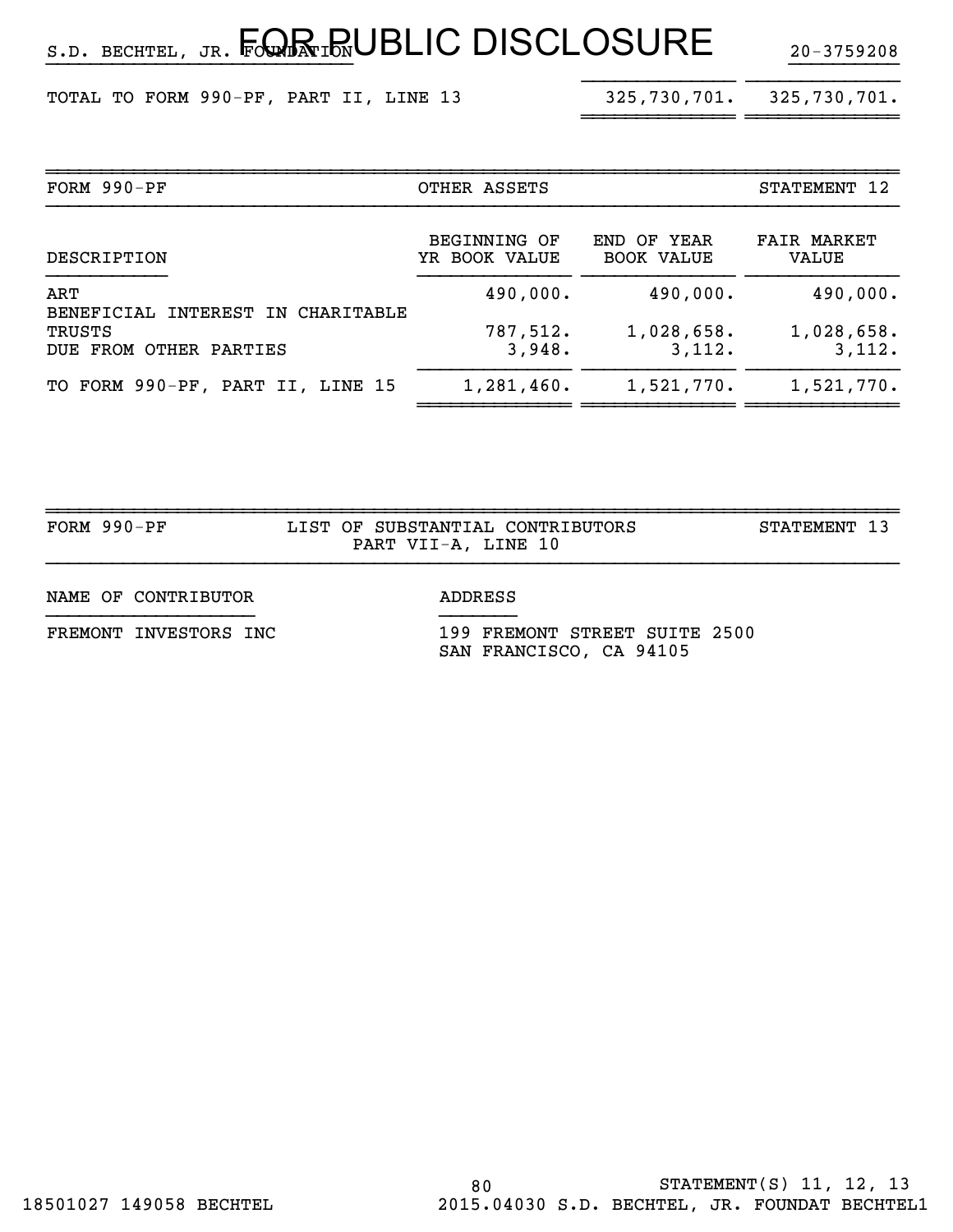# $_{\texttt{s.b. BECHTEL, JR.}}$  Four in UBLIC DISCLOSURE  $_{\texttt{20-3759208}}$

}}}}}}}}}}}}}}}}}}}}}}}}}}}} }}}}}}}}}}

| FORM $990-PF$                                                         |  | PART VIII - LIST OF OFFICERS, DIRECTORS<br>TRUSTEES AND FOUNDATION MANAGERS |                         |                      | STATEMENT 14             |
|-----------------------------------------------------------------------|--|-----------------------------------------------------------------------------|-------------------------|----------------------|--------------------------|
| NAME AND ADDRESS                                                      |  | TITLE AND COMPEN- BEN PLAN EXPENSE<br>AVRG HRS/WK SATION CONTRIB ACCOUNT    |                         | EMPLOYEE             |                          |
| STEPHEN D. BECHTEL, JR.<br>P.O. BOX 193809<br>SAN FRANCISCO, CA 94119 |  | CHAIRMAN/DIRECTOR<br>10.00                                                  |                         | 0.<br>$\mathbf{0}$ . | 0.                       |
| LAUREN B. DACHS<br>199 FREMONT STREET<br>SAN FRANCISCO, CA 94105      |  | PRESIDENT/EXEC DIR /DIRECT                                                  | $30.00$ 262,500. 2,173. |                      | $\overline{\phantom{a}}$ |
| ELIZABETH H. BECHTEL<br>P.O. BOX 193809<br>SAN FRANCISCO, CA 94105    |  | DIRECTOR<br>5.00                                                            | 0.                      | 0.                   | 0.                       |
| NONIE B. RAMSAY<br>P.O. BOX 193809<br>SAN FRANCISCO, CA 94105         |  | DIRECTOR<br>5.00                                                            | 0.                      | 0.                   | 0.                       |
| ALAN M. DACHS<br>199 FREMONT STREET<br>SAN FRANCISCO, CA 94105        |  | DIRECTOR<br>5.00                                                            | 0.                      | $0$ .                | 0.                       |
| DEBORAH L. DUNCAN<br>199 FREMONT STREET<br>SAN FRANCISCO, CA 94105    |  | DIRECTOR<br>5.00                                                            | 0.                      | 0.                   | 0.                       |
| JUDE L. LASPA<br>P.O. BOX 193809<br>SAN FRANCISCO, CA 94119           |  | <b>DIRECTOR</b><br>5.00                                                     | $0 \cdot$               | 0.                   | 0.                       |
| BOB PECK<br>199 FREMONT STREET<br>SAN FRANCISCO, CA 94105             |  | <b>DIRECTOR</b><br>5.00                                                     | 0.                      | 0.                   | 0.                       |
| JOHN W. WEISER<br>P.O. BOX 193809<br>SAN FRANCISCO, CA 94119          |  | <b>DIRECTOR</b><br>5.00                                                     | 0.                      | 0.                   | 0.                       |
| PATRICIA W. LEICHER<br>199 FREMONT STREET<br>SAN FRANCISCO, CA 94105  |  | CFO/SECRETARY<br>28.80                                                      | 244, 354. 15, 288.      |                      | 0.                       |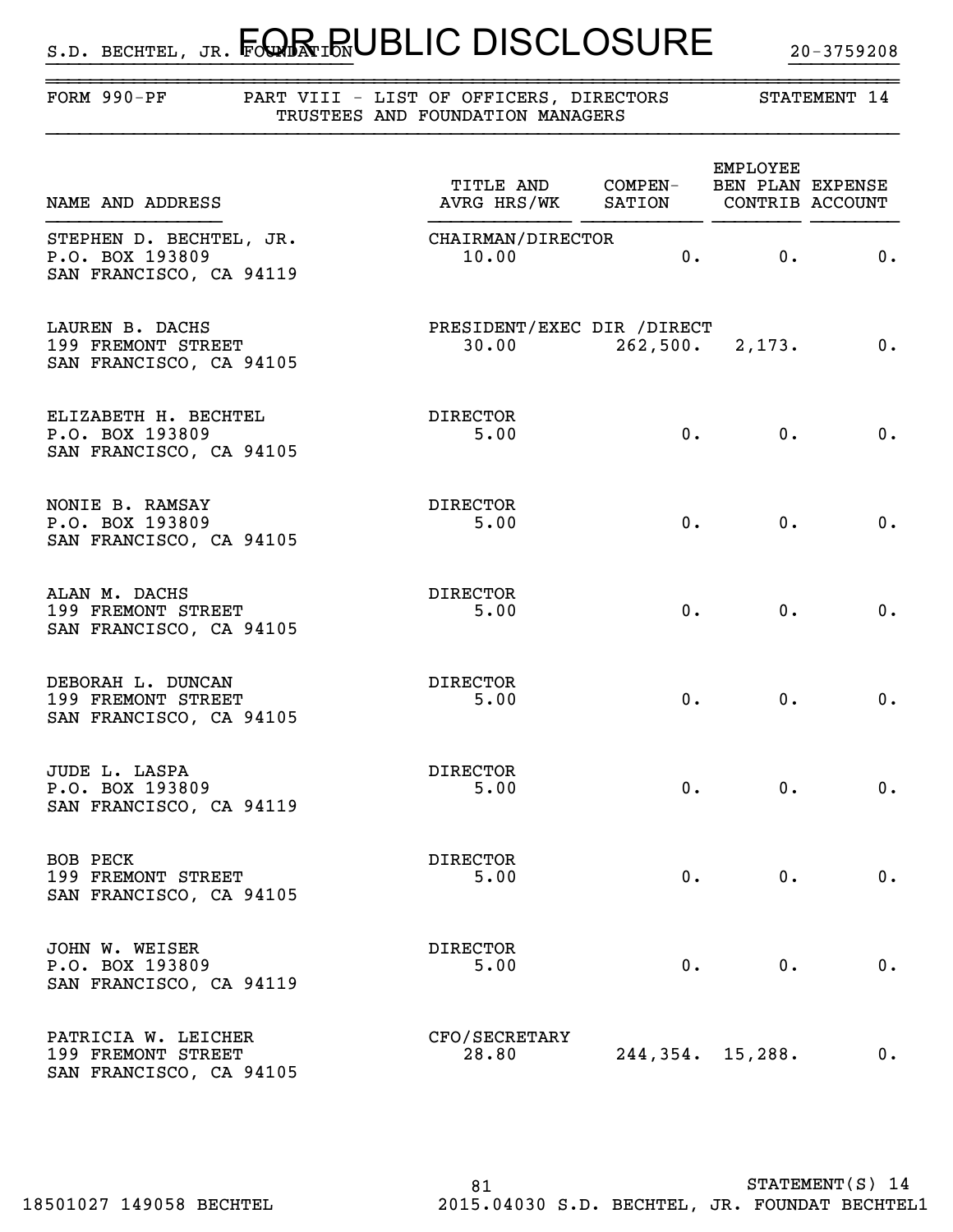|  |  |  | $_{\texttt{s.D. BECHTEL, JR.}}$ $_{\texttt{J.R.}}$ $_{\texttt{FQaR:IN}}$ UBLIC DISCLOSURE | 20-3759208 |
|--|--|--|-------------------------------------------------------------------------------------------|------------|
|  |  |  |                                                                                           |            |

| TOTALS INCLUDED ON 990-PF, PAGE 6, PART VIII |  |  |  | $506,854.$ 17,461. |  |
|----------------------------------------------|--|--|--|--------------------|--|
|                                              |  |  |  |                    |  |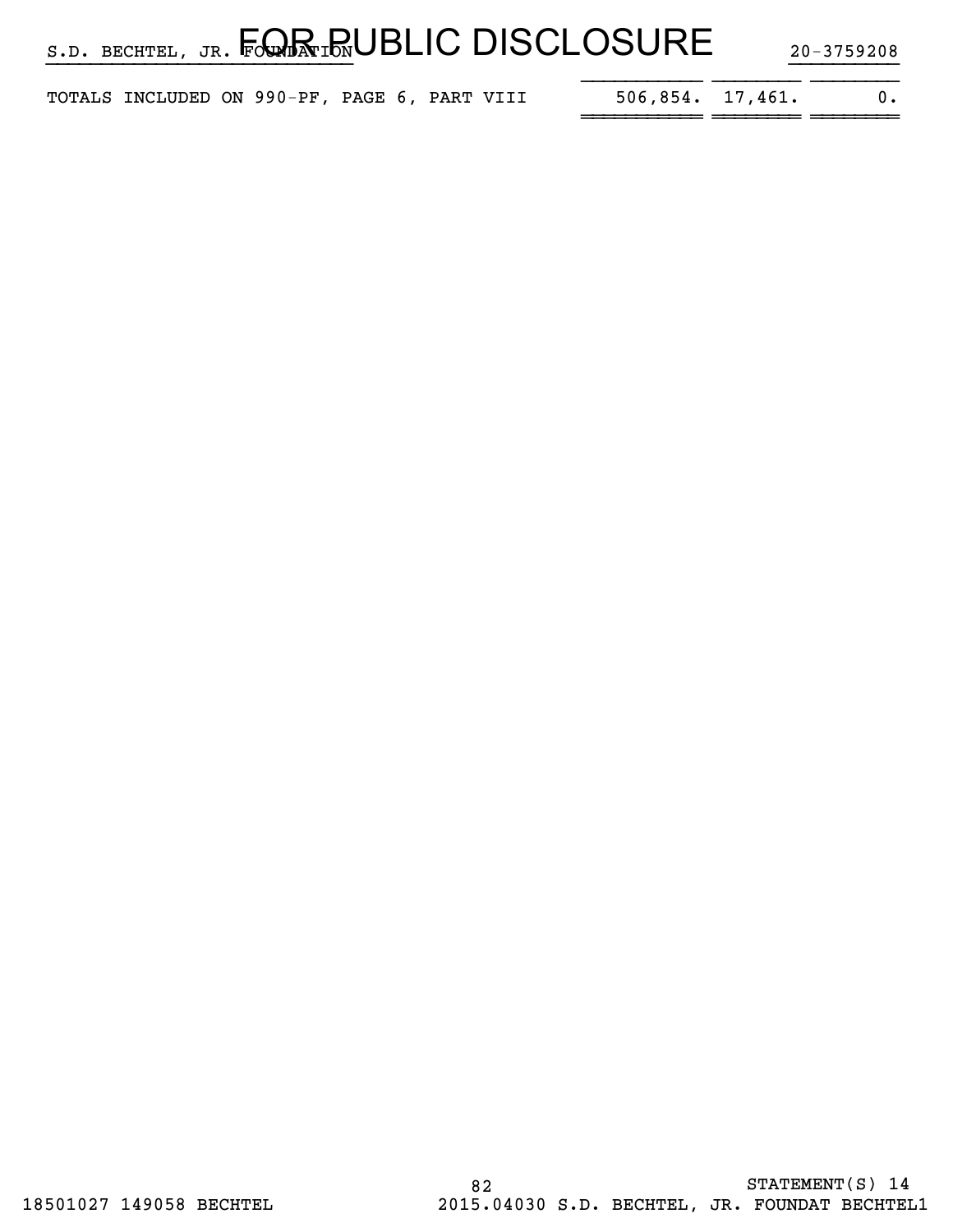~~~~~~~~~~~~~~~~~~~~~~~~~~~~~~~~~~~~~~~~~~~~~~~~~~~~~~~~~~~~~~~~~~~~~~~~~~~~~~FORM 990-PF EXPENDITURE RESPONSIBILITY STATEMENT STATEMENT 15 PART VII-B, LINE 5C

GRANTEE'S NAME

NEWFIELDS COMPANIES LLC

GRANTEE'S ADDRESS

1624 FRANKLIN STREET SUITE 901 OAKLAND, CA 94612

| GRANT AMOUNT | DATE OF GRANT | AMOUNT EXPENDED |
|--------------|---------------|-----------------|
| 24,987.      | 05/01/15      | 24,987.         |

PURPOSE OF GRANT

FUNDS FOR FIRST PHASE OF A LONGER EFFORT ON BETTER DATA INTEGRATION AND ANALYTICS FOR WATER RESOURCES MANAGEMENT. TASKS INCLUDE IDENTIFICATION OF LEADERS, INTERVIEWS, DOCUMENTATION AND SYNTHESIS OF OUTCOMES, AND DIFFUSION OF RESULTS TO STAKEHOLDERS.

DATES OF REPORTS BY GRANTEE

10/30/15

ANY DIVERSION BY GRANTEE }}}}}}}}}}}}}}}}}}}}}}}}

NONE

RESULTS OF VERIFICATION

TO THE KNOWLEDGE OF THE S.D. BECHTEL, JR. FOUNDATION, AND BASED ON THE REPORTS BY THE GRANTEE, NO PART OF THE GRANT WAS USED FOR OTHER THAN THE INTENDED PURPOSE, AND NO VERIFICATION EFORS HAVE BEEN CONSIDERED NECESSARY.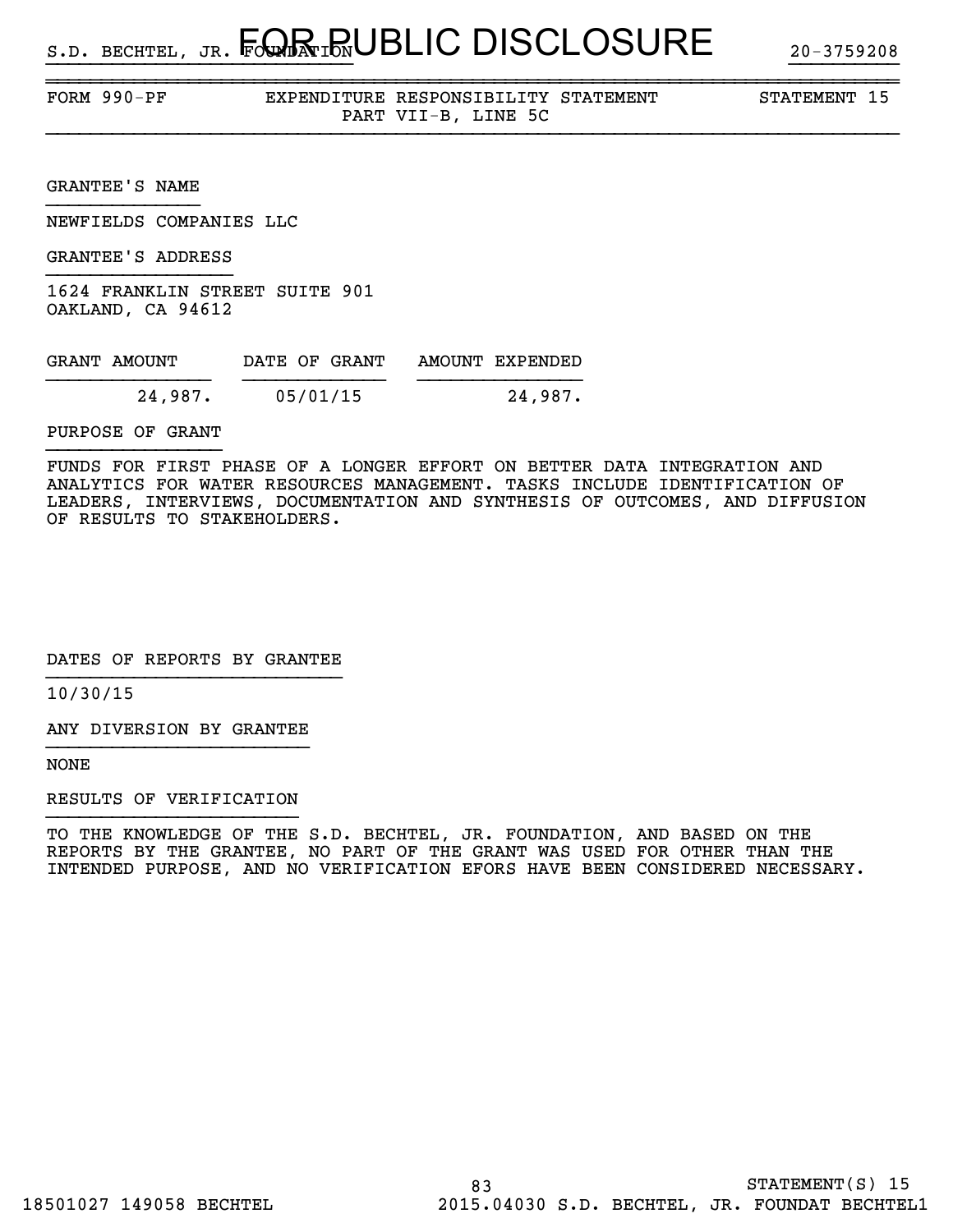FORM 990-PF ELECTION UNDER REGULATIONS SECTION STATEMENT 16 53.4942(A)-3(D)(2) TO TREAT EXCESS QUALIFYING DISTRIBUTIONS AS DISTRIBUTIONS OUT OF CORPUS

~~~~~~~~~~~~~~~~~~~~~~~~~~~~~~~~~~~~~~~~~~~~~~~~~~~~~~~~~~~~~~~~~~~~~~~~~~~~~~

~~~~~~~~~~~~~~~~~~~~~~~~~~~~~~~~~~~~~~~~~~~~~~~~~~~~~~~~~~~~~~~~~~~~~~~~~~~~~~~~

SEE GENERAL EXPLANATION STATEMENT 19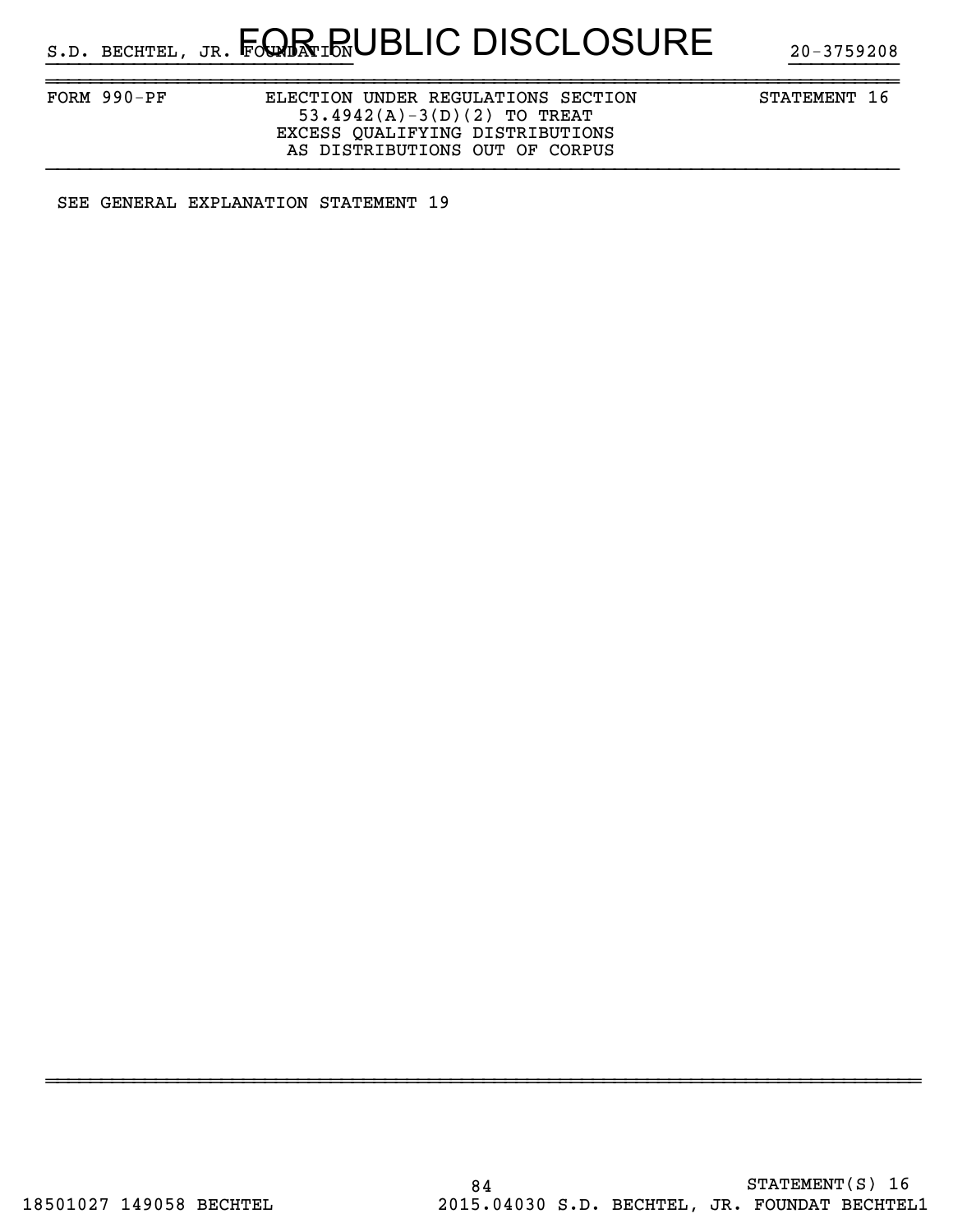FORM 990-PF PART XV - LINE 1A STATEMENT 17 LIST OF FOUNDATION MANAGERS

~~~~~~~~~~~~~~~~~~~~~~~~~~~~~~~~~~~~~~~~~~~~~~~~~~~~~~~~~~~~~~~~~~~~~~~~~~~~~~

NAME OF MANAGER

STEPHEN D. BECHTEL, JR. ELIZABETH H. BECHTEL

GENERAL EXPLANATION STATEMENT 18

~~~~~~~~~~~~~~~~~~~~~~~~~~~~~~~~~~~~~~~~~~~~~~~~~~~~~~~~~~~~~~~~~~~~~~~~~~~~~~

}}}}}}}}}}}}}}}}}}}}}}}}}}}}}}}}}}}}}}}}}}}}}}}}}}}}}}}}}}}}}}}}}}}}}}}}}

FORM/LINE IDENTIFIER

TANGIBLE PROPERTY REGULATIONS ELECTION STATEMENTS

EXPLANATION:

TAXPAYER HEREBY MAKES THE DE MINIMIS SAFE HARBOR ELECTION UNDER TREASURY REGULATION 1.263(A)-1(F) FOR ALL ELIGIBLE AMOUNTS PAID OR INCURRED DURING THE TAXABLE YEAR.

TAXPAYER HEREBY ELECTS TO CAPITALIZE REPAIRS AND MAINTENANCE COSTS UNDER TREASURY REGULATION  $1.263(A) - 1(N)$ . THE COSTS WERE INCURRED DURING THE TAXABLE YEAR IN THE ELECTING TAXPAYER'S TRADE OR BUSINESS AND THE ELECTING TAXPAYER TREATS SUCH COSTS AS CAPITAL EXPENDITURE ON ITS BOOKS AND RECORDS.